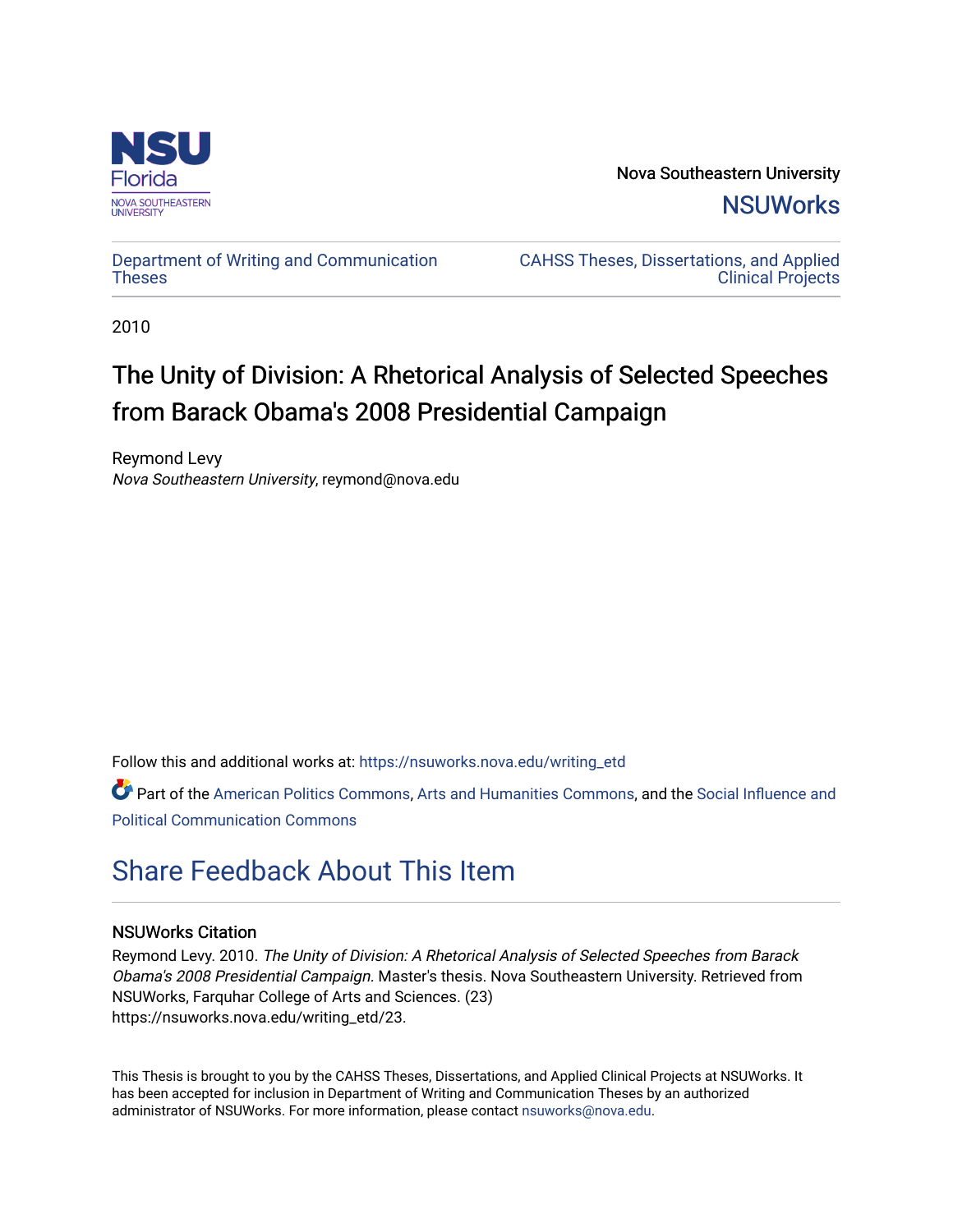### THE UNITY OF DIVISION:

## A RHETORICAL ANALYSIS OF SELECTED SPEECHES FROM BARACK OBAMA'S 2008 PRESIDENTIAL CAMPAIGN

A Thesis

Submitted in Partial Fulfillment of the

Requirements for the Degree

Master of Arts in Writing

Reymond Levy

Farquhar College of Arts and Sciences, Division of Humanities

Nova Southeastern University

May 2010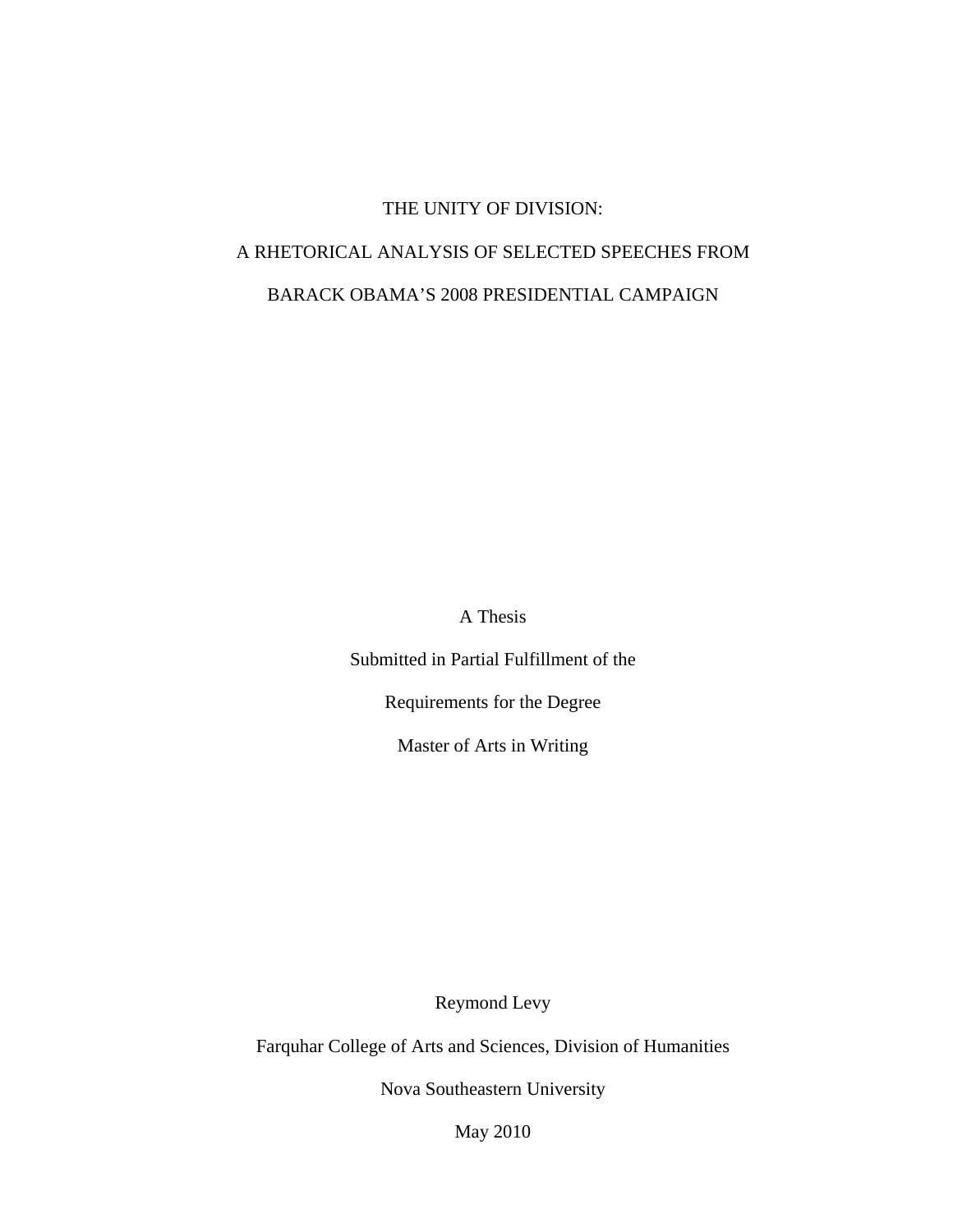## © 2010 by Reymond Levy

## All Rights Reserved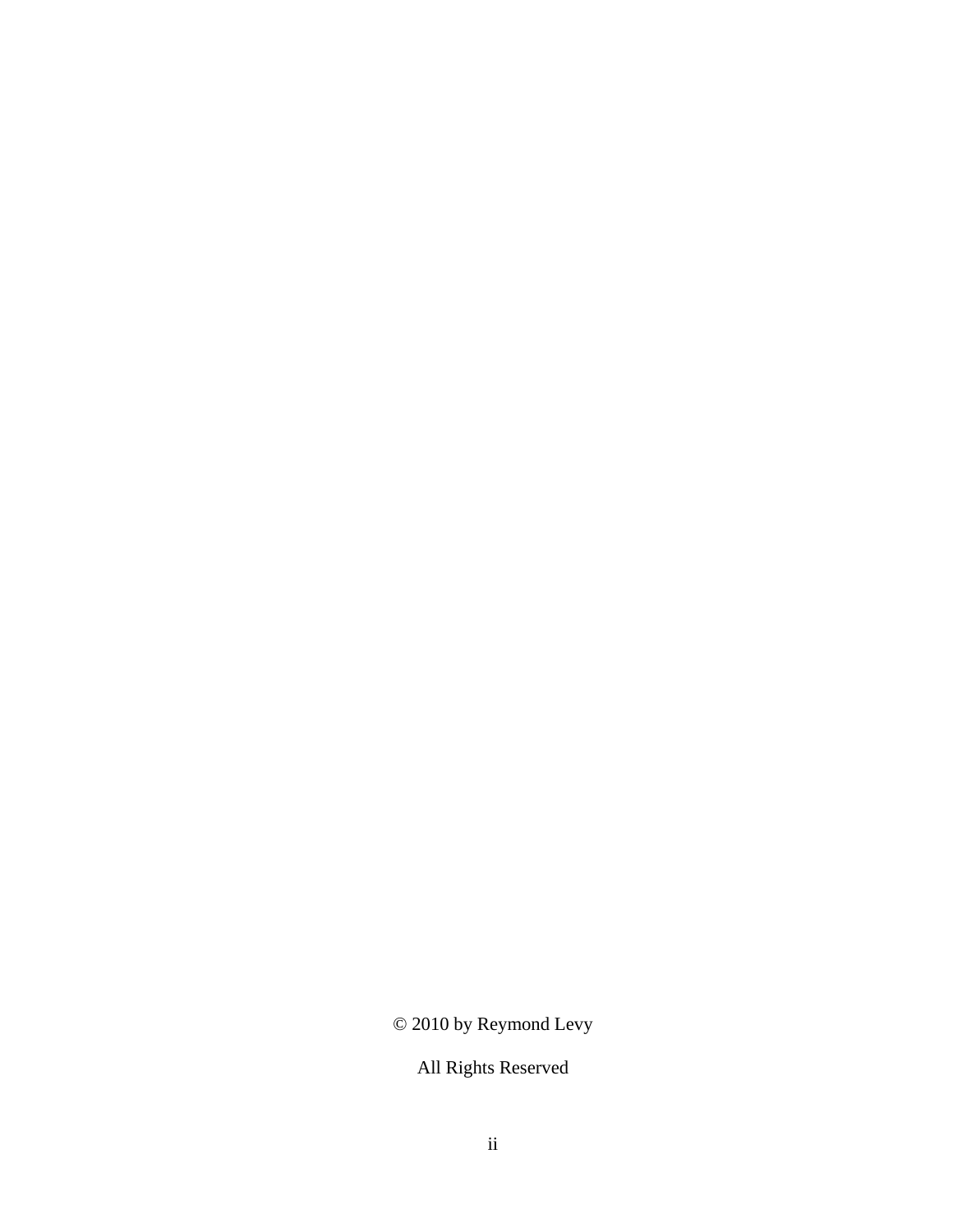Farquhar College of Arts and Sciences, Division of Humanities Nova Southeastern University

We hereby approve the thesis of

Reymond Levy

\_\_\_\_\_\_\_\_\_\_\_\_\_\_\_\_\_\_\_ \_\_\_\_\_\_\_\_\_\_\_\_\_\_\_\_\_\_\_\_\_\_\_\_\_\_\_\_\_\_\_\_

Candidate for the degree of Master of Arts in Writing

\_\_\_\_\_\_\_\_\_\_\_\_\_\_\_\_\_\_\_ \_\_\_\_\_\_\_\_\_\_\_\_\_\_\_\_\_\_\_\_\_\_\_\_\_\_\_\_\_\_\_\_

Date Shanti Bruce, Ph.D. Assistant Professor, Division of Humanities Thesis Advisor

Date Jennifer K. Reem, M.S. Instructor, Division of Humanities

ACCEPTED

Date Marlisa Santos, Ph.D. Director, Division of Humanities Farquhar College of Arts and Sciences Nova Southeastern University

\_\_\_\_\_\_\_\_\_\_\_\_\_\_\_\_\_\_\_ \_\_\_\_\_\_\_\_\_\_\_\_\_\_\_\_\_\_\_\_\_\_\_\_\_\_\_\_\_\_\_\_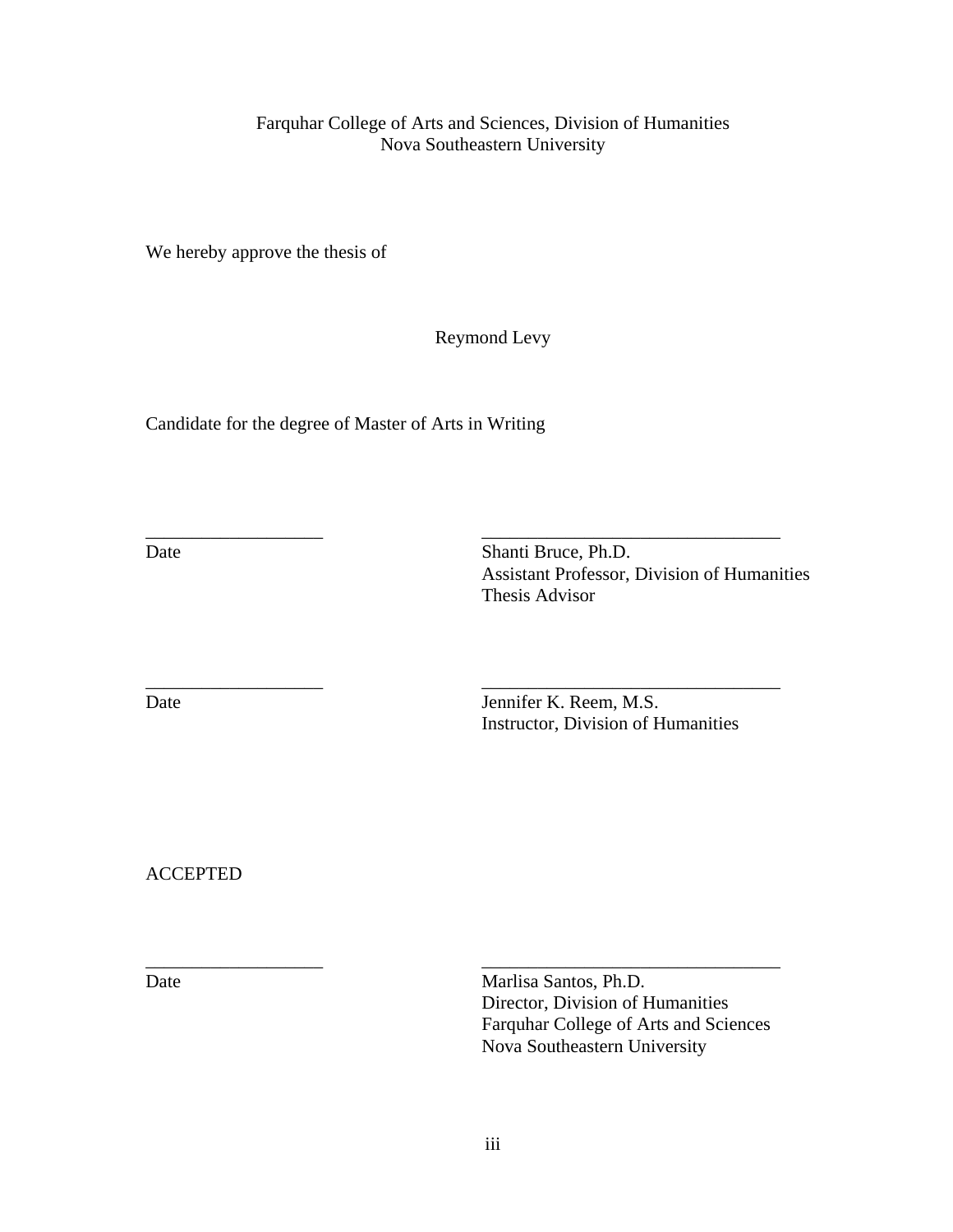#### ACKNOWLEDGEMENTS

 I would like to extend my heartfelt gratitude to Dr. Shanti Bruce and Professor Jennifer Reem for all their support: I know I could not have written this thesis without your help, and I'll forever be thankful for all your wise guidance and invaluable comments on the many, many drafts it took to get here. It was a pleasure taking this intellectual journey with you, and I hope I haven't exhausted your patience too grievously in what may have at times seemed to be my attempt to set a record for world's longest e-mail threads.

 I am also in debt to all the great teachers I've had throughout my experience at Nova: You all made me feel a part of a community of writers through your sincerely interested engagement with my work, and I'm better at our craft as a result.

 In addition, I must note my appreciation of Dr. Michael E. Eidenmuller's granting me permission to use his transcripts from the *American Rhetoric* website, on which I relied heavily for my analysis of the speeches of then-candidate Obama. Eidenmuller's transcriptions are an invaluable academic resource that extends far beyond the Dept. of Communication at the University of Texas at Tyler, where he is based.

 Finally, I thank my friends and family. In particular, to my parents: long before Barack Obama came into my life, you instilled in me the values that made "yes we can" possible. In everything I do, I try to live up to the example you have set. And, yes: I love you.

/R.L.

iv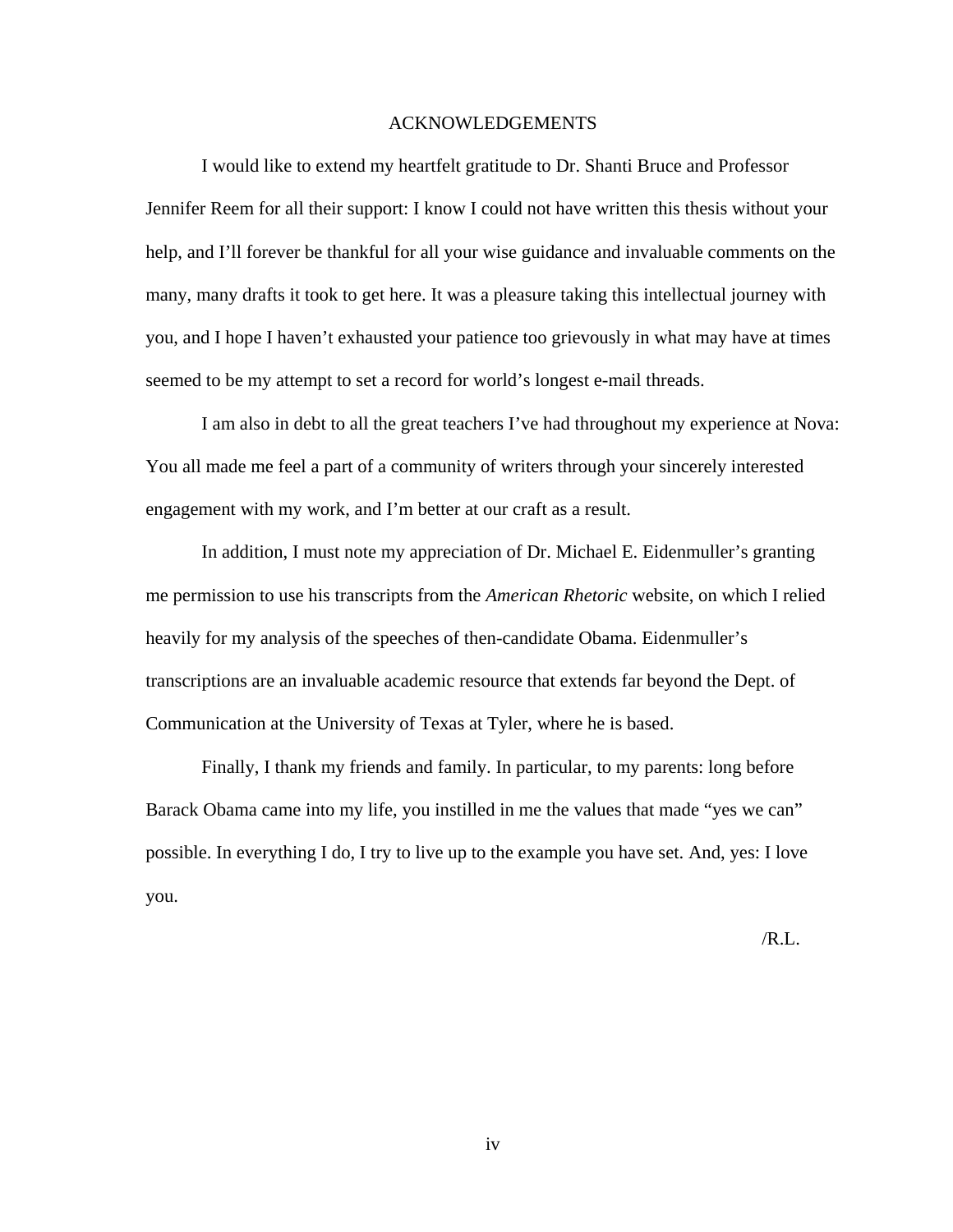## TABLE OF CONTENTS

| Chapter<br>Ι. |                                                                | Page |
|---------------|----------------------------------------------------------------|------|
|               | The Significance of Obama's Contribution to Political Campaign |      |
|               |                                                                |      |
| $\mathbf{H}$  |                                                                |      |
|               | The Question of Dialectic vs. Rhetoric in Classical Theory8    |      |
| III           |                                                                |      |
|               |                                                                |      |
|               | "Official Announcement of Candidacy for President of the       |      |
|               |                                                                |      |
|               |                                                                |      |
|               |                                                                |      |
|               |                                                                |      |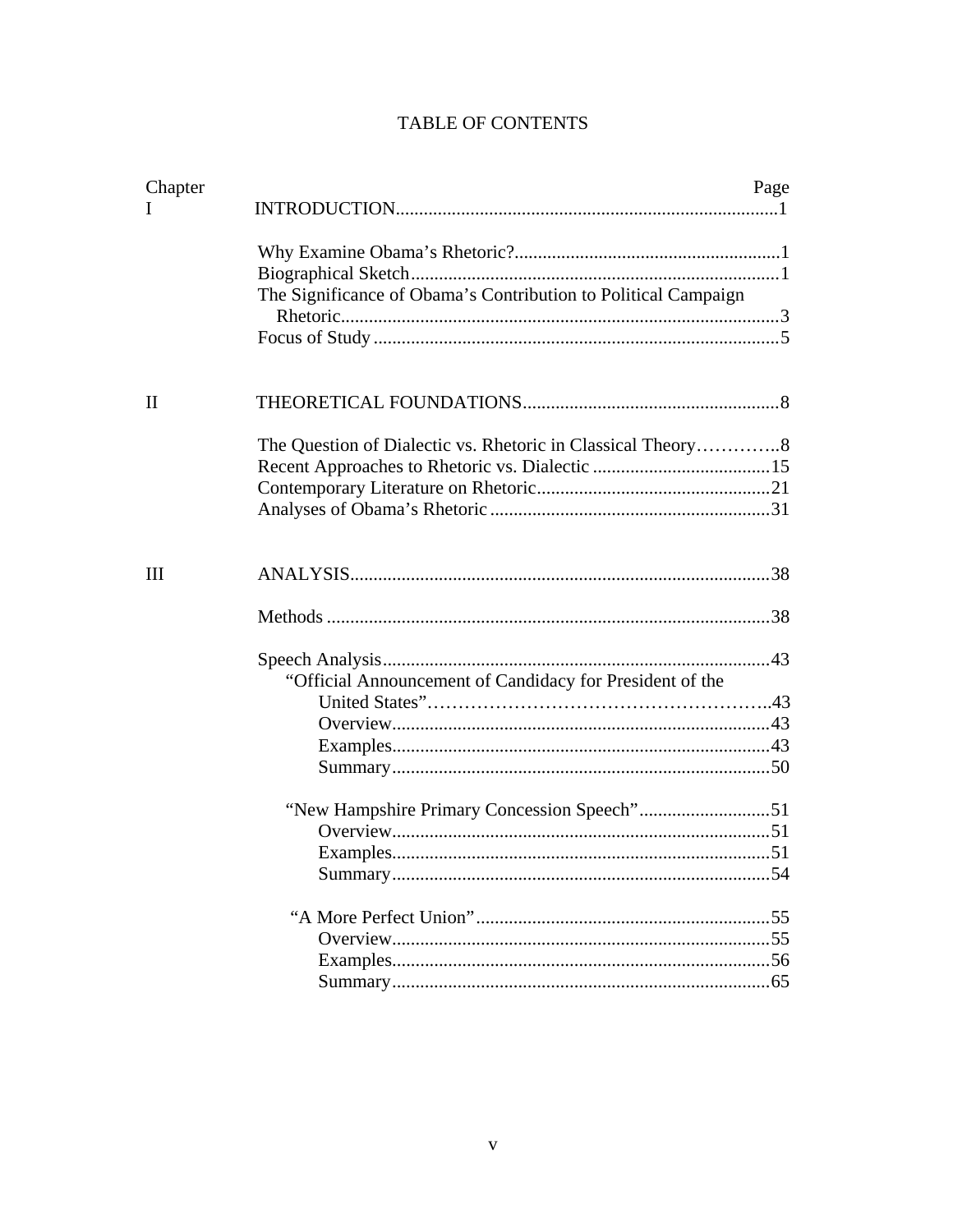| "Democratic National Convention Presidential Nomination |  |
|---------------------------------------------------------|--|
|                                                         |  |
|                                                         |  |
|                                                         |  |
|                                                         |  |
|                                                         |  |
|                                                         |  |
|                                                         |  |
|                                                         |  |
|                                                         |  |

| Appendix 1 – "Official Announcement of Candidacy for President of the |  |
|-----------------------------------------------------------------------|--|
|                                                                       |  |
|                                                                       |  |
| Appendix 4 – "Democratic National Convention Presidential Nomination  |  |
|                                                                       |  |
|                                                                       |  |
|                                                                       |  |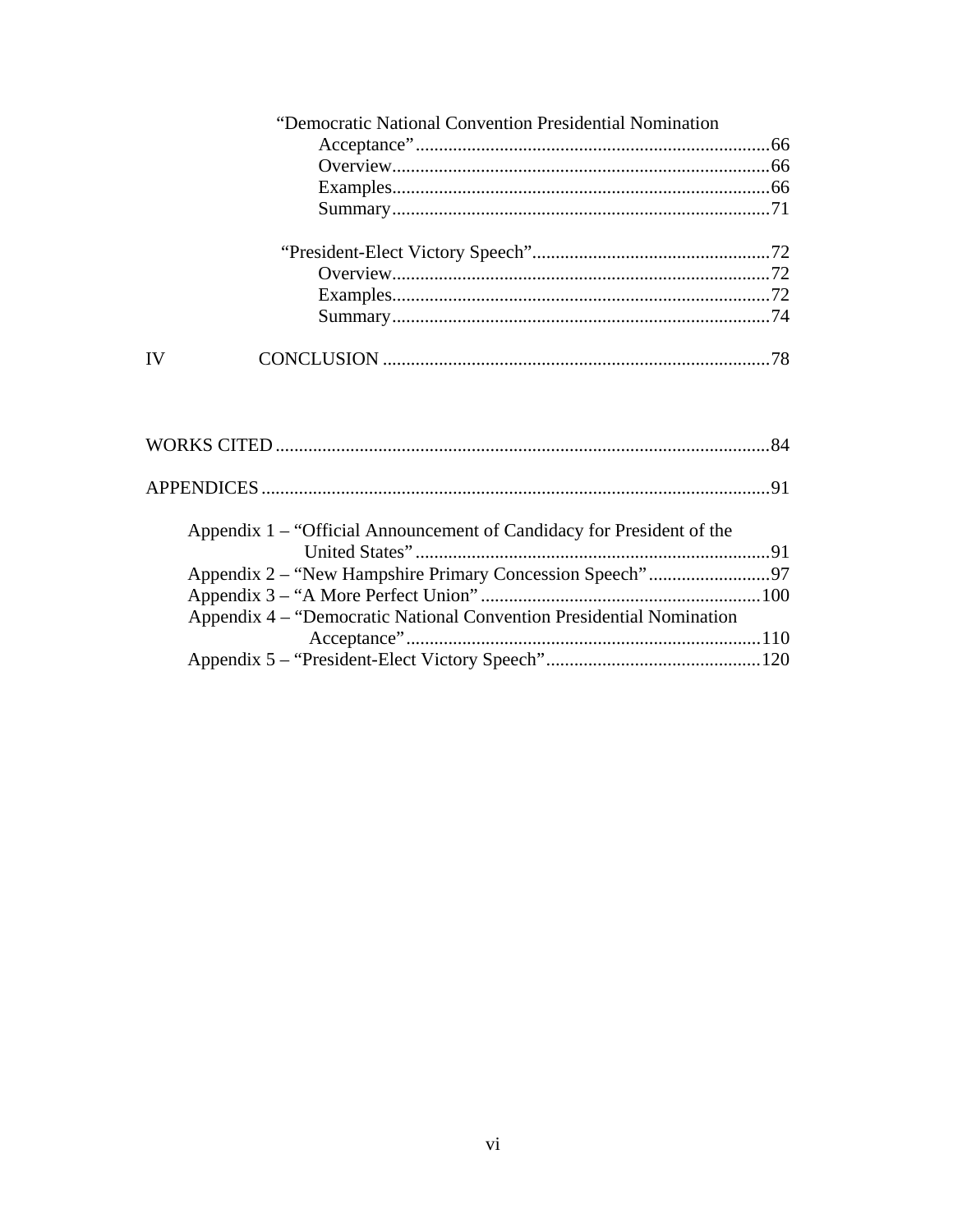#### Chapter I

#### Introduction

#### **Why Examine Obama's Rhetoric?**

In a nation that is riddled with social grievances on all sides, emerging from such factors as collective memory of a past filled with civil-rights struggles and a checkered record on minority concerns that continues up until today, I find it imperative to study the accomplishment that the election of the first African American president represents. It is commonplace to say that rhetoric contributed to what many saw as the potential success of Barack Obama's presidential run—but tougher to contemplate is how and why despite the differences that are so clearly present across the multi-culturally, politically and socially diverse electorate—Obama was able to tailor his language to make the remarkable feat of his win possible. What is it about the rhetorical style of a one-term Senator with a foreign-sounding name and a background so different—at least on the surface—from that of the majority of American voters that made him appealing? Through what skills of eloquence did a relatively unknown, mixed-race politician place himself at the center of American culture? How did he ultimately employ his authorial talent to persuade the voters of the fact that he was the right choice at this point in history?

#### **Biographical Sketch**

Despite the high premium placed on diversity in the United States population, all of our presidents before Obama had been white males, so part of the obstacle he faced in running was the double-edged sword that his background constituted.

By now, Obama's life story is well-trod ground, with his two memoirs, and the multiple books released during the campaign and beyond—such as David Mendell's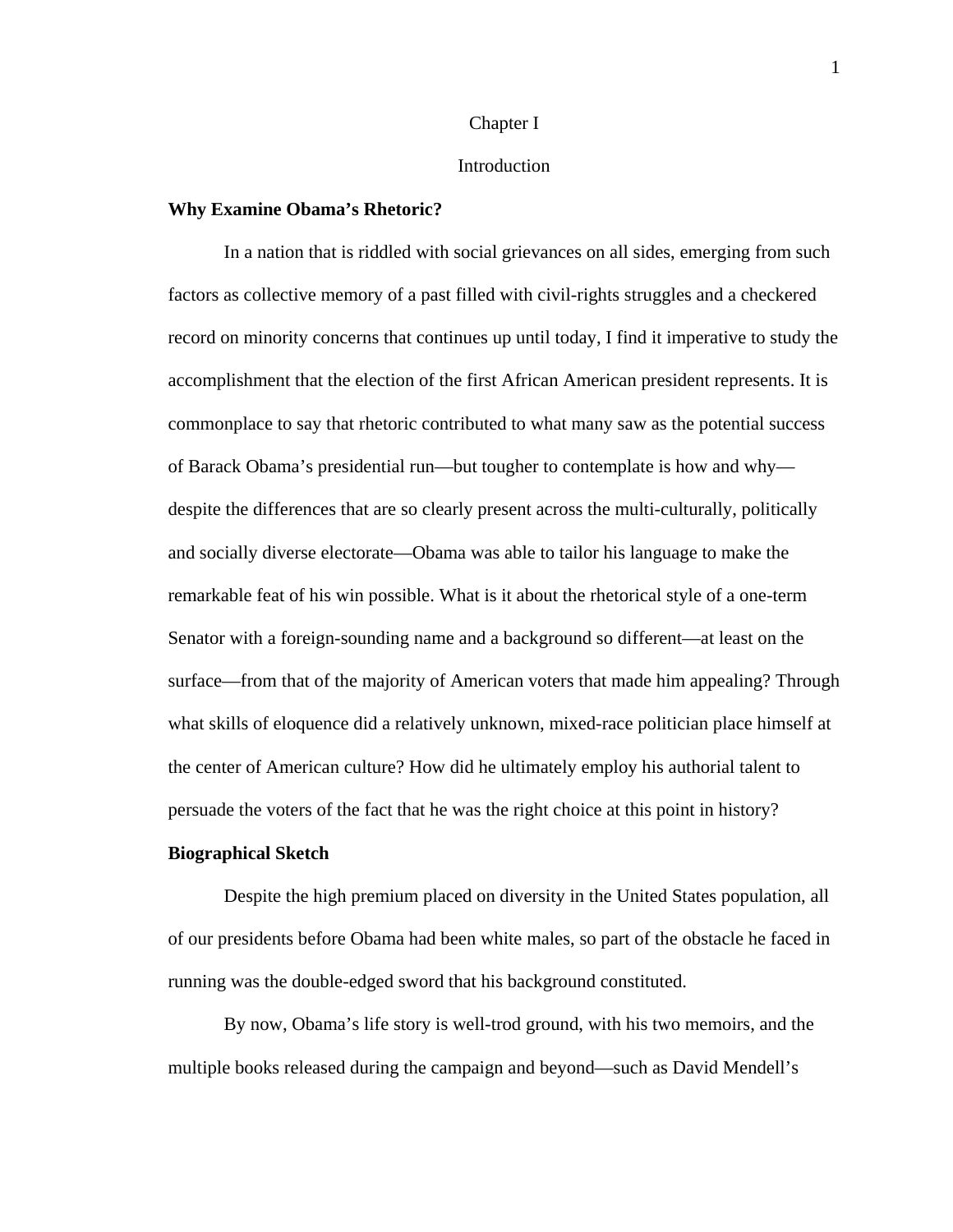*Obama: From Promise to Power,* Steve Dougherty's *Hopes and Dreams: The Story of Barack Obama*, and Christopher Anderson's *Barack and Michelle: Portrait of an American Marriage*—providing its essential details. Still, it is useful to keep in mind the basics, which I will run through in this section.

Obama was born in Hawaii in 1961, the child of a Kenyan man and Kansan woman who later separated. Obama's mother got remarried, and he moved with her and his stepfather to Indonesia. At age 10, Obama returned to Hawaii to live with his grandparents. He eventually attended Occidental College, later transferring to Columbia University. Obama next moved to Chicago, where he worked as a community organizer before beginning his studies at Harvard Law School in 1988, becoming the first African American president of the *Harvard Law Review*. After landing jobs as an associate at a couple of law firms, Obama returned to Chicago in 1992, registering voters there and being hired as a constitutional law professor at the University of Chicago Law School, as well as starting work as an associate at a law firm specializing in civil rights. That year, he also married Michelle Robinson.

In 1995, Obama's first book was published: *Dreams from My Father*, a memoir of coming to terms with growing up as a mixed-race fatherless child. It showcased Obama's capability as a writer of great sensitivity and his craft of capturing, through words, concerns central to the human condition—with his own willingly shared story as the vehicle for it. It would become a bestseller when he burst onto the national political scene.

Obama's political career began shortly thereafter, when he was elected as a Democrat to the Illinois State Senate in 1996, serving until 2004. While he lost a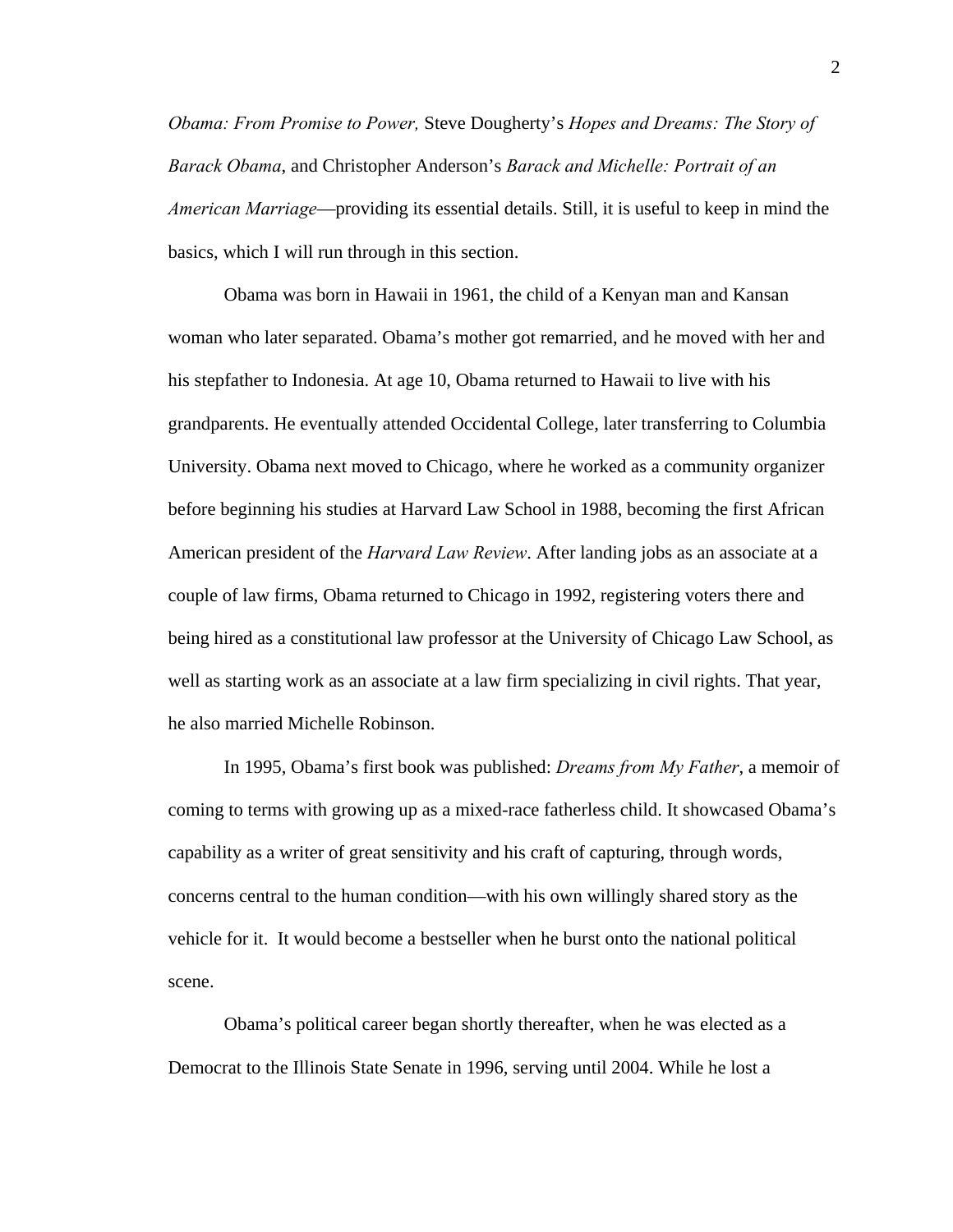Congressional primary for the U.S. House of Representatives in 2000, he won the U.S. Senatorial race in 2004, both on the strength of his stance against the Iraq War and due to the favorable public profile he acquired by delivering the keynote address at the 2004 Democratic National Convention. This made him the fifth black senator in American history. In October 2006, Obama's second book, *The Audacity of Hope*, was released to popular success, and he announced his candidacy for the presidency of the United States in February 2007, going on to win the Democratic nomination, and ultimately the presidency, in 2008.

#### **The Significance of Obama's Contribution to Political Campaign Rhetoric**

 Obama's unique candidacy offers an opportunity to analyze the political verbal acrobatics that go into battling for the land's highest office. As literary scholar Stanley Fish would suggest, since all language is discourse, and all meaning is communally signified and non-intrinsic (Fish 1621), Obama's efforts were effective due to their dexterous rhetorical appeal to the electorate. Looked at against the backdrop of the contests with such political veterans as Vietnam war hero Senator John McCain and his earlier matchup against then-Senator Hillary Clinton in the Democratic primary, Obama's election embodies a moment to watch how language works in the real world, in the sense that linguist Martha Kolln describes as "functional": that of studying language formation in a given situation (28).

In this manner, rhetoric, since it is employed for the exchange of ideas to facilitate understanding between people, can be interpreted and comprehended through the organizational framework of Obama's campaign speeches. By examining the interplay of rhetorical technique and context, one can analyze how Obama used his candidacy partly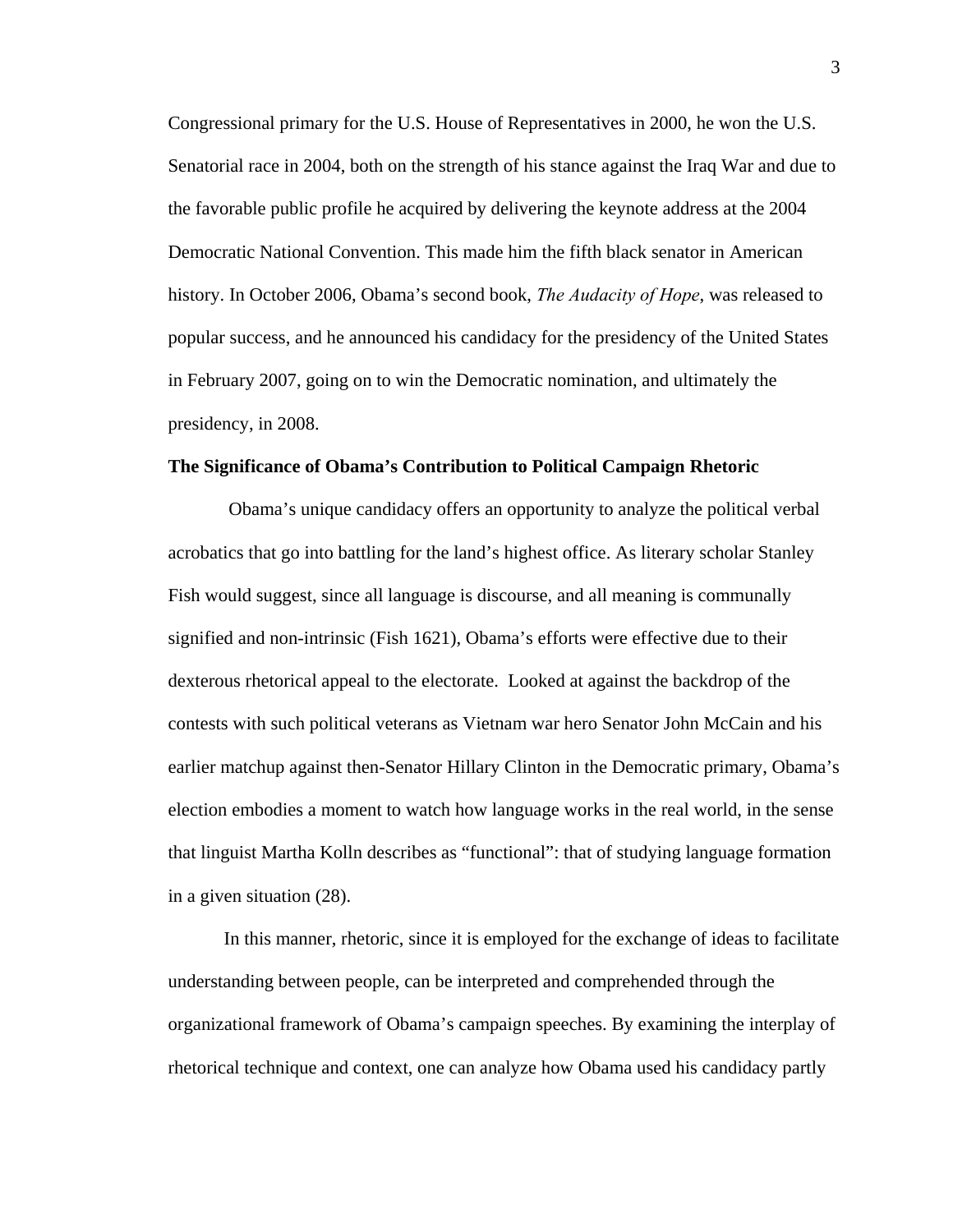to address such cultural fissures as race, through the prism of subtly fostering black/white cultural awareness and explicating the racial divide experienced in the black community itself. This, at least, is evident, for instance, from Obama's address in Philadelphia after his pastor Reverend Jeremiah Wright's controversial remarks surfaced, over the course of which Obama most directly spoke to the racial problem. In like fashion, throughout his campaign, Obama accomplished the rhetorical work needed for putting into context the language of conciliation, complexity, and consensus that formed the core of his appeal to the public at large. As Martin Luther King did, Obama seemed to think of his role as that of an interpreter, and to believe, as he also stated in his Philadelphia speech, "that America can change" (Appendix 3,"More Perfect Union," line 284), while evincing a sense of understanding toward those with grievances across the racial spectrum.

The nature of Obama's ability to do this and thereby win the presidency is therefore clearly important: what are the particular features of his rhetoric that stood out from the rest of the pack, and why? What did his linguistic performance and his campaign presentation represent to the different segments of the electorate? How was he able to use his skills to speak to the race issue, and how did it work to solidify popular support?

As I will show, Obama's deliberative rhetorical style was designed to place him at the center of the American dialogue on race and racism and of the polarized political spectrum, so as to appeal to a majority of the voters. Actually, the degree to which his suitability as the embodiment of change was established in an election that was defined by a societal desire to chart a new yet pragmatic course emerged from Obama's attention to language by way of his writing capabilities. Understanding his skillful deployment of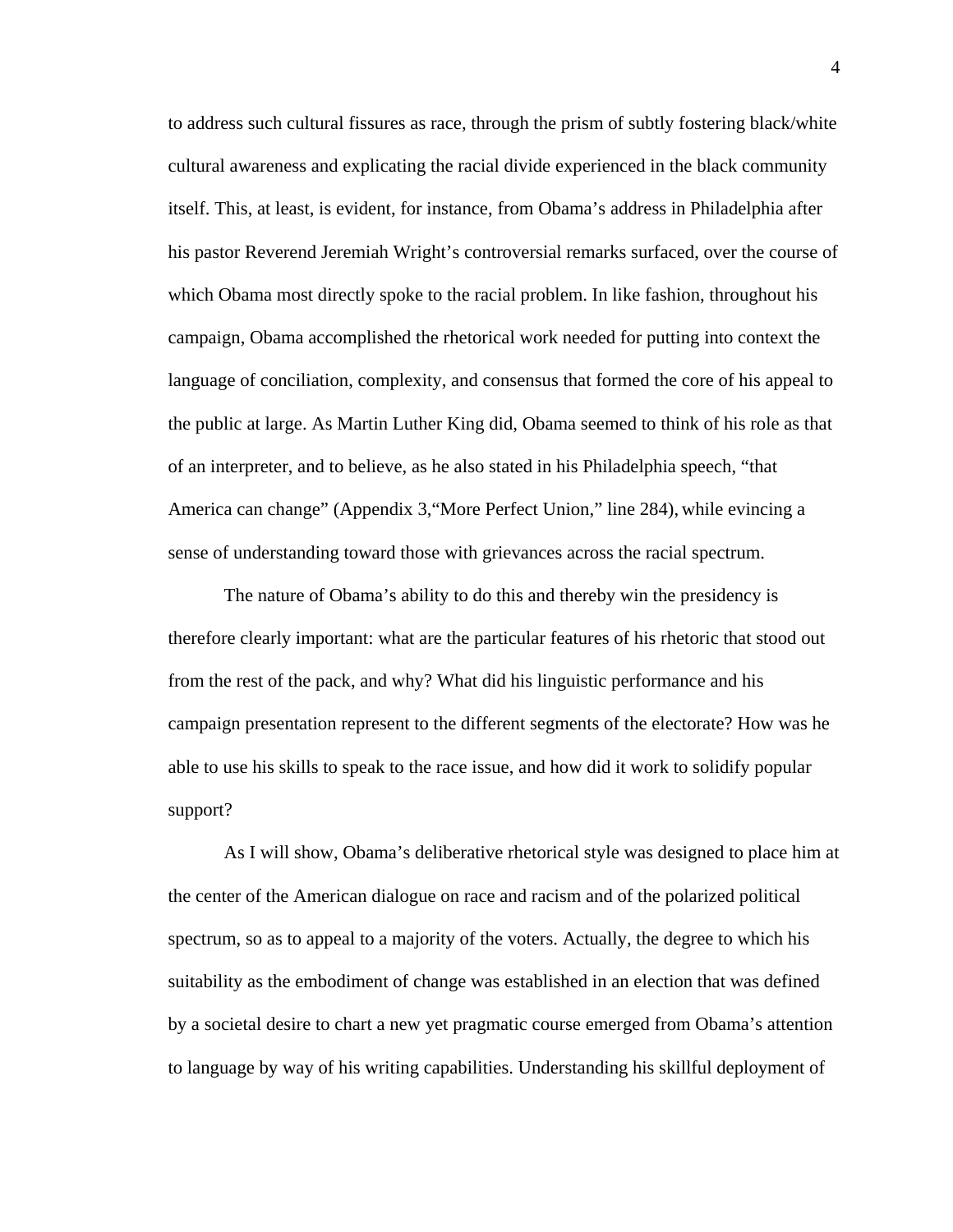rhetoric to bridge political and social divides leads to a fuller appreciation of the role that verbal strategy played in this historically barrier-breaking campaign.

This study's significance consequently lies in its look at Obama's campaign as an exemplar of using rhetoric to establish consilience, defined by rhetoric academics David A. Frank and Mark Lawrence McPhail as "an approach in which disparate members of a composite audience are invited to 'jump together' out of their separate experiences in favor of a common set of values or aspirations" (572). I will examine Obama's strategy for mediation through rhetoric, and explore precisely how it is that he is able to harness emotion by addressing it in a logical way. This is especially important for understanding, on a detailed level, how rhetoric can achieve results across cultures, by illustrating its applicability at critical moments. Furthermore, this study demonstrates a specific interplay between words and action.

#### **Focus of Study**

Part of why Obama achieves his successful effect on audiences can be explained through his employment of the traditional rhetorical devices of contrast, division, and opposition, in this case designed to persuade voters. For example, in his keynote address at the 2004 Democratic National Convention, Obama states: "There is not a Black America and a White America and Latino America and Asian America—there's the United States of America." Here, he divides the population into distinct categories before synthesizing them in a unified whole. While such techniques are not unique to him, my purpose is to explore the question of if (and if so, how) these signature ways of separating and categorizing items, concepts, and groups—whether by class, race, political affiliation, or gender, for comparison to, or contextualizing of each within, a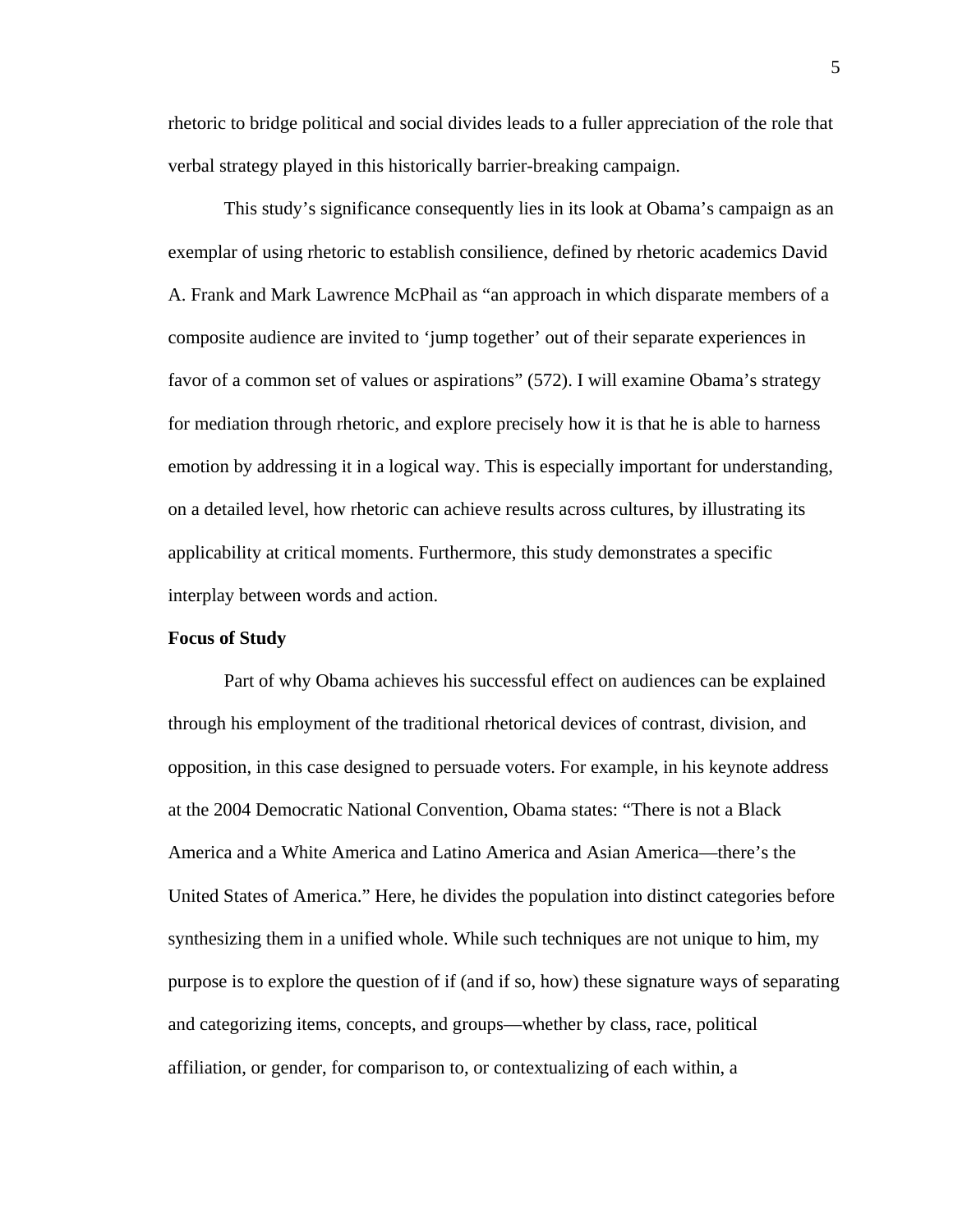corresponding idea going beyond or opposed to it—played a role in bridging divides and convincing the electorate to choose Obama. Obama is lauded for his ability to inspire others to believe in the hopeful ideal of unity—though his rhetorical practice makes remarkably frequent use of such contrarieties, both on a small and large scale, and in short and extended form, so it is worthwhile to investigate why.

 As my research indicates, Obama's speechmaking skills position him as working in what rhetorical scholar James A. Herrick posits as the pragmatic Aristotelian tradition, treating rhetoric as *techne*, or a "true art" (76), by which an individual can systematically utilize and inculcate orderly knowledge with the aim of—if not exactly enumerating all positions on a specific issue—then at least alluding to them in rebuttal fashion in one's own argument, for the purpose of conveying a deliberative style meant to persuade an audience that the speaker's stance is the truth, or truthful (Herrick 78).

Thus, in terms of how I will go about analyzing Obama's speeches, the way Aristotle's idealist mentor Plato has Socrates define the art of speechwriting in *Phaedrus* might serve as a helpful guide: that of a person knowing what he or she is talking about, along with epistemologically itemizing objects to reveal their similarities and differences (Plato 158). Unlike his suspicion of rhetoric as delineated in *Gorgias,* in *Phaedrus* Plato appears to be more ambivalent toward its uses—acknowledging, according to rhetorician Jacqueline de Romilly, "another kind of rhetoric … a science of dialectics" (Herrick 64) that has as its goal properly situating itself in relation to justice, as opposed to being merely a Sophistic tool of deception and manipulation. In other words, as per Herrick, Aristotle's more practical and organized approach to rhetoric is actually an elaboration on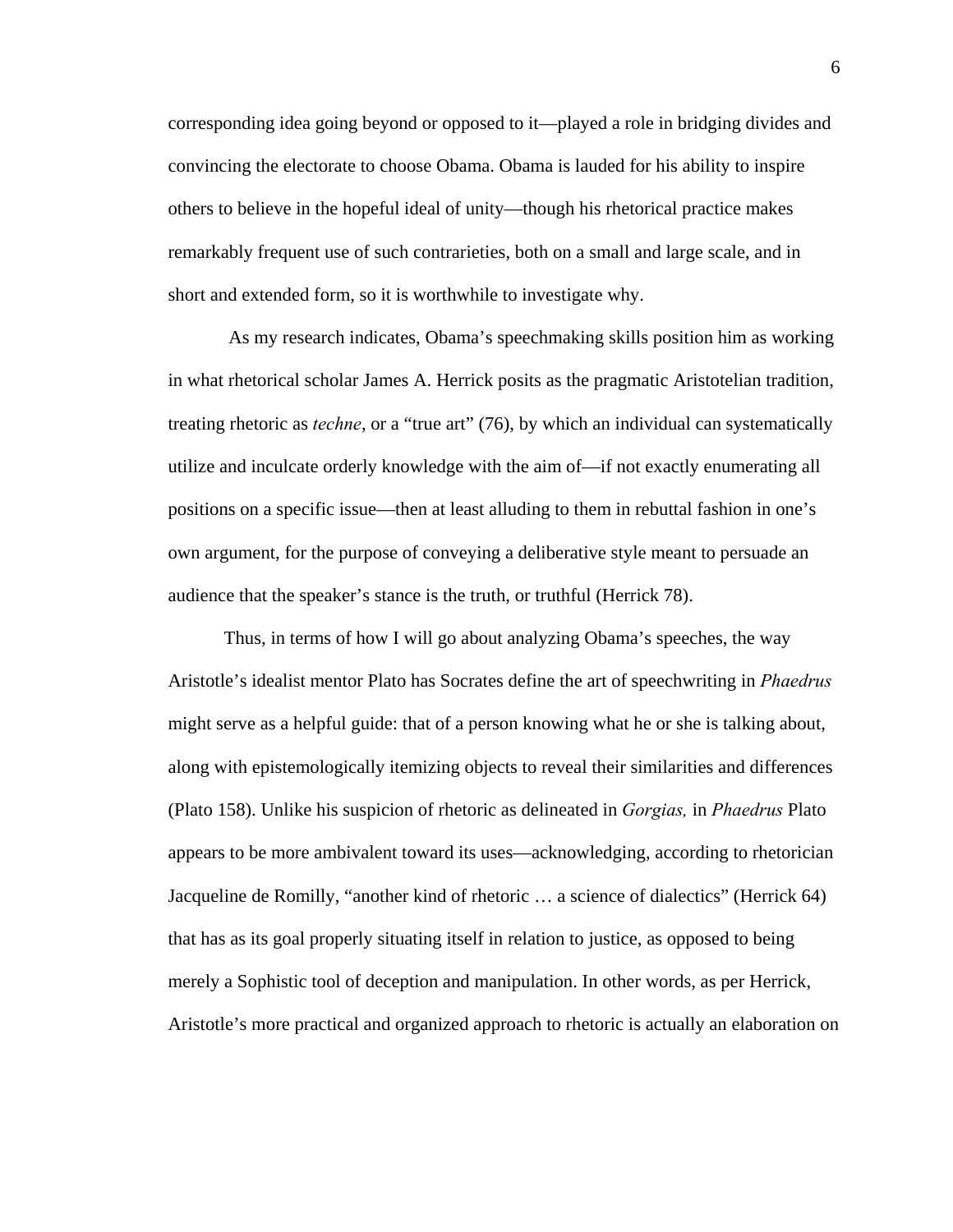how to achieve the knowledge and practice of a properly true rhetorical art devoted to virtuous ends that Plato began in *Phaedrus* (68).

As I will show in my analysis, Obama's formal and structural use of Aristotelian rhetorical stylistic devices—mindful as it is of Socrates' contention, as illustrated by Plato, of combining the divisive features of dialectic and the unifying properties of rhetoric—demonstrates how the then-candidate tried to strike a balance between the Platonic and Aristotelian outlooks on rhetoric, applying them to influence audiences on both a rationally argumentative and emotionally resonant level. Specifically, I decided to analyze the following speeches: the announcement of Obama's candidacy; his concession after the New Hampshire primary; his speech on race in Philadelphia in the midst of the Jeremiah Wright controversy; his acceptance of the Democratic nomination; and his victory speech upon being elected. As I detail later, not only did they take place at pivotal moments in the campaign, but all are marked by what McPhail calls "coherence ... [or] a conscious understanding and integration of difference in order to transform division" (Frank and McPhail 572) that concisely encapsulates what is at the heart of Obama's rhetorical appeal.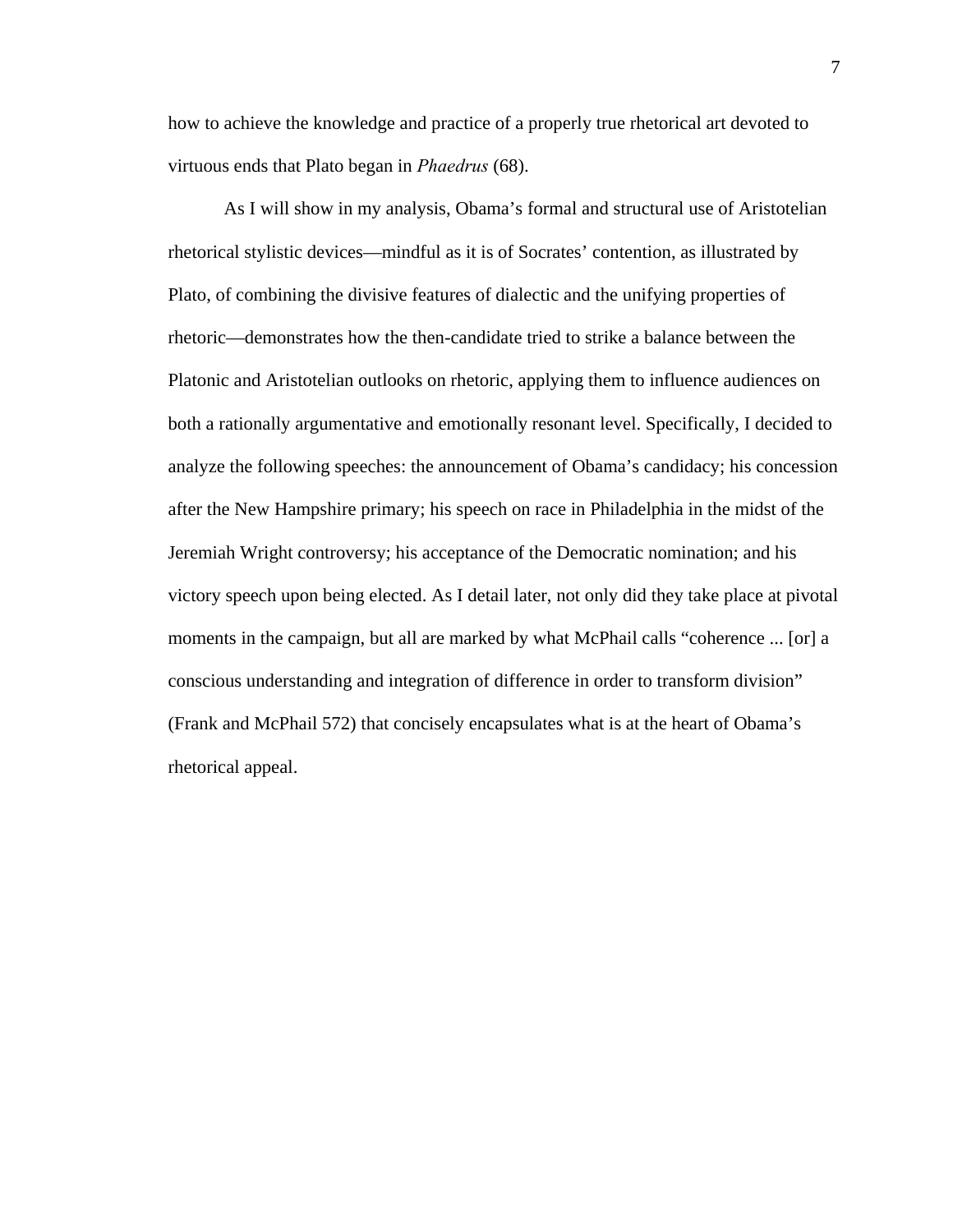#### Chapter II

#### Theoretical Foundations

#### **The Question of Dialectic vs. Rhetoric in Classical Theory**

I theorize a conception of Obama's rhetoric grounded in classical rhetorical devices of contrast, opposition, and division, employing the previous academic work around these categorizing techniques—and their impact on one's linguistic ability—to identify its significance to Obama's success as a political communicator, and how he has used specific rhetorical techniques to convey a crucial characteristic of deliberative knowledge to audiences.

As recently as in his acceptance of the Nobel Peace Prize in 2009, now-President Obama employed this technique of contrast, including its intrinsic division and opposition, in a way that resulted in his signature rhetorical effect. In order to address the criticisms that had been leveled at him upon the announcement that he would accept the award, he used his speech to directly respond to the charges that he was too new to office to merit receiving the award for any serious accomplishments, and that it did not make sense that he had received the Nobel for peacemaking, since he has decided to escalate the troop commitment to Afghanistan (Obama, "Nobel Prize for Peace Acceptance"). By specifically incorporating the devices for which he became celebrated during the campaign, Obama managed to get at the ironies with which the situation was infused in the style that has always been central to the appeal of his linguistic strategy. Obama demonstrated that he understood the complexity of the issues at stake by making such statements as "the instruments of war do have a role to play in preserving the peace. … [W]e do not have to think that human nature is perfect for us to still believe that the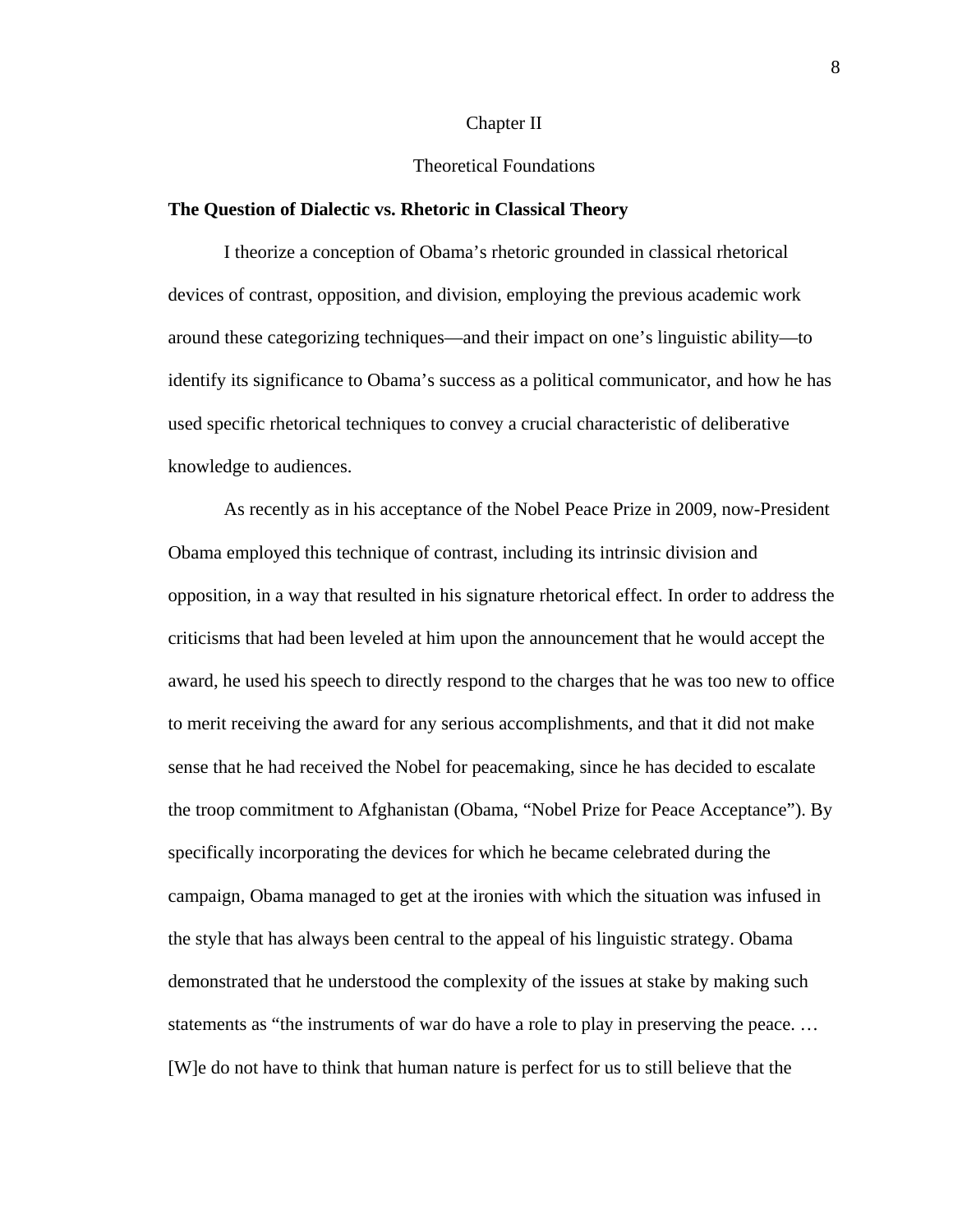human condition can be perfected. We do not have to live in an idealized world to still reach for those ideals that will make it a better place" (Obama, "Nobel Prize for Peace Acceptance"). His establishment of terms went on to serve an explanatory purpose, showing how the categories of war and peace intersect—even depend on—one another.

 Obama's rhetoric combines the rhetorical enthymeme—a truncated version of syllogistic deductive reasoning—of opposites with that of division. In language scholar Lane Cooper's translation of Aristotle's *Rhetoric*, Aristotle states:

[If there are two things, one of which  $(B)$  is said to be true of the other  $(A)$ , then] we must observe whether the opposite of A is true of the opposite of B. If it is not, you upset the original proposition [that B is true of A]; if it is, you establish the original proposition. For example: … as in the Messenian oration [of Alcidamas (see 1.13, p. 74)]: "If war is the cause of our present evils, it is peace that we need to correct them." (Bk. 2, Ch. 23)

Later on in Book 2, Chapter 23, Aristotle states, of division: "Thus you may argue: 'All men do wrong from one of three motives, A, B, C. In my case, the first of these two motives are out of the question; and as for the third, C, the prosecution itself does not allege this" (*Rhetoric*). Taking these explanations of two rhetorical devices together, it is clear that division is intrinsic to opposition.

 The intrinsic nature of division is also present in Book 2, Chapter 23, in what Aristotle describes as the formulation of

contrary alternatives … [:] here the things contrasted are opposites. For instance, the priestess urged her son not to engage in public speaking: 'For,' said she, 'if you speak honestly, men will hate you; if you speak dishonestly, the gods will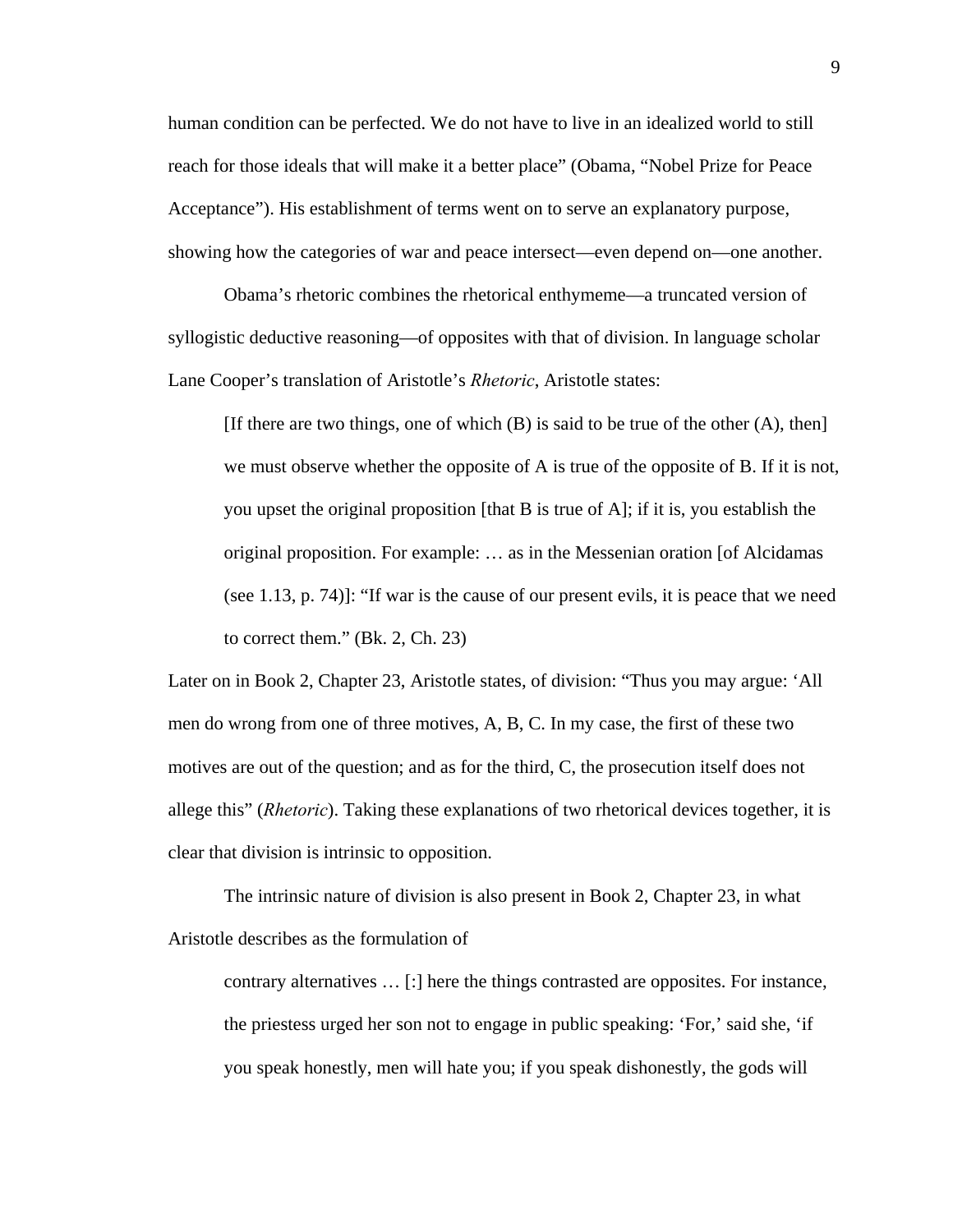hate you.' ... And for this form of argument we have the term 'criss-cross' ... when each of the two opposites has both a good and a bad consequence opposite respectively to each other. (*Rhetoric*)

The display of the comprehension of categorization is precisely at the heart of how Plato's *Phaedrus* has Socrates define the art of speechwriting: that of a person demonstrably knowing what he or she is talking about, in particular by epistemologically categorizing objects to reveal their similarities and differences (Plato 163).

 The economy of such classification is akin to Aristotle's pointing out, in Book 2, Chapter 22, the helpfulness of enthymemes to rhetorical method:

you must not begin the chain of reasoning too far back, or its length will render the argument obscure; and you must not put in every single link, or the statement of what is obvious will render it prolix. These are the reasons why uneducated men are more effective that the educated in speaking to the masses—as the poets say … that the unlearned "have a finer charm … for the ear of the mob."

(*Rhetoric*)

Aristotle's dictum on the effectiveness of adapting complicated arguments for rhetorically persuasive simplicity adheres to Plato's trumpeting of making such stark delineations.

 It is in the tension, then, between Plato's and Aristotle's respective explications of the relation between rhetoric and dialectic that such public discourse as Obama's becomes significant. As Herrick notes, Aristotle points out "it is the duty of rhetoric to deal with such matters as we deliberate upon ... [Particularly] about things that could not have been, and cannot be, other than they are, nobody who takes them to be of this nature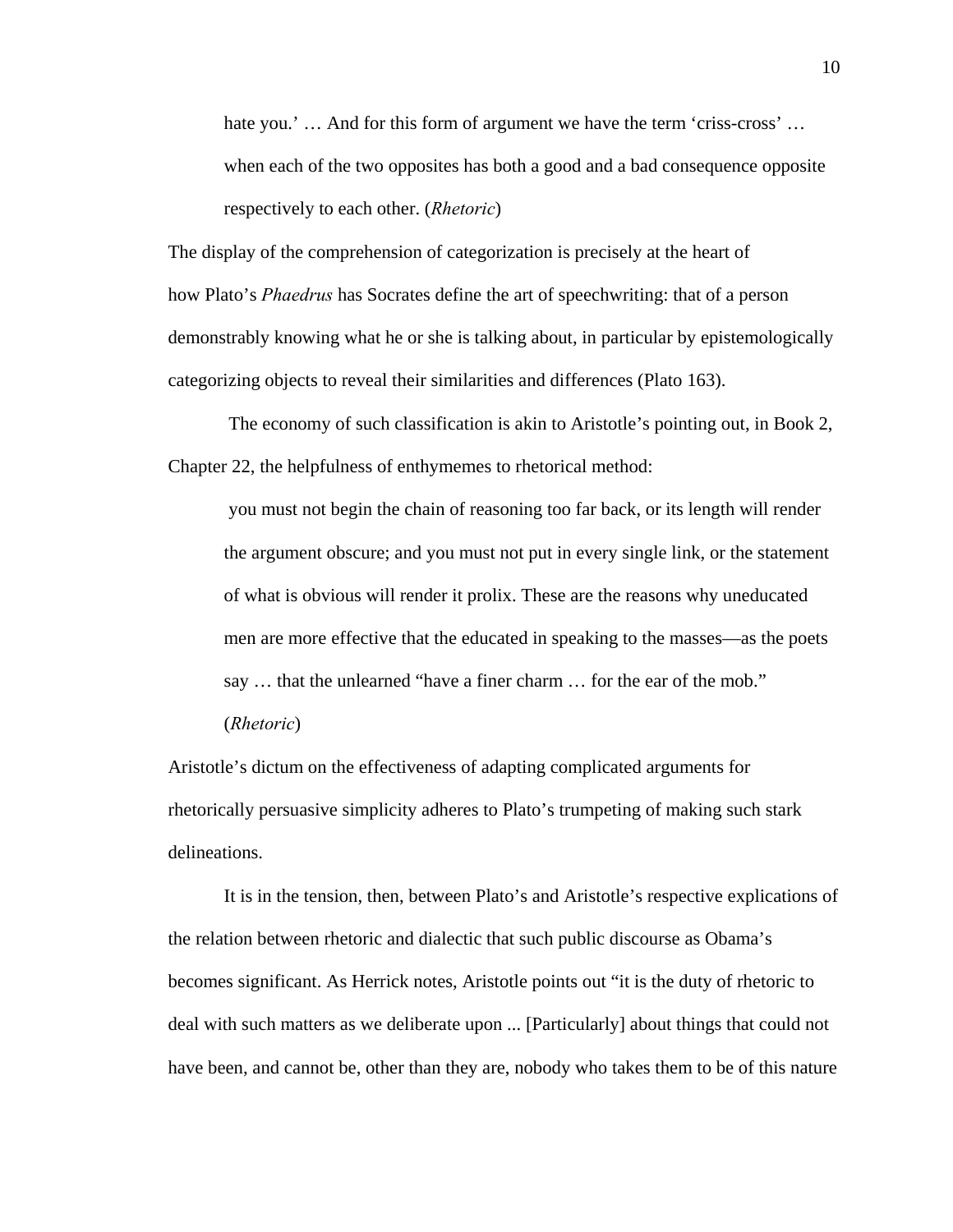wastes his time in delineation" (qtd. in Herrick 15). In other words, it is precisely the capacity of rhetoric to deal with contingent issues by its testing of ideas and discovery of facts that contributes to its knowledge-shaping function, and gives it the ring of truth, making it persuasive (Herrick 15-6, 21-2, 24). This pragmatic approach toward rhetoric by Aristotle went beyond Plato's notion of an idealist search for Truth, and seems to counter Plato's otherwise suspicious stance toward rhetoric by stressing its status as a *techne*, which Aristotle's mentor had himself pointed out in *Phaedrus* (Herrick 74).

Indeed, the status that redeemed rhetoric for Aristotle emerged from its being "the counterpart of dialectic," or analogous to it (qtd. in Herrick 75). Whereas dialectic was intended for discussion of philosophical questions between two individual experts to get at a truth, rhetoric was meant as a public performance that employed emotional and character appeals (Herrick 75). What each practice shared, in Aristotle's view, was their Sophistic-influenced willingness to study different sides of an issue (Herrick 76), making them "two complementary arts of reasoning to probable conclusions on a wide range of topics" (Herrick 75). Indeed, according to Herrick, even Aristotle's definition of rhetoric as "the faculty … of observing in any given case the available means of persuasion" (qtd. in Herrick 75) indicates his stress of its "inventional (creative) rather than practical (oratorical) considerations … principally as a study of finding persuasive arguments and appeals, and not as a technique for making persuasive and impressive speeches" (75-6). In this, Herrick writes, Aristotle's method differed from the Sophists, who went about trying to achieve the same ends by the more fundamental means of "imitation and practice" (76).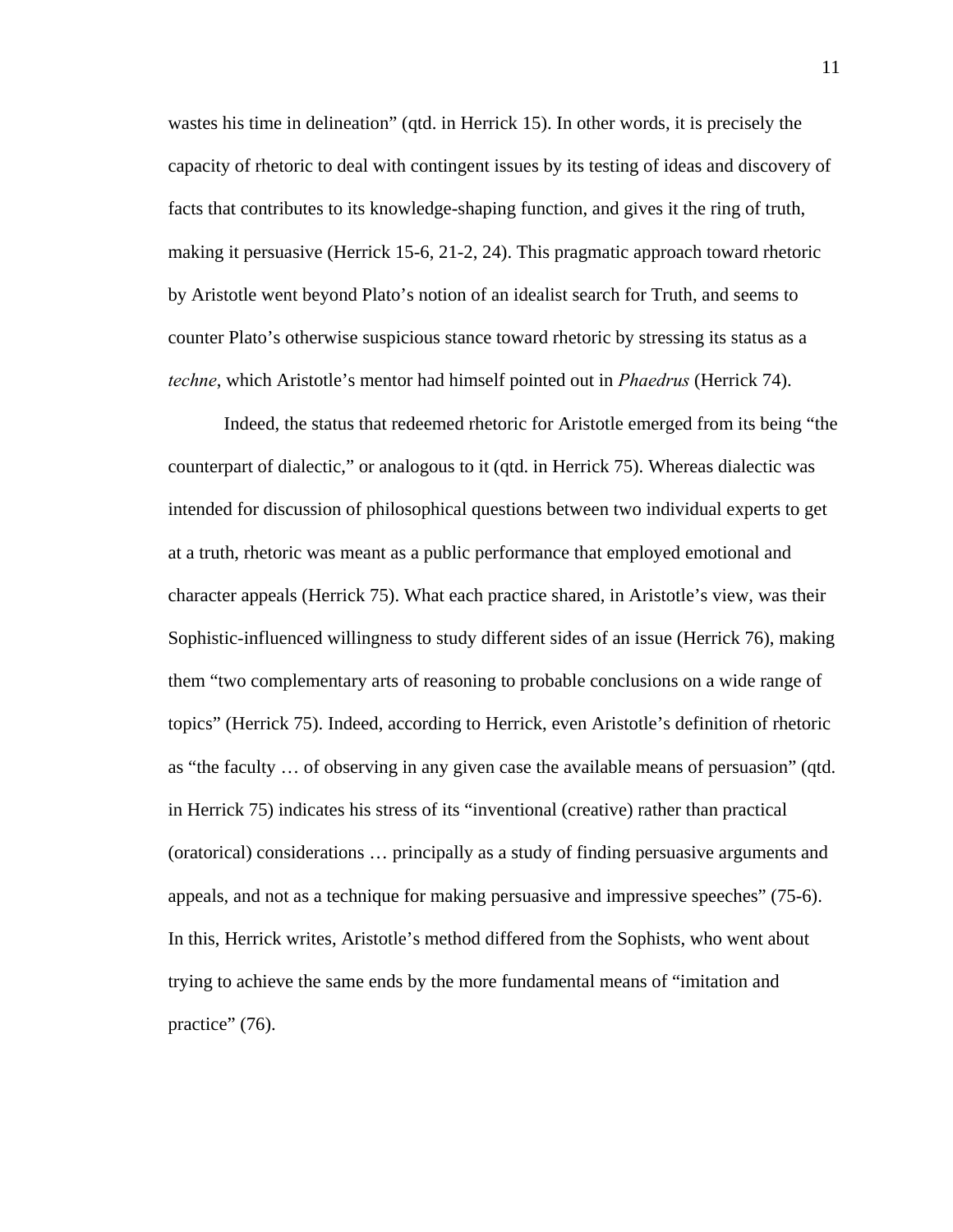The question becomes that of what knowledge it is, exactly, that the orator must possess in order for rhetoric to be a *techne*. Along these lines, in *Phaedrus*, Socrates details the envisioning of the soul as a charioteer leading two horses. As Plato writes:

We will liken the soul to the composite nature of a pair of winged horses and a charioteer. Now the horses and charioteers of the gods are all good and of good descent, but those of other races are mixed; and first the charioteer of the human soul drives a pair, and secondly one of the horses is noble and of noble breed, but the other quite the opposite in breed and character. (Plato 149)

Socrates considers all sides of the soul as integral not only to understanding the balance between rationality and emotion that the savvy speaker must strike, but also as to helping one go about composing one's message in order to appeal to one's audience as much as possible in those two aspects (Plato 153).

The need for balance is clarified in Socrates' contention later on:

when the orator who does not know what good and evil are undertakes to persuade a state which is equally ignorant, not by praising the 'shadow of an ass' under the name of a horse, but by praising evil under the name of good, and having studied the opinions of the multitude persuades them to do evil instead of good [it should then come as no surprise that the] harvest … his oratory will reap thereafter from the seed he has sown (Plato 156-57)

 is not good. From Socrates' perspective, therefore, the demonstration of such knowledge is achieved in rhetoric in "the art by which a man will be able to produce a resemblance between all things between which it can be produced, and to bring to the light the resemblances produced and disguised by anyone else" (Plato 157). In other words, a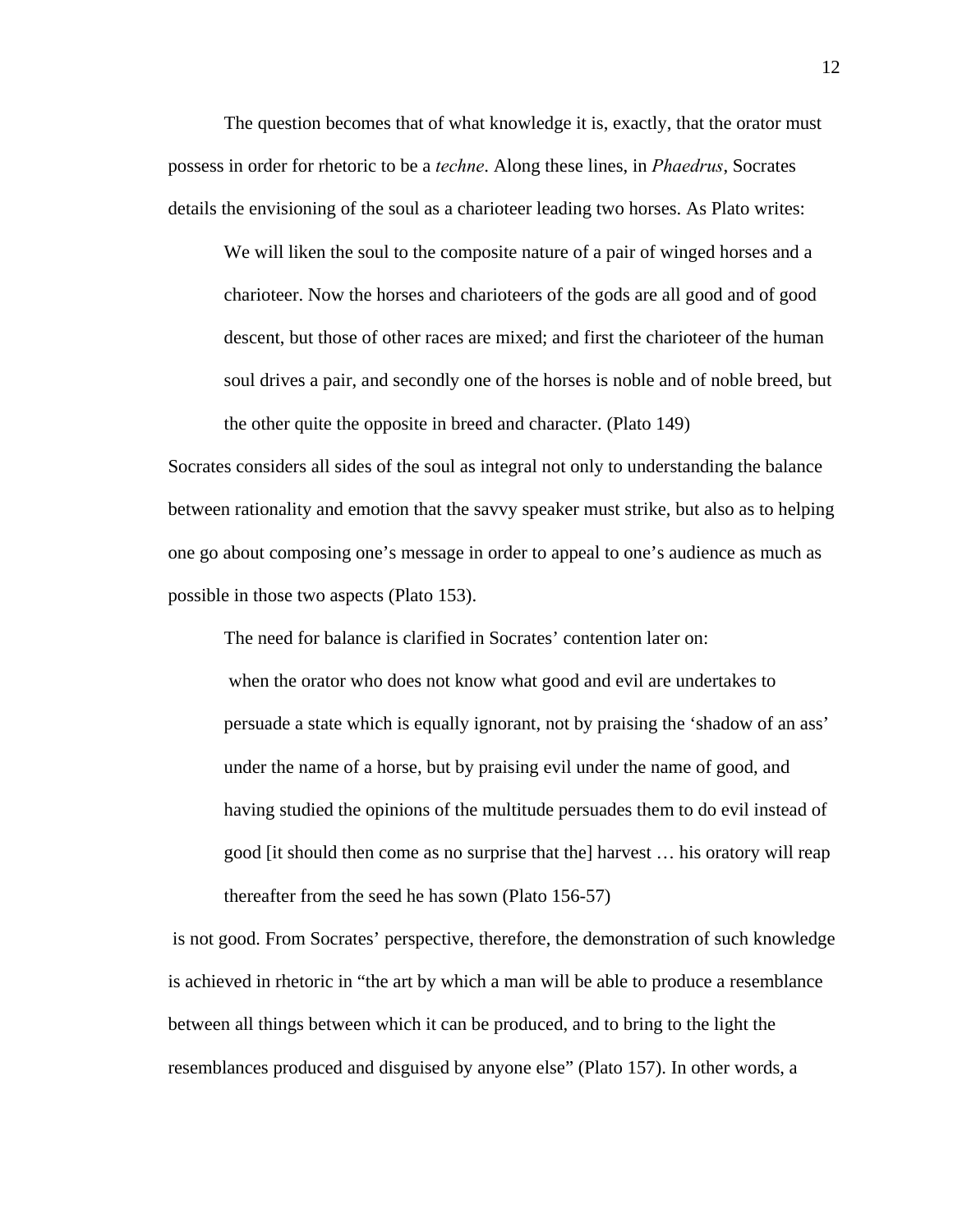mastery of rhetoric, as per *Phaedrus,* requires both the ability to categorize items and the skill to expound on them in such a way as to convince others of the categorizations, explaining to them why this is so in a persuasively constructed argument.

As characterized by Plato, Socrates goes on to describe, in a lengthy passage that it is nevertheless helpful to excerpt extendedly:

Since it is the function of speech to lead souls by persuasion, he who is to be a rhetorician must know the various forms of soul. Now they are so and so many and of such and such kinds: these we must classify. Then there are also various classes of speeches, to one of which every speech belongs. So men of a certain sort are easily persuaded by speeches of a certain sort for a certain reason to actions of beliefs of a certain sort, and men of another sort cannot be so persuaded. The student of rhetoric must, accordingly, acquire a proper knowledge of these classes and then be able to follow them accurately with his senses when he sees them in the practical affairs of life … But when he has learned to tell what sort of man is influenced by what sort of speech [Socrates goes on to recap and list all other characteristics necessary for effective rhetoric] ... then, and not till then, will his art be fully and completely finished. (Plato 163-64)

From the viewpoint of the audience member, by the same token, "he who is to deceive another, and is not to be deceived himself, must know accurately the similarity and dissimilarity of things" (Plato 158). Plato's points here are significant for their detailing of how, in order to be an effective speaker and listener, it is imperative to be able to make these distinctions and properly articulate them in speech implicitly expressing it.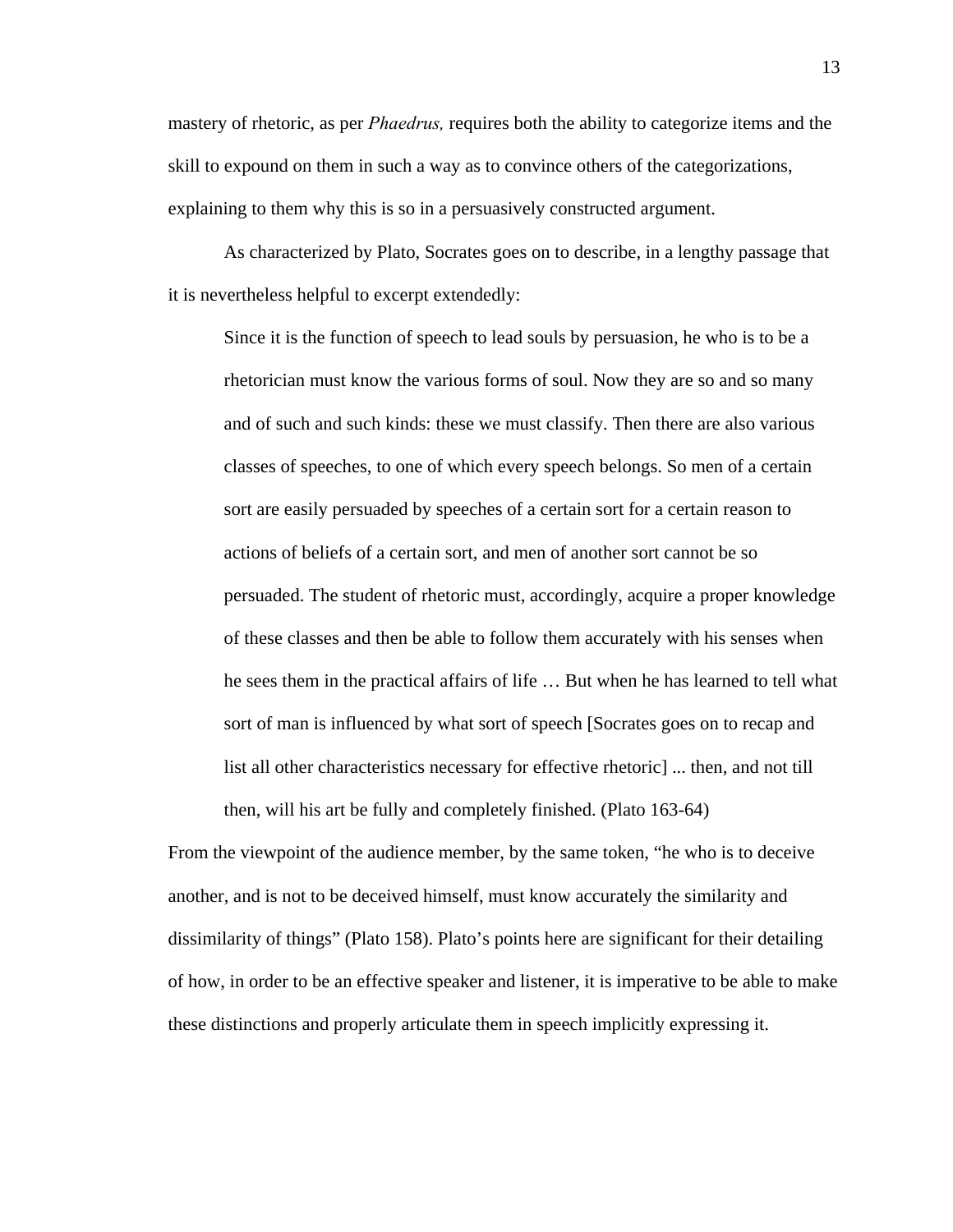Still, these categorizations can be problematic—especially if one disagrees with another's characterization of what should and should not be considered within the realm of appropriate placement under a specific group. For this reason, Plato's Socrates emphasizes that the speaker must be able to anticipate such hurdles: "he who is to develop an art of rhetoric must first make a methodical division and acquire a clear impression of each class, that in which people must be in doubt and that in which they are not" (Plato 158). He brings more of this feature to the fore by a comparison of healing and rhetoric: "In both cases you must analyze a nature, in one that of the body and in the other that of the soul, if you are to proceed in a scientific manner, not merely by practice and routine, to impart health and strength to the body by prescribing medicine and diet, or by proper discourses and training to give to the soul the desired belief and virtue" (Plato 163). This process of thinking about counterarguments and objections in advance, and finding a solution to rebut—or at least acknowledge—them is part and parcel of audience analysis, and thereby ties in to Socrates' earlier elaboration of the soul.

Moreover, Plato has Socrates state, "Until he has attained to all this [knowledge of soul, division, and classification, among the other communication-enhancing practices of structure, order, and arrangement], he will not be able to speak by the method of art, so far as speech can be controlled by method, either for purposes of instruction or of persuasion" (Plato 167). This deliberative process, as I mentioned above, has dialectical antecedents that later emerge in Aristotle's pragmatic conception of rhetoric.

The *Rhetorica ad Herennium* too delves into the deliberative manner of speaking in its definition of antithesis as being constituted "when the style is built upon contraries" (255), and division as that which "separates the alternatives of a question and resolves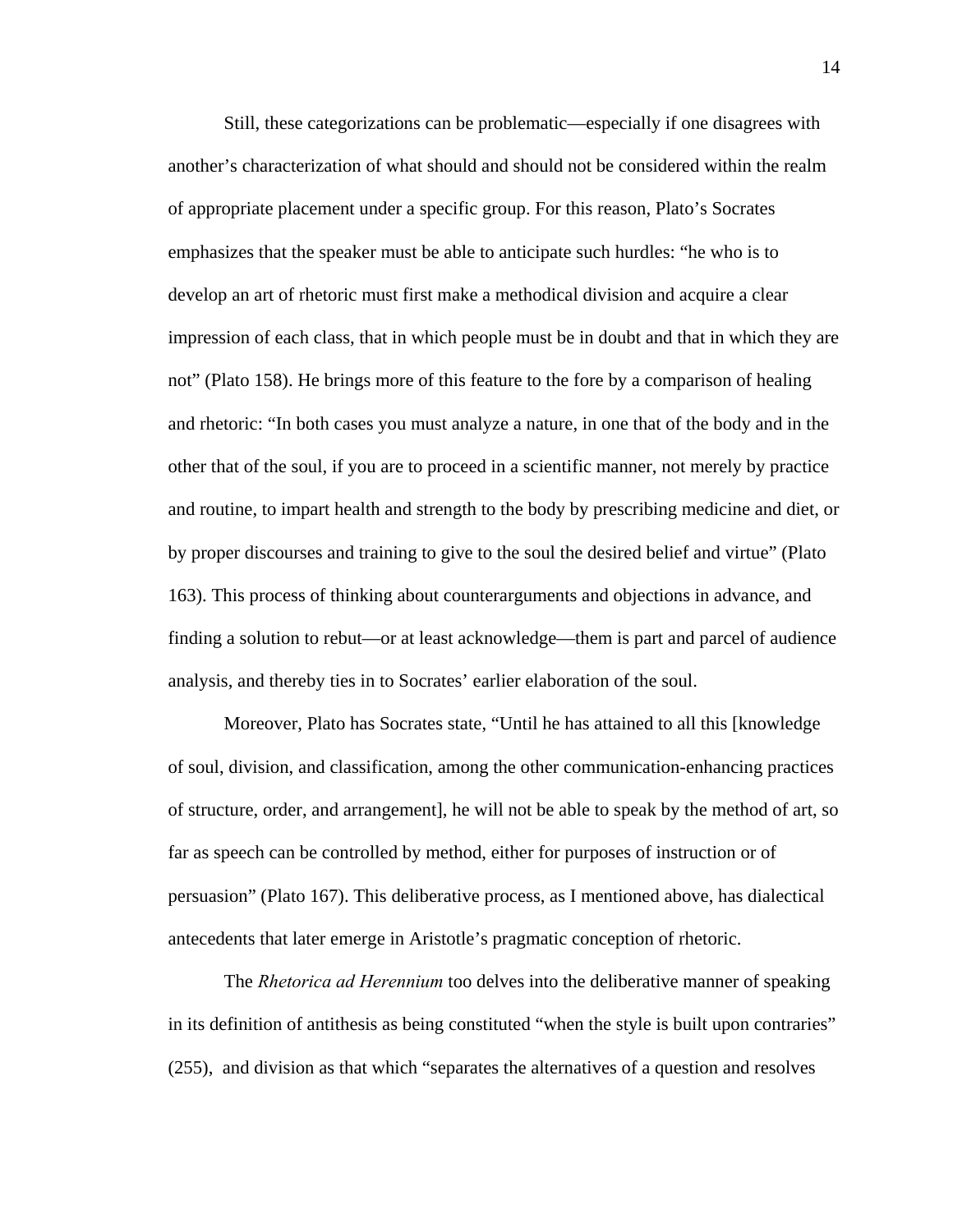each by means of a reason subjoined, as follows: 'Why should I now reproach you in any way? If you are an upright man, you have not deserved reproach; if a wicked man, you will be unmoved'" (271). As additionally suggested in the *Rhetorica*: "the comparison is used for embellishment, so as to secure a certain distinction for the style. It is moreover presented in the form of a contrast. For a comparison in the form of contrast is used when we deny that something else is like the thing we are asserting to be true" (275). Such a comparison can be adapted "[i]n the form of a negation and for the purpose of proof" (275) through a "detailed parallel" (275). That is why, as in the *Rhetorica,* it is important, "that when we present the corresponding idea for the sake of which we have introduced the figure we use words suited to the likeness" (276). In sum, it is for the successful establishment of all of these deliberative stylistic devices that the orator, as per Cicero, must be knowledgeable (297), and as Obama does, demonstrate said knowledge by means of employing them.

#### **Recent Approaches to Rhetoric vs. Dialectic**

For amplification on the deliberative aspect of rhetorical practice, it is instructive to turn to rhetoric scholar Richard Weaver, whose study of rhetoric as being steeped in the contrasting practices elucidated by Plato can help one more fully understand not only its aforementioned properties of division, but also how it can facilitate the resolve of unity by its deliberative style, in this case behind a certain presidential candidate.

In his article "The *Phaedrus* and the Nature of Rhetoric," Weaver raises the modern suspicion of rhetoric's being a form of mere superficiality. Referring to Plato's *Phaedrus* as a justification for love, which in itself is a kind of madness, Weaver places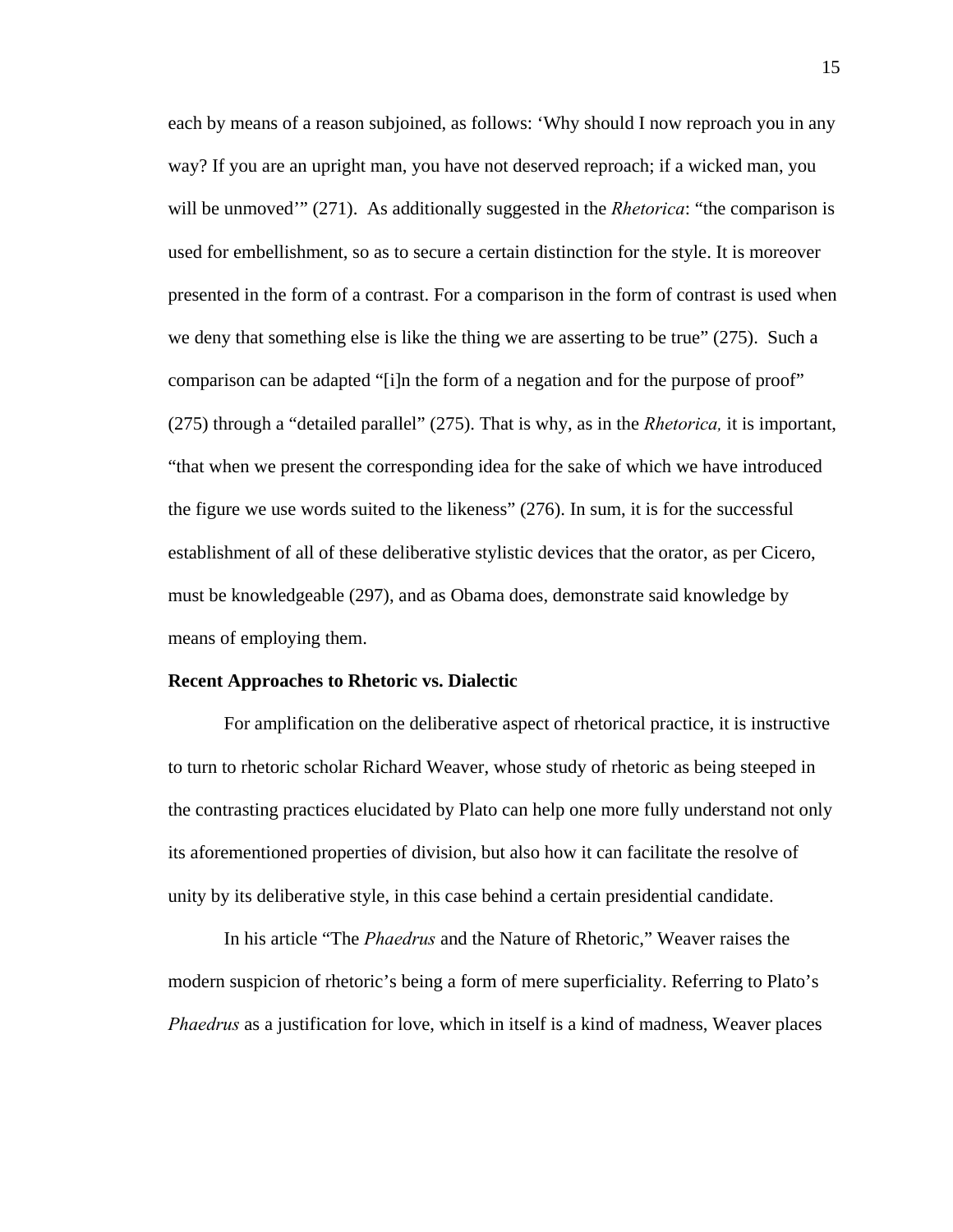"all speech having persuasive power" (Weaver 1366) under this rubric. In fact, from this foundation, Weaver insists that therefore

[i]n any general characterization rhetoric will include dialectic … Dialectic is a method of investigation whose object is the establishment of truth about doubtful propositions … Thus Socrates indicates that distinguishing the horse from the ass is a dialectical operation, and he tells us later that a good dialectician is able to divide things by classes "where the natural joints are" … Such, perhaps, is

Aristotle's dialectic which contributes to truth and knowledge. (1366-67) Weaver thus strikingly explains how the *Phaedrus* seems to be stating that—while not private and thus strictly dialectical in nature—well-constructed persuasion should bear the hallmarks of objective truth-seeking. The consequences of this are to make speech sound more nuanced and thoughtful in the presentation of complex issues, and by this very process more appealing, through the force of imposing a pleasing formal aesthetic of logical order and systematic approach to perceiving the topic at hand.

Again, it is helpful to turn to Weaver for greater illumination:

The education of the soul is not a process of bringing it into correspondence with a physical structure like the external world, but rather a process of rightly affecting its motion … What Plato has prepared us to see is that the virtuous rhetorician, who is a lover of truth, has a soul of each movement that its dialectical perceptions are consonant with those of a divine mind. (1367)

Here, Weaver suggests that what Plato means to demonstrate is that the most insightful practitioner of rhetoric is one who is able to honestly adapt the intangibles of emotion and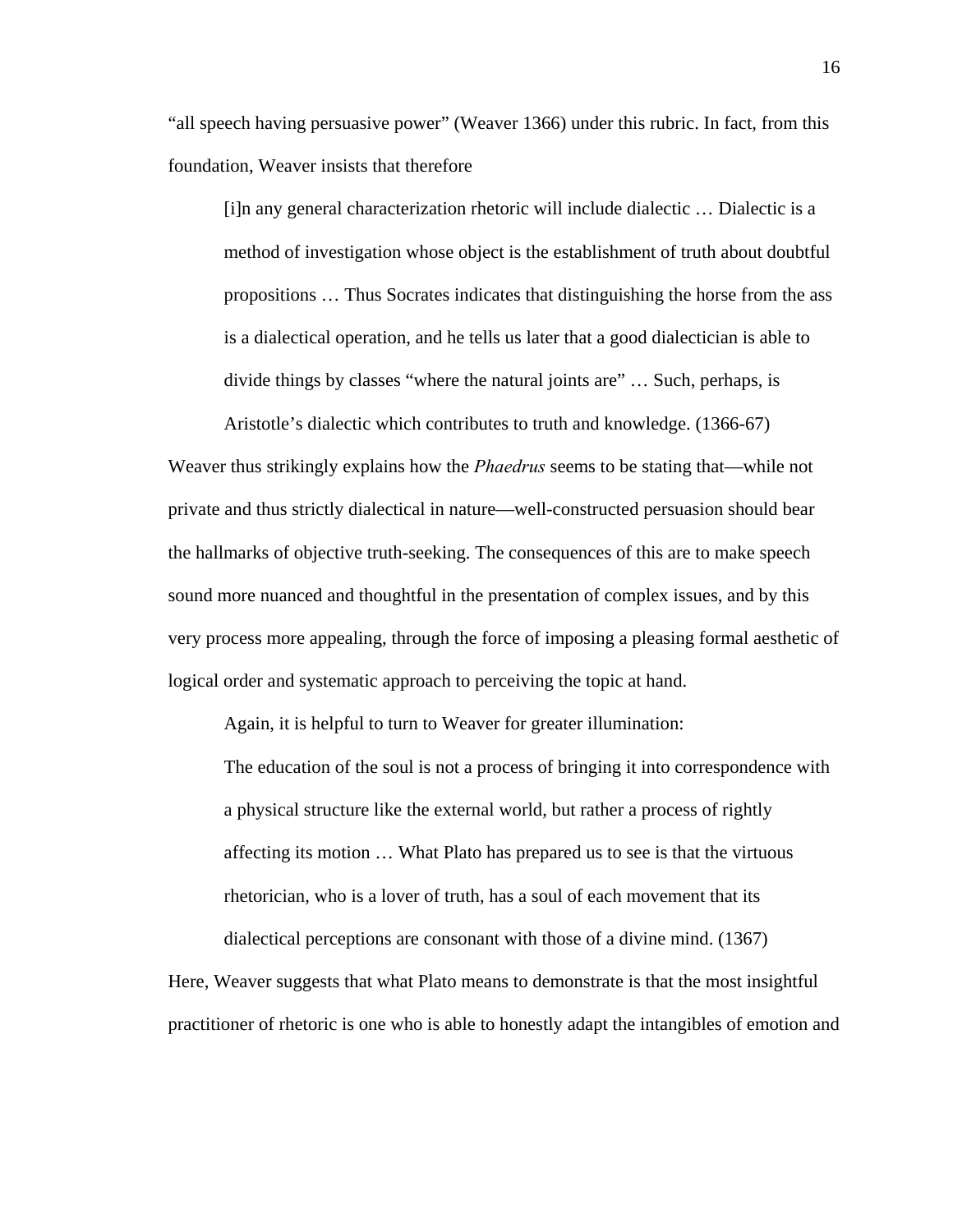empathy into considered intellectual terms, to the extent that each of these sides in such an equation is—if not inconceivable—then ineffectual without the other.

By extension, the logical sensibility of contrarieties and division is not superior to the pulling of the heartstrings that comes with harping on unity and togetherness, but they are at their best when appropriately combined. This is why the idea of figurative speech in the form of contrasts serving as negative analogical comparisons is rhetorically effective. Therefore, as Weaver describes it, "There is … no true rhetoric without dialectic," since more than the recitation of logical concepts is needed for persuasion—it also calls for a demonstration of considered categorization that comes when the speaker "passes from the logical to the analogical, or it is where figuration comes into rhetoric. … It is by bringing out these resemblances that the good rhetorician leads those who listen in the direction of what is good" (1367-68). Succinctly, Weaver points out that this is exactly what Socrates utilizes in the *Phaedrus* when he resorts to the analogy of the charioteer and his horses as an allegory for the facets of the soul (1368). This analogy is further illustrative for its divisive properties, which in my view is another hallmark of the deliberative rhetor.

 Alluding to the habit of dismissing rhetorical skill as empty eloquence, and of casting it as mere beautiful wordplay divorced from reality, Weaver explains that "exaggeration [is actually fulfilling the role of] prophecy; and it would be a fair formulation to say that true rhetoric is concerned with the potency of things. … [P]otentiality is a mode of existence, and…all prophecy is about the tendency of things" (1368). Here, Weaver is suggesting that, properly delineated, rhetoric can serve the purpose of effecting action by persuading listeners to consider such action possible. This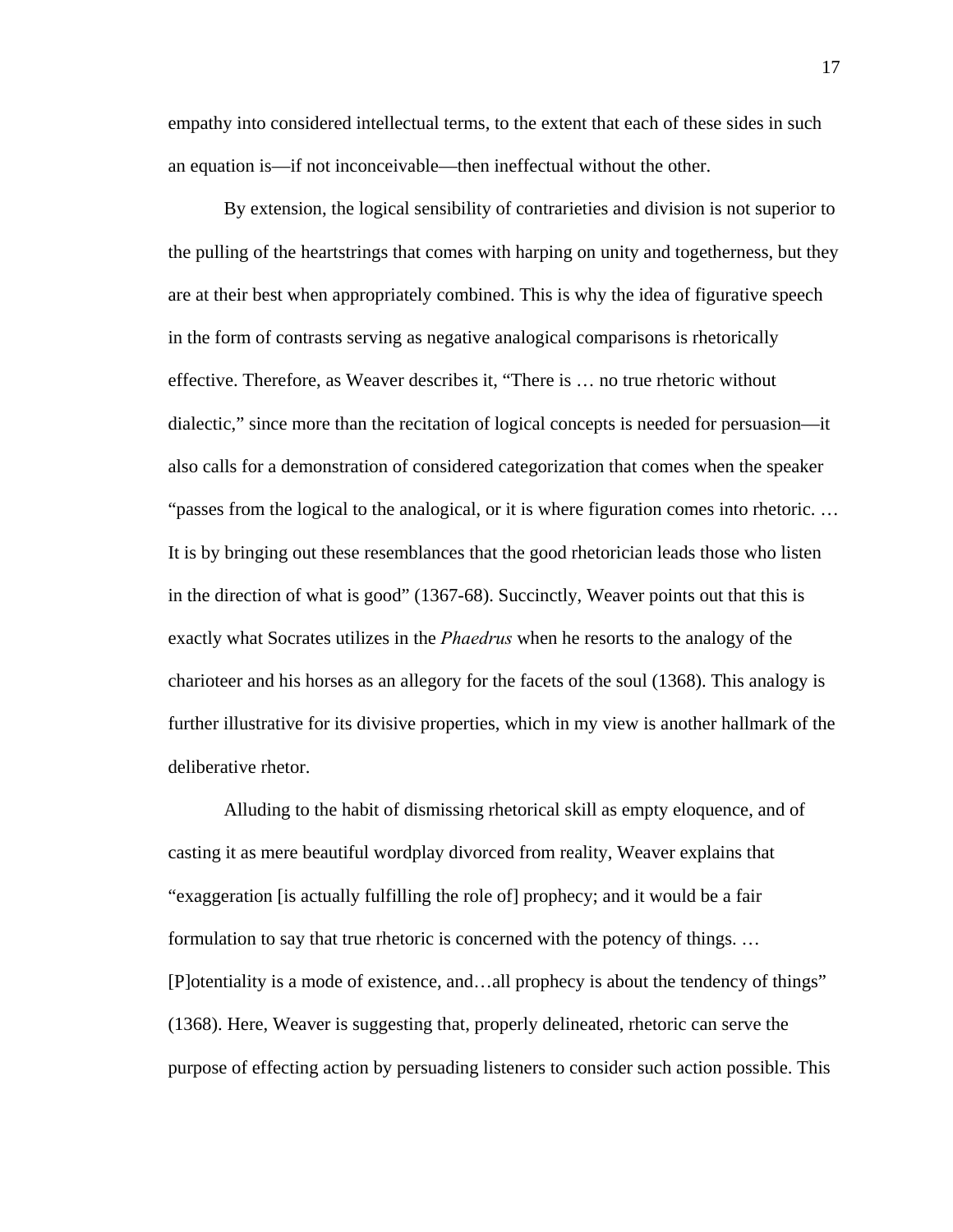tendency correlates directly with the habit of some during the campaign to depict Obama's verbal facility as mere rhetoric, such as in a British news commentary that asked leadingly, "For all Sen [sic] Obama's appeal and eloquence—and taking nothing away from the scale of his achievement in securing the nomination—will America entrust its future in such dangerous times to a man who has been in the Senate for just three years?" (Hughes)

Still, Weaver articulates that what makes the deliberative rhetorician truly persuasive is his or her cultivation of an insightful persona, as he argues was the case with Winston Churchill's exhortations to his fellow countrymen to have hopes of peace in the darkest moments of World War II:

Now if one had to regard only for the hour, this was a piece of mendacity such as the worst charlatans are found committing; but if one took Churchill's premises and then considered the potentiality, the picture was within the bounds of actualization. His "exaggeration" was that the defeat of the enemy would place Europe in a position for a long and peaceful progress. At the time the surface trends ran the other way … Yet the hope which transfigured this … was not irresponsible, and we conclude by saying that the rhetorician talks about both what exists simply and what exists by favor of human imagination and effort. (1369)

It is the insightful persona formed by the implied oppositional discrepancy between potential and realization that helped Churchill appear credible in the face of what could be extreme opposition to his message, as well as of the long odds. Weaver's conception of this could as easily be applied to Obama.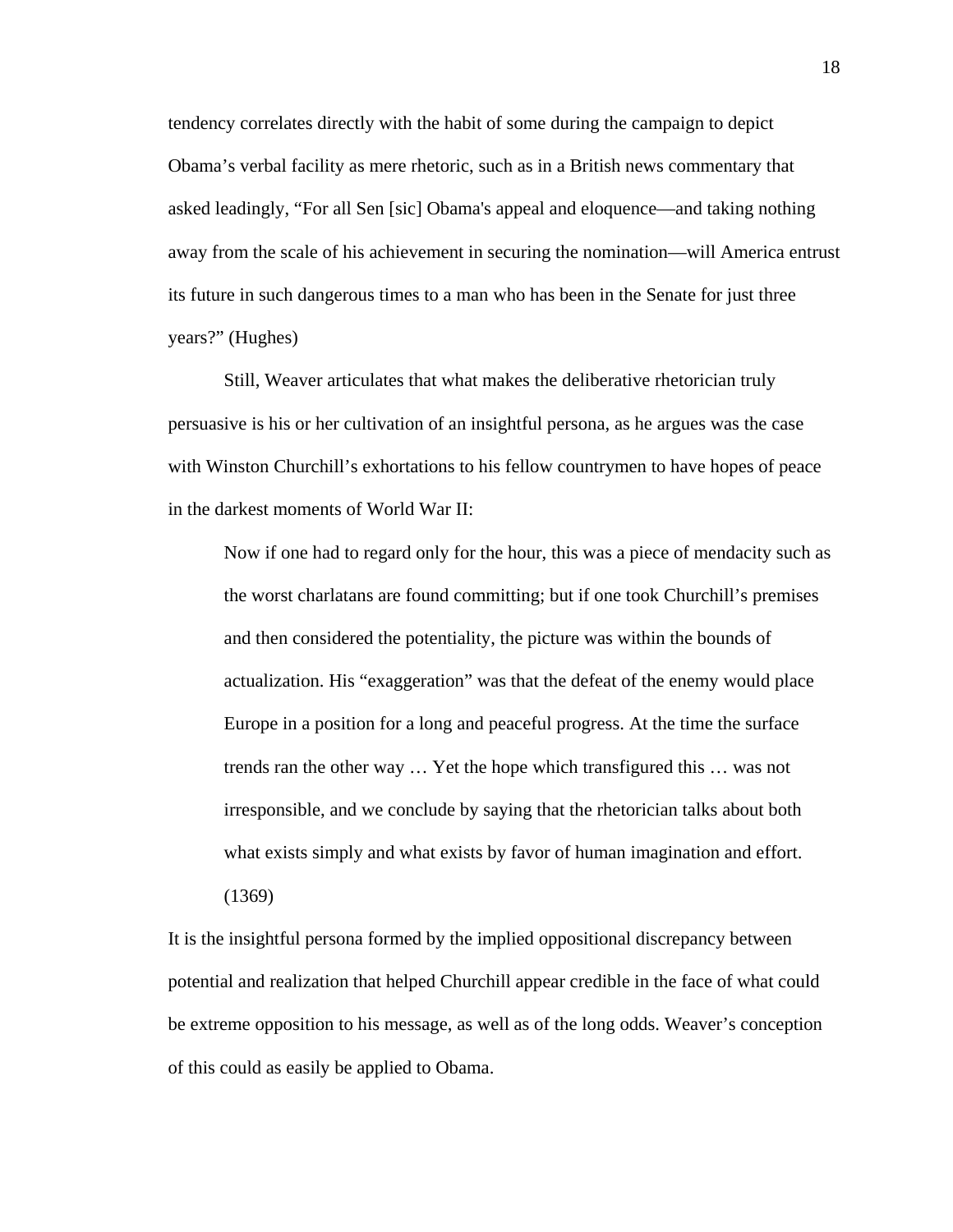Because of the emphasis on potential, Weaver stresses, "rhetoric passes from mere scientific demonstration of an idea to its relation to prudential conduct. A dialectic must take place *in vacuo*, and the fact alone that it contains contraries leaves it an intellectual thing. Rhetoric, on the other hand, always espouses one of the contraries. This espousal is followed by some attempt at impingement upon actuality" (1369). Weaver subsequently explains rhetoric as being more complete than dialectic as it pertains to the force of language, with rhetoric encompassing both the dimensions of feeling and intellect that culminate in a successful call to action (1369).

 As he ends his piece, Weaver encapsulates his thinking: "So rhetoric at its truest seeks to perfect men by showing them better versions of themselves, links in that chain extending up toward the ideal, which only the intellect can apprehend and only the soul have affection for" (1371). It is this duality that masterful rhetoric addresses, both in form and content. Indeed, effectively deliberative communicators can harness their ability to speak to the ambiguities of reality and figure out how to simultaneously verbalize them and make complexity itself part of a rhetorical structure, so as to identify it as an intellectual problem to work through on an explicit level, and incorporate it as part of a subliminal pattern that audiences find aesthetically appealing.

 The aesthetic appeal is in this way due to its dialectical undercurrents. As rhetoric scholar Edwin Black writes:

Plato [in the *Phaedrus*] turns the collective and divisive resources of dialectic on "real" rhetoric … The collective definition is: "Must not the art of rhetoric, taken as a whole, be a kind of influencing of the mind by means of words, not only in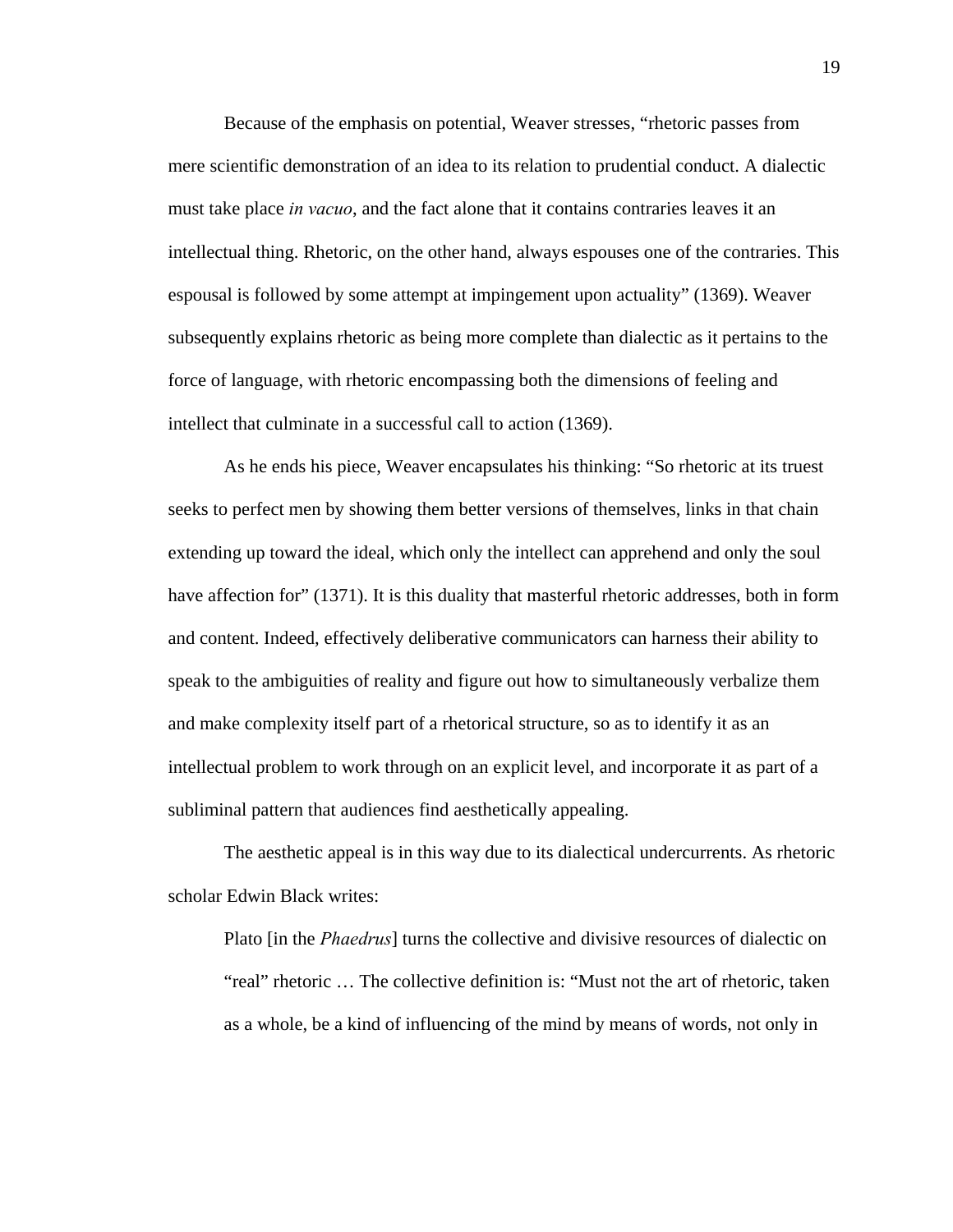courts of law and other public gatherings, but in private places also?" And further on: "The function of oratory is in fact to influence men's souls." (368) Much of this delineation has already been referred to, but Black's iteration of it concisely names the issues raised by Weaver.

 Specifically, as per Black, "Plato conceived a true art of rhetoric to be a consolidation of dialectic with psychogogia—applicable to all discourse, public and private, persuasive and expository. … Dialectic was Plato's general scientific method; rhetoric is a special psychological application of it" (369). One can extrapolate the centrality of rhetoric in Plato's view of politics "as the only means of social control besides coercion which the statesman can exercise" (375). Additionally, according to Black, Plato believed "[t]he state is to be organized and governed after metaphysical principles, yet metaphysical knowledge cannot be apprehended by unmetaphysical minds. Hence, it is justifiable to simplify complex truths and to present them appealingly" (375). Simply put, complicated notions of paradox and conflict can be addressed rhetorically through such devices of contrast, division, and opposition so as to at least seem—by the demonstration through speech of their speaker's understanding of them—to be resolvable, or at least surmountable. In turn, this affects the listeners by instilling in them a sense of unification based on their appreciation of such knowledge, so artfully expressed—hence rendering realizable the type of paradox at issue.

 Yet, according to English-language professor Oscar L. Brownstein, Plato would find problematic the idea of simplification, because he considered dialectic "as the art of discourse which meets the requirements for a true art of speech" (396), with its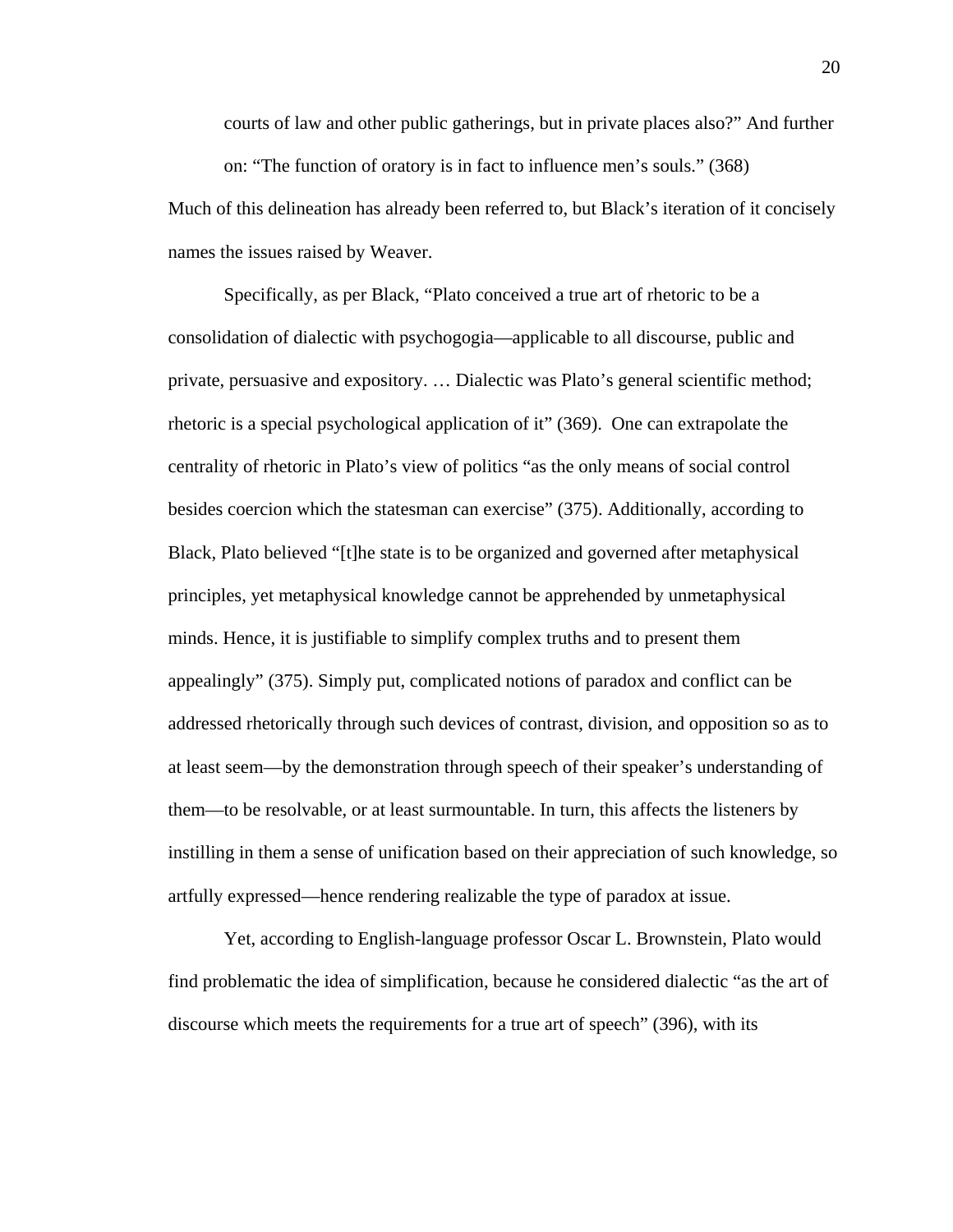methods of *synagōgē* (combination or collection or synthesis, apparently the perception of the principle, or Form, which embraces a diversity) and *diaresis* (analysis or division, the perception of the particular which "participates" in a Form) ... by *definition* (in other words that it is dialectic which has been expanded to subsume the whole of the area of scientific human discourse, not rhetoric expanded to include dialectics). (396)

Brownstein's take on dialectic and discourse thus harks back to Aristotle's understanding of rhetoric as dealing with particular facts at hand, and dialectic with broader philosophical questions (Herrick 75).

The denigration of rhetoric is true of Plato, as far as Brownstein is concerned, especially due to the fact that "Phaedrus is made to comment that he is convinced now that what has been described is dialectic, but he still wonders what rhetoric is" (396). Nevertheless, though Brownstein's take on Plato differs, it is notable for its inclusion of such devices as opposition, contrarieties, and division as quintessential speaking techniques. On a practical level, the end is still that of a deliberative sense of unification that serves—not coincidentally—to gather the audience's allegiance to the speaker and message.

#### **Contemporary Literature on Rhetoric**

Since, as philosopher James E. Broyles posits, the situation of contrarieties I have been elucidating as oppositional and juxtaposing—conveyed for the purpose of first breaking down an object, only to then re-form it—would, in logical terms, be understood as the two respective stages of "division" and "composition" (108), it is perhaps best to first set aside notions of these concepts being strictly logical. As Broyles explicates: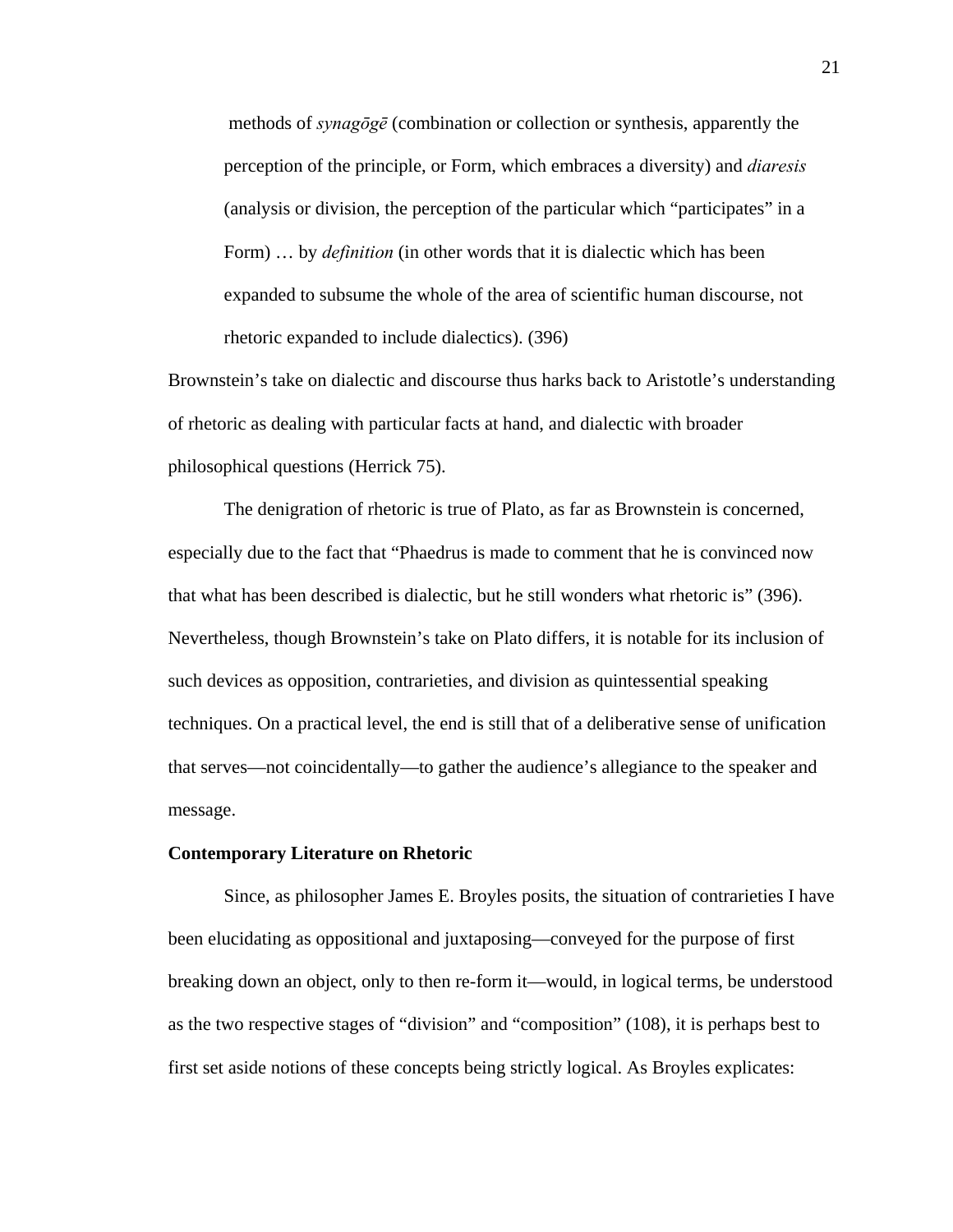We see then that the role of form in regard to these fallacy classifications is complicated not only by the fact that there are valid deductive arguments having these forms [division and composition], as [W.L.] Rowe has argued, but also because these forms are shared by perfectly acceptable non-deductive arguments as well. Such considerations raise serious questions about the real significance of these traditional fallacy classifications. (113)

In relation to and for the purposes of the present study, then, it matters little whether the status of truth afforded these devices arises out of their status as sound dialectical practice. What matters is that they possess the ring of verisimilitude.

Further according to Broyles:

An argument may have the required form of composition or division and be either (a) a valid deductive argument; the premise entails the conclusion, or (b) a satisfactory non-deductive argument; the premise gives us a reason for accepting the conclusion, or it may be (c) a fallacious argument; the premise has little or no hearing on the conclusion at all. In the latter case whether the argument is to be regarded as an invalid deductive argument or an unsatisfactory non-deductive argument will depend upon the person's intentions. Was he trying to give a deductive argument or a non-deductive one? (112)

Broyles then goes on to enumerate such rhetorical indicators (with the terms "proves" and "gives us reason to believe" as respective demonstrations of the first two argument types) (113).

 But Broyle's allusion to the intentions of the individual in making persuasive arguments is echoed in communication scholar Rodney B. Douglass' view of key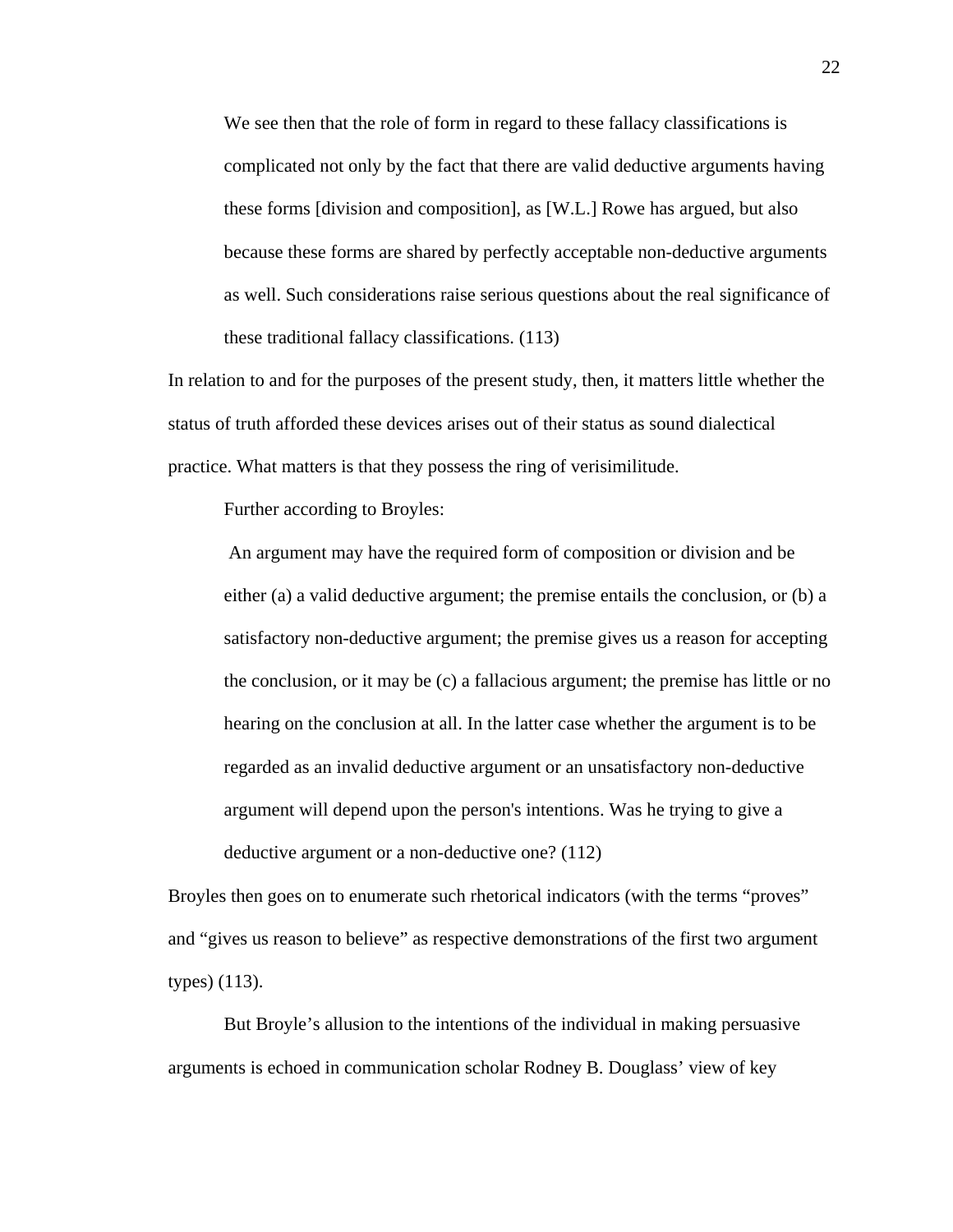attributes of rhetoric as being its "socio-psychological" and "deliberative" dimensions, among others (83). Douglass continues:

At the core of Aristotelian analysis of rhetorical communication is a notion of "argument" as deliberative human interaction. That is, Aristotle's notion of rhetorical arguing is not to be understood as designating a behavior subject to the formalization and logical rigor commonly connoted by "argument" and "argumentation"; rhetorical argument, for Aristotle, was not formal, and the argumentative process was not the "logic" of demonstration or even of dialectic. Therefore, I use the term "deliberative" to suggest persuasive socio-psychological argumentation. … The most basic unit of analysis in a rhetorical communication is the person deliberatively involved; i.e., a person knowingly and calculatively engaged with others. For Aristotle the fundamental paradigm of rhetorical communication was the assertive-judgmental transaction implicit in a real or apparent instance of "persons deliberating." (83)

In other words, it is the process of deliberative reasoning epitomized by epistemological categorization that seems to be critical to successful rhetorical practice.

 The emphasis on the appearance of deliberation rather than on deliberation per se is due to the fact that "[a] single-minded search for regularly predictable, cause-effect relationships or for supposedly dependable technical procedures may screen one from the very potentialities of rhetorical communication" (85) that are Aristotelian in nature. For Douglass, contemporary writing on rhetoric fails to take this understanding of Aristotle into account, and it should (87). His pinpointing of potentiality is reminiscent of Weaver's take on rhetoric.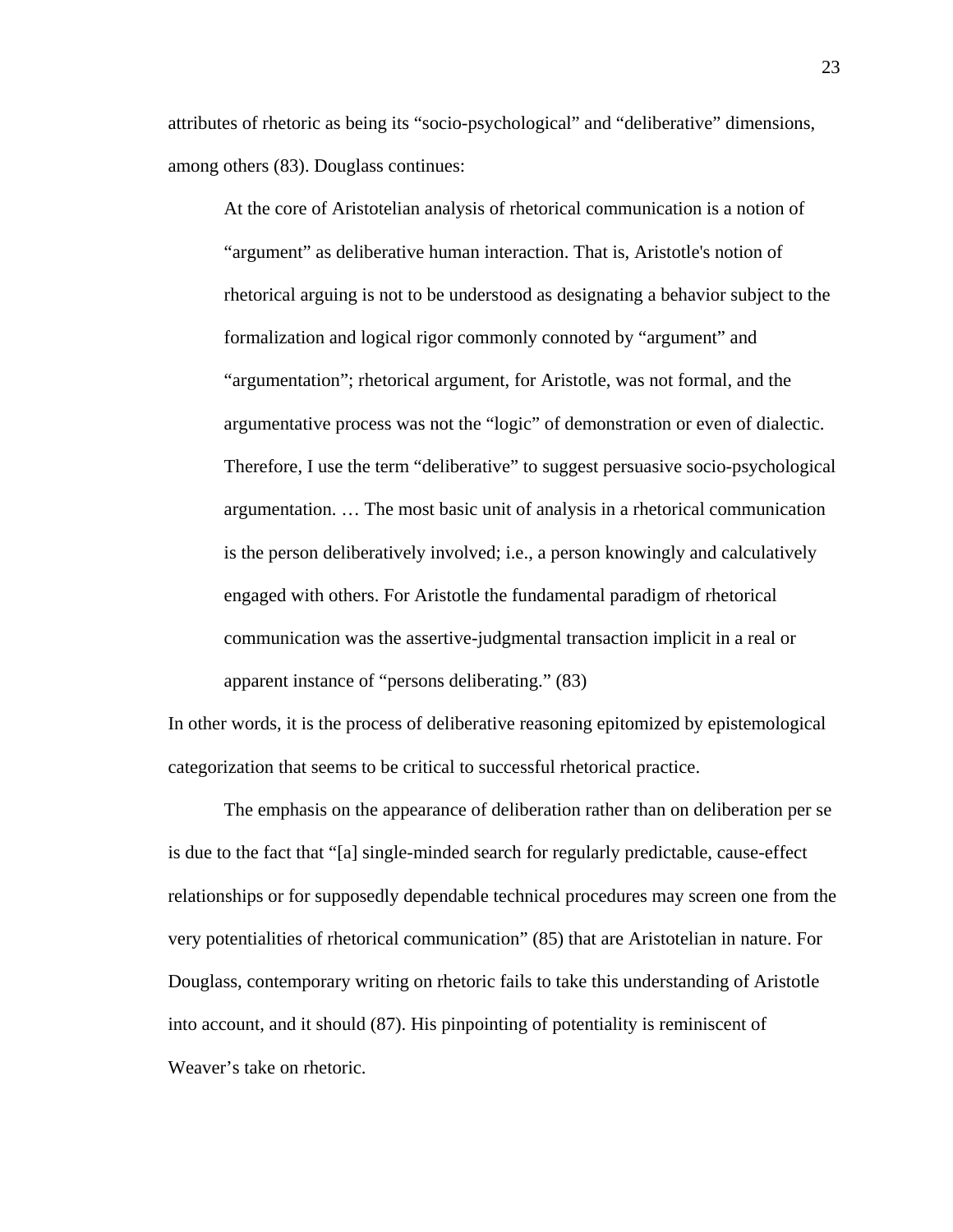For communication professor Rollin W. Quimby, Plato's perception of rhetoric experienced just such a paradigmatic shift, enabling Plato to expand his understanding of it. As Quimby writes, in the *Phaedrus*, Plato was able to outline "all the elements of a true rhetoric. Rhetoric is the art by which leaders who discern the truth guide men toward the good"  $(78)$ . It is

this division [of true and false rhetoric that] allowed Socrates to assign the observed evils to sham rhetoric and to see clearly the benefits of true rhetoric. Having determined the nature of true rhetoric, Plato could describe its unique and useful subject matter (the nature of the soul and the ways of influencing it for the better) and thereby qualify rhetoric as an art akin to dialectic. Instead of merely castigating rhetoric, he was now ready to harness it in the service of philosophy and truth. (78)

Plato's evolving ideas on rhetoric make possible the redirecting of it toward insightful analogies, antitheses and contrarieties.

 Communication scholar Carl B. Holmberg and classics expert James S. Murray further expand on the notion of Platonic rhetoric as revised by Aristotle, with the former stating that, in his understanding, "The determination of Being [metaphysical truth], traditionally dialectical or of dialectical dialectic or pure dialectic or pure logic, can now occur as a rhetorical dialectic … for now only rhetorical ways of doing dialectic or rhetoric can give unconcealing experience of the truth of Being" (Holmberg 241). The two forms are interdependent.

 Murray apparently agrees, writing that though "for Plato to use either the 'disputation' of rhetoric or the 'collection and division' of dialectic was tantamount, on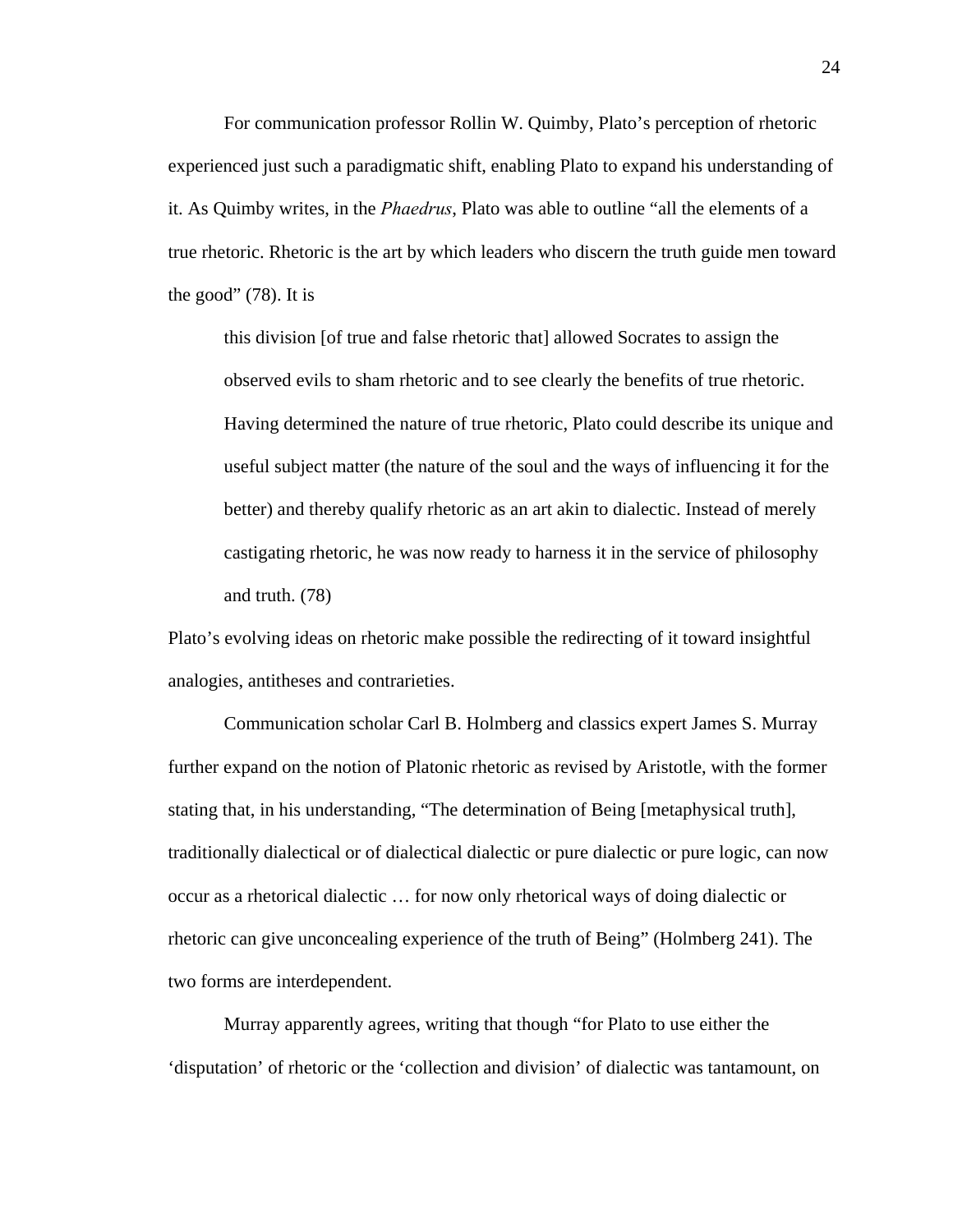the traditional view, to his rejection of the other member of the pair" (280), "*Phaedrus* … does not need to be taken as the portrayal of a rhetorical method which is being displayed *only for the purpose of being rejected* with the advent of the twin processes of collection and division, but rather as the erection of a structure (albeit rhetorical) which *requires as its foundation* the dialectical processes" (281, italics in original). The rhetor's depth of knowledge and integrity is an essential indicator of his or her grasp of dialectic, since it is through the processes of collection and division that "rhetoric demonstrates its status as art" (286). For rhetoric to be true, there must be "a clear view of divisions [which] gives the rhetor clarity in his own speaking, as well as a tool to unravel the rhetoric of his opponent by catching him using a notion which wrongly conflates two separate and distinct things" (286). It is the capacity to establish a set definition via his deliberations that forms "the basis of right understanding of forms [with which] can one be sure that he is using words correctly, and thereby speaking well" (286). Bearing this in mind, it is fair to ask how this understanding of dialectical forms can ensure "rightness."

 English-language professor Scott Consigny provides an answer, stating that Aristotle's rhetor

relies upon a "reality" comprising the realm of deliberation and choice. That is, he requires a knowledge of human psychology, and about the nature of reasoning, deliberation, and choice … the rhetor must recognize that he is an integral part of the "reality" he confronts and that his actions in it may dramatically alter … reality in the rhetorical domain [which] is a product of cultural framework and its discourse. (286)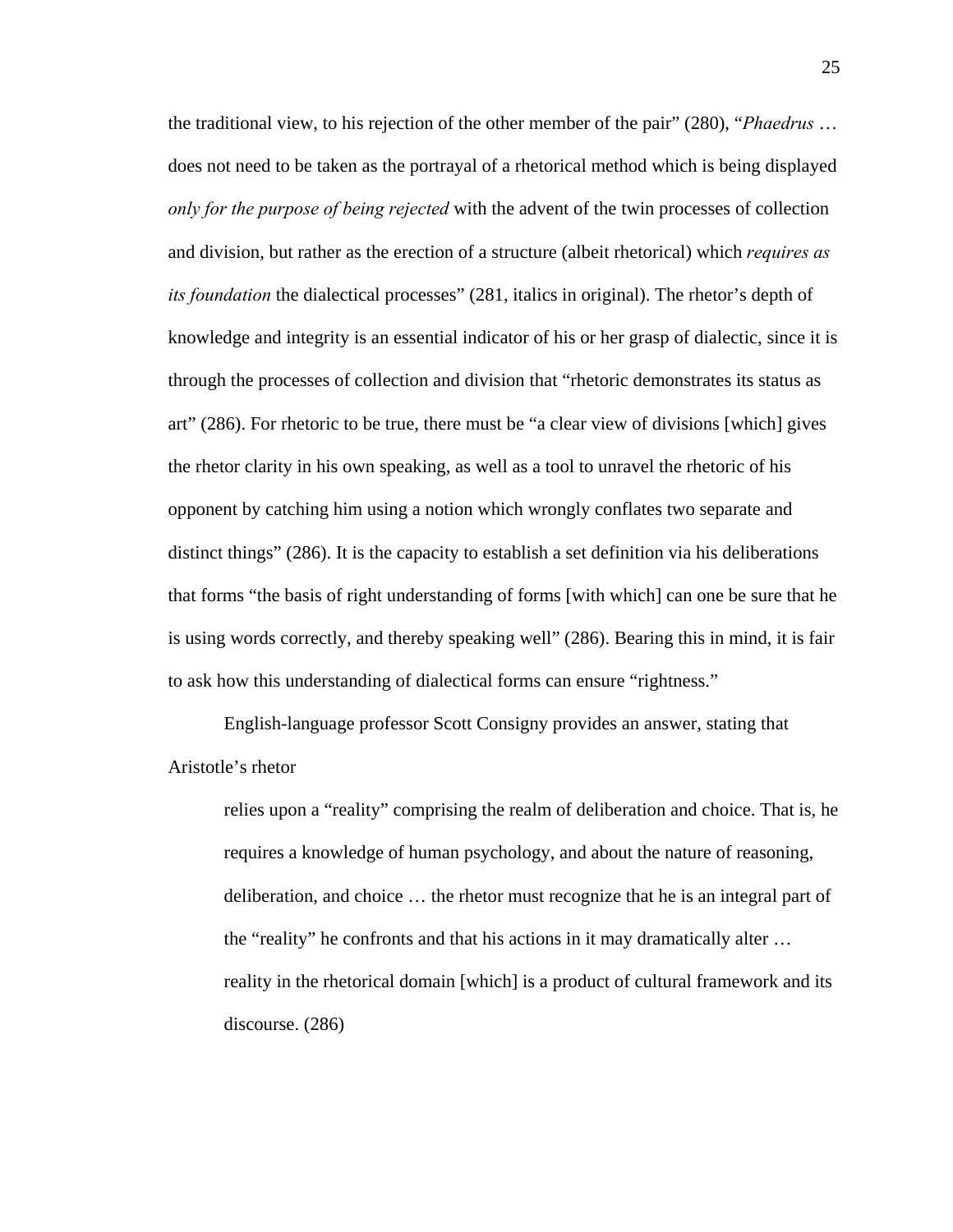The rhetor's recognition, Consigny explains, comes through judicious "discernment of commonplaces, development of enthymemes and examples, and articulation of new metaphors" (286). Such a grouping makes a connection between the processes of composition and division which comprise dialectically informed rhetoric and that of metaphor which we will see, upon closer inspection, gains more resonance.

 Rhetorician Kenneth Burke's dramatistic Pentad—act, agent, scene, purpose, and agency—is cited by rhetoric academic Timothy W. Crusius as a metaphorically inflected dialectic of rhetoric (Crusius 27). For Burke, according to Crusius, "identification [is] the key term, the implications of which expand the field of rhetoric well beyond persuasive discourse" (28). Since Burke defines "substance" dialectically as "what is covered over, what is not said" (26), the Pentad's systematic analyzing of rhetoric sheds light on its relation to dialectic, which Crusius characterizes as interdependent: "Identifications are constructed out of oppositions, that is, dialectical substance. … Every 'us' requires a 'them'; otherwise we cannot define ourselves. … Thus, identifications rest on substance, rhetoric on dialectic" (29)." One advantage of this Burkean system that Crusius gets at is that it "may be applied to any discourse" (32), including media imagery and forms that are not classically dialectical, such as metaphor.

 The preoccupation with metaphor and other figurative forms of speech is described by jurisprudence scholar Alessandro Guiliani as part of the Aristotelian theory of the dialectical definition: "The metaphorical language is in a certain sense ordinary language to the extent that it makes up for the gaps in the language; and dialectics is, in a certain sense, logic of the figurative language" (131)." Using figurative speech, then, to stress contrast is consistent with Aristotle: "The philosopher, as a dialectician, tends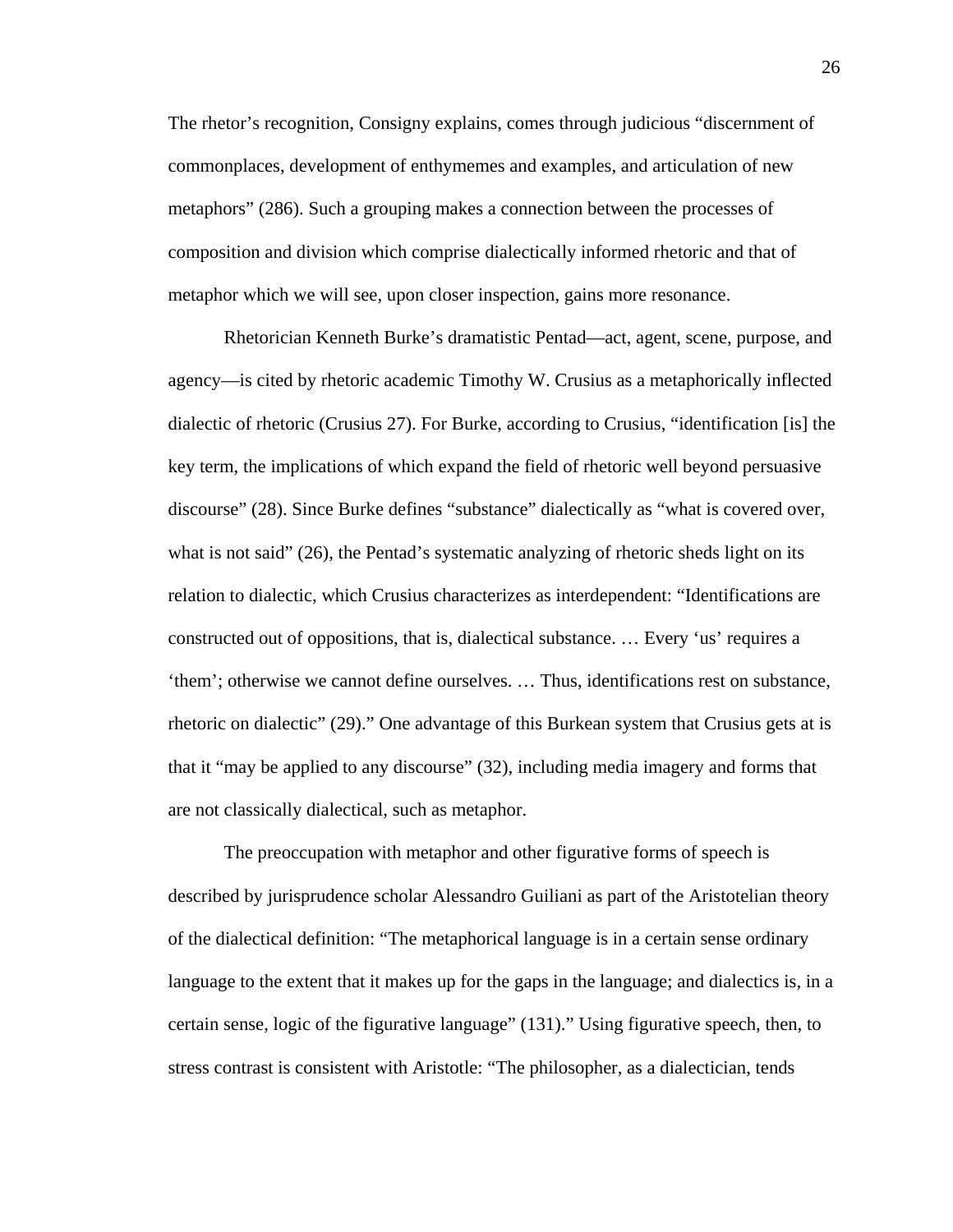towards opposition, confutation. A dialectical definition implies an accusation, or a defense of a value; that is, it always assumes an opponent" (Guiliani 135). It is the ability to construct arguments that is at stake in the proper use of rhetorical devices.

As Guiliani elaborates:

To understand Aristotle's theory, it is necessary to free oneself of the preconception that rhetorical figures are a mere ornament. We are in the realm of reasoning based on similitude; the real problem is to eliminate the abuse of the metaphor. And similitude is one of the instruments—if not the most important one—of dialectical and philosophical investigation … Similarity must be determined in a contradictory situation, in relationship to the case. The true metaphorical language stands intermediate between the bad metaphor and ordinary language. (138)

Metaphor and other uses of rhetorical tropes and figures of speech can therefore serve as the basis for making one's case, such as by the employment of antithesis.

Communication scholars John E. Fritch and Karla K. Leeper examine just what such "tropological argument" entails in their study contrasting Burke's theory of metaphor with philosopher Paul Ricoeur's. While they state that they "may accept Burke's initial premise that metaphor creates as well as conveys truth, we have little idea of how to evaluate an individual's use of metaphor" (Fritch and Leeper). Their inability results from Burke's description of adhering to form as the skill of arousing and satisfying audience desires, rather than "if it conforms to the rules governing the construction of the form," and is mainly due to the question of "[h]ow should [students of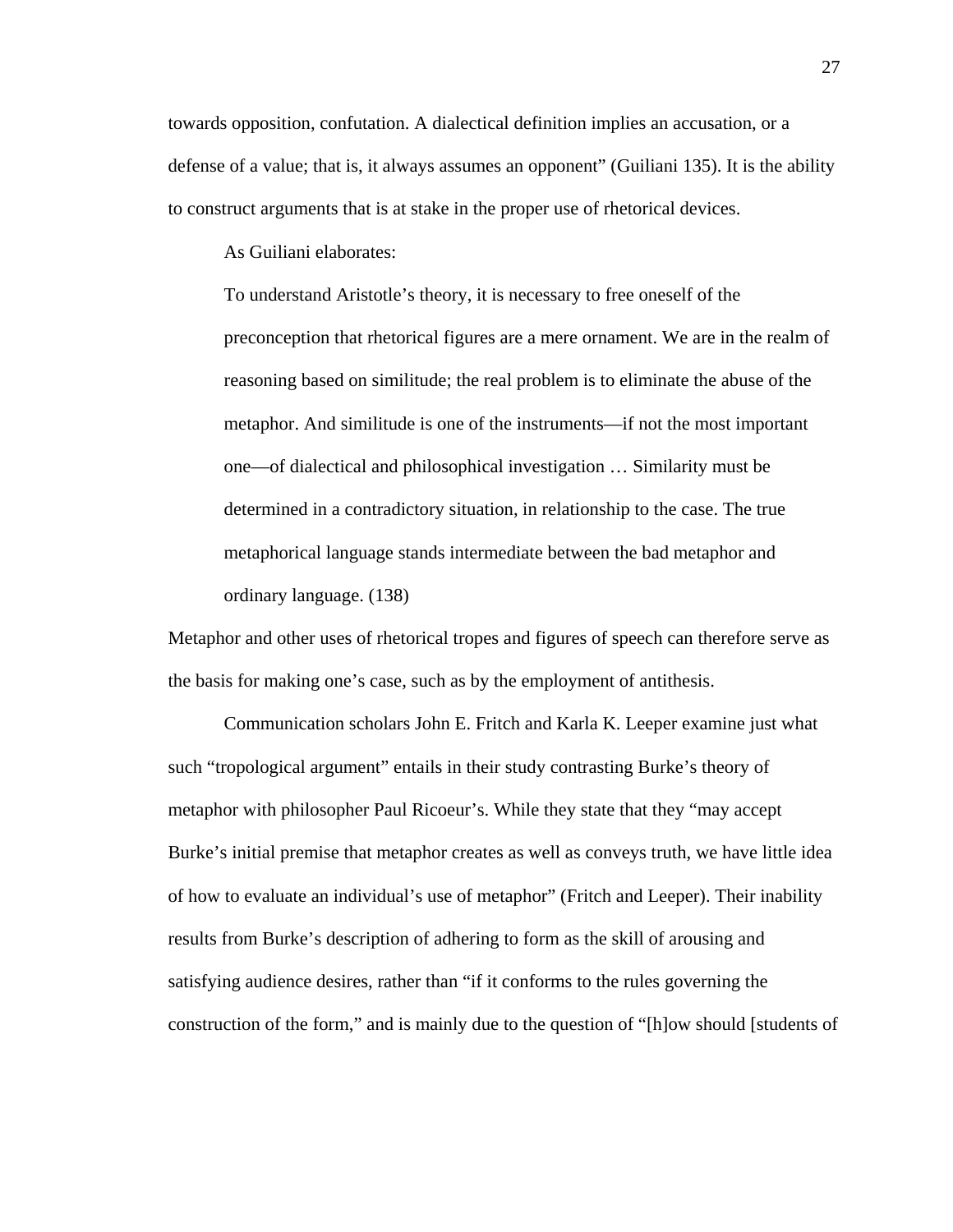this theory] decide if and why some metaphors appropriately arouse audience expectations?" Because of this deficit, they turn to Ricoeur.

It is in their exploration of metaphor as posited by Ricoeur that metaphor's linkage to antithesis can be seen:

 Part of the secret of metaphor lies in its ability to recontextualize two ideas to create meaning. Just as Burke believes that metaphors could help create truth through an understanding of multiple perspectives—including perspective by incongruity—Ricoeur argues that metaphor functions as a trope of invention in the original sense of the word—discovery and creation. … From the perspective of argument, metaphor must be seen as semantic innovation rather than mere ornament. (Fritch and Leeper)

The idea of its persuasive force is rooted in an understanding of rhetorical devices similar to Guiliani's. As Fritch and Leeper go on to suggest, "The mediating efforts of resemblances generate tensions between the symbols used on a variety of levels … two concepts rooted in different segments of reality are joined, creating tension which is resolved, selecting qualities of each element introduced by the presence of the term. The end product becomes a metaphorical truth." And just as well, it might be added, an antithetical one.

 I arrived at this last thought based on Fritch and Leeper's explication of just how it is that Ricoeur's theory of form makes metaphor more accessible to evaluative validation:

the key … lies in examining the tensions created between the terms of comparison. … [T]he comparison of two unrelated ideas in metaphorical form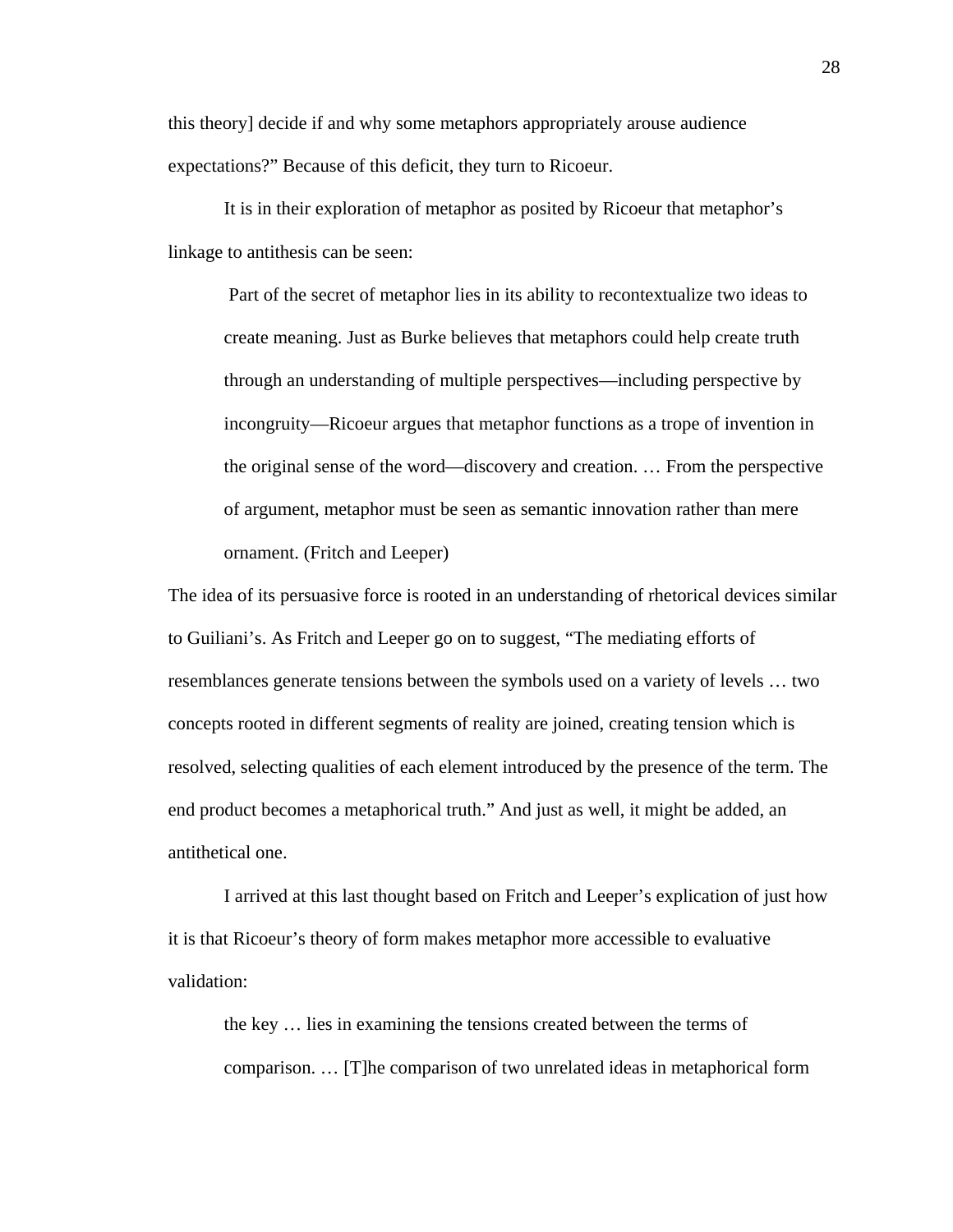argues that one "is like" the other. The critic must expose the contrary "is not" which is implied within the metaphorical structure  $\dots$  Any evaluative attempt must center on understanding the nature of the meaning created and the symbolic tools used to create that meaning.

The mastery of the craft involved in the metaphorical equation seems to be at issue here. As opposed to fulfilling audience desires, Fritch and Leeper write: Ricoeur would argue that the use of metaphor violates the expectations of the audience … The appropriate means of evaluating metaphors takes this violation of audience expectations into account and examines the nature of the meaning created. This meaning should include what the relationship between the two concepts is and what it is not; metaphorical tension resides in the relationship between these two meanings.

There is a deliberatively antithetical streak intrinsic to the metaphorical form, based on this account, which becomes more explicit and therefore accessible to evaluation in straightforward antithesis.

 Such an evaluation of antithesis is attempted by English-language scholar Thomas J. Farrell, who writes of it as constituting part of the "male mode" of rhetoric, in contrast to the "indirection" of the "female mode": "The male mode of rhetoric seems to assume that antagonism is all right because intellectual life presumably proceeds agonistically. Antithesis is integral to this approach: the speaker or writer is for one thing and against another. The tendency of the male mode to polarize seems to imply that it is impossible to win over the whole audience, so why try" (916). In contrast,

the female mode … seems to avoid unnecessary antagonism or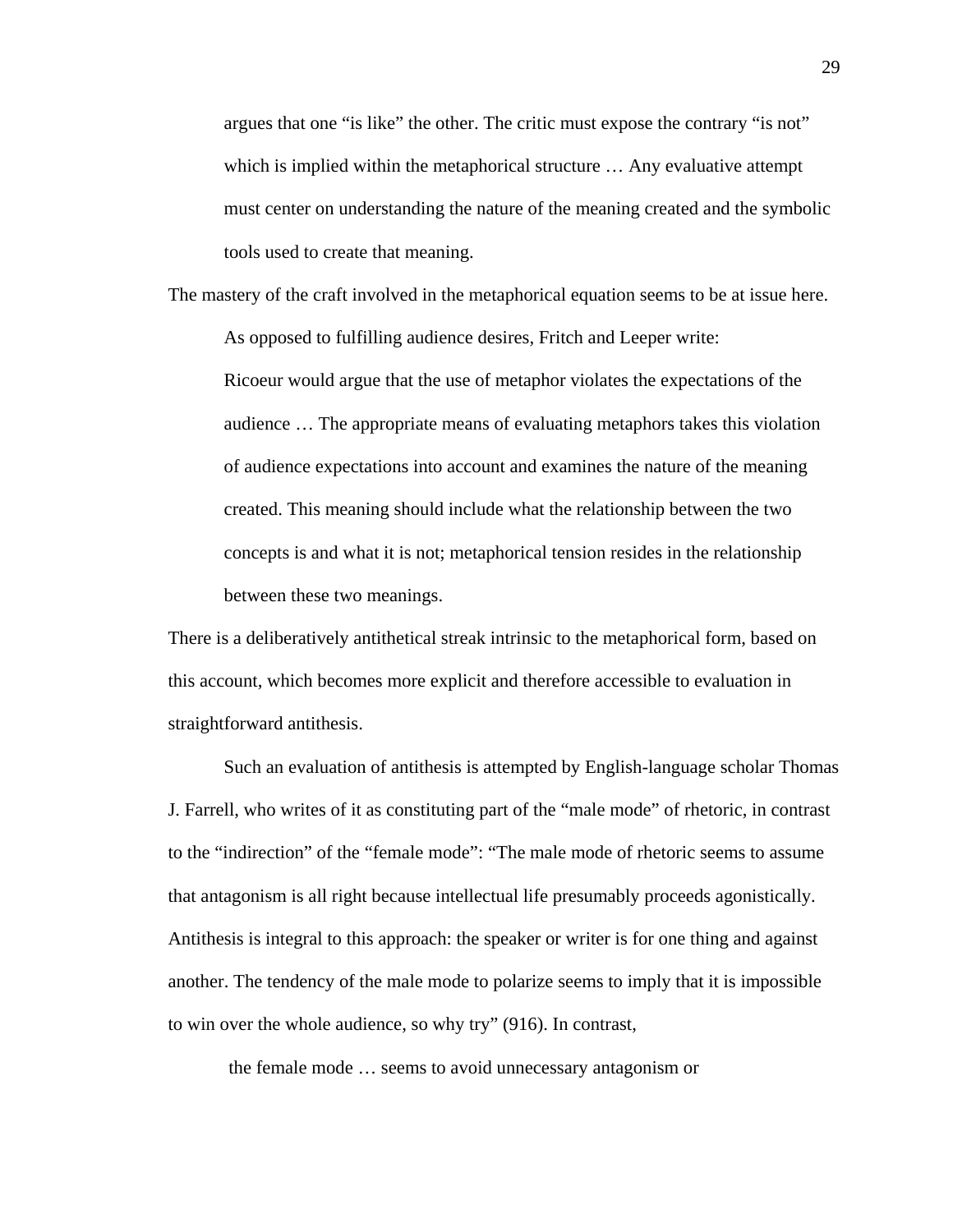differentiation … That the entire audience cannot be won over is understood, but the female mode usually does not seek to entertain sympathizers or irritate opponents in the same delightedly deliberate manner that the male mode does. Instead of accentuating differentiation, solidarity with the audience is stressed. (916)

Though perhaps objectionable in its labeling of certain characteristics by gender stereotypes, Farrell's study of the devices in question is relevant due to his outlining of what he sees as the "potentially integrative" qualities of indirection and the "divisive" aspects of antithesis (917).

Farrell then states "that rhetoric is a movement of hope that is preoccupied with unifiying, which probably accounts for its presence in protest movements. But it unifies speaker and audience in a common struggle *against* another somebody or something and is thus in the larger context differentiating" (918). However, Farrell explains that a playful rendition of oppositional contrasts can result in a fruitful "seeing if other alternatives exist" (918). This latter use of antithesis for the insightful, more beneficial aims of synthesis tends to undermine Farrell's argument that the male mode is representative of "developing personalized ego-consciousness" (918), as opposed to the

reconciliation of opposites … necessary for the development of the integrated self … only a rhetoric intended to reconcile rather than accentuate opposites (antitheses) could be related to the psychological stage represented by the re-birth of the transformation of the hero, because this is the stage of integration rather than differentiation—or more precisely, the stage of the differentiated whole, the integrated self. (919)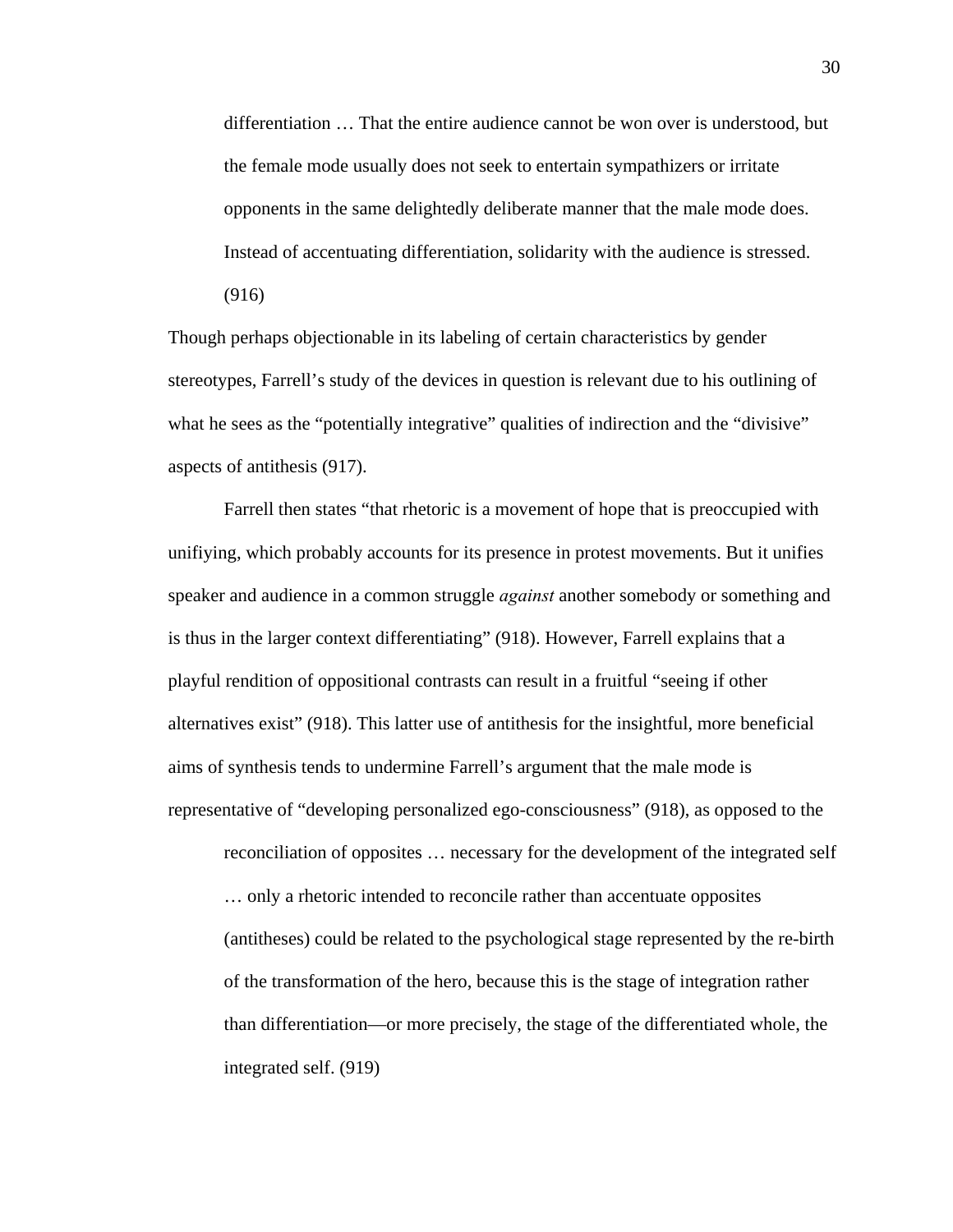Just in case one misses his point as to female and male psychological maturity, Farrell spells it out: "Accepting, dealing with, digesting, working through, or growing beyond are processes more in harmony with the female than with the male mode of rhetoric" (919). Again, though antiquated, the notion of the sexes being opposite is understandable heuristically.

 More illuminating in the present context is another point Farrell makes: "It is notable that speakers and writers who are particularly adept with [the female] mode of rhetoric convey an assured sense of self" (919). Later on, he concludes, "It is possible to blend the best features of the two modes of rhetoric, but to do so requires even more conscious control than what either mode in itself requires, for blending the best features necessitates consciously and knowingly choosing those features and then using them effectively" (920-21). Farrell recognizes Virginia Woolf as a successful practitioner of rhetorically modal blending (921). Though I subscribe more to theories submitting deliberation and dialectically informed knowledge as the forces underlying the impact of division and antithesis in rhetoric, I would situate Barack Obama as successfully practicing rhetorically modal blending too: skillful in presenting antitheses culminating in syntheses on a host of issues.

### **Analyses of Obama's Rhetoric**

 Obama's rhetorical skills have drawn attention since he first came onto the national stage in 2004. The aforementioned rhetoric scholars Frank and McPhail, presenting differing critiques as to the merits of his speech, both point to his 2004 Democratic National Convention keynote address as employing discursively the "rhetoric of consilience" and "coherence" that extrapolates a sense of unity from stated divisions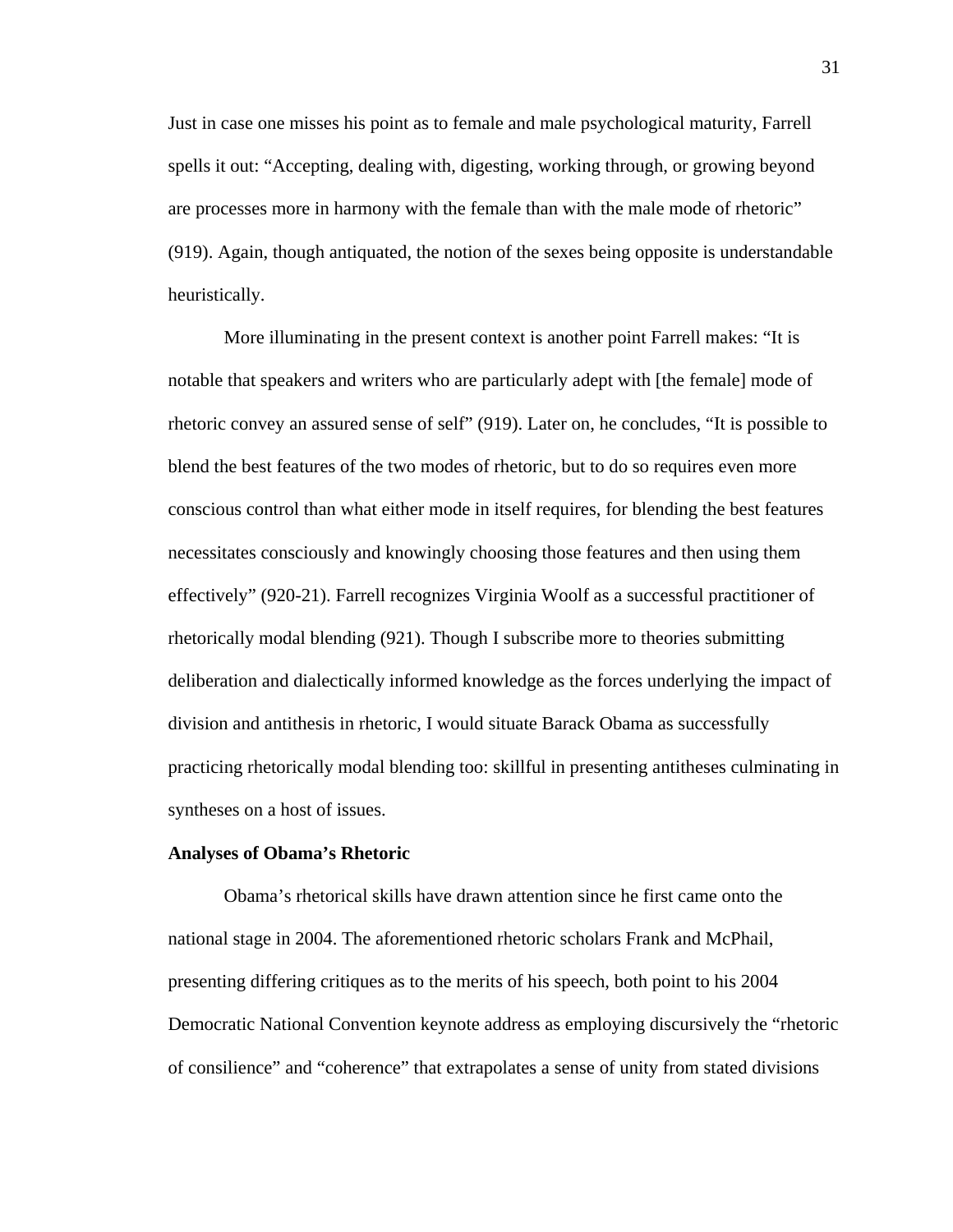and opposition (Frank and McPhail 572), with Obama's purpose being to "foster reconciliation" (572) and attempt to get beyond the "trauma" (574) of the American experience with race. Favorably contrasting it with Al Sharpton's speech at the same convention, which "fails to sufficiently acknowledge that many whites in the audience were suffering from the aftershocks of their own traumas" (Frank and McPhail 577), Frank points to how Obama "acknowledged the trauma experienced by nonblacks, doing so without diminishing the need to address African American exigencies" (578) in a manner that was "multiracial" (577).

 Not just the content, argues Frank, but how Obama weaves "an elegant paring of contraries (red and blue states, Democrats and Republicans, gay and straight, prowar and antiwar Americans)" stresses Obama's "challenges [to] the binary thinking at the root of racism and other pathologies" (Frank and McPhail 579). Indeed, according to Frank, "[t]he nuance inviting attention is his refusal to obliterate difference or put the individual in the service to the many. Most important, he links the suffering of others to his own fate, displaying a rhetorical model of empathy necessary for transformation" (579). Moreover, writes Frank, "To effectively work through the traumas faced by blacks, Obama features the 'American nation' and the 'American society' as the agent of rectification rather than 'white people'" (580). In other words, Obama simultaneously employs the devices of division and unification in concert to provide his message with the force of persuasion.

On the other hand, McPhail argues that it is precisely these devices that prevent the speech from being able to "reveal a new trajectory within African American discourse" (Frank and McPhail 584), and instead have it act as "a compromise between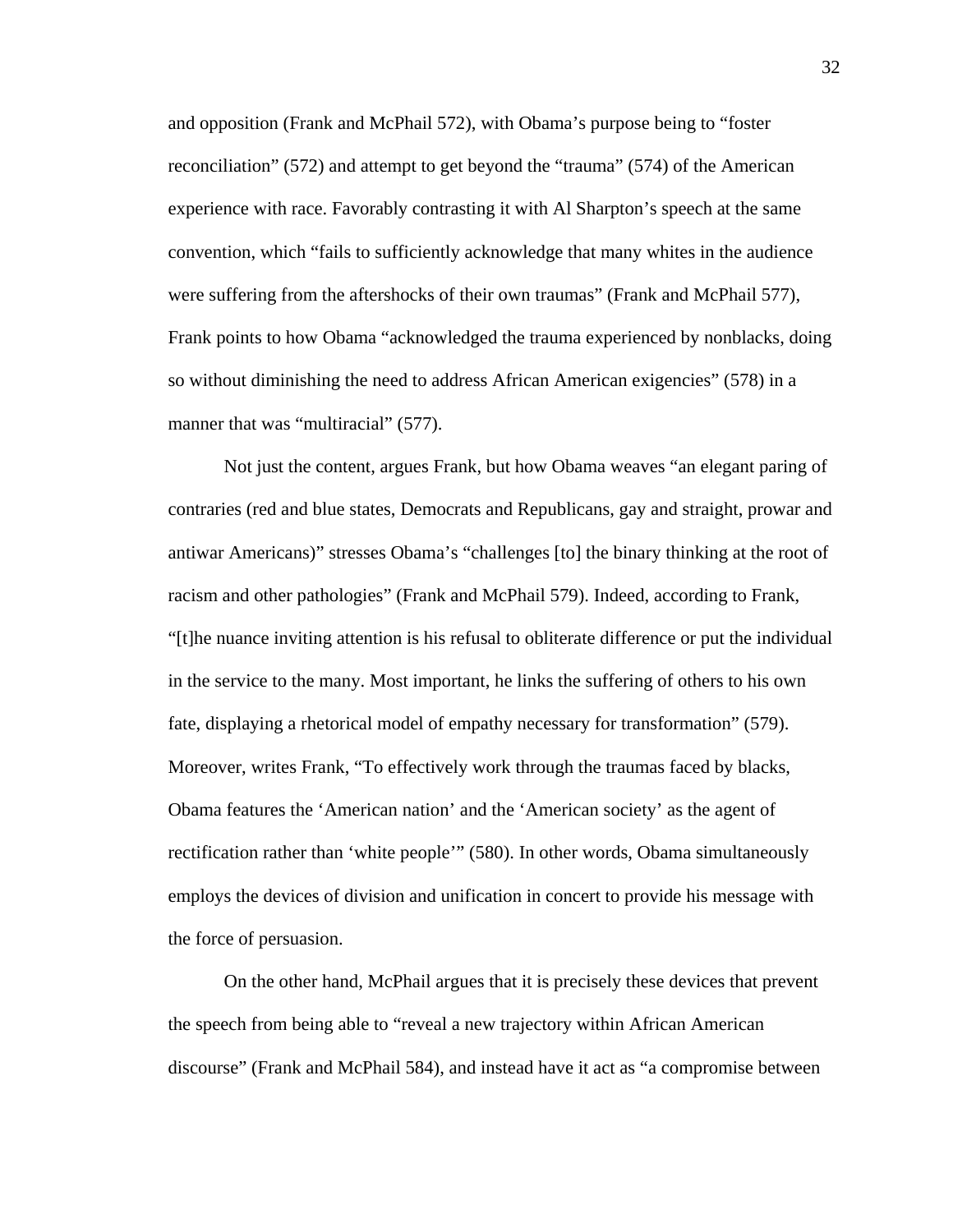the acquiescence of assimilitationist rhetorics and the oppositionality of revolutionary rhetoric" (584). McPhail regards Sharpton's address as the true "call for coherence, one fundamentally grounded in the tradition of spiritually inspired militancy that articulates a strategy of reconstruction for the transformation of race in America" (584). Whereas the rhetorical purpose of inspiration might be accomplished, McPhail states that

[b]ecause Obama celebrates the abstractions of the social contract while ignoring the realities of the racial contract, his message is unlikely to effect in practice the values it embraces in principle. The connection between these is ultimately the best indication of rhetoric's transformative power, and the greatest impediment to that power is the silence of self-interest and the absence of dialogue. (Frank and McPhail 588)

An analysis such as the present one of Obama's success with the rhetorical devices at issue functions, then, more as an examination of its power to garner fealty to an individual in the form of electoral support, rather than as a determination of his capacity to effect conscious policy change at a collective level.

 Within such a rhetorical paradigm, Obama's language—via its cultivation of juxtaposing techniques—functions to do the work of what theorists of political rhetoric Robert C. Rowland and John M. Jones describe as "recasting the American Dream" (425). They detail Obama's 2004 keynote as developing "a narrative that balanced personal and societal values and in so doing made the American Dream more accessible to liberals, thereby laying the groundwork for reclaiming the narrative center of American politics for the Democratic party" (434). Obama's shifting between "individual" and "communal responsibility" (427), playing on the interdependence of his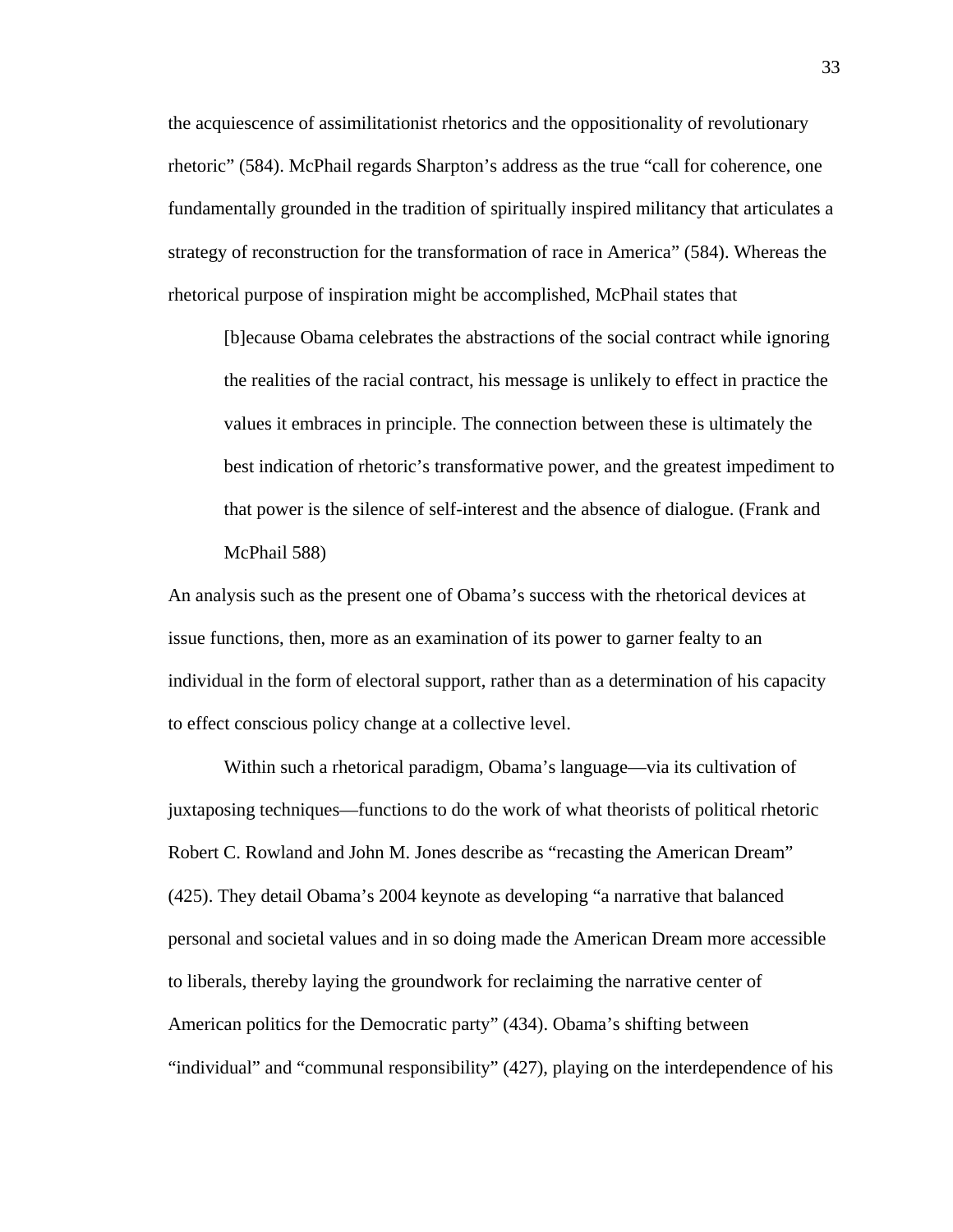signature oppositional and reconstituting techniques, privileged both types of responsibility, rather than the former over the latter, as was the case with the version of the Dream that conservatives had claimed as their own at least since the ascendancy of Ronald Reagan to the presidency (427, 432).

With the aid of Kenneth Burke's concepts of identification, scene, agency, and agent, Rowland and Jones also explain how "[f]or Obama, the scene in American society is not … defined merely by limitless opportunity … [but also] by the essential similarity of the American people" (435). This is key, since "[w]hen identification is stronger among all Americans, societal values are likely to dominate" (435). That is why, state Rowland and Jones, "Obama used a series of small stories to show how individuals were fulfilling their responsibilities, but society was not. … Thus, he recast the concerns of particular groups of Americans in terms of the whole society" (436, 437). Toward the end of his address, Obama introduced the concept of hope—which would become the linchpin of his own presidential campaign—"as a way of pulling together the plot, scene, and characters defining his American Dream narrative. Hope is Obama's metaphor for a balance between individualism and communal responsibilities" (Rowland and Jones 442). It is this type of balance that comprises many of the particular items and objects that Obama deploys in his contrasting and oppositional, yet ultimately unifying, rhetorical categorizations. Additionally, hope, it is helpful to recall, is a term Weaver identifies as one of transfiguration, implying as it does the potential in an initially contradictory situation.

Both communication expert Robert E. Terrill and, again, David A. Frank see another instance of balance in the manner in which Obama used religious tropes to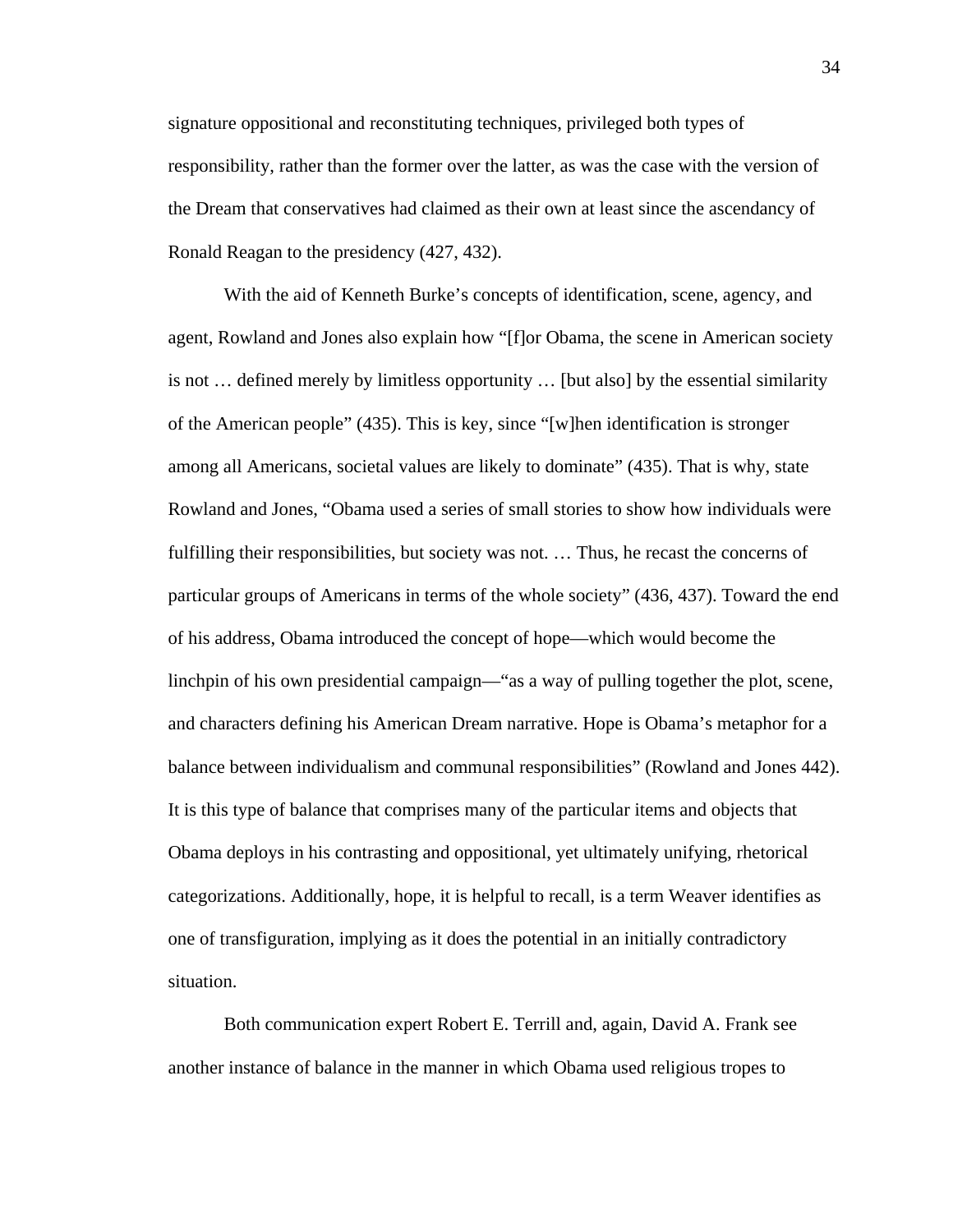confront the issue of race in his "A More Perfect Union" speech. Terrill argues that, via means of his invoking the "Golden Rule" (365), Obama used his address to give audiences "a way of speaking about race in America. Specifically, Obama invites his audience to experience double consciousness, however temporarily" (364). In particular, "He asks his listeners to view themselves through the eyes of others, a tactic that critiques the cultural limitations of 'oneness' by constituting divided selves through which to confront our bifurcated culture. This is a productive alienation that promotes two simultaneous points of view" (Terrill 364). As with his 2004 convention speech, Obama presents himself as the embodiment of this cognitive multiplicity (Terrill 369), along with providing an academic and a more prescriptive analyses of race in America (Terrill 370, 372).

The impression that accrues as a consequence is that "perhaps the public Obama is imagining does not cohere *despite* its diversity, but *because* of it" (Terrill 373): as "the Golden Rule requires us to see ourselves as the potential recipients of our own potential actions … [so] he urges us to recognize our 'common stake' in one another, and to experience the sometimes uncomfortable sensation of seeing ourselves through their eyes" (Terrill 374). Thus, Obama creates a "discourse of productive duality" (Terrill 378), and of "productive division" (Terrill 380). Terrill emphasizes the unity, or "more perfect union," that is the end result, as—if not perfect per se—then authentically integrative.

Similarly dualistic in nature, Frank writes that Obama's aim in his race speech was to present to the public a rationale for how he could both coherently condemn and yet embrace his pastor's prophetic tradition (Frank 178). Ultimately, Obama does this by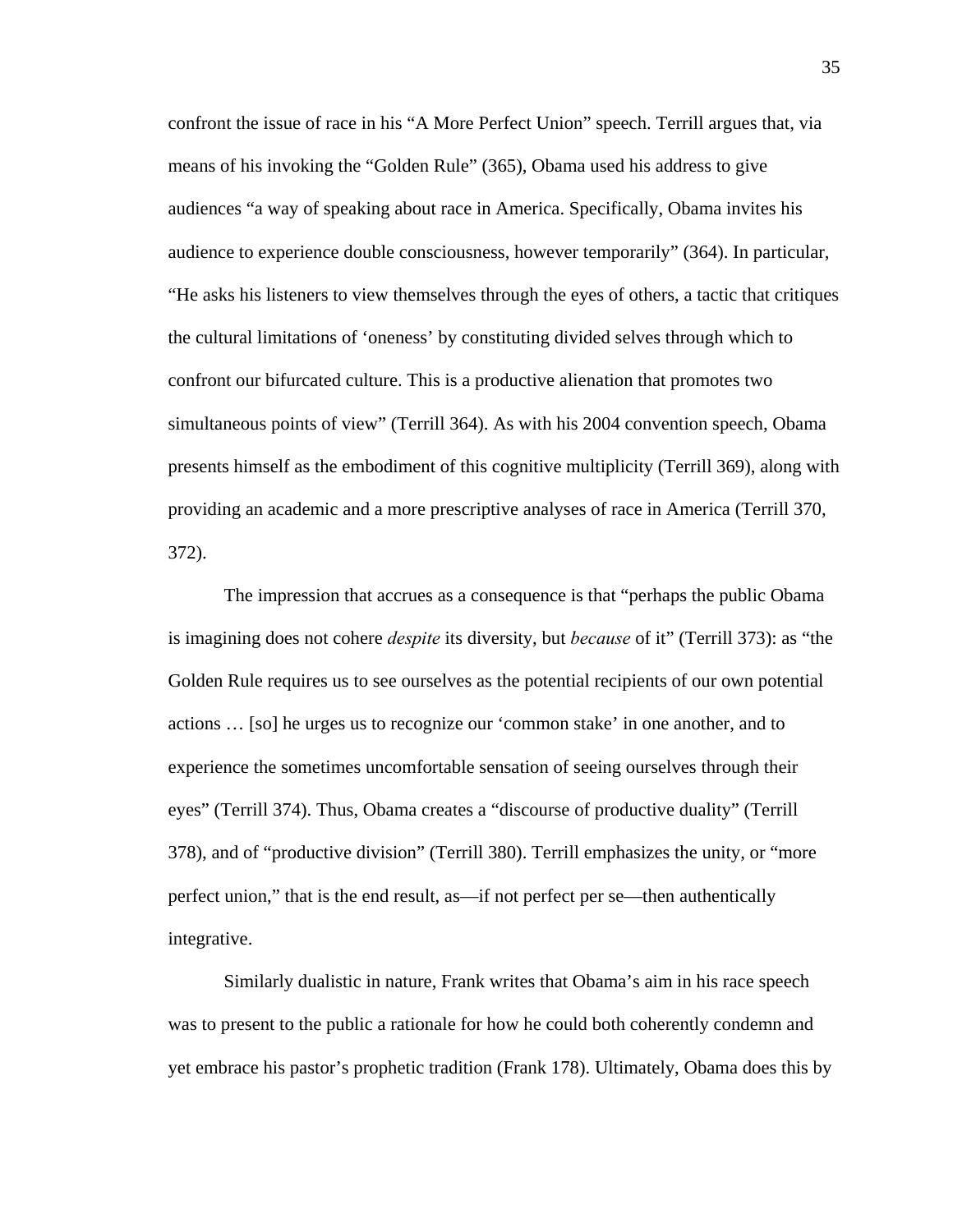highlighting those aspects of Wright's belief system that he disagreed with, namely, "a melancholic and fatalistic dimension to [Wright's] thinking about America … inconsistent with his theology of hope" (Frank 190). In point of fact, Obama did this by placing the speech itself within "the prophetic tradition, with its fundamental assumptions that all human beings are made in the image of God, that the traces of God are found in the face of the other, and that humans have an obligation to recognize and care for their brothers and sisters" (Frank 190). Wright's controversial remarks, according to Frank, are in contrast with Wright's own professed explanation of "the prophetic tradition, as it is practiced in the black church, [which] seeks liberation, transformation, and reconciliation … based on hope, a value that requires faith despite a reality of oppression and great suffering" (190). It is through the oppositional moves needed for the understanding of hope that Obama's inclusive message thereby merges perfectly with the theological

 Finally, communication scholar James Darsey suggests the multiple meanings of the American journey that Obama's campaign played on, all at the same time, as yet another paralleling of the kind of inclusive message that emerged precisely out of the disparate interpretations by which supporters were encouraged to understand it. For Darsey, "if Obama can succeed in making his campaign a journey that is coincident with our collective journey, then his campaign is refigured: not the race of one man for the presidency of the United States but a vehicle for our common striving to get the country back on the right track toward our common destiny, the American dream" (94). As a vehicle, Obama personifies all of these separate ideas by virtue of many of the strategies for coherence that have heretofore been reviewed.

tradition in question.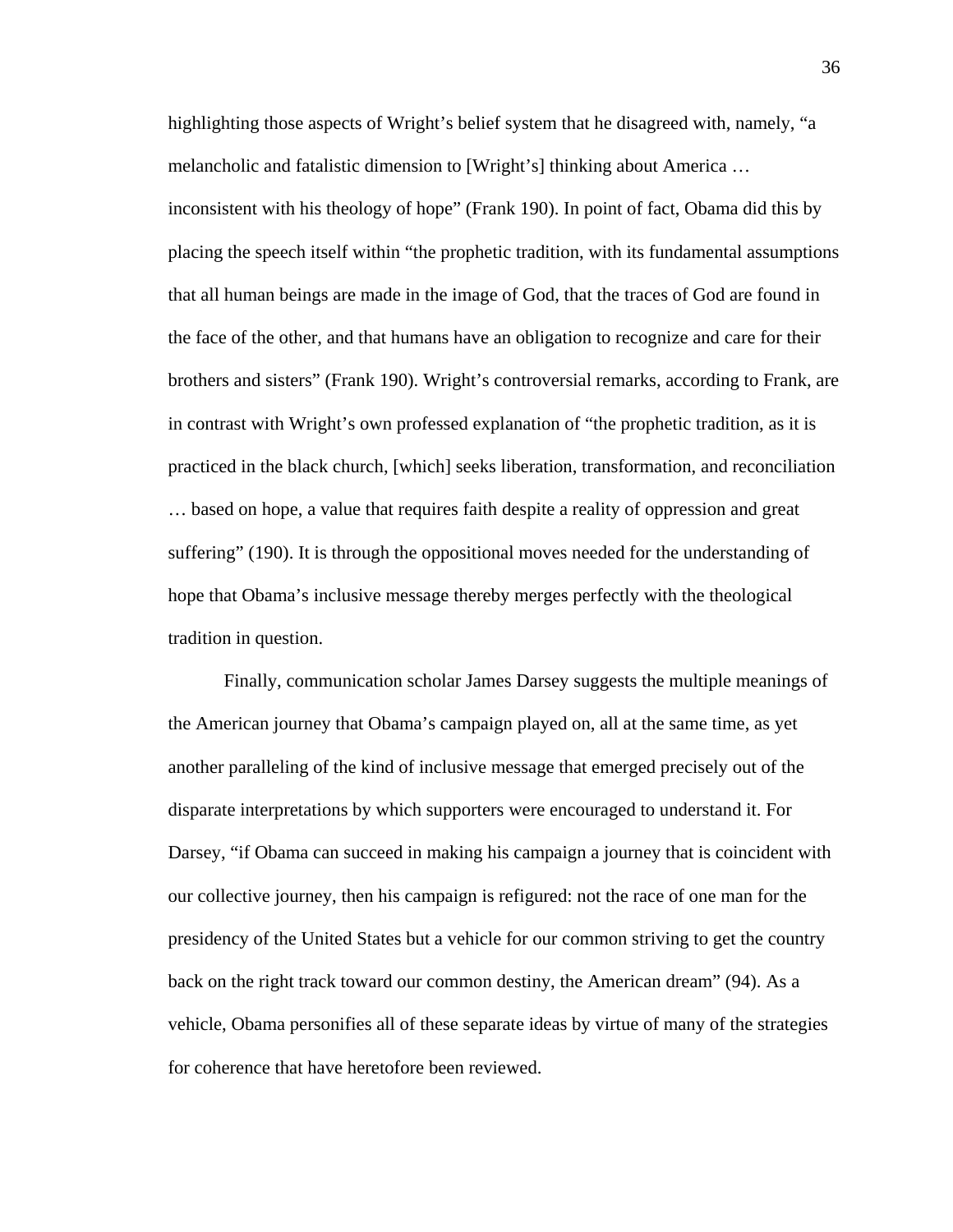Interestingly, Darsey as well studies Obama's tendency to present "fork in the road"-type choices, such as at a rally in which the candidate asked: "Will they [future generations] say this was a time when America lost its way and its purpose? ... Or will they say that this was another one of those moments when America overcame? When we battled back from adversity … ? This is one of those moments" (99). Once again, here we have the contrarily stated elements combining to form a unified whole. It is the specific divisional techniques and oppositional devices that link all of these overarching conceptualizations of Obama's rhetoric that my study elaborates on and supplements.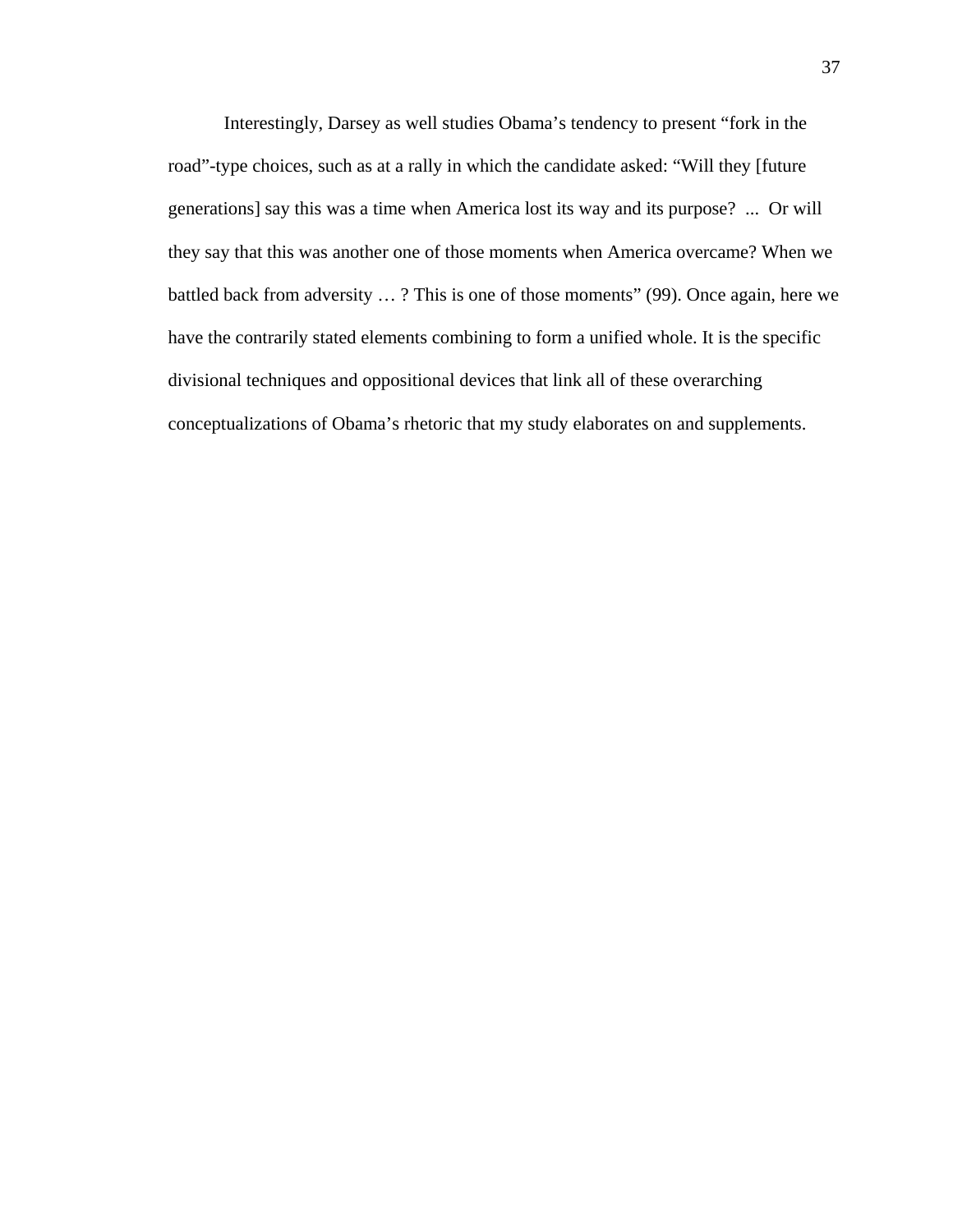# Chapter III

# Analysis

# **Methods**

 To pinpoint the intricacies of his paradox- and complexity-highlighting rhetorical skills, I studied transcripts of five of Obama's presidential campaign speeches for their use of contrast and opposition to construct a persuasive sense of deliberation, identifying particular instances of them, and their significance to his communication abilities. While such factors and devices as his enthusiastic delivery, idealistic content, use of metaphor, and the evocations of double consciousness to form an identification with audiences that transcends race—as well as multiple other social differences—are also rhetorically significant, his use of antithesis and opposition does not merely differentiate him from his opponents, but it is constantly deployed to unite his supporters in a mediating manner. I looked at the sheer number of examples of antithesis and opposition—as crafted by the candidate and those on his campaign staff who may have also contributed to the authorship of his speeches—with an eye as to how they qualify as major textual features that convey holistically and consistently an overall impression of notions such as inclusiveness and consensus.

 I searched for the potential to firmly situate Obama's style in rhetorical tradition, approaching the endeavor through my understanding of classical sources, including the already cited Plato's *Phaedrus*, with its envisioning of the soul as a deliberative charioteer leading two horses, and Aristotle's *Rhetoric*. Furthermore, I kept in mind modern thinkers like Richard Weaver, whose study of rhetoric as being supplemented by the dividing and contrasting processes in order to be effective in its impact is particularly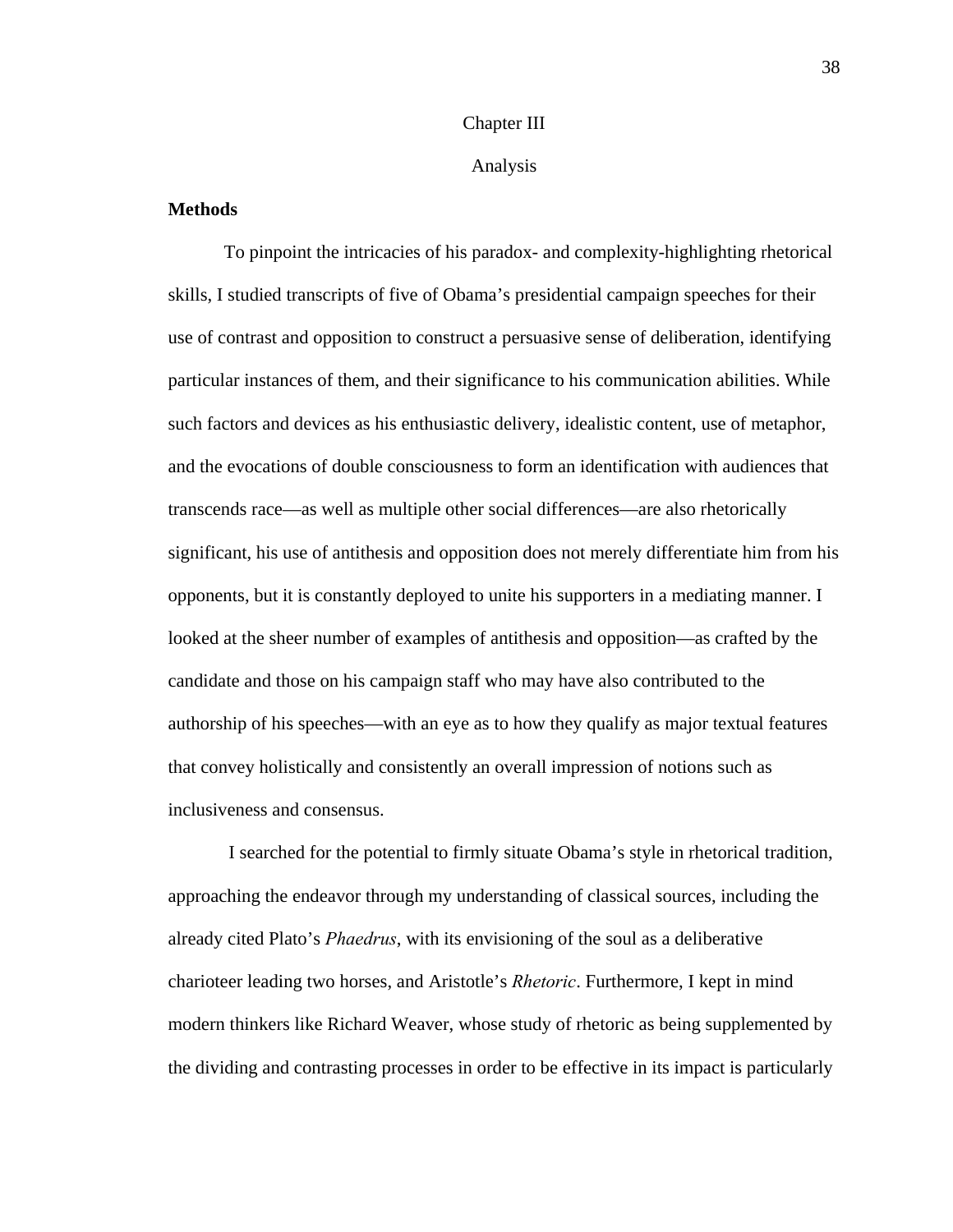instructive regarding this issue, along with Edwin Black and James A. Herrick's respective contributions to my understanding of rhetoric, and such writers as Robert C. Rowland and John M. Jones' analysis of Obama's rhetoric in particular.

I examined the speeches in order to get at the purpose underlying the contrasting pattern, along with its effectiveness. Contrast, a rhetorical device, functions—regardless of whether it is presented outright, or left unstated—as a technique that separates and categorizes items, concepts, and groups—whether by class, race, political affiliation, or gender, for comparison to, or contextualizing of each within, a corresponding idea going beyond or opposed to it. What is remarkable about Obama's employment of it is how constantly he takes the divisive features of dialectic, epistemologically categorizing objects to reveal their similarities and differences, and combines them with the unifying properties of rhetoric, in order to bridge divides and gather the assent of his audience. The resulting impression is akin to a mathematical formula, frequently leaving the audience member to work out through thought or action the point Obama wants to get across, after his having guided the listener through possible choices, in a way that seems logically inevitable, arising from understanding the options and coming to a consensus. It is the animating force behind such statements as "there is not a liberal America and a conservative America—there is the United States of America," from Obama's breakthrough address to the 2004 Democratic National Convention, and, more recently, his declaration at his presidential inauguration: "The question we ask today is not whether our government is too big or too small, but whether it works."

I analyzed the addresses for their persuasive strategies of contrast at crucial moments. Though there were many instances during the campaign that merit interest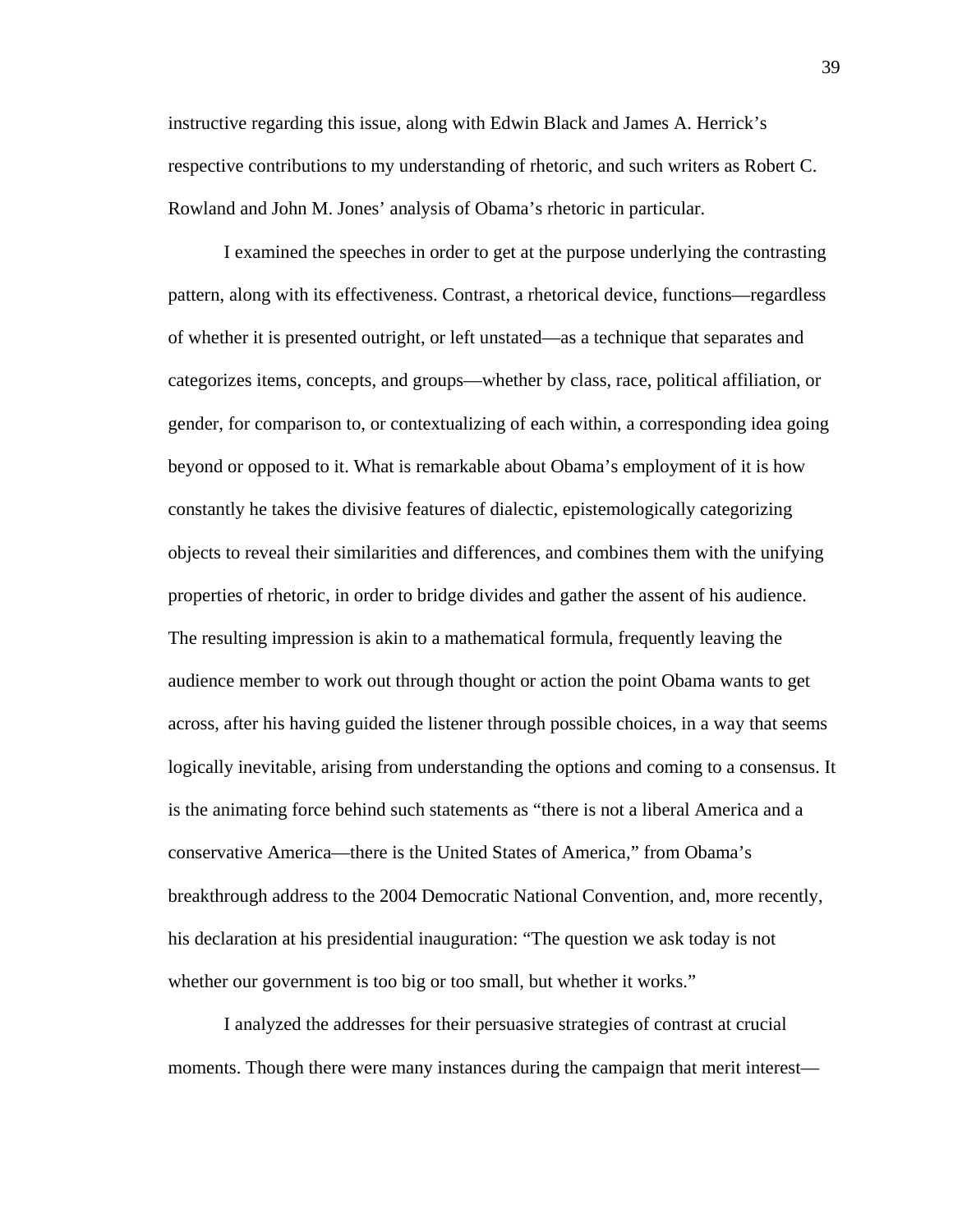such as Obama's triumphal remarks after winning the Iowa caucus and his debate performances—I have chosen to focus on two moments of adversity— Obama's speech after losing the New Hampshire primary and his "More Perfect Union" address on racial relations—as well as three moments of success: the announcement of his presidential candidacy, his acceptance of the Democratic Party nomination, and his election-night victory speech.

These addresses, running the gamut from the beginning to the end of the campaign, constitute pivotal rhetorical situations throughout its course. Obama's official announcement was cited by the *Washington Post* as one in which not only were the "goals set high," but also as an important opportunity to start "the process of both laying out his professional experience and arguing that experience in Washington is not a requirement for becoming president" (Balz and Kornblut). Moreover, his reaction after the New Hampshire loss was significant due to the primary itself having become considered by such political correspondents as Anne E. Kornblut and Shailagh Murray to have gained much more currency as to what it could mean for his candidacy in the aftermath of his Iowa win ("Clinton, Romney on Offensive").

Further, according to the Pew Research Center's Project for Excellence in Journalism, an *L.A. Times* editorial posited Obama's speech on race in Philadelphia in the midst of the Jeremiah Wright controversy, in which he had to tackle head-on both the issues of his race and of not being a known quantity on the political landscape so as to defuse them as potential liabilities, as his "Lincoln Moment," explicitly depicting his handling of it as a chance to show presidential attributes in dealing with divisive issues ("Two Campaign Speeches").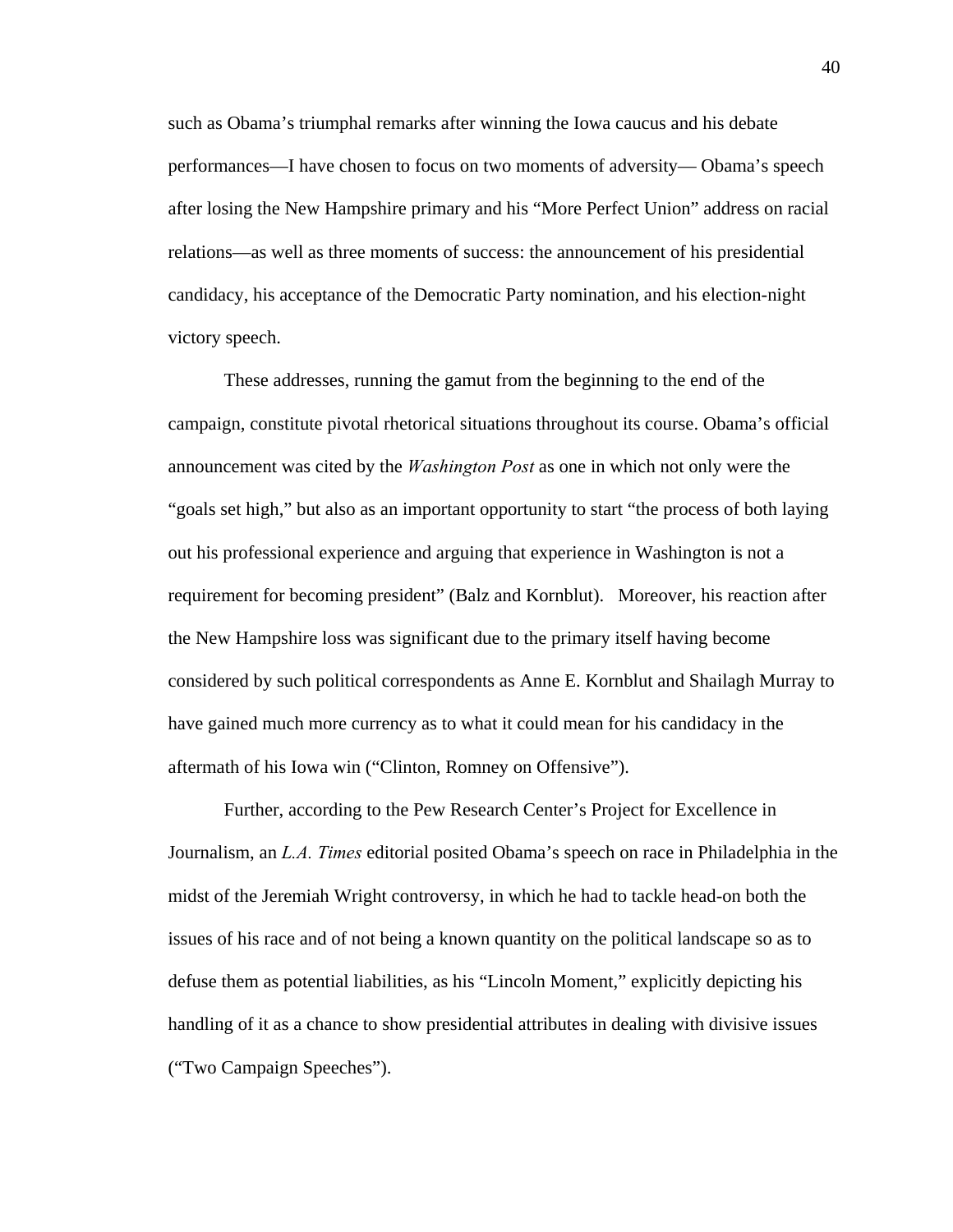Obama's acceptance of the Democratic nomination, at which time he again had to introduce himself and his policies for the benefit of members of the general electorate who were not as tuned into the primary and so were only now considering him seriously as an option, was important in how, as the *Washington Post* headlined, it managed to draw "sharp contrasts with [John] McCain" and get into "policy specifics … [as] the final hurdle in a two-month pivot to general-election mode" (Weisman and Murray). Finally, as *The New Yorker's* James Wood writes of his election-night speech, "Any victorious election speech must turn campaign vinegar into national balm, must move from local conquest to national triumph, and Obama cunningly used this necessity to expand epically through American space and time." Thus, Obama's first address as presidentelect had its own rhetorical purpose to fulfill by marking the shift from campaigning to governing.

 Foremost, then, Barack Obama's 2008 campaign was a demonstration in the ability of persuasive language, as employed through speeches, to draw on the power of instilling in an audience a desire to respond to a candidate by affirming one's fealty to that individual. Unlike Obama, for instance, George W. Bush relied primarily for rhetorical effect, explicitly and implicitly, on evoking cultural fissures and on characterizing dissent as to the question of how to handle terrorism in a polarizing manner, such as when he ran in 2000 on the platform "to restore honor and dignity to the White House" (*CNN Insight*)—an implicit dig at the previous Democratic president's marital indiscretions—or when, after 9/11, Bush told potential opponents of American foreign policy "you're either with us or against us in the fight against terror" ("Bush"), respectively. Yet enthusiasm for Obama initially emerged, and was cultivated over time,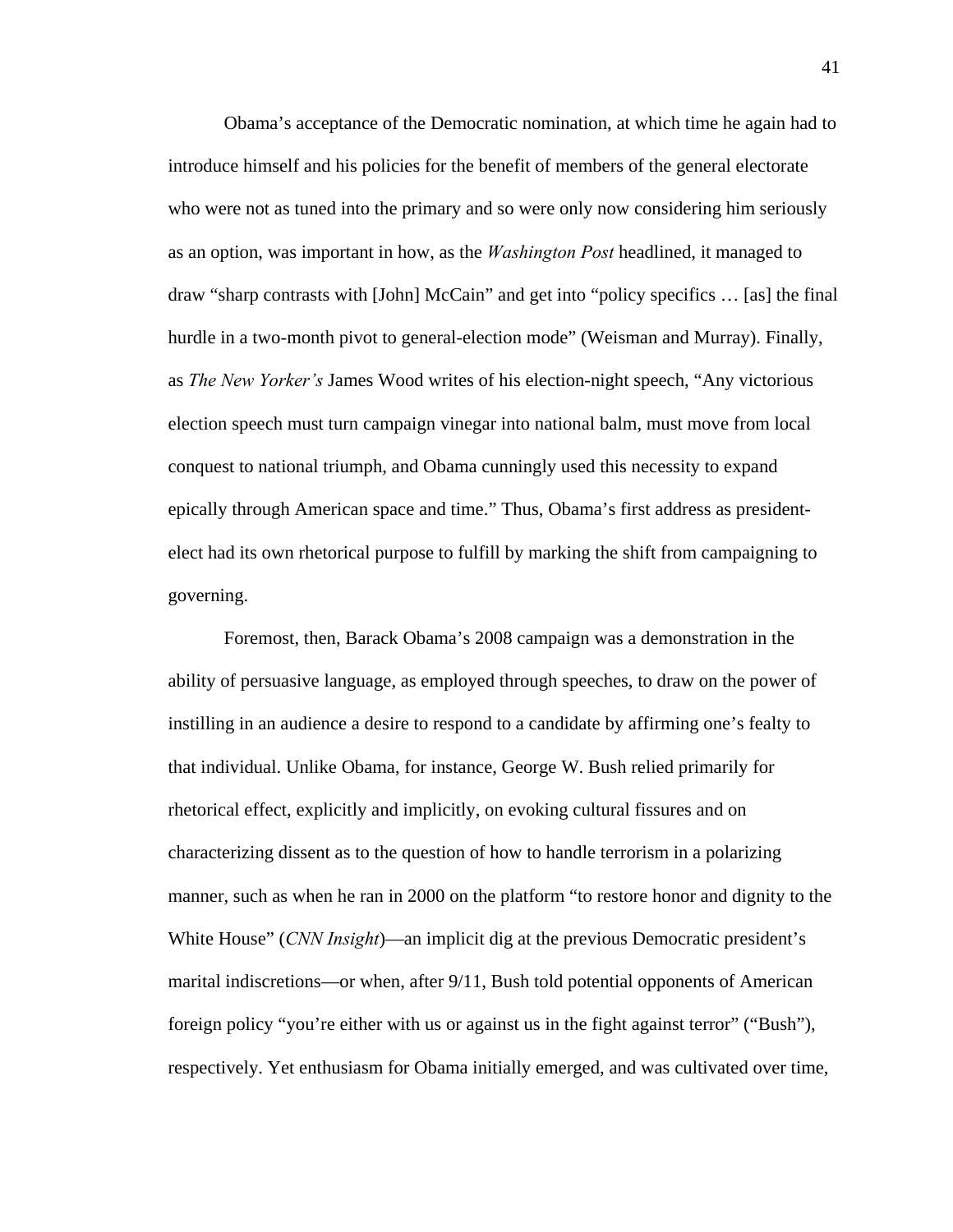out of the candidate's skill at crafting ideas in such a way as to mobilize his supporters to envision themselves as a unified coalition working toward a purpose.

 The uniqueness of Obama's use of language was at the root of this loyalty, and so it is singularly worthy of understanding why it worked. One causal aspect could be that, more than was the case in the lead-up to other elections in recent memory, Obama's was predicated on empowering voters—not solely through promises of societal improvements if he was elected, but in the very way in which his campaign discourse—disseminated through its theme, slogans, and paraphernalia—was constructed to revolve around the concept of voters' willingness, intelligence, and capacity to think through particular issues with him and come to the same conclusions, or at least to arrive at the decision that his was the mindset needed in a leader to deal with our problems.

This empowerment took the form of a specific running thread. From signs proclaiming CHANGE (from the status quo), UNITY (with its inverse term, DIVISION, being presumably what people holding them were against); to chants of YES WE CAN (with their unspoken opposing rejoinder, NO WE CAN'T); and even to Obama's Gandhiinspired line delivered after the Super Tuesday round of primaries, "We are the ones we've been waiting for" (CQ Transcripts Wire)—its paradoxical juxtaposition implicitly highlighting the contrary notion that we need not wait—it is an empowerment manifested through force of structural contrast, division, opposition. Even "hope" was advanced by Obama as in contrast to "fear" in his victory speech following the Iowa caucuses ("Barack Obama's Caucus Speech"). Its persuasive power lies not just in its contrary structure, however, but in the way that the structure subtly reinforces Obama's broader rhetoric of unity (through such devices as anecdotes and illustrative examples) and self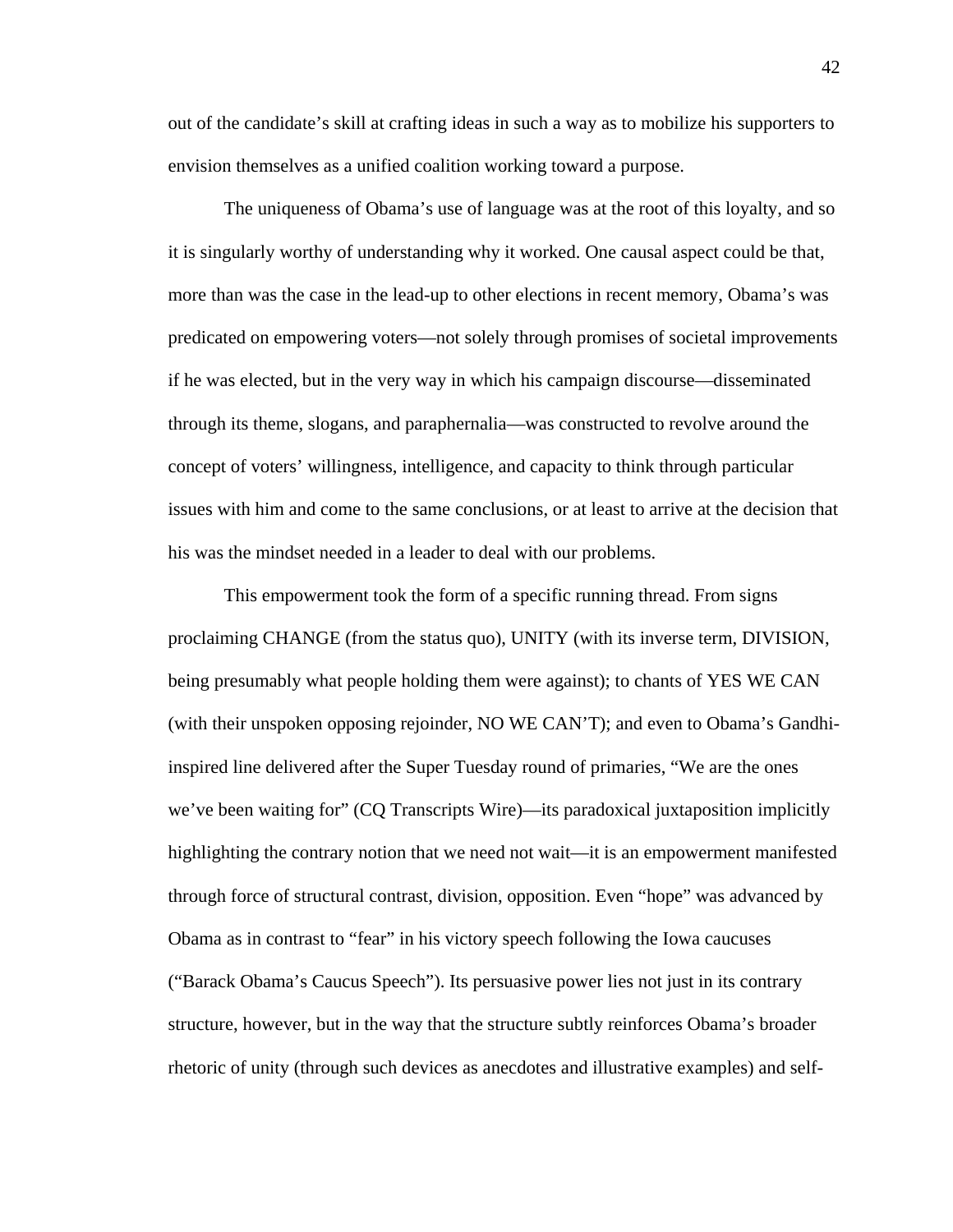empowerment (through such metaphors for voting as a decision-making fork-in-the road, as well as the Gandhi allusion pointed out above). While these other techniques are definitely present, it is Obama's deliberatively contrasting patterns—for the objective of rhetorically mediating the decisions of voters from all walks of life—that are most consistent, and which comprise his signature rhetorical move.

Bearing this methodological rationale in mind, let us turn to an analysis of contrast in transcripts of the five speeches. At certain junctures, I have italicized key points and contrasts in order to more easily identify them in my analysis. Additionally, all the line numbers herein correspond to the transcripts included as appendices to this study.

### **Speech Analysis**

*Official Announcement of Candidacy for President of the United States Delivered February 10, 2007, in Springfield, IL, at the Old State Capitol* 

## **Overview**

 On February 10, 2007, Barack Obama stepped officially onto the national stage to announce his presidential candidacy. In doing so, he introduced Americans to the major themes his campaign would consist of, as well as to the rhetorical strategy of contrast he would employ throughout its duration.

### **Examples**

 The contrast device is evident from the very first moments of Obama's speech on that day. One sentence in particular lays the groundwork: referring to the motivations of those present to witness the proceedings, he states, "It's humbling to see a crowd like this, *but* in my heart I know you didn't just come here for me. You … came here because you believe in what this country can be" (Obama, "Official Announcement of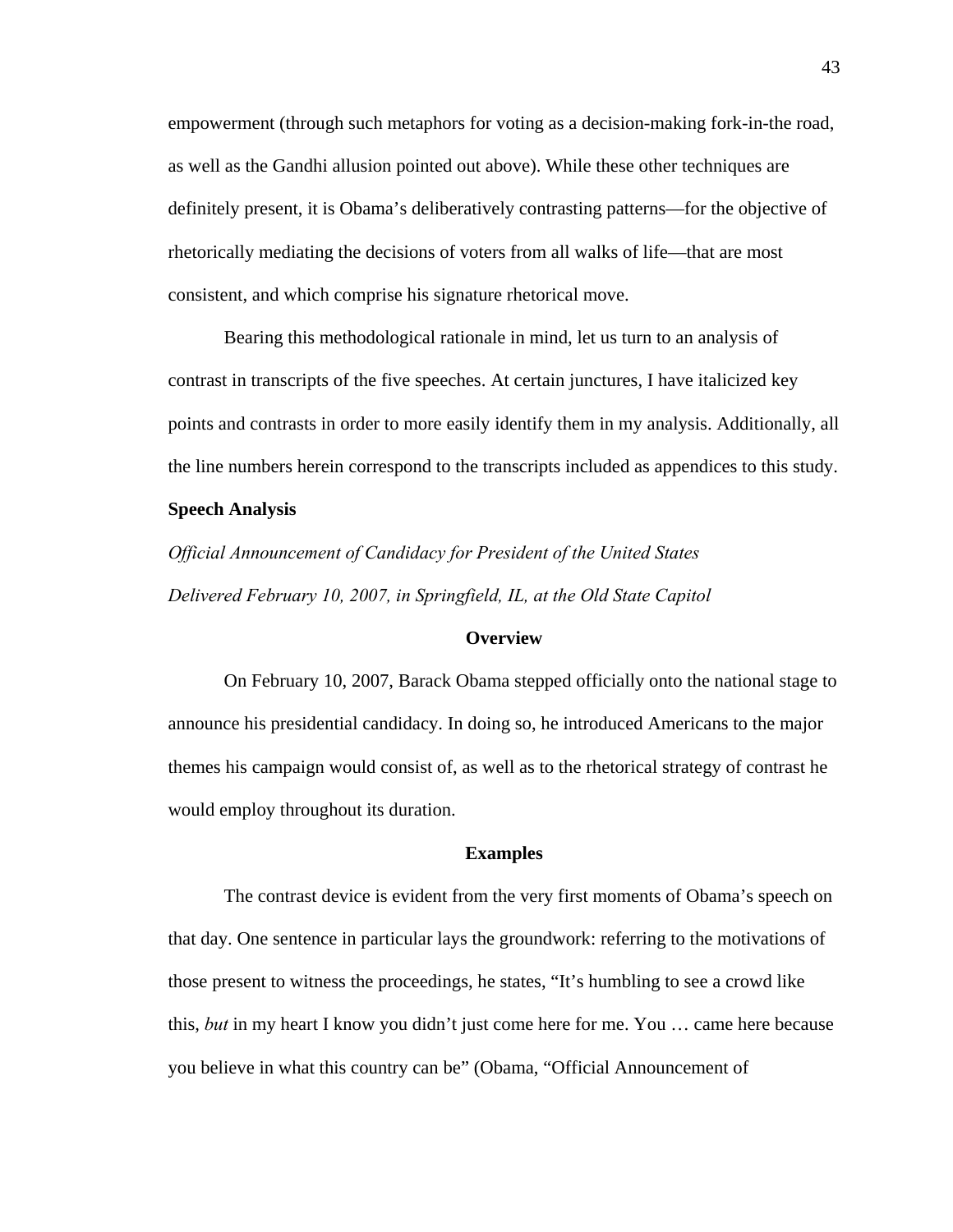Candidacy," lines 8-10—italics added to stress contrast). The way in which that thought is constructed—a general assertion, followed by contradiction, and then by another general assertion—provides the impression of the initial two ideas (the clause containing "humbling," followed by one beginning with "but") gradually synthesizing into the third ("You … came here because you believe in what this country can be"), which sounds akin to its logical result.

 The thought construction subtly cues the listener in to the formulation of what immediately follows, when Obama states, "In the face of war, you believe there can be peace. In the face of despair, you believe there can be hope. In the face of a politics that shut you out, that's told you to settle, that's divided us for too long, you believe that we can be one people, reaching for what's possible, building that more perfect union" (Obama, "Official Announcement of Candidacy," lines 10-14). The impact of that latter passage thus becomes more understandable. By that point, the candidate has indicated the audience should wait for the next major beat of emotional release to come after he's asserted the list of present flaws in the establishment, alongside the potentiality of the contradictory counterpart for each—slowly building up the anticipation of a grand cumulative finish, in the same fashion in which his first sentence synthesized juxtaposed elements.

The rhythm is built into the passage structure as well as its overall content, as the reinforcement of the toxic political environment in the first half of the third sentence which employs three phrases stressing the negative—is paralleled by positive aspects in the second half. The total effect is one of an inexorable force gathering disparate influences in an echo of the ideal that composes the last word of the thought: "union."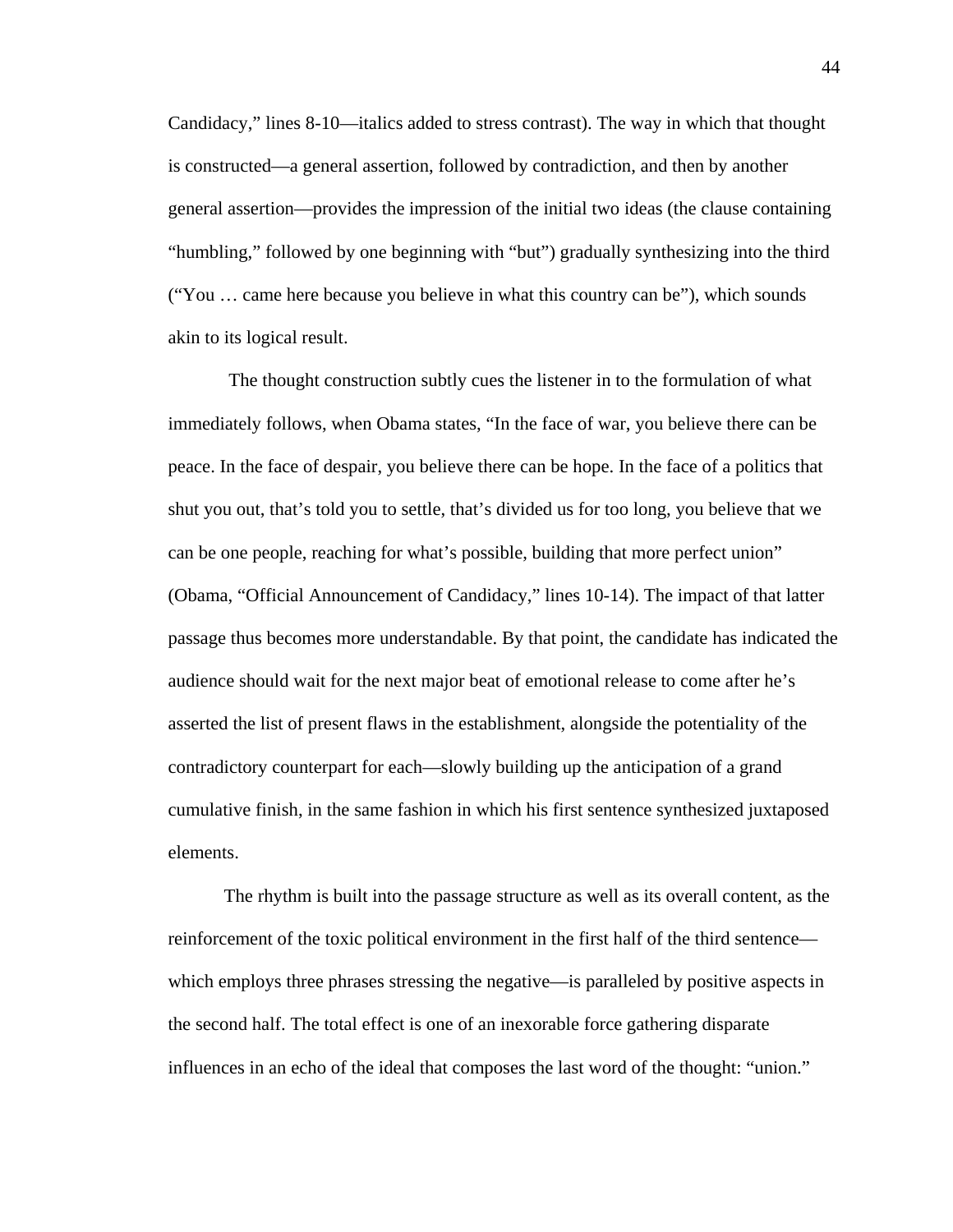The efficient establishment of this oppositional device permeates the rest of Obama's claims throughout. At times, he switches the syntactic order, with the resulting synthesis coming first, followed by a list of divided characteristics placed in contest with one another to reinforce the main point. For instance, talking about his experiences as a community organizer on Chicago's South Side, Obama says:

I saw that the problems people faced weren't simply local in nature, that the decisions [sic] to close a steel mill was made by distant executives, that the lack of textbooks and computers in a school could be traced to skewed priorities of politicians a thousand miles away; and that when a child turns to violence—I came to realize that—there's a hole in that boy's heart that no government alone can fill. ("Official Announcement of Candidacy," lines 25-30)

In addition to the divisional parsing informing the initial overall assertion, the length of this sentence emphasizes the distance which is the theme of the first couple of statements, thereby also lending an air of far-off impossibility to the imagery of a child's hole-ridden heart being assuaged by governmental programs.

 Obama later makes his signature rhetorical move of using contrast to highlight commonality: "I saw all that is America converge—farmers and teachers, businessmen and laborers, all of them with a story to tell … all of them clamoring to be heard" ("Official Announcement of Candidacy," lines 41-43). This again primes the listener to his next significant premise, which is similarly articulated: "It was here [in Springfield] where we learned to disagree without being disagreeable; that it's possible to compromise so long as you know those principles that can never be compromised; and that so long as we're willing to listen to each other, we can assume the best in people instead of the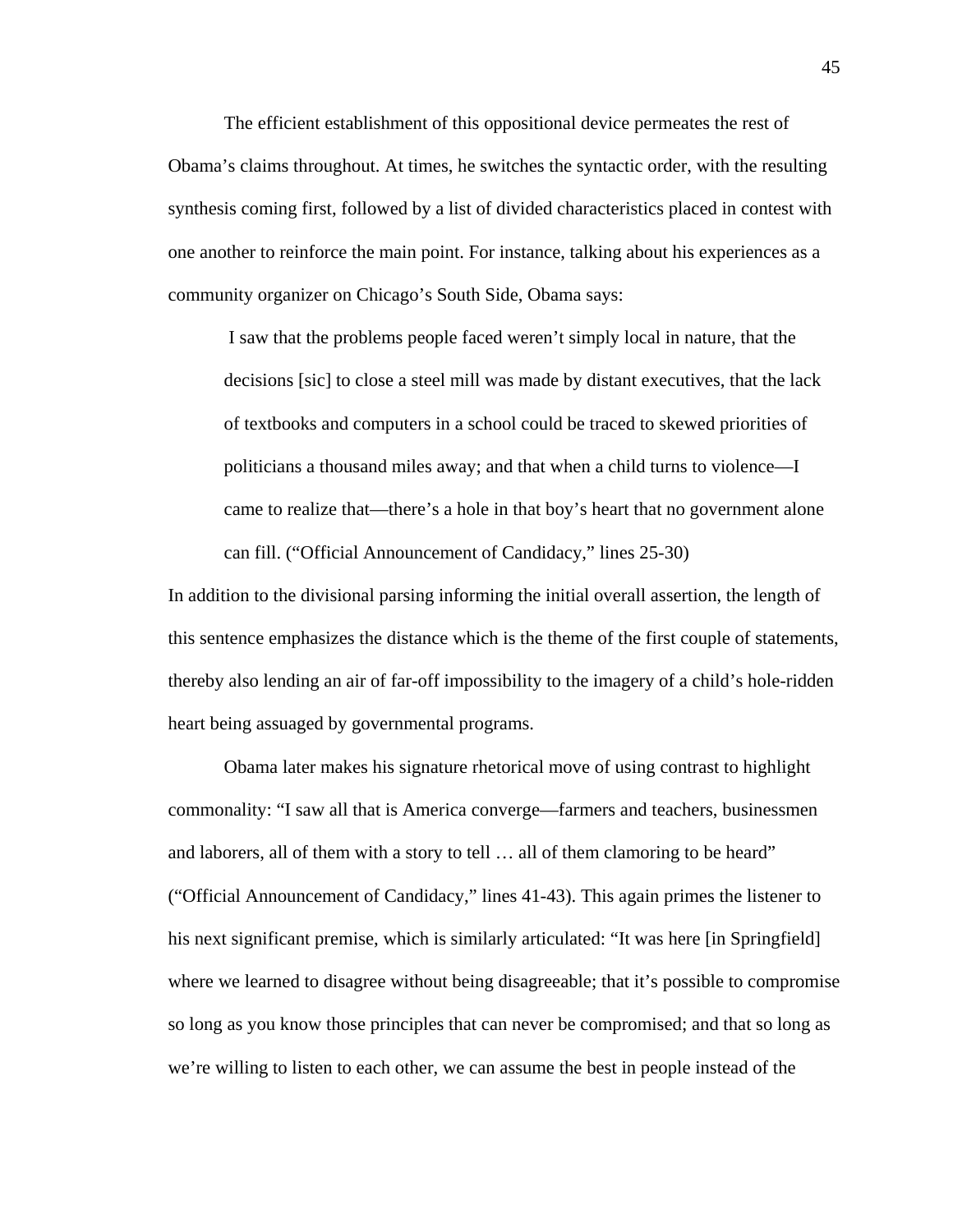worst" ("Official Announcement of Candidacy," lines 45-48). In the cacophony of seemingly counterintuitive, juxtaposing notions of this last sentence, what stands out is the idea of listening to cut through all the noise—which is, one suspects, part of the point, with the core of compromise being the capacity to listen, and with his having expressed people's desire "to be heard" a couple of sentences earlier.

 Continuing on the path of verbalizing competing interests to render them as ultimately overlapping, Obama details past successes, harnessing them to future possibilities:

[T]hat's why we were able to give health insurance to children in need; that's why we made the tax system right here in Springfield more fair and just for working families; and that's why we passed ethics reform that the cynics said could never, ever be passed. … And that is why, in the shadow of the Old State Capitol, where Lincoln once called on a house divided to stand together, where common hopes and common dreams still live, I stand before you today to announce my candidacy for President of the United States of America. ("Official Announcement of Candidacy," lines 50-62)

He paints a portrait of obstacles overcome, even referring to an aphorism of the Great Emancipator's that corresponds to Obama's own leanings toward contrarieties, while invoking the tragic specter of slavery.

 Playing off this idea of what he later depicts as "impossible odds" ("Official Announcement of Candidacy," line 81), Obama manages to inscribe the seeming futility of effecting change as a reason for attempting to do so: "I know that I haven't spent a lot of time learning the ways of Washington. But I've been there long enough to know that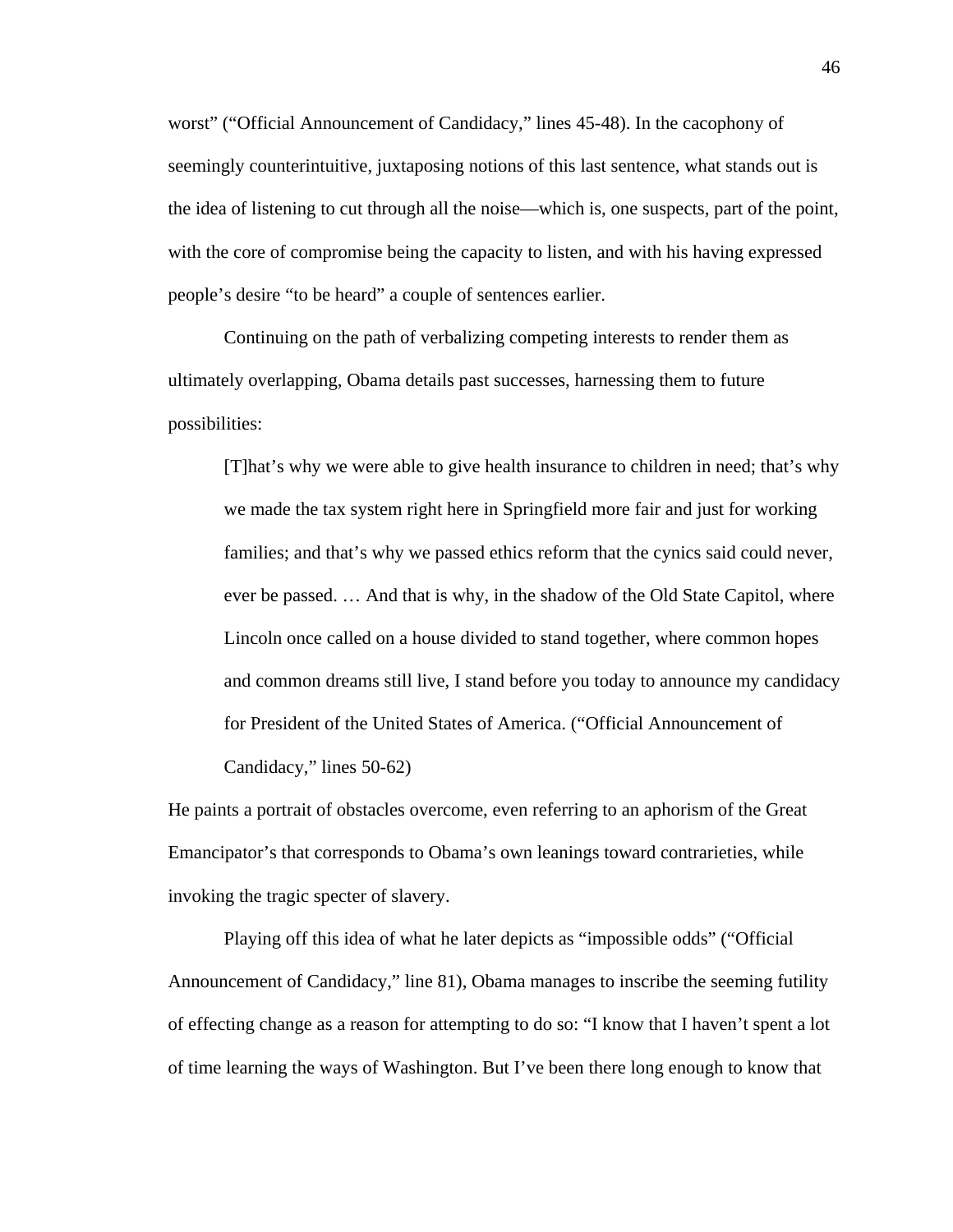the ways of Washington must change" ("Official Announcement of Candidacy," lines 66- 68). Indeed, he describes his paradoxical vision of America's purpose:

The genius of our Founders is that they designed a system of government that can be changed. … In the face of tyranny, a band of patriots brought an empire to its knees. In the face of secession, we unified a nation and set the captives free. In the face of Depression, we put people back to work and lifted millions out of poverty. ("Official Announcement of Candidacy," lines 70-74)

Thus, it is a vision amenable to—if not dependent on—change as an essential requirement of progress.

 Adding to this remarkable litany of factors counteracting each other, Obama leaves it to the listener to participate and fill in the countervailing entities to other problem-riddled enterprises: "We welcomed immigrants to our shores. We opened railroads to the west. We landed a man on the moon. And we heard a King's call to let 'justice roll down like waters, and righteousness like a mighty stream'" ("Official Announcement of Candidacy," lines 74-77). In naming these, he is stating his belief that audacious impulses have always been agents of positive social change.

Delving into his previous allusion, Obama says

That's what Abraham Lincoln understood. He had his doubts. He had his defeats. He had his skeptics. He had his setbacks. But through his will and his words, he moved a nation and helped free a people. … It's because men and women of every race, from every walk of life, continued to march for freedom long after Lincoln was laid to rest, that today we have the chance to face the challenges of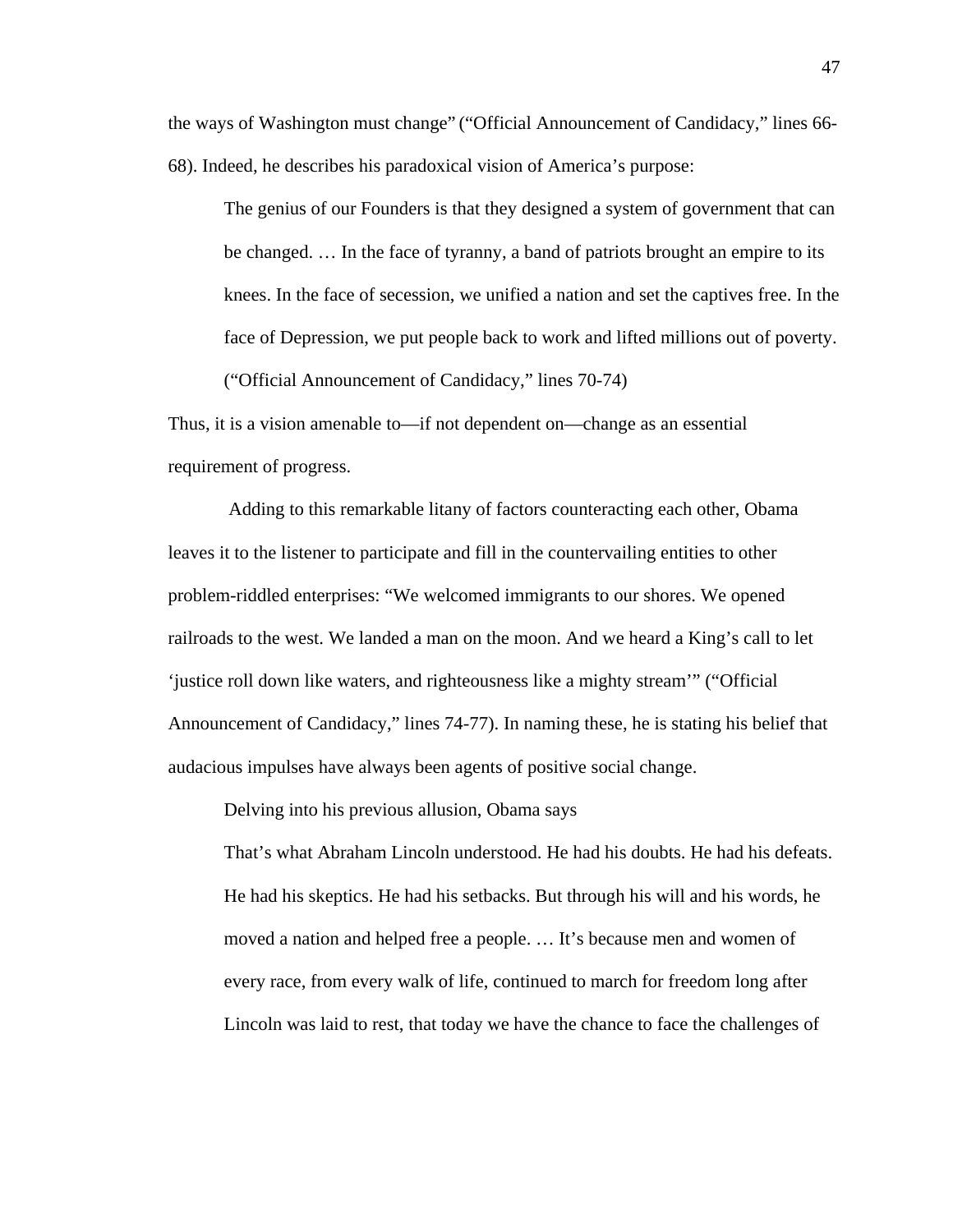this millennium together, as one people–as Americans. ("Official Announcement of Candidacy," lines 82-89)

He guides his audience yet again to the idea of unity and consensus overwhelming divisiveness.

All this, however, is prelude to a more involved rundown of national woes and how they should be addressed, accomplished in Obama's trademark formula of listing assertions, their opposing tensions, and a resulting synthesis:

[W]e've been told that our mounting debts don't matter. We've been told that the anxiety Americans feel about rising health care costs and stagnant wages are an illusion. We've been told that climate change is a hoax. We've been told that tough talk and an ill-conceived war can replace diplomacy, and strategy, and foresight. ("Official Announcement of Candidacy," lines 103-107)

It is in the conclusion that Obama finally suggests: "The time for that kind of politics is over. … It's time to turn the page" ("Official Announcement of Candidacy," lines 117-

118). This is the culmination to which he has been building.

Obama goes on in this oppositional way:

But Washington has a long way to go, and it won't be easy. That's why we'll have to set priorities. We'll have to make hard choices. And although government will play a crucial role in bringing about the changes that we need, more money and programs alone will not get us to where we need to go. Each of us, in our own lives, will have to accept responsibility. ("Official Announcement of Candidacy," lines 125-129)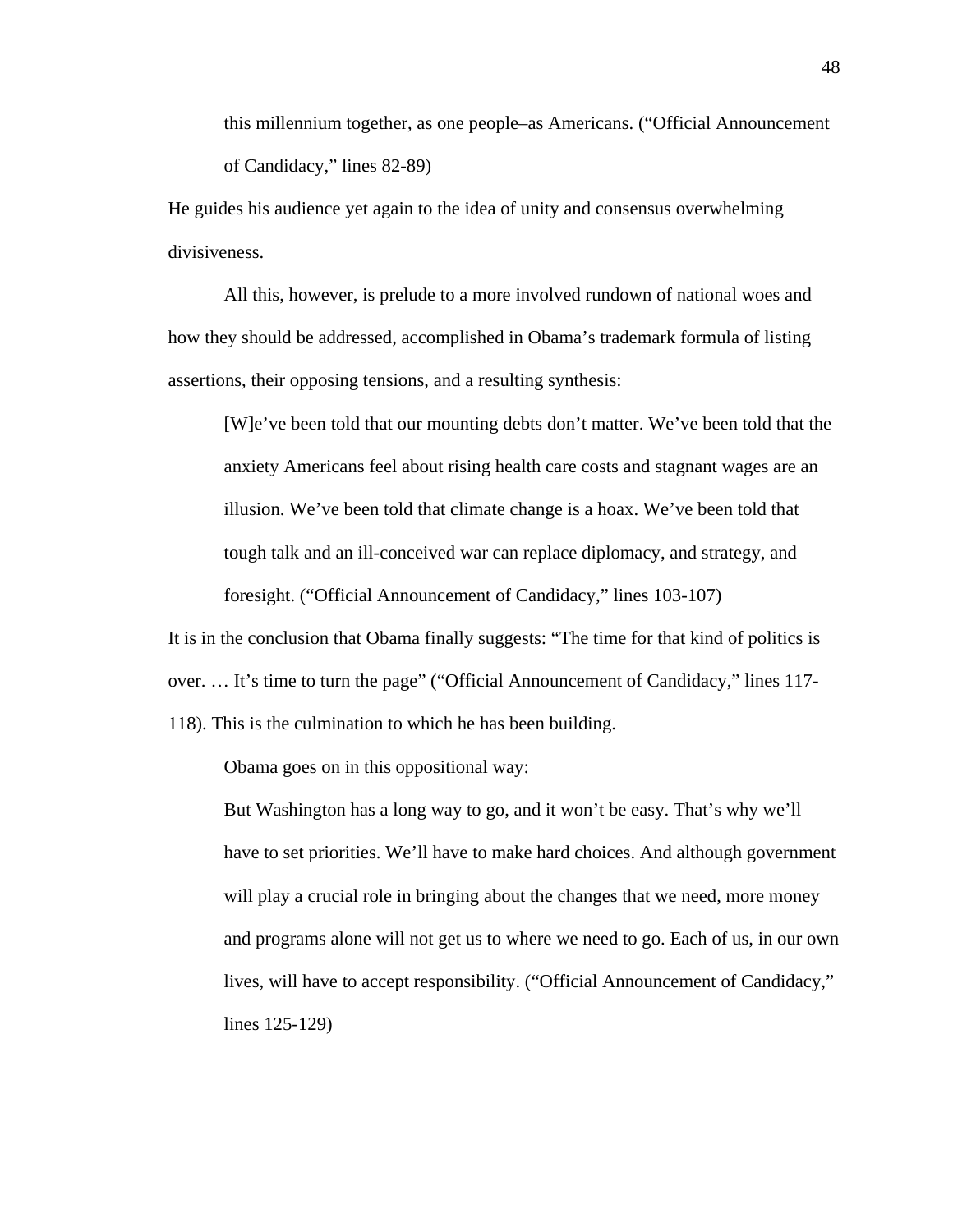And after detailing what that responsibility entails, by repeating the words, "let's be the generation that" (Obama, "Official Announcement of Candidacy," lines 145, 155, 162 see Appendix 1 for more instances) to preface such promises as alleviating poverty, becoming oil-independent, and fighting terrorism (see Appendix 1 for detail), he returns to the oppositional tense to mention war issues: "But all of this cannot come to pass until we bring an end to this war in Iraq. … Letting the Iraqis know that we will not be there forever is our last, best hope to pressure the Sunni and Shia to come to the table and find peace" ("Official Announcement of Candidacy," lines 173-182). Through his language, he demonstrates that his take on these issues grows out of the mindset in which he frames the war.

In his summation, Obama takes the time to reassure his supporters of the righteousness of their agenda, in the form of a contrastingly worded plea:

I know there are those who don't believe we can do all these things. I understand the skepticism. After all, every four years, candidates from both parties make similar promises … But too many times, after the election is over … all those promises fade from memory … That's why this campaign can't only be about me. It must be about us. It must be about what we can do together. ("Official Announcement of Candidacy," lines 188-199)

He thereby asks them to accept the difficulties that they will face.

Obama then reprises in this section the idea of pushing against the current, proclaiming that "few obstacles can withstand the power of millions of voices calling for change" ("Official Announcement of Candidacy," lines 203-204), before making a final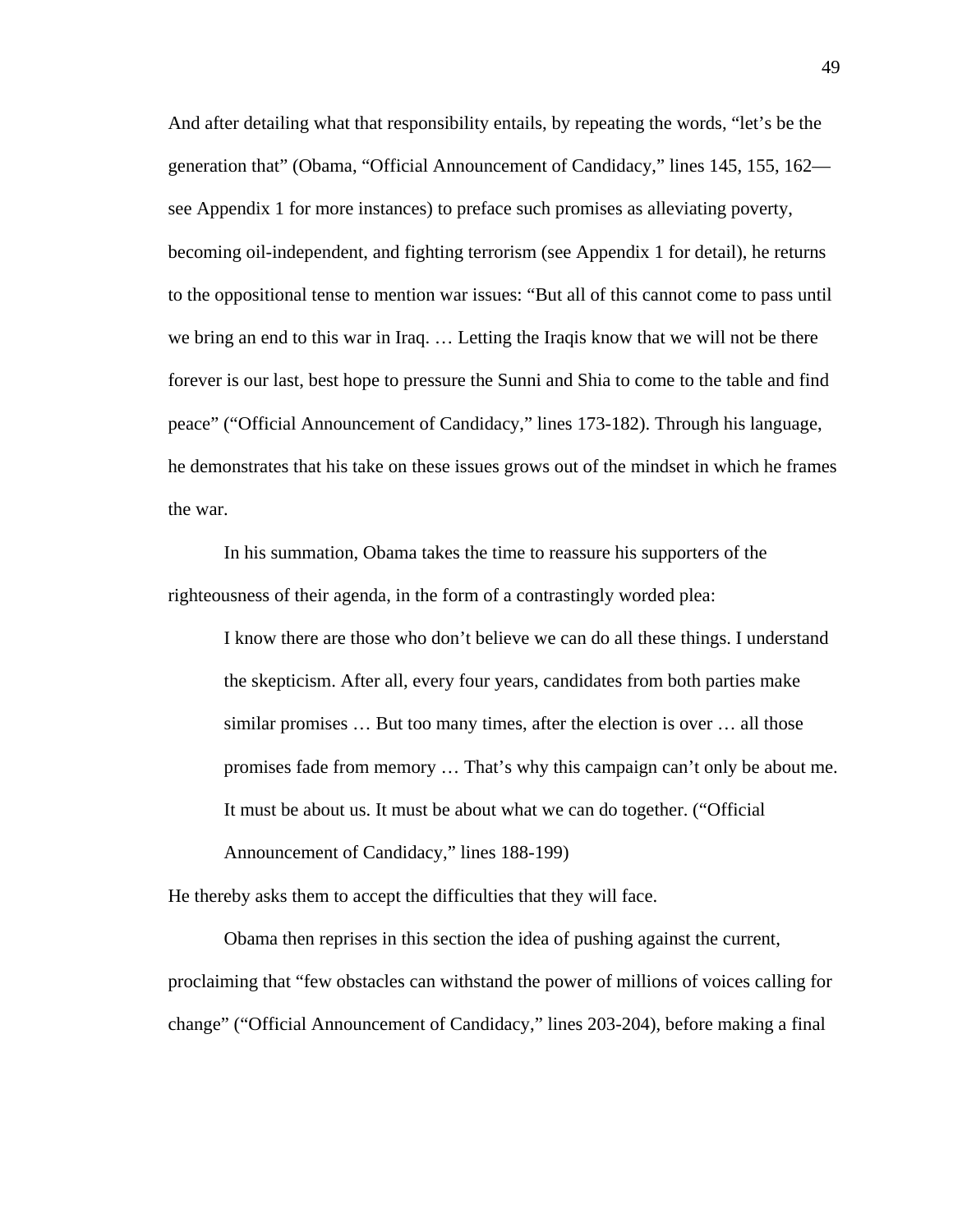contrast between his vision of the country's potential and its current desultory state that is laden with internally placed juxtapositions (italics added for emphasis):

if you feel destiny calling, and see as I see, the future of endless possibility stretching out before us; if you sense, as I sense, that *the time is now to shake off our slumber, and slough off our fears,* and *make good on the debt we owe past and future generations,* then I am ready to take up the cause, and march with you, and work with you. ("Official Announcement of Candidacy," lines 227-231)

On a broader level, he thus pits the first two sentiments on "destiny" and the "future" against the proceeding two on "slumber" and "fears"—extending them in a final synthesis, about paying back our generational debt, before concluding by framing their preparedness as what he will ask of his supporters throughout the campaign.

#### **Summary**

 Atop that rhetorical crescendo, Obama hoists one more juxtaposition after evoking the unity with which their mission will imbue his listeners: "Together we can *finish* the work that needs to be done*, and usher in* a new birth of freedom on this Earth" ("Official Announcement of Candidacy," lines 232-233, italics added). The import of the sentence's last clause (italics highlighting its contrast with the word "finish" that is also part of the internal contrariety of the statement prior) thereby comes to seem synonymous with Obama's call for advocacy on his behalf—as synonymous as his antithetically informed speech patterns would become with his famed deliberative style.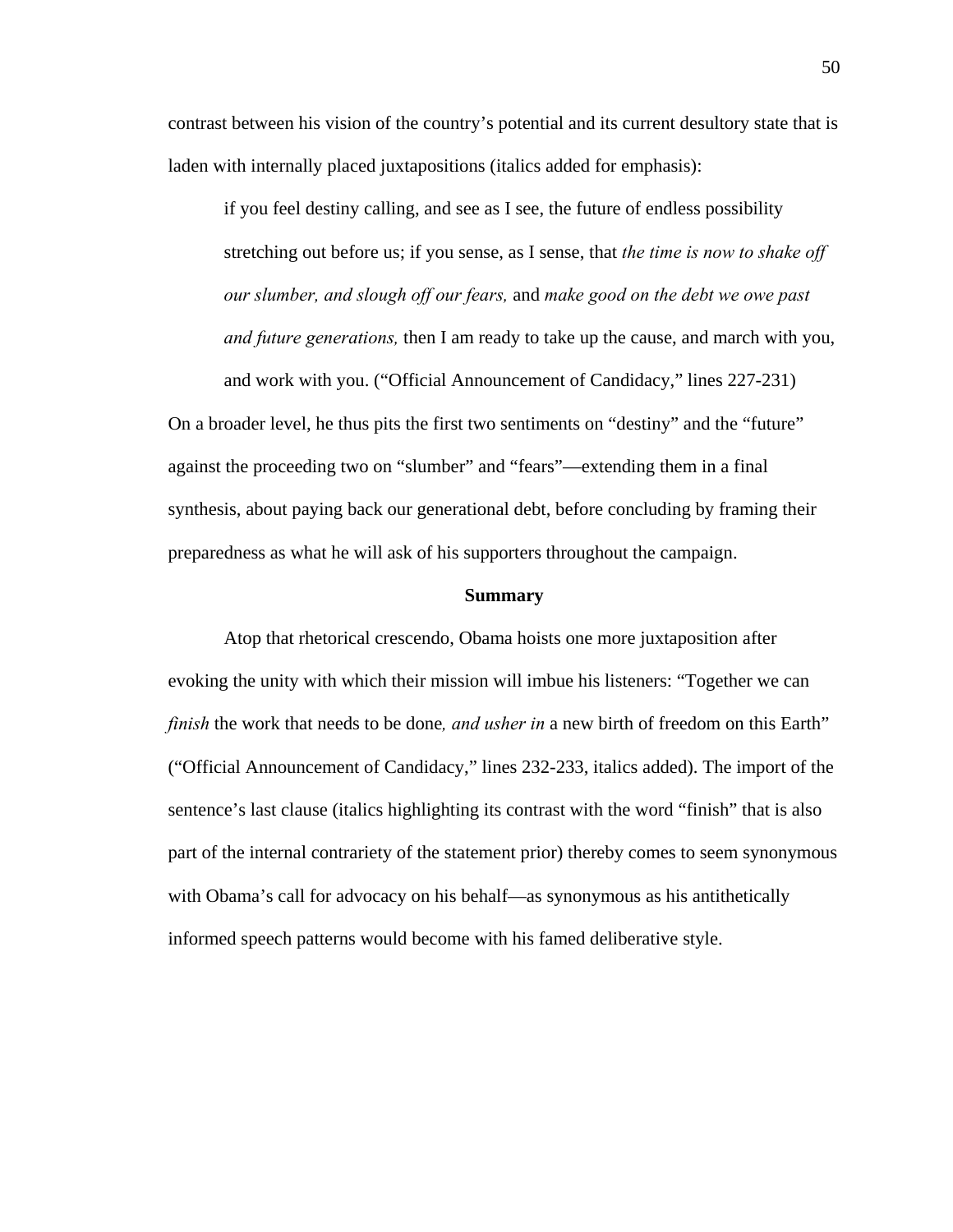# *New Hampshire Primary Concession Speech*

*Delivered January 8, 2008, after being defeated by Hillary Clinton* 

# **Overview**

 In the wake of Obama's loss to Senator Hillary Clinton on January 8, 2008, his message to supporters after the New Hampshire primary—coming as it did in the face of his defeat—was meant as a morale-booster, and notable for the official rollout of what would become the campaign slogan: "Yes, we can" ("New Hampshire Primary Concession," line 58). He spends the speech building on the sense of community through the structural division that was also present in the announcement of his candidacy.

## **Examples**

Obama's purposeful framing is present at the start:

*no one* imagined that we'd have accomplished what we did here tonight … For most of this campaign, we were far behind. We always knew our climb would be steep. *But in record numbers*, you came out, and you spoke up for change. … you made it clear that at this moment, in this election, there is something happening in

America. ("New Hampshire Primary Concession," lines 6-11—italics added)

 Again, the italics represent the juxtaposition of the contrarieties present, making an implicit contrast between the amount of people who voted, as Obama details in the same speech, "in the snows of January [despite having] to wait in lines that stretch block after block because they believe in what this country can be" ("New Hampshire Primary Concession," lines 13-15), and the earlier skepticism of his critics. It is the last assertion on the nation's potential that emanates as a result of the disparate elements that Obama expounds on, comprising what he describes as what is "happening in America" ("New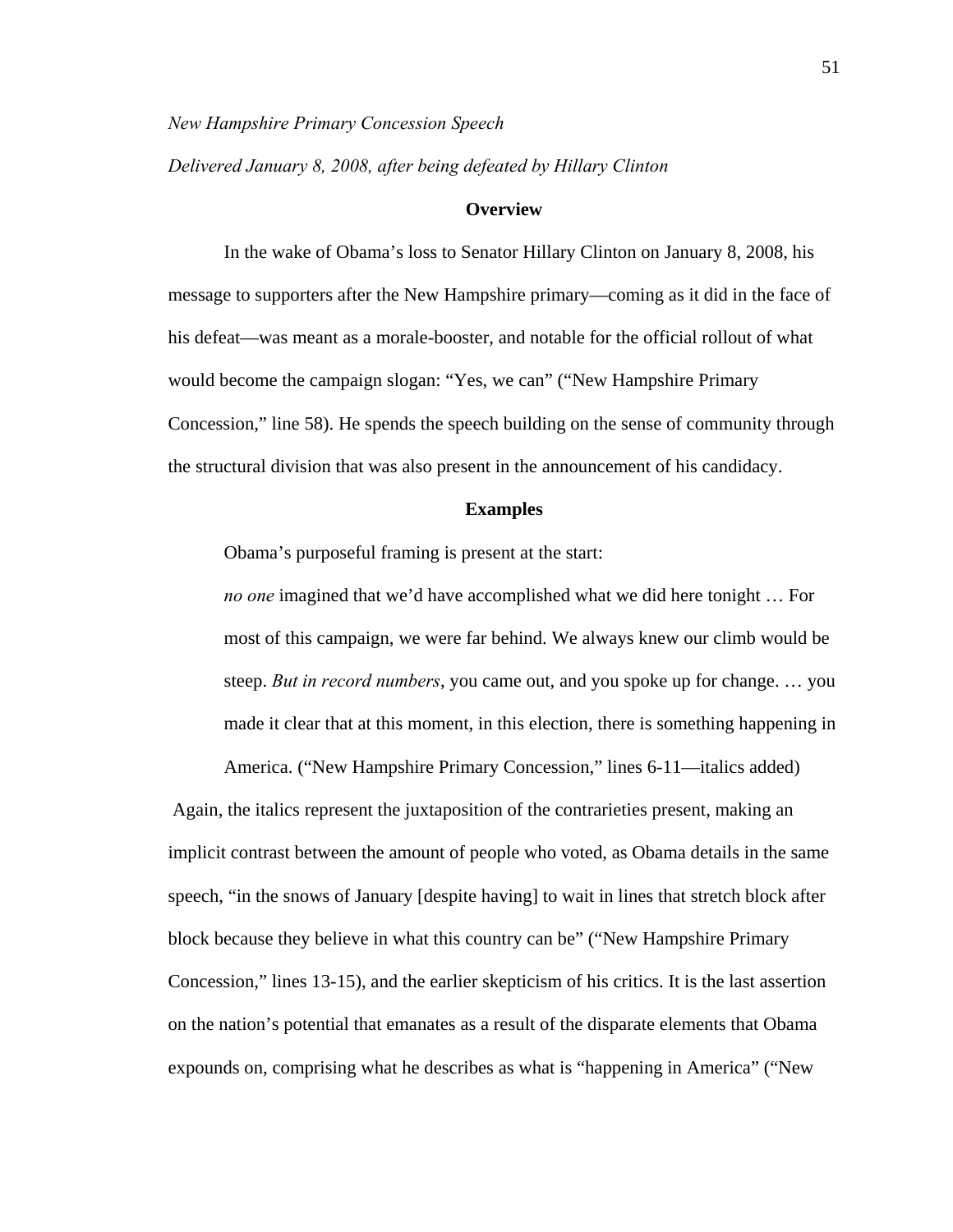Hampshire Primary Concession," line 25)—also emanating in a synthesis—and that is part of thinking "what … can be" ("New Hampshire Primary Concession," lines 14-15), thereby binding the citizenry to it.

 Obama spends the rest of the speech depicting this diverse, multicultural and yet united citizenry. As he states: "There's something happening when people vote *not* just for the party they belong to, *but* the hopes that they hold in common" ("New Hampshire Primary Concession," lines 20-21—italics added, to emphasize contrast). Explaining their richness of variety, he adds: "whether we are rich or poor, black or white, Latino or Asian, whether we hail from Iowa or New Hampshire, Nevada or South Carolina, we are ready to take this country in a fundamentally new direction. … [C]hange is what's happening in America" ("New Hampshire Primary Concession," lines 22-25). In doing this, he rhetorically links this coalition's willingness to support him with the country's hopeful beliefs that we can make society better.

Describing them as forming the "new American majority" ("New Hampshire Primary Concession," line 26), Obama goes through their number in a method that contrasts through categorization: "We can bring doctors and patients, workers and businesses, Democrats and Republicans together" ("New Hampshire Primary Concession," lines 27-28). Here, he is playing the divisional feel against the content of what he says.

The contrasting approach also appears in Obama's notice to the drug and insurance companies in the speech that "while they get a seat at the table, they don't get to buy every chair" ("New Hampshire Primary Concession," lines 29-30), and in his implied admonition of the previous administration: "we will never use 9/11 as a way to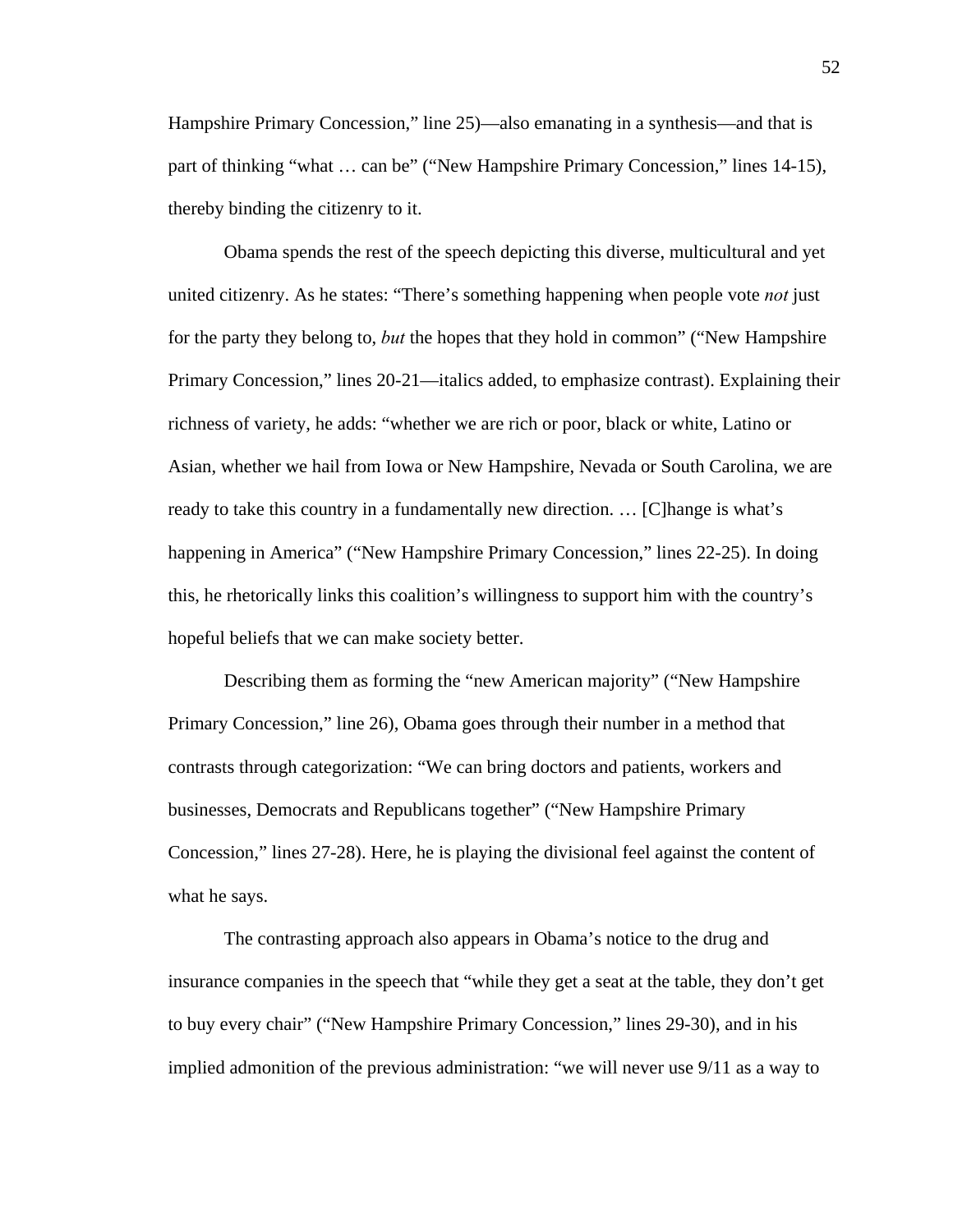scare up votes, because it is not a tactic to win an election. It is a challenge that should unite America and the world against the common threats of the 21st century" ("New Hampshire Primary Concession," lines 43-45). This oppositional pairing evidences itself throughout, such as in the following passage: "We can *stop* sending our children to schools with corridors of shame and *start* putting them on a pathway to success. We can *stop* talking about how great teachers are and *start* rewarding them for their greatness by giving them more pay and more support. We can do this" ("New Hampshire Primary Concession," lines 33-36—italics added). The technique reflects a push/pull mentality that Obama wants to instill in his listeners for their assent to join him in his electoral fight against the likelier, establishment-set odds.

 In the closing section, the candidate gives much more concrete shape to the idea of embodying impossible odds and fighting against resisting forces: "We know the battle ahead will be long. *But* always remember that, no matter what *obstacles* stand in our way, *nothing* can stand in the way of the power of millions of voices calling for change" ("New Hampshire Primary Concession," lines 47-49—italics added). As the italics show, there are contradictory deliberations in the second sentence of that idea, as well as internal contradictions in the last section. This serves as a foundation for his next major reflection, preparing his audience to be attuned to the aural contrariety of his insight that "in the *unlikely* story that *is* America, there *has never been* anything *false* about *hope*" ("New Hampshire Primary Concession," lines 53-54—italics added). Here, the italics stress the contradictions, and how Obama manages to make "false" and "hope" seem diametrically opposed to each other at the end of the sentence by structuring the rhythm within it so as to have that be its net impact on the listener.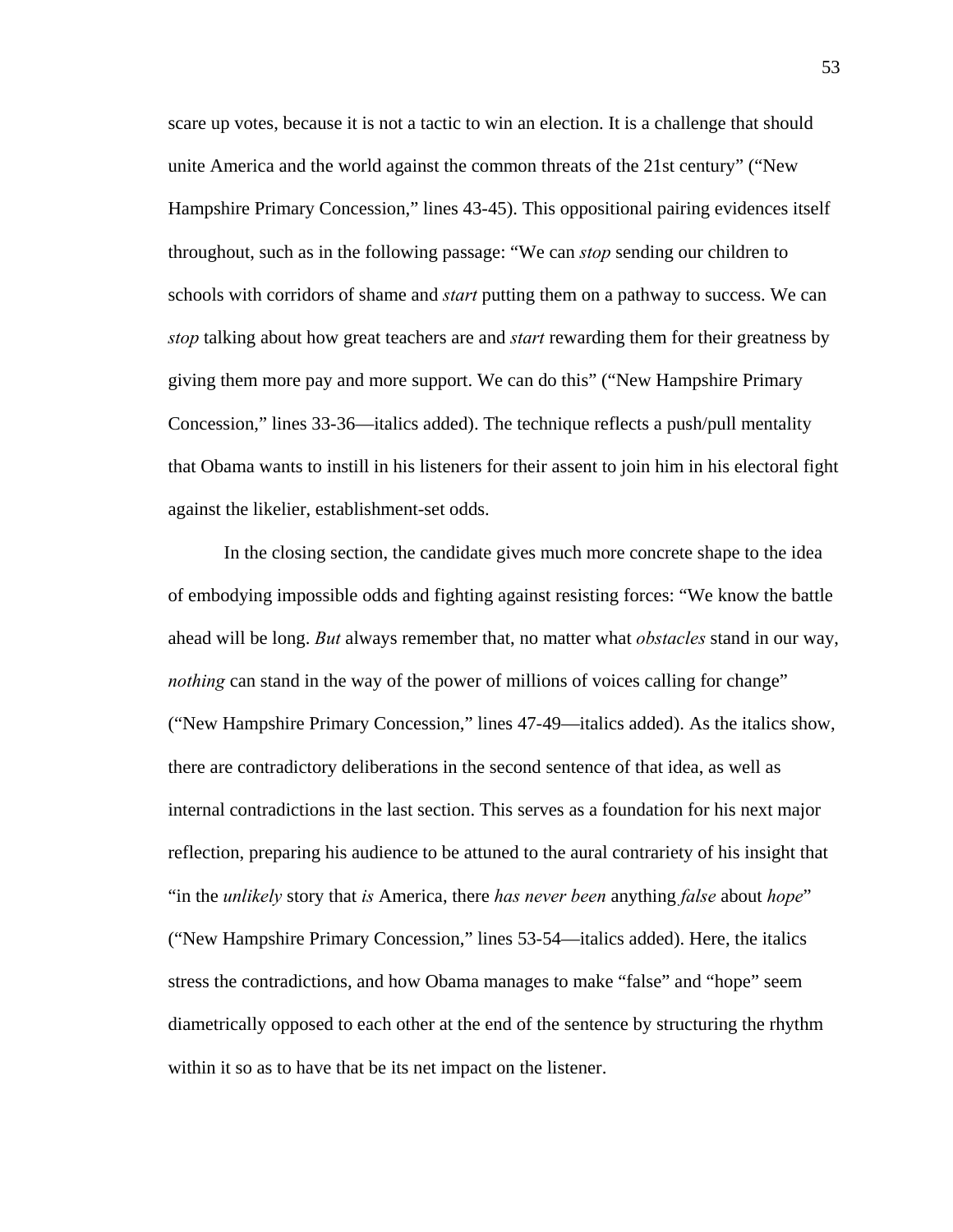Obama then runs down the signal moments in our country's progress,

demonstrating their unlikely nature, and, again through juxtaposition, incorporating many of the same elements he did in his announcement: "slaves" and their fight for "freedom" ("New Hampshire Primary Concession," lines 63-64); "immigrants" from "distant shores" ("New Hampshire Primary Concession," line 65); "pioneers" who braved the "unforgiving wilderness" ("New Hampshire Primary Concession," lines 65-66); "women who reached for the ballot" ("New Hampshire Primary Concession," line 67); "a president who chose the moon as our new frontier, and a king who took us to the mountaintop and pointed the way to the promised land" ("New Hampshire Primary Concession," lines 67-69). It seems as if he does this in order to liken it to his own presidential run and situate himself within that history, as he stated earlier: "For when we have faced down impossible odds, when we've been told we're not ready or that we shouldn't try or that we can't, generations of Americans have responded with a simple creed that sums up the spirit of a people: Yes, we can" ("New Hampshire Primary Concession," lines 54-58). Furthermore, his use of "sums" indicates Obama's understanding, consciously or otherwise, of how the expression he is presenting could help achieve a new synthesis out of the reality of his having just been beaten in New Hampshire (after having won the Iowa caucus, no less, supplying a tangible case of contrariety, with a positive assertion being followed by a negative one).

## **Summary**

 "Yes, we can" perfectly encapsulates how overcoming long odds calls for being able to envision the capacity to do so and voicing the determination to take them on, despite evidence to the contrary. Simply put, the expression punctuates the result Obama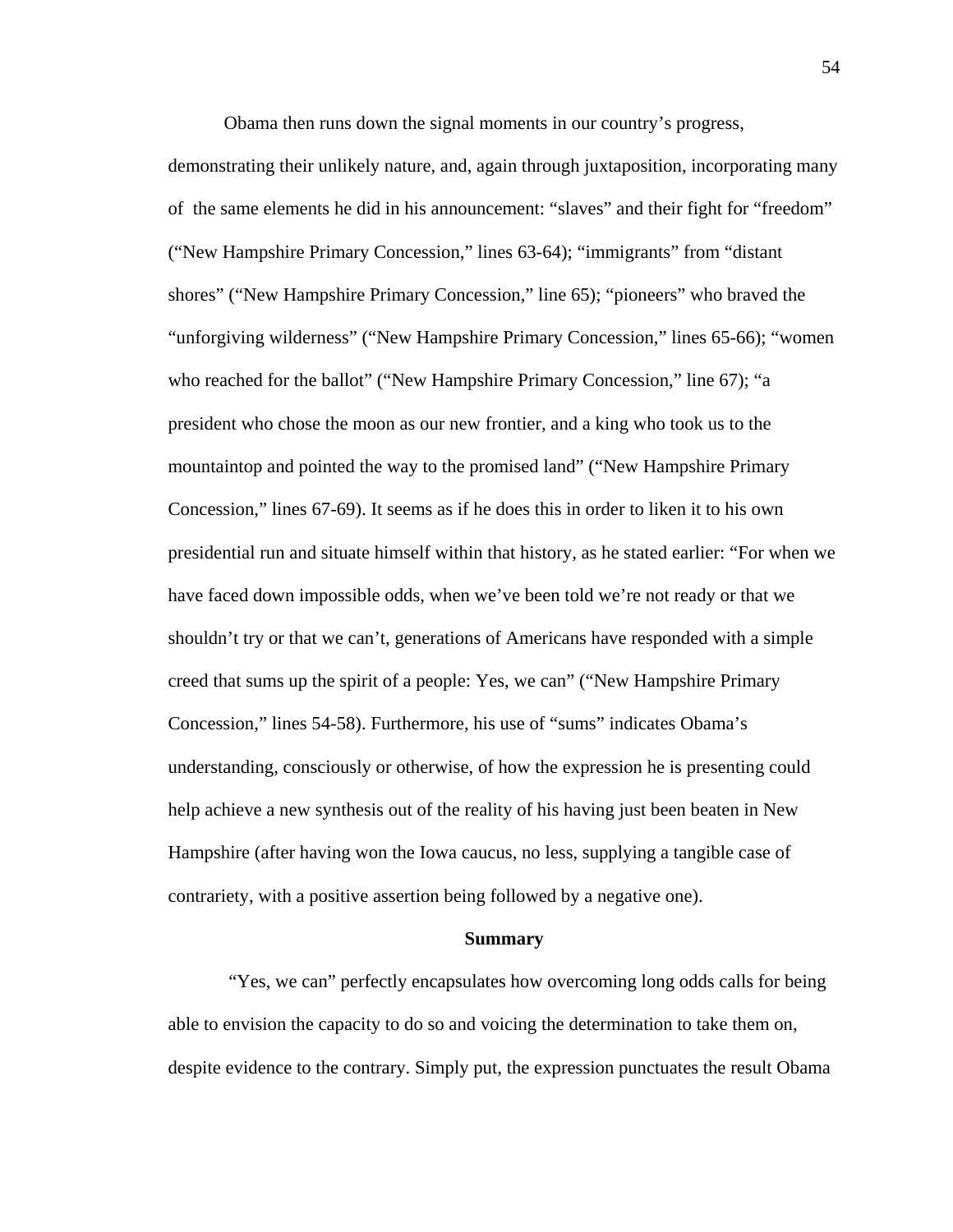wants the speech to have on his audience—a reaction antithetical to the present situation (his loss), but consistent with the import of the contrasting devices intrinsic in his message (the belief in his capacity to win the nomination).

*A More Perfect Union* 

*Delivered March 18, 2008, in Philadelphia, PA, at the Constitution Center* 

## **Overview**

 Obama's speech on race provides more fodder for the theory that his message stresses an analytical method of breaking down items or terms in parts to understand the whole, with the process of division resolved in order to accentuate the culmination of ideas for the developing and extending of the significance of connectedness—enveloping it over, and placing it in the context of, a broader narrative swath. In the case of his "A More Perfect Union" address at Philadelphia's Constitution Center on March 18, 2008, Obama employs this technique for the purpose of describing how intrinsic in the Founders' aspiration toward "a more perfect union" was the complex, if not contradictory, reality that our union was not already self-contained and sufficiently perfect.

 Obama's portrayal of the Constitution as needing to live up to its promise was called for by the exigency of his having to control the public relations damage that the racially tinged comments of his former pastor, Jeremiah Wright, had wrought on his campaign. It is important to note that Obama's association was seen as problematic because of the fact that Wright had only stopped being his pastor when he retired from the church a short while before the address, and Obama had not publicly denounced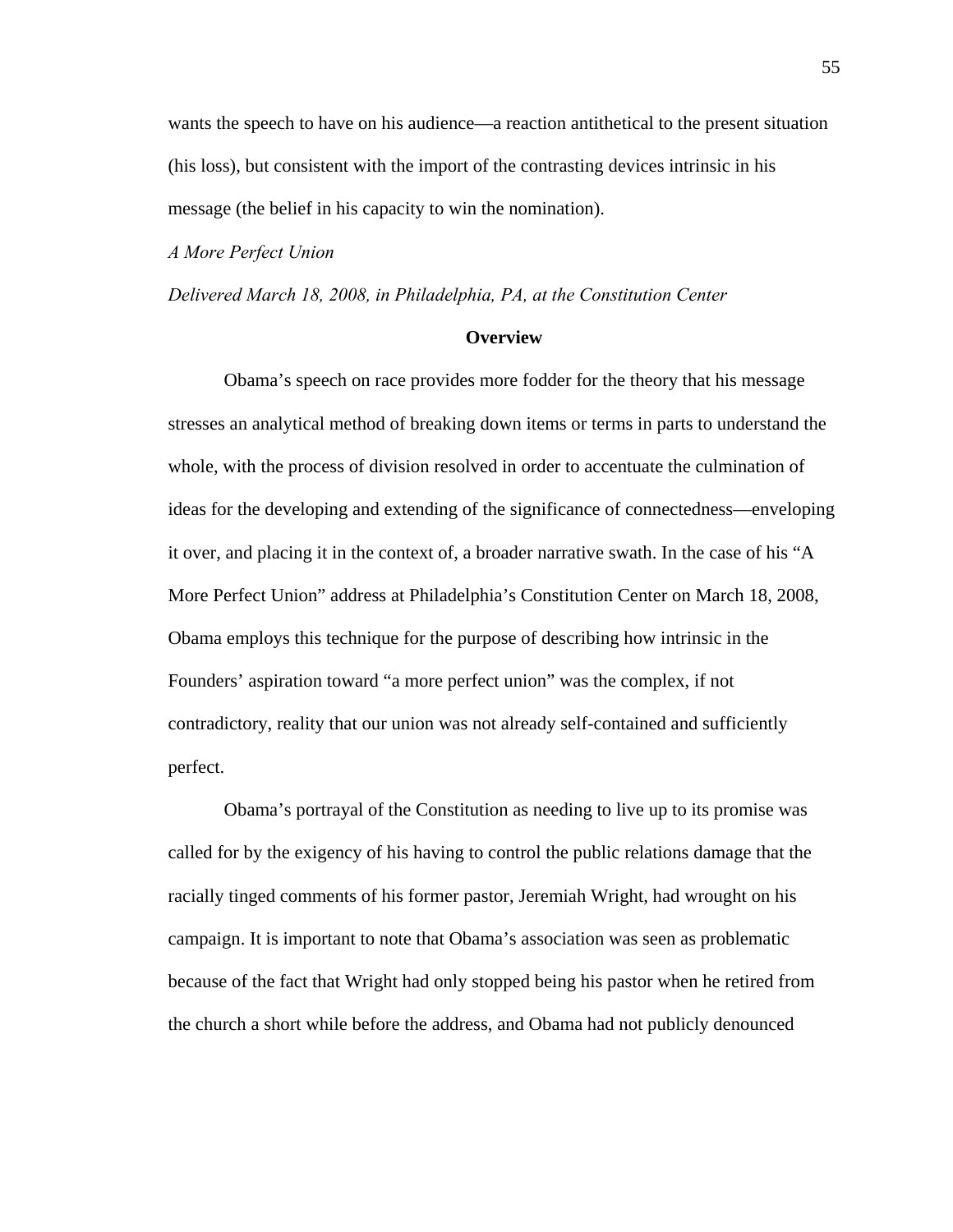Wright's statements blaming America for its problems and suggesting the country deserved them due to its policies.

Primarily, the speech strikes a note of reassurance by tying the candidate's story, along with that of his race, to the larger history of the United States, and weaving it into the complicated fabric of racial relations in America: how racism was allowed to thrive in what was allegedly a democratic union, and how the legacy of that reality has served to divide the country, eventually making space for the limited reconciliation that has brought us so far to make the progress needed, yet not far enough to overcome all imperfections. Mostly, he suggests that his life, and the larger African American experience, form part of an imperfect organism, setting his own persona firmly against the backdrop of American society, and so depicting himself as existing within it.

#### **Examples**

 Once more, the message is conveyed in both the content and the structure. Referring to the Constitution, Obama states, "The document they produced was eventually signed, but ultimately unfinished. It was stained by this nation's original sin of slavery, a question that divided the colonies and brought the convention to a stalemate until the founders chose to allow the slave trade to continue" (Obama, "More Perfect Union," lines 12-15). Typically, he presents in the first sentence two opposing assertions, and synthesizes them in his next sentence—that together they made up a "stalemate."

 Elaborating on the imperfection that materialized out of this state of things, the candidate says, "Of course, the answer to the slavery question was already embedded within our Constitution—a Constitution that had at its very core the ideal of equal citizenship under the law" (Obama, "More Perfect Union," lines 16-18). Here, he makes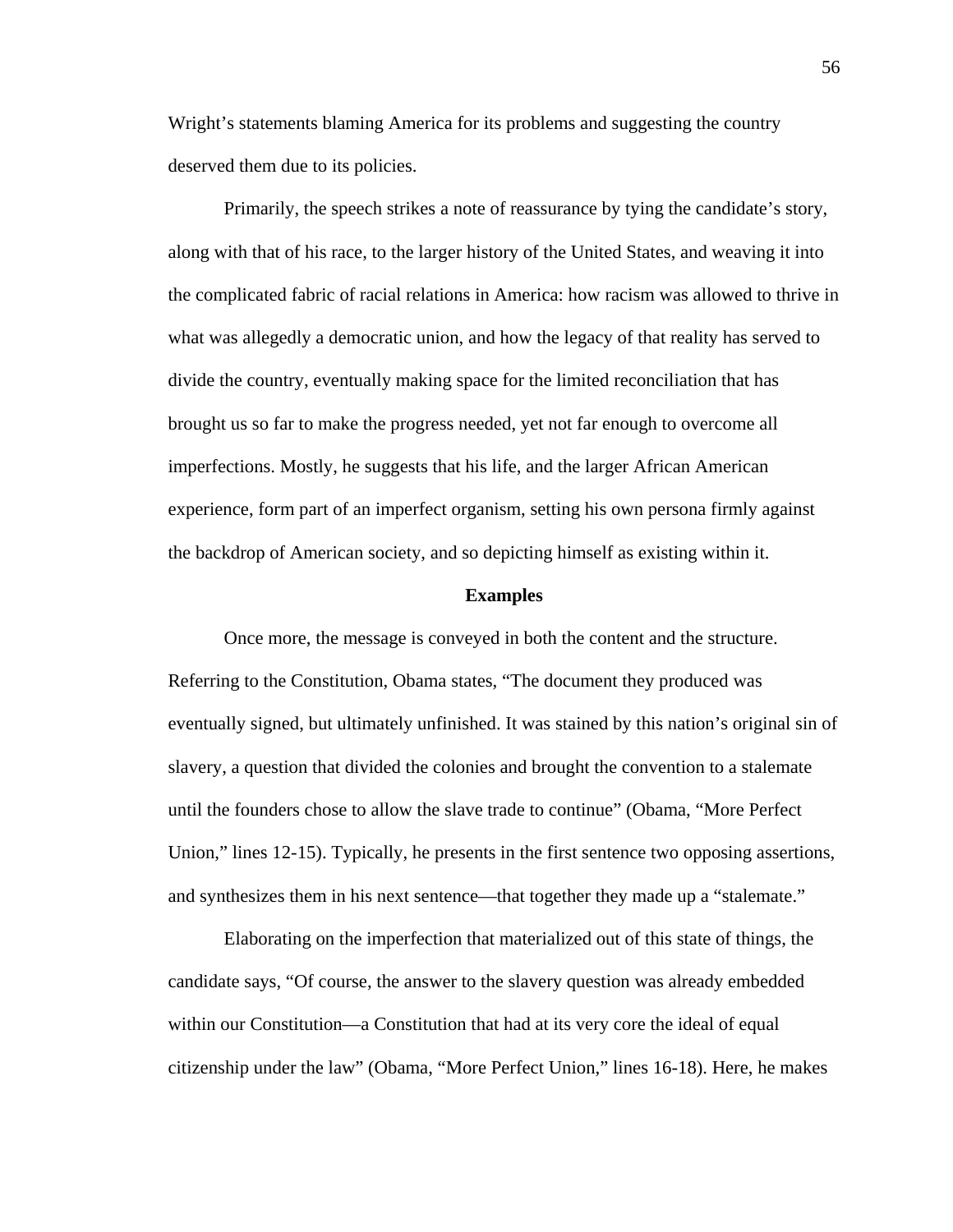apparent the hypocrisy regarding slavery at the root of a nation that had independence and freedom as its founding mission, and foreshadows the veritable mass of contrasts that form the body of this particular talk. Indeed, the piece is a panoply of coordinating clauses and conjunctions (*not, but, yet*), as well as the occasional articulation of choices between two extremes, indicating its oppositional undertones.

 For example, according to Obama in the next major section, which contrasts items: "And yet words on a parchment would not be enough to deliver slaves from bondage, or provide men and women of every color and creed their full rights and obligations as citizens of the United States" (Obama, "More Perfect Union," lines 21-23). In the next thought, he captures the long civil rights battle as the resolution to the discrepancy between the America of dream and that of fact: "What would be needed were Americans in successive generations who were willing to do their part—through protests and struggles, on the streets and in the courts, through a civil war and civil disobedience, and always at great risk—to narrow that gap between the promise of our ideals and the reality of their time" (Obama, "More Perfect Union," lines 23-27). Indeed, as if to remind the audience that taking these actions to overturn age-old beliefs was not easy, he places, as obstacles, the fights that people had to wage in the process of fighting these outdated customs, between the sentence's contrarian situations—neatly recapitulating his more extended rhetorical tactic on a smaller scale.

 In the section following, Obama makes explicit the comparison between the hardships of the past and that of his campaign, stating:

This was one of the tasks we set forth at the beginning of this campaign … I chose to run for President at this moment in history because I believe deeply that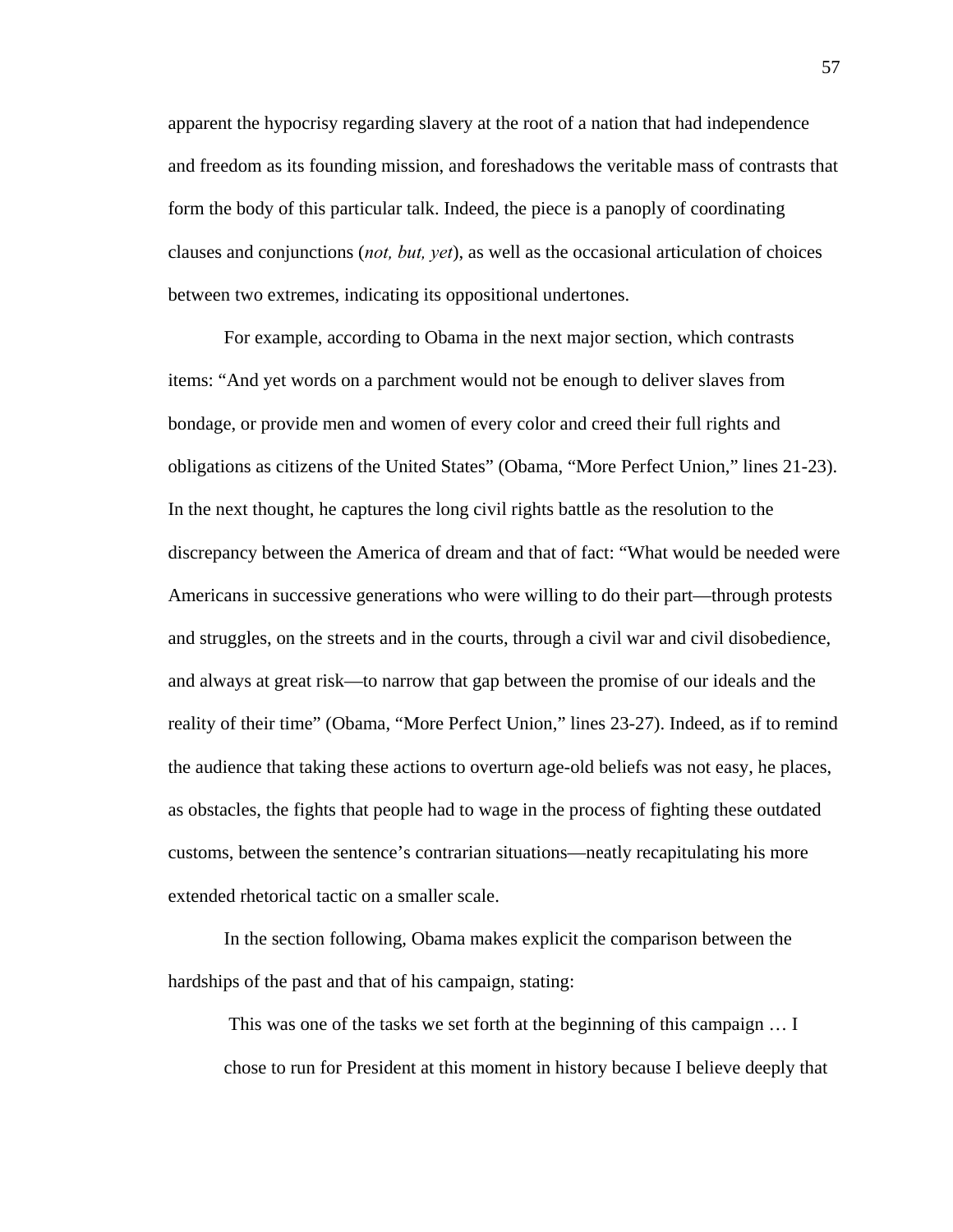we *cannot* solve the challenges of our time *unless* we solve them *together*, unless we perfect our union by understanding that *we may have different stories*, *but we hold common hopes*; *that we may not look the same and may not have come from the same place, but we all want to move in the same direction*: *towards a better future for our children and our grandchildren.* (Obama, "More Perfect Union," lines 28-36–italics added)

In this passage, internal contrast is italicized, leading to the statement on the unity of what the speaker envisions as our commonly desired destiny, which is also in bold.

 This wedding-together of differing conceptions is likewise at work in Obama's invocation of his own multi-cultural upbringing, here similarly italicized:

I'm the son of *a black man from Kenya* and a *white woman from Kansas*. I was raised with the help of a white *grandfather who survived a Depression to serve in Patton's army during World War II,* and a white *grandmother who worked on a bomber assembly line at Fort Leavenworth while he was overseas.* I've gone to *some of the best schools in America* and I've lived in *one of the world's poorest nations*. (Obama, "More Perfect Union," lines 39-44)

The connotation of marriage that made up the first two sentences of that excerpt transferring it to the third (the circumstances of his upbringing, which his parents and grandparents were responsible for in some form or another)—is brought to the forefront in the subsequent sentence.

The merging effect occurs because it is also meant to illustrate the wide-ranging influences on his personality, which Obama explains at some length in the rest of his autobiographical introductory section (see Appendix 3). Obama next continues to tie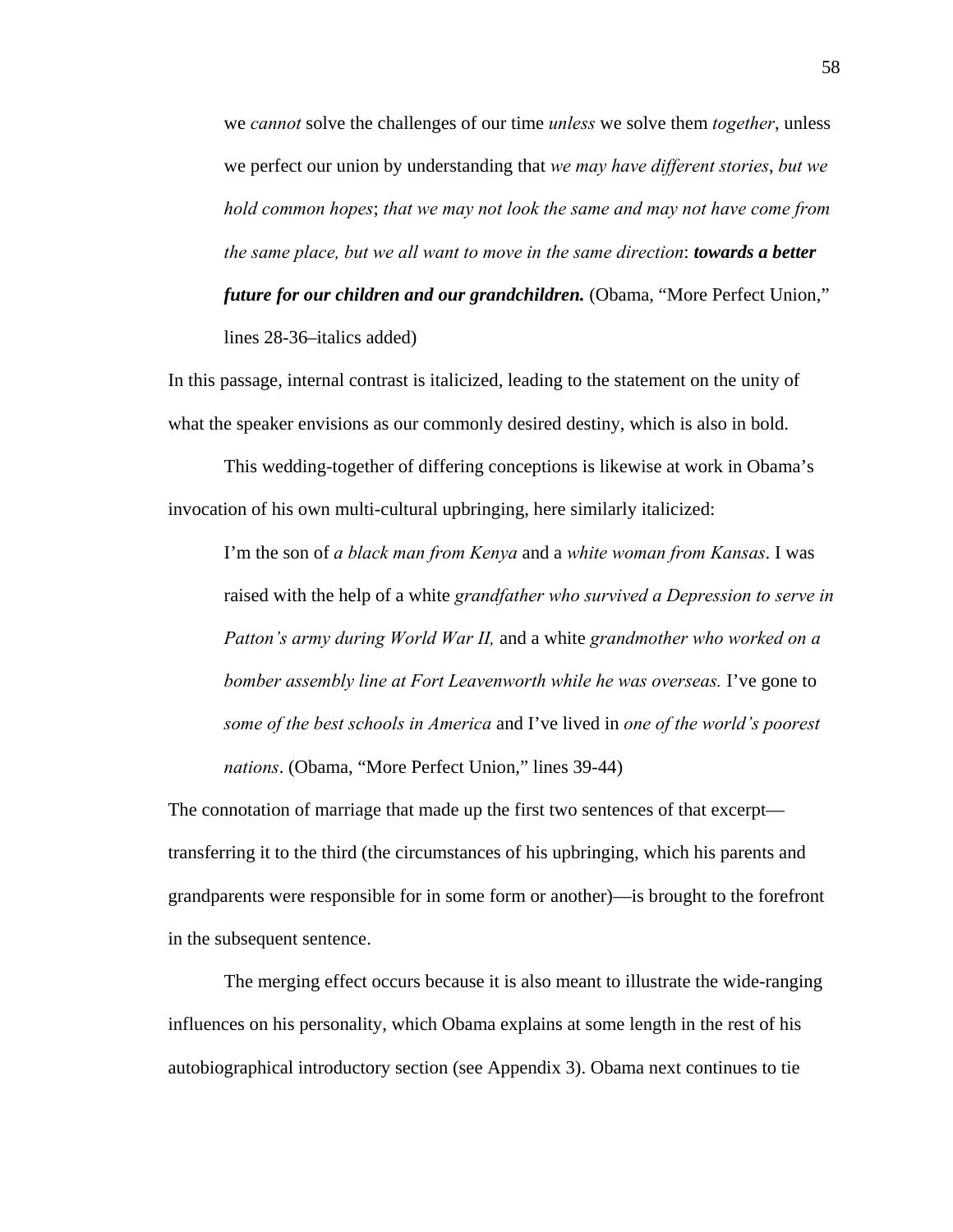himself in more deeply with American patriotic notions in this oppositional style: "It's a story that hasn't made me the most conventional of candidates. But it is a story that has seared into my genetic makeup the idea that this nation is more than the sum of its parts—that out of many, we are truly one" ("More Perfect Union," lines 48-51). It is this last aphorism that he uses to bring up the unity represented by his supporters, comprised as they are of "a powerful coalition of African Americans and white Americans" (Obama, "More Perfect Union," lines 56-57). This unification is one of his major thematic and rhetorical devices.

 Then, proclaiming the "divisive turn" ("More Perfect Union," line 65) the campaign has taken, Obama launches into tackling head-on the issues that have come up, structuring this segment of his speech as contrarily as he has all that has come before:

On one end of the spectrum, we've heard the implication that my candidacy is somehow an exercise in affirmative action … On the other end, we've heard my former pastor, Jeremiah Wright, use incendiary language to express views that have the potential not only to widen the racial divide, but views that denigrate both the greatness and the goodness of our nation and that rightly offend white and black alike. ("More Perfect Union," lines 65-72)

 Notable for its skillfulness is Obama's merging of the races in that last phrase, united (at least) in their reaction to Wright, despite the presence of their divisions as well.

 Moreover, as if to replicate in his analysis the alienating nature of the comments in question, Obama goes on to list the faults in Wright's remarks:

[T]he remarks that have caused this recent firestorm weren't simply controversial. They weren't simply a religious leader's effort to speak out against perceived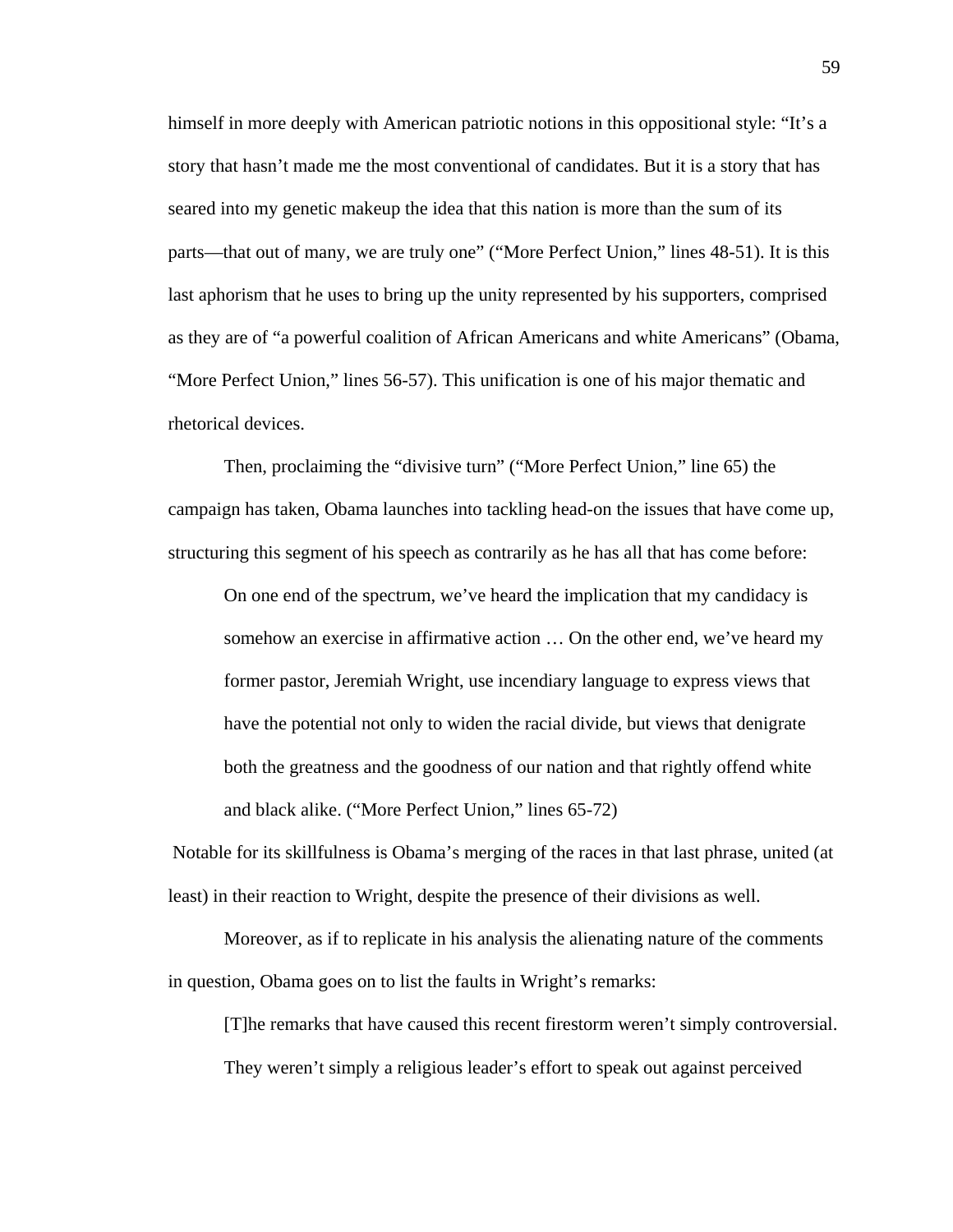injustice. Instead, they expressed a profoundly distorted view of this country … As such, Reverend Wright's comments were not only wrong but divisive, divisive at a time when we need unity; racially charged at a time when we need to come together to solve a set of monumental problems … problems that are neither black or white or Latino or Asian, but rather problems that confront us all. ("More Perfect Union," lines 81-94)

Of significance here is that, along with its constant use of contrast, this passage repeats words such as "divisive" and "problems" at the beginning of each of its major beats, emphasizing their importance. Indeed, each beat turns out to constitute the representing of combination of ideas that Obama posits as the solution to the current problem, or as the proper framework within which to view it.

 Obama, after listing Wright's perceived sins, uses contrariety to complicate the situation: "But the truth is, that isn't all that I know of the man. The man I met more than twenty years ago is a man who helped introduce me to my Christian faith ... He is a man who served his country as a United States Marine … and who over 30 years has led a church that serves the community by doing God's work here on Earth" ("More Perfect Union," lines 103-109). Here, he is implicitly suggesting his affinity with such a complex persona as that of his pastor.

Playing out Wright's affiliation with his Trinity United Church of Christ congregation, Obama later states:

The church contains in full the kindness and cruelty, the fierce intelligence and the shocking ignorance, the struggles and successes, the love, and, yes, the bitterness and biases that make up the black experience in America. And this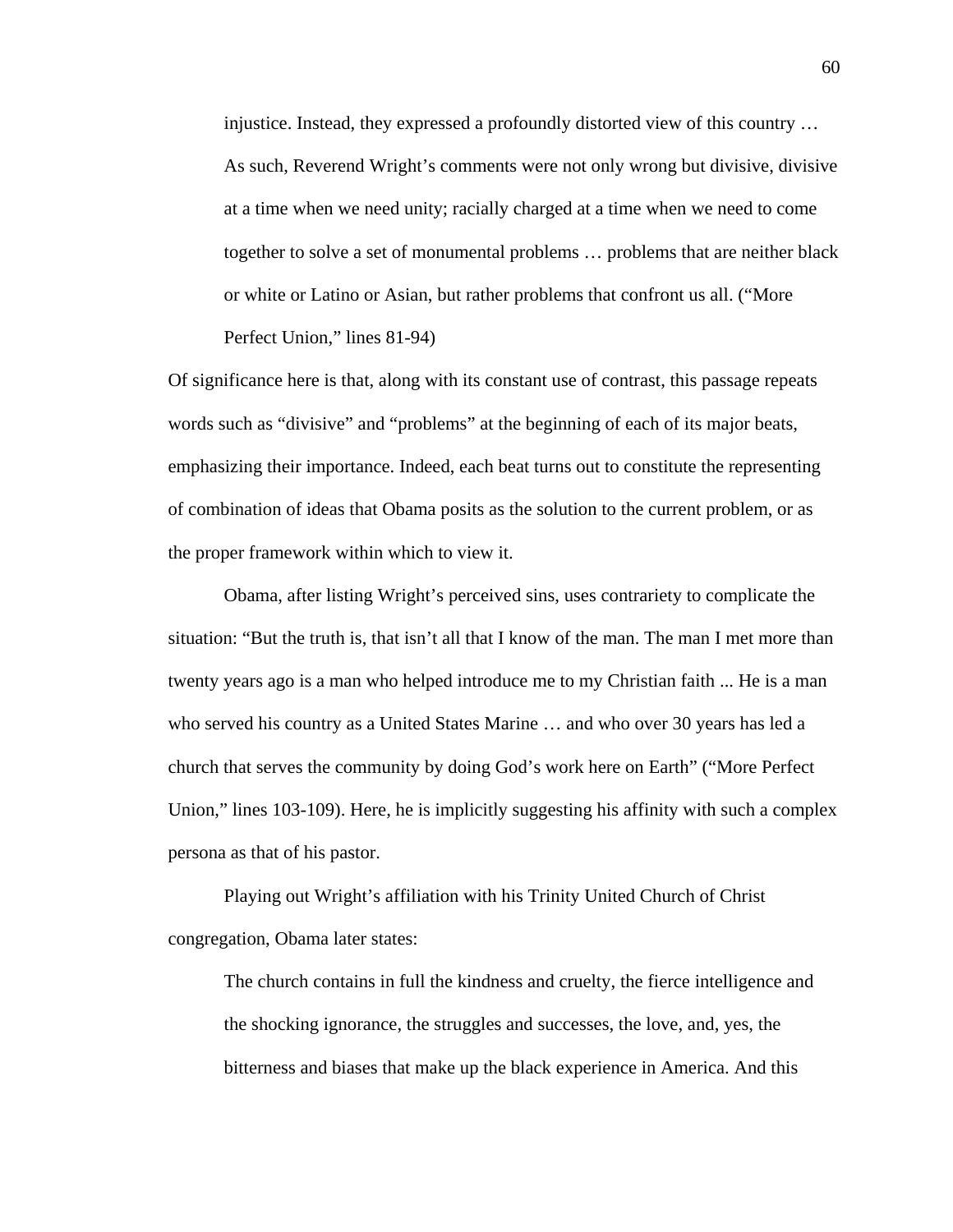helps explain, perhaps, my relationship with Reverend Wright. As imperfect as he may be, he has been like family to me. … He contains within him the contradictions—the good and the bad—of the community that he has served

diligently for so many years. ("More Perfect Union," lines 133-143) Before delving into what I believe is the centerpiece of the candidate's address, it should be noted that this previous passage is also a touchstone in that it employs not only contrasting dualities but the idea of imperfection, to which Obama anchors the theme of the speech as a whole (perfecting our imperfect union) in order to evoke empathy from the audience toward Wright.

Obama intends that, by its end, the viewer will take away a distinct association of both Wright and Obama other than the one they have to each other: that of their both being familiar with imperfection. This works due to the extent to which the speech calls, both structurally and in its content, for the audience to conflate the contexts under which the concept of imperfection arises.

Then, however, Obama makes his crucial rhetorical move, saying,

I can no more disown *him* [Wright] than I can disown *the black community*. I can no more disown *him* than I can disown my *white grandmother*, a woman who helped raise me, a woman who sacrificed again and again for me, a woman who loves me as much as she loves anything in this world, *but* a woman who once confessed her fear of black men who passed her by on the street, and who on more than one occasion has uttered racial or ethnic stereotypes that made me cringe. These people are part of me. And they are part of America, this country that I love. ("More Perfect Union," lines 144-151—italics added)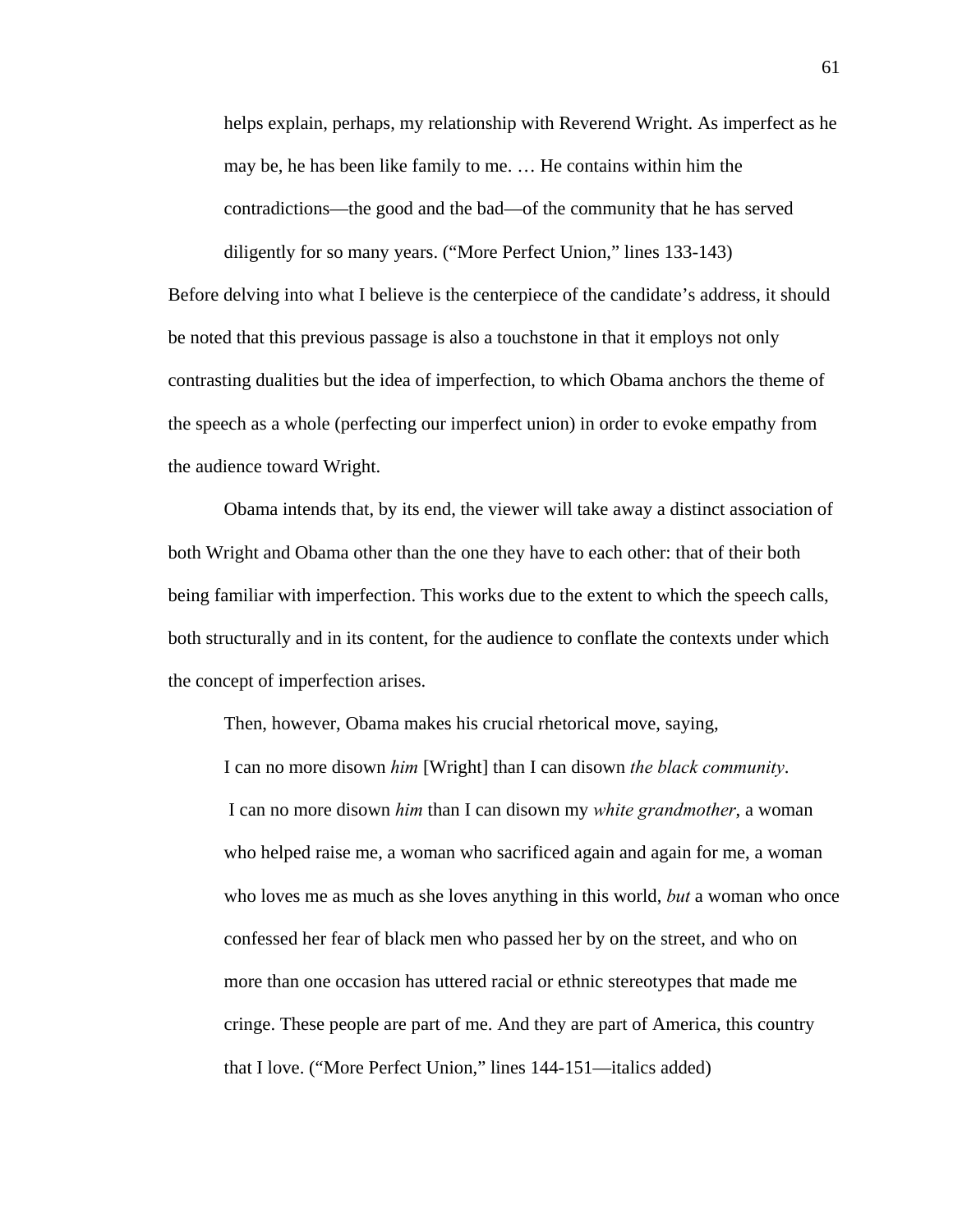With this last expression of national solidarity, Obama accomplishes what his entire speech has been building up to: as the italics above indicate, he is contrasting these people's numerous experiences, along with their own internal contradictions, to then synthesize them with each other, himself and the country.

These four sentences are designed to blend gradually together, with the listener following the logic that Obama, his pastor, his grandmother, and all sorts of people are by virtue of the multiplicity and multi-dimensionality of their layers of character—just as American as the Founders who established this "imperfect" union. Once more, without saying it in so many terms, Obama makes the case for reconciliation, trusting the listener to appreciate it, if only subconsciously.

 The call for a willingness to address social disparities appears in Obama's eventual summing up of the views of those who might disagree with him, and his response to them that "race is an issue that I believe this nation cannot afford to ignore right now" ("More Perfect Union," line 158). He explains the controversial statements, linking them to the history he has alluded to, and how they "reflect the complexities of race in this country that we've never really worked through, a part of our union that we have not yet made perfect" ("More Perfect Union," lines 162-164), juxtaposing it against all we would leave unsolved if we were to "walk away now" ("More Perfect Union," line 164). He states, in his trademark oppositional parallelism, "We do not need to recite here the history of racial injustice in this country. But we do need to remind ourselves that so many of the disparities that exist between the African American community and the larger American community today can be traced directly to inequalities passed on from an earlier generation" ("More Perfect Union," lines 170-174). Comparably, he states later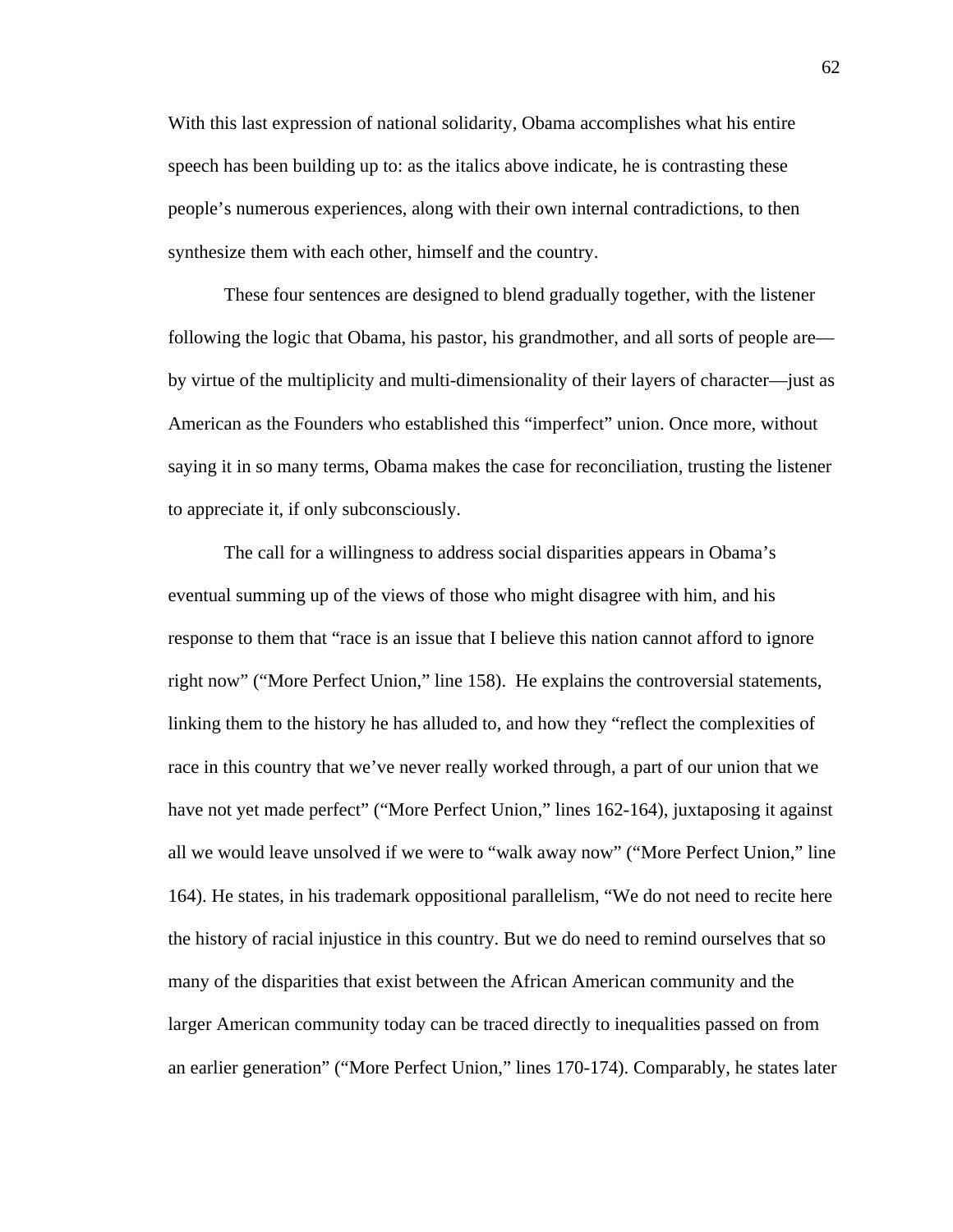on, "What's remarkable is not how many failed in the face of discrimination, but how many men and women overcame the odds, how many were able to make a way out of no way for those like me who would come after them" ("More Perfect Union," lines 196- 199). These structural parallels preface his diametrical listing of the resentments each side has of the other.

 Returning to the "stalemate" he referenced early on in historical terms, Obama caps off each race's grievances toward the other subsequently by saying,

This is where we are right now. It's a racial stalemate we've been stuck in for years. Contrary to the claims of my critics, black and white, I have never been so naïve as to believe that we can get beyond our racial divisions in a single election cycle or with a single candidate ... particularly a candidacy as imperfect as my own. But I have asserted a firm conviction … that, working together, we can move beyond some of our old racial wounds, and that, in fact, we have no choice –we have no choice if we are to continue on the path of a more perfect union.

("More Perfect Union," lines 254-262)

Once more, Obama rhetorically presents himself as the embodiment of imperfection. He does so to make clear that he does not place himself above the nation's stalemate status, but rather as part of it, and as such, as determined to work in the tradition of the imperfect Founders, and alongside today's diverse citizenry, in all its imperfections, to help perfect the country as much as possible, since, as he emphasizes a bit afterward, "it can always be perfected" ("More Perfect Union," lines 341-342).

 Actually, Obama gives voice to his vision of a nation in a never-ending, seemingly impossible, quest for perfection when he declares: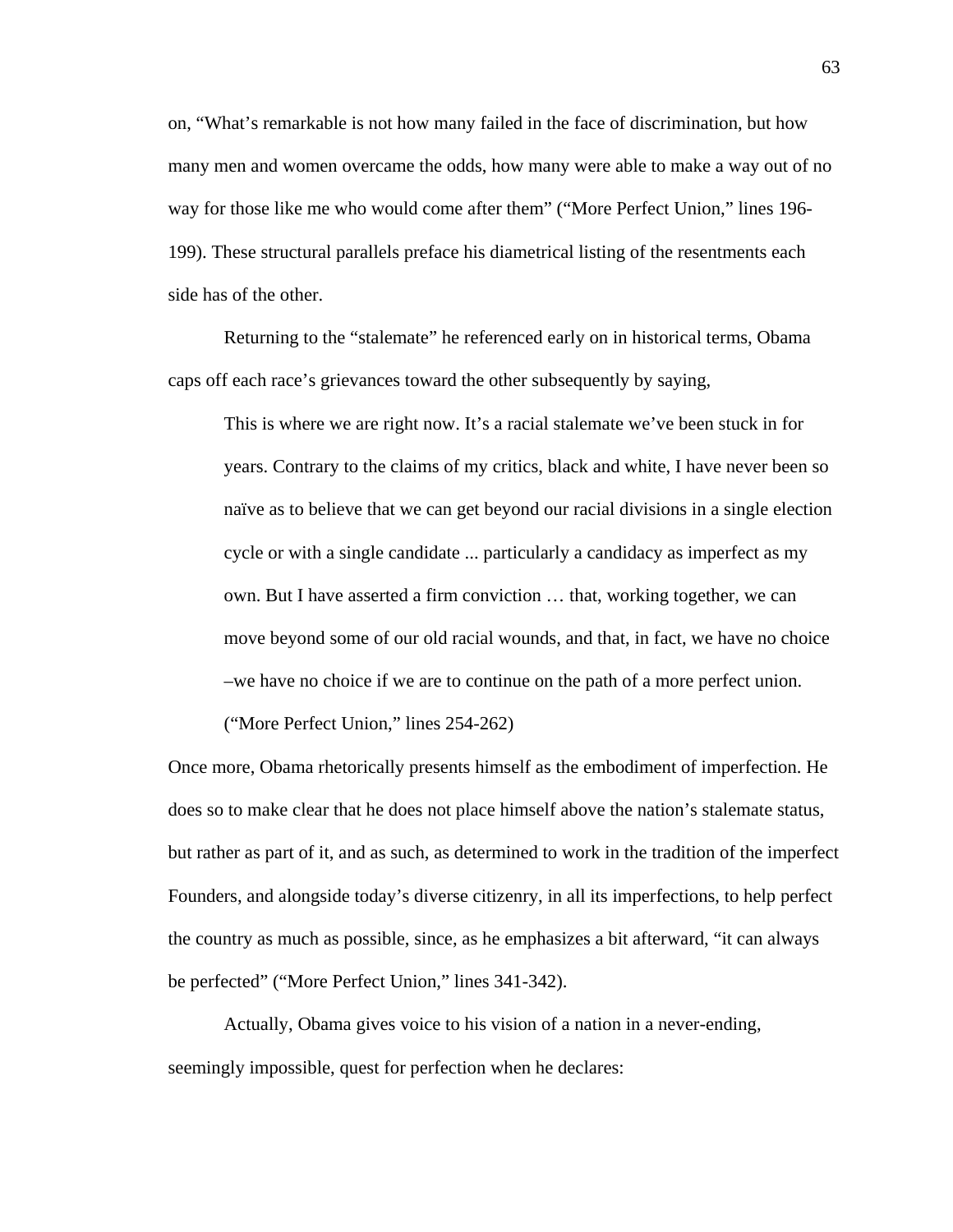The profound mistake of Reverend Wright's sermons is not that he spoke about racism in our society. It's that he spoke as if our society was static, as if no progress had been made, as if this country … is still irrevocably bound to a tragic past. What we know, what we have seen, is that America can change. That is the true genius of this nation. What we have already achieved gives us hope—the audacity to hope—for what we can and must achieve tomorrow. ("More Perfect Union," lines 278-286)

Paradoxically, and yet quite fittingly, Obama's argument that in America, anything is possible, rests on the premise that in order for this to be so, we must overcome, counterintuitively, what might be initially insurmountable odds. The "genius" of "change" is in itself a contrariety: as he has mentioned in earlier speeches, Obama believes there cannot be progress without recognition of the flaws in the status quo. Our greatest asset, from this point of view, is acknowledging our deficits.

 To do this, Obama implores both the black and white communities to look inward and keep improving. Toward the end of the speech, he therefore literally gives the audience two options to choose from, the essential parts of which are as follows:

For we have a choice in this country. We can accept a politics that breeds division and conflict and cynicism. … We can do that. But if we do, I can tell you that in the next election, we'll be talking about some other distraction, and then another one, and then another one. And nothing will change. That is one option. Or, at this moment, in this election, we can come together and say, "Not this time." ("More Perfect Union," lines 303-317)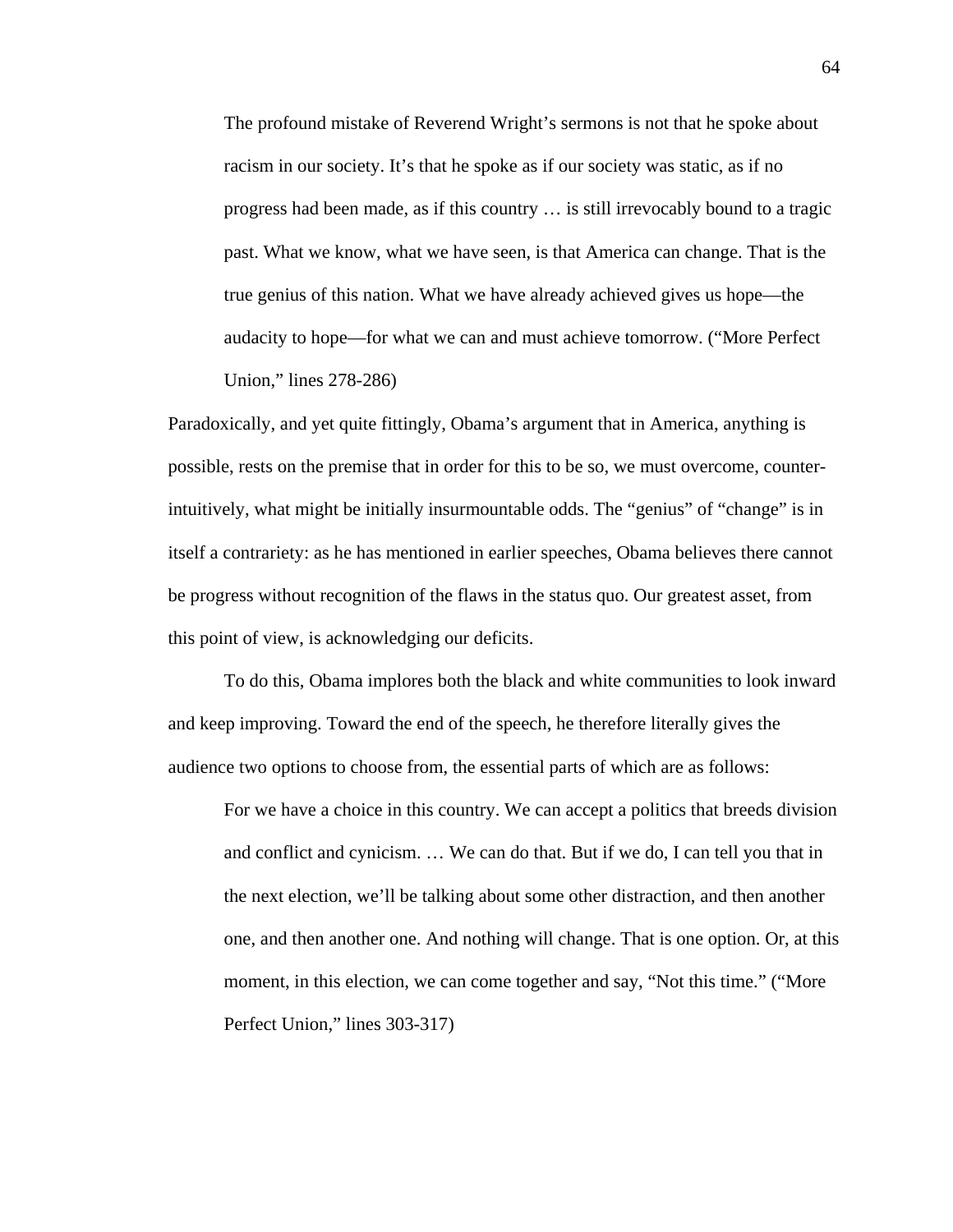He proceeds to run down seemingly intractable problems, such as "This time we want to talk about the fact that the real problem is not that someone who doesn't look like you might take your job; it's that the corporation you work for will ship it overseas for nothing more than a profit" ("More Perfect Union," lines 329-332—see Appendix 3 for more instances of this), in calculated oppositions that demonstrates how such issues can be reframed if we vow to "take them on … together" ("More Perfect Union," line 326).

 Ending on an anecdotal note, Obama tells a story of a white campaign worker and an African American man who connect at a campaign volunteer meeting by realizing that in fighting to make the world better for each other, they are fighting for themselves, for their common humanity. And then, still in contrary mode, Obama points out:

[B]y itself, that single moment of recognition between that young white girl and that old black man is not enough. … But it is where we start. It is where our union grows stronger. And as so many generations have come to realize over the course of the 221 years since a band of patriots signed that document right here in Philadelphia, that is where perfection begins. ("More Perfect Union," lines 377- 382)

And so, returning to the point where it started, Obama's speech ends, with his last call being for the listener to go forth and start participating in the American experiment of self-perfection.

## **Summary**

The speech's bookending of the concept of America's needing to fulfill its Constitutional promise is meant to unite not only its themes of the ever-continuing process of unity as articulated through oppositional and divisional devices, but also to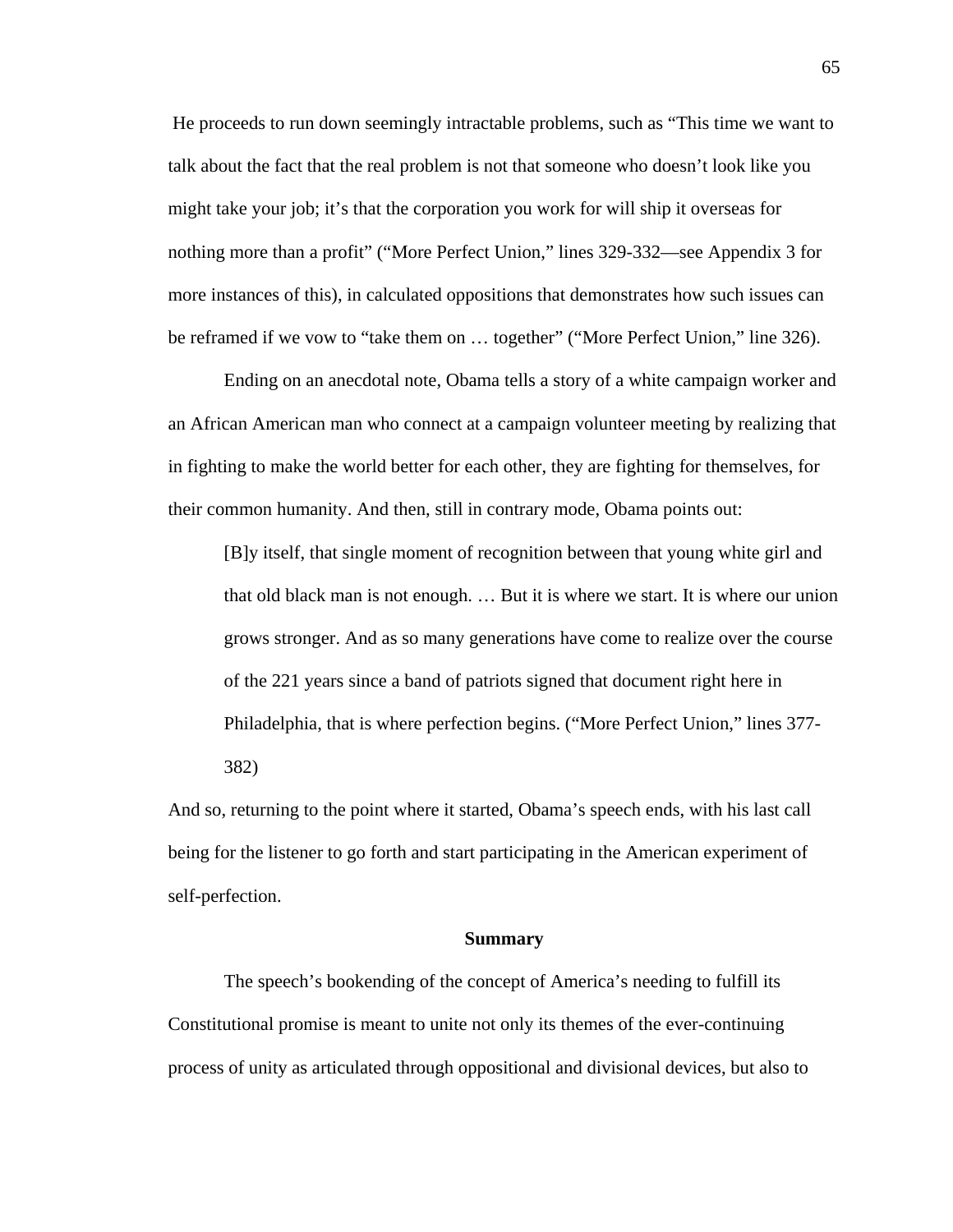gather the listeners around the notion of each individually doing his or her part to fulfill the promise of "a more perfect union." Just as it took human effort to perfect the union's abstract goal of equality, it will take collective will on a small scale to follow through on that ideal, as each of us recognizes that the ability to constantly change is it own type of perfection, or the closest society will get to it, as per Obama's establishment of it in his rhetorical use of internal contrariety.

*Democratic National Convention Presidential Nomination Acceptance Delivered August 28, 2008, in Denver, CO, at Invesco Field* 

### **Overview**

 Obama's speech at the 2008 Democratic National Convention verbalizes the United States' vision of itself as a beacon of hope and freedom while at the same time juxtaposing this against its need to change in order to fill in the gap between its aspirations and its reality. Delivered on the  $45<sup>th</sup>$  anniversary of Martin Luther King's "I Have a Dream," Obama uses the occasion to delve into, at another key moment at which the eyes of the nation are on him, the reasons he should be President, indirectly suggesting it would be realizing a part of the promise King saw in his American dream.

#### **Examples**

 At the start, Obama sets up the many challenges the nation confronts, before launching into a plethora of contrasts, expertly cultivating suspense in the listener: after all, if the structure of the address is to begin with the status quo, then at some point, one cannot help but anticipate that he will situate himself, and the policies he would enact in office, as the solution to social ills. In this way, and already somewhat familiar with his style, the audience can at once feel the shape the narrative of the speech will take: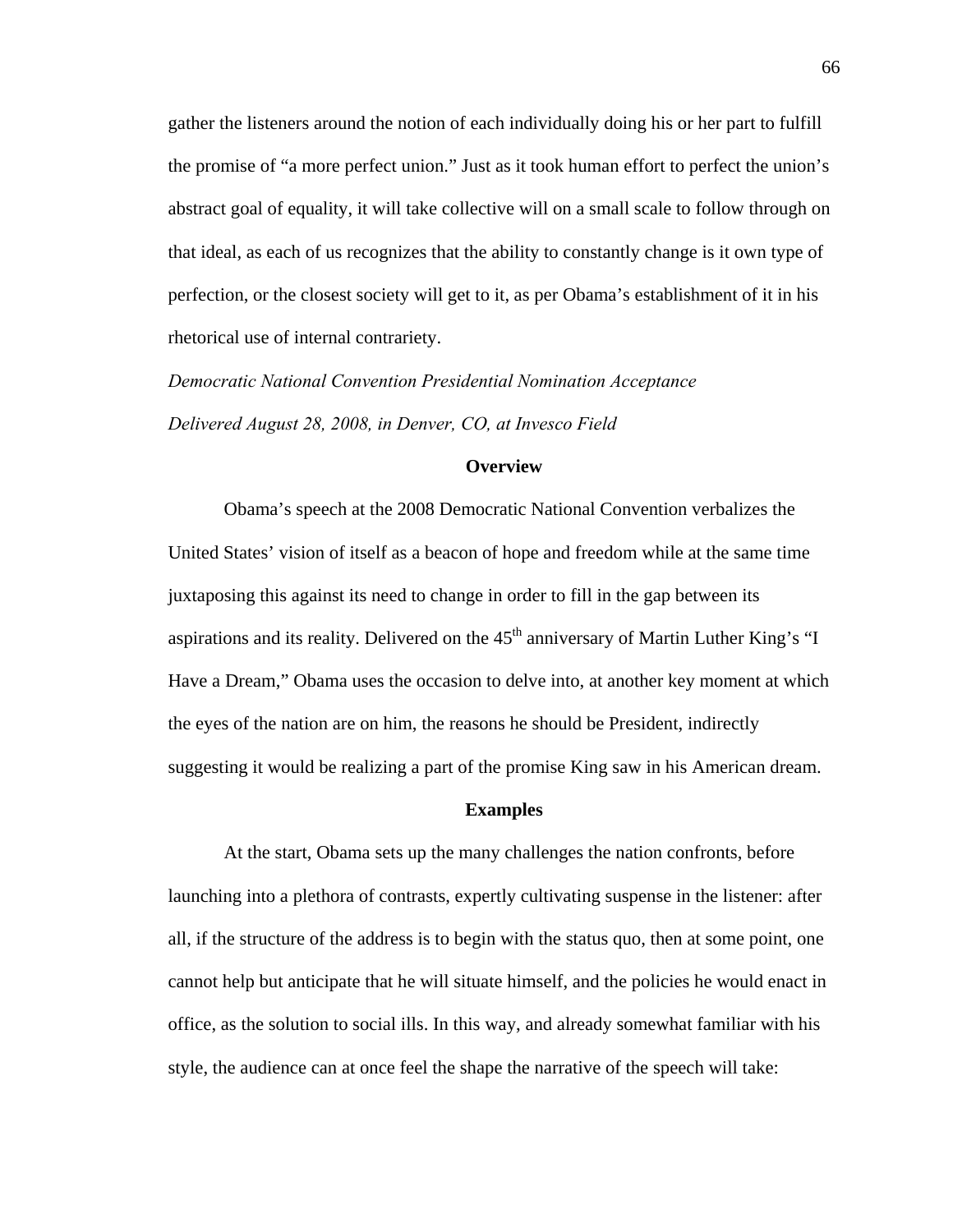depiction of troubles, a positive vision for the future, and persuasion as to why he is the better candidate. To wit:

Tonight, more Americans are out of work and more are working harder for less. More of you have lost your homes and even more are watching your home values plummet. More of you have cars you can't afford to drive, credit cards bills [sic] you can't afford to pay and tuition that's beyond your reach. These challenges are not all of government's making. But the failure to respond is a direct result of a broken politics in Washington and the failed policies of George W. Bush. America, we are better than these last eight years. We are a better country than this. (Obama, "Democratic National Convention," lines 36-46)

Within this oppositional framework, variations of these elements appear to varying degrees, in one arrangement or another.

Running with the implied contrast of the country's potential, Obama fleshes it out:

This country's more decent than one [where a] woman in Ohio on the brink of retirement finds herself one [illness away from] disaster [sic] … We're a better country than one where a man in Indiana has to pack up the equipment that's [sic] he's worked on for twenty years and watch as its [sic] shipped off to China … We are more compassionate than a government that lets veterans sleep on our streets, and families slide into poverty; that sits … on its hands while a major American city drowns before our eyes. … And we are here … because we love this country too much to let the next four years look just like the last eight. … On November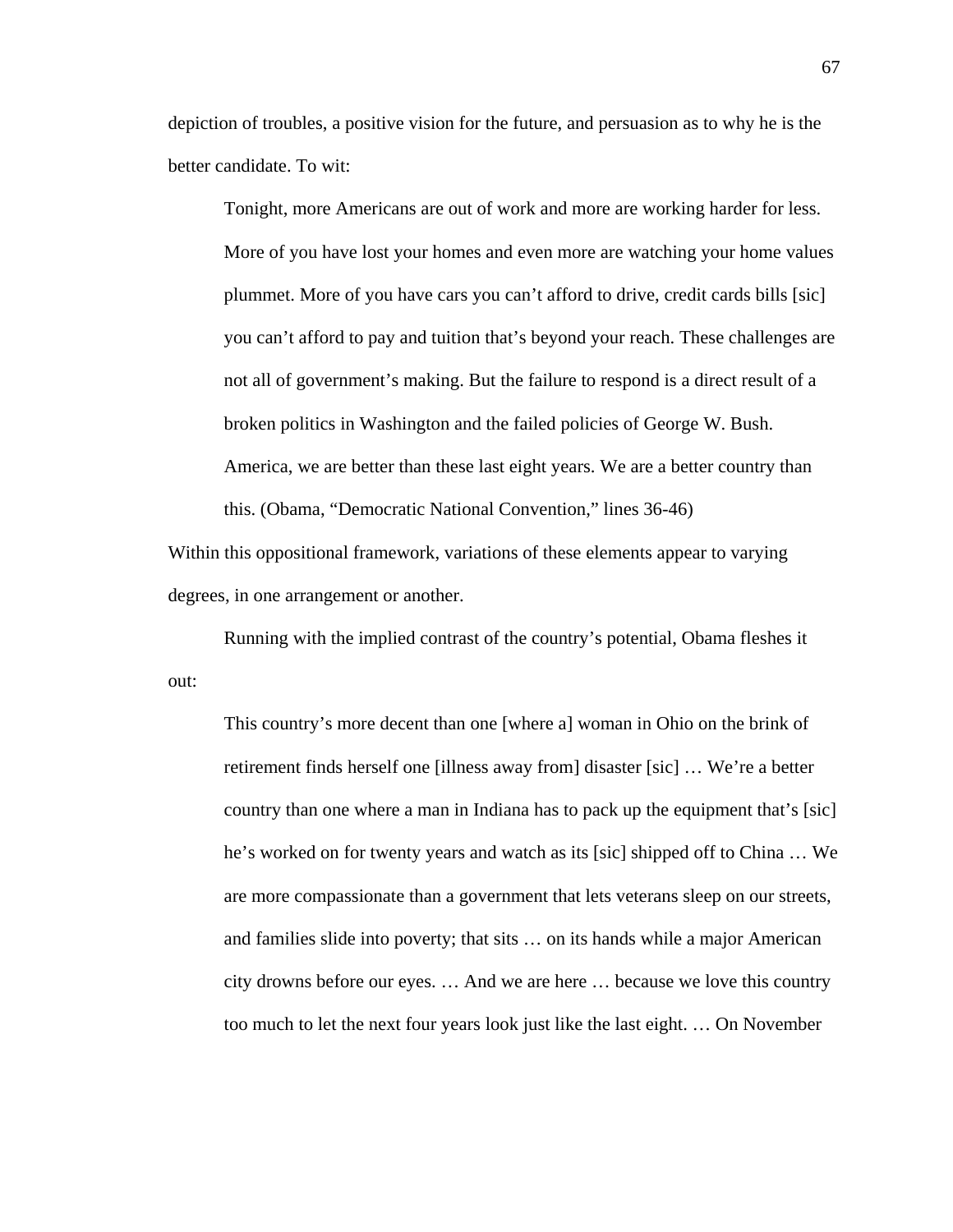4th, we must stand up and say: "Eight is enough." ("Democratic National Convention," lines 46-63)

In these last two sentences, he drives home a Euclidean mathematical-type logic that gives the rest of the oppositional passage a heft of forceful persuasion.

 Referring to how his opponent John McCain's economic adviser, Phil Gramm, said America was "a nation of whiners," Obama again utilizes division:

A nation of whiners. Tell that to the proud autoworkers at a Michigan plant who, after they found out it was closing, kept showing up everyday … Tell that to the military families who shoulder their burden silently as they watch their loved ones leave ... These are not whiners. They work hard and they give back and keep going without complaint. These are the Americans I know. ("Democratic National Convention," lines 84-91)

He thus counteracts Gramm's statement by sheer contrast.

 Alluding to McCain's familiarity (or lack thereof) with these issues, Obama further uses a structure of contrariety, as follows: "Now, I don't believe that Senator McCain doesn't care what's going on in the lives of Americans. I just think he doesn't know. … It's not because John McCain doesn't care; it's because John McCain doesn't get it" ("Democratic National Convention," lines 92-101). Paralleling the reality of the different examples he enumerated with the policies McCain has ostensibly endorsed, Obama eviscerates him:

Why else would he [McCain] define "middle-class" as someone making under five million dollars a year? How else could he propose hundreds of billions in tax breaks for big corporations and oil companies but not one penny of tax relief to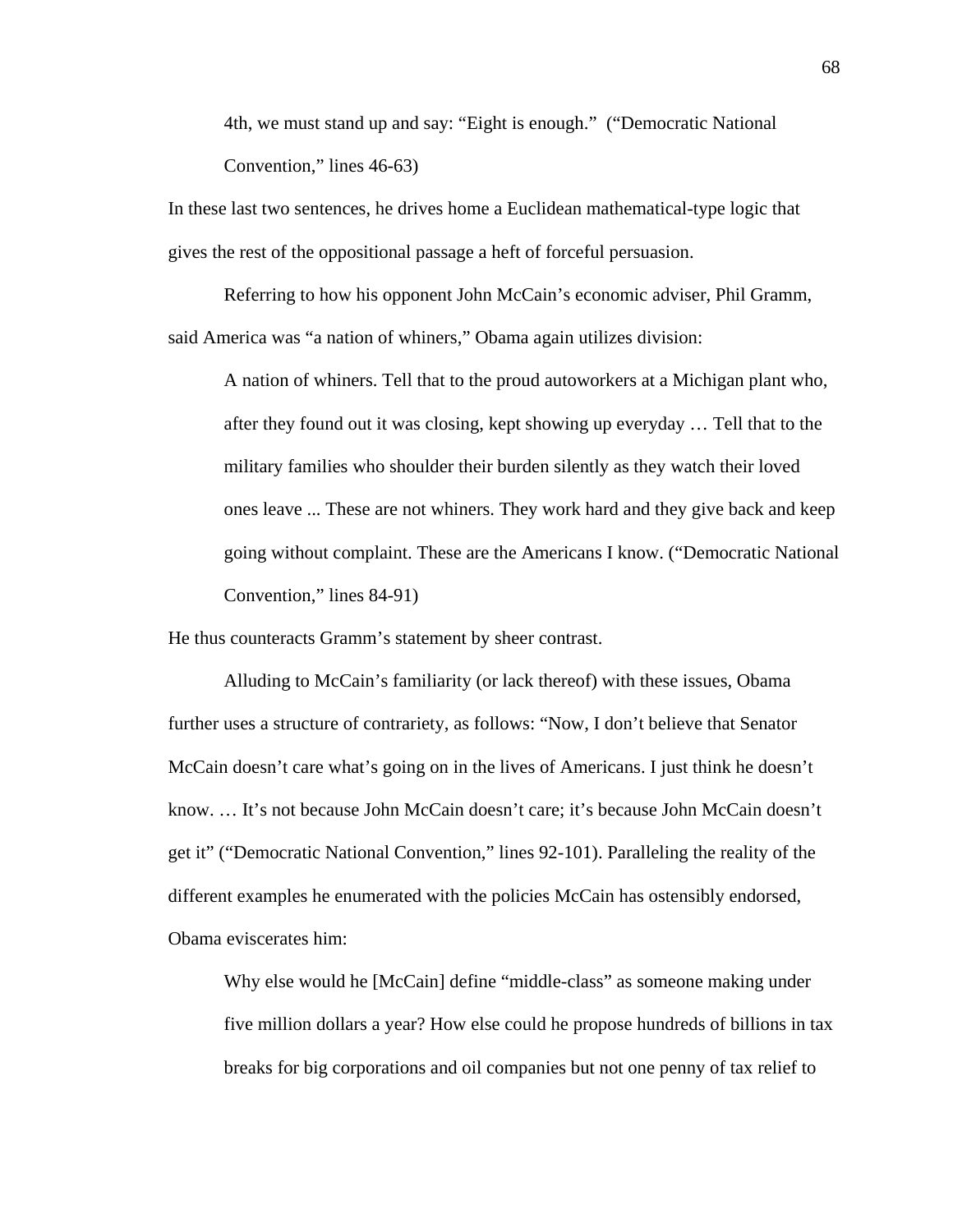more than one hundred million Americans? How else could he offer a health care plan that would actually tax people's benefits, or an education plan that would do nothing to help families pay for college, or a plan that would privatize Social Security and gamble your retirement? ("Democratic National Convention," lines 93-100)

Explicitly, he fulfills briskly the purpose behind this instance of his contrasting rhetoric: to show how oblivious the Republican is.

Later on, Obama launches into another harangue starting with "You don't defeat a terrorist network that operates in 80 countries by occupying Iraq" ("Democratic National Convention," lines 257-258—see Appendix 4 for detail), using this introductory formulation to distinguish McCain's flawed approach to a host of foreign policy issues from his own, via a method that makes McCain's lack of good sense seem self-evident.

Expanding on what he deems the "discredited Republican philosophy" ("Democratic National Convention," line 103) of trickle-down economics, Obama uses antithetical statements: "In Washington, they call this the 'Ownership Society,' but what it really means is that you're on your own. Out of work? Tough luck, you're on your own. No health care? The market will fix it. You're on your own. Born into poverty? Pull yourself up by your own bootstraps, even if you don't have boots" ("Democratic National Convention," lines 105-108). The structural force of these examples is meant to carry over into later instances.

This carry-over becomes readily apparent in the candidate's next major section, when he contrasts the vision he and his fellow Democrats have of the American promise with that of the Republicans', explaining, "We measure the strength of our economy not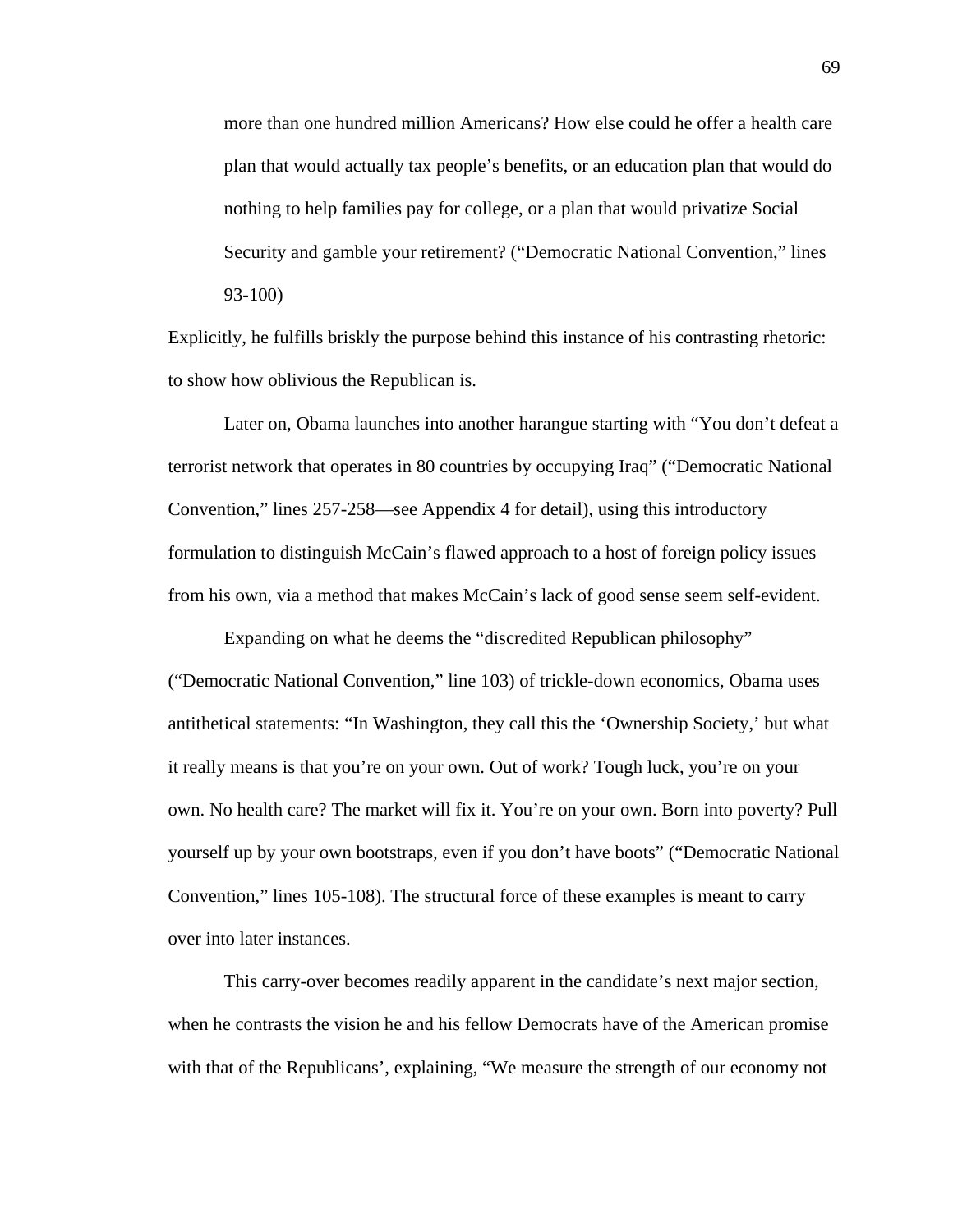by the number of billionaires we have or the profits of the Fortune 500, but by whether someone with a good idea can take a risk and start a new business" ("Democratic National Convention," lines 119-121—see Appendix 4 for more detail). Thus, Obama uses the strategy of systematically juxtaposing the situation of the well-off in the United States with that of the not-so-well-off.

 Prior to listing what he intends to accomplish as President, Obama further states, "America, now is not the time for small plans" ("Democratic National Convention," line 197), and before each of the succeeding items he wants to implement, he uses the clause, "Now is the time" ("Democratic National Convention," line 197—see Appendix 4 for more detail). This has the effect of both stressing what he's for while simultaneously pointing out what Republicans presumably would be against.

Still, going beyond bashing Republicans, Obama eventually finds fault in some of the Democrats' excesses as well:

Yes, we must provide more ladders to success for young men who fall into lives of crime and despair. But we must also admit that programs alone can't replace parents, that government can't turn off the television and make a child do her homework, that fathers must take more responsibility to provide love and guidance to their children. ("Democratic National Convention," lines 233-237)

All this leads to the characteristic culmination of his rhetoric: "Individual responsibility and mutual responsibility, that's the essence of America's promise" ("Democratic National Convention," lines 237-238). This is a fusing of both conservative and liberal values.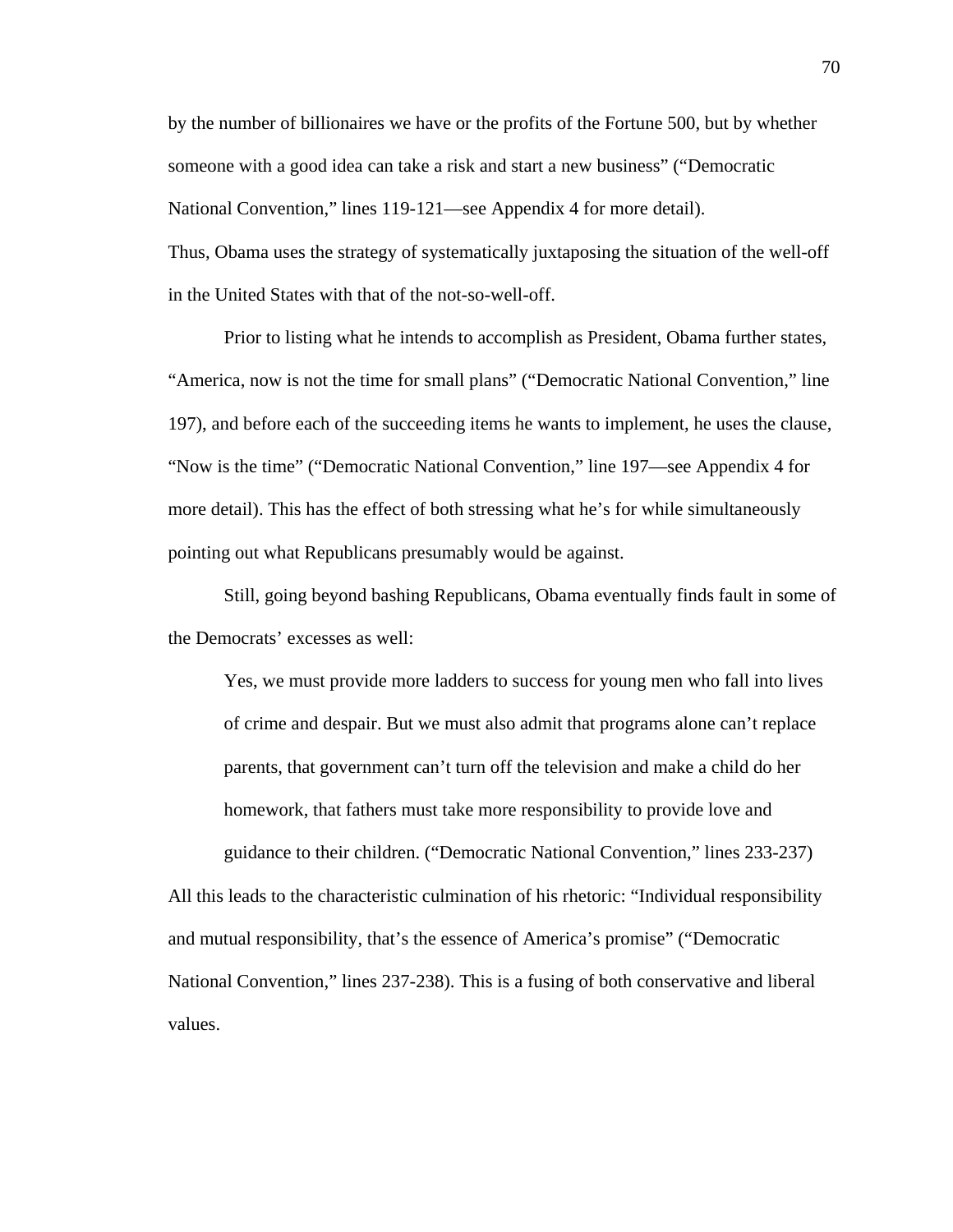Likewise, after surveying opposing sides and positing a consensus for various controversies such as abortion, gun control, same-sex marriage, and immigration, he says, "this [consensus] too is part of America's promise, the promise of a democracy where we can find the strength and grace to bridge divides and unite in common effort" ("Democratic National Convention," lines 311-312). The conciliation is rhetorically built from contrast, in the tradition of many others he poses.

#### **Summary**

As he closes, Obama mentions how the promise of consensus directly ties in to the day's historical significance:

And it is that promise that, 45 years ago today, brought Americans from every corner of this land to stand together on a Mall in Washington ... The men and women who gathered there could've heard many things. They could've heard words of anger and discord. They could've been told to succumb to the fear and frustrations of so many dreams deferred. But what the people heard instead people of every creed and color, from every walk of life—is that, in America, our destiny is inextricably linked, that together our dreams can be one. ("Democratic National Convention," lines 362-369)

Here, Obama's use of contrast extends from its rhythmic structure to its content, informing the theme of joining different forces to achieve the country's potential. Or, rather, the contrasting style is part and parcel of that message, and its relation to the substance of it is just as inextricable as how Obama defines our collective destiny. It is the type of rhetorical contrast that he has been employing all throughout, demonstrating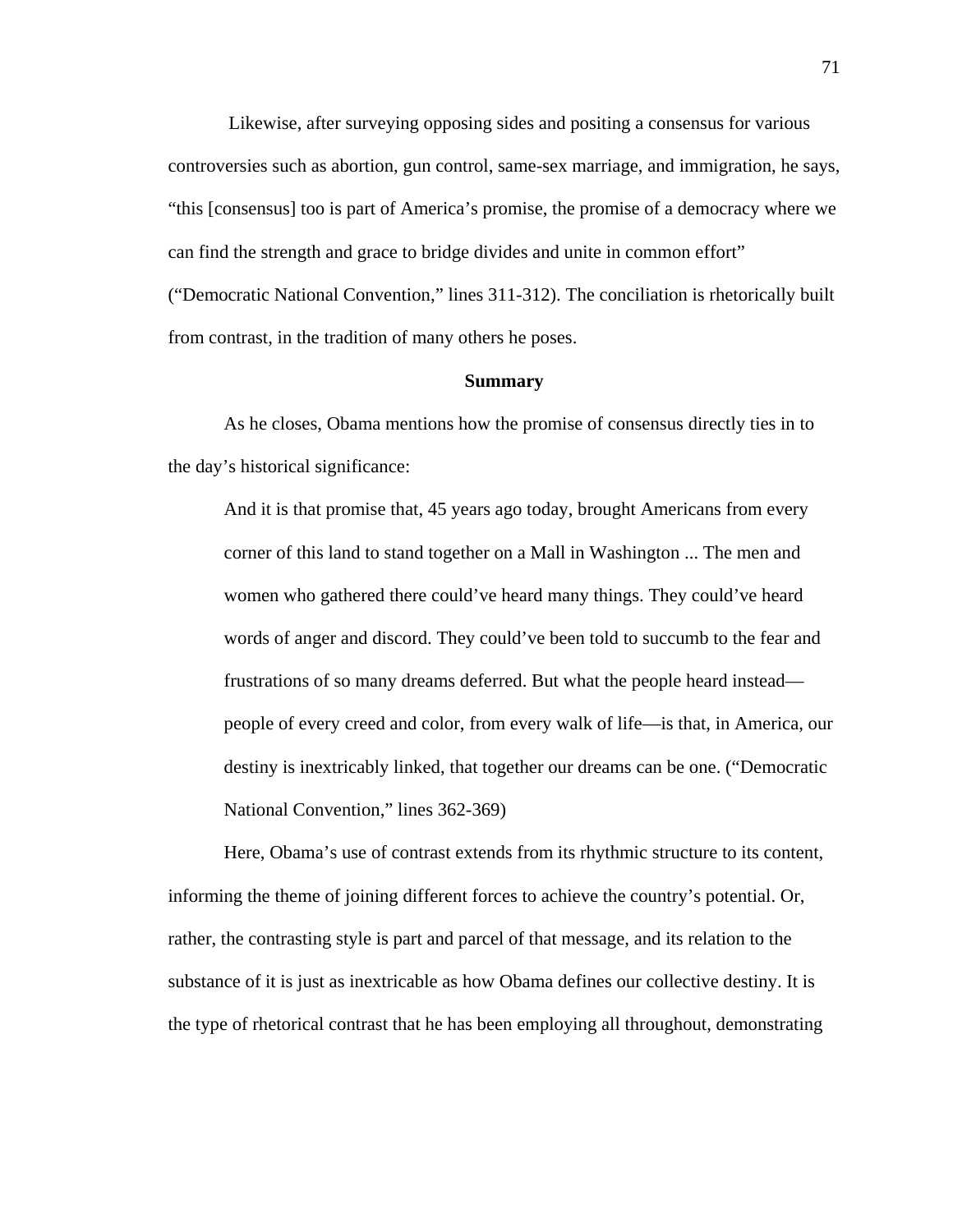through language that such a process of mediating our problems is possible—even integral—to the American promise.

*President-Elect Victory Speech* 

*Delivered November 4, 2008, in Chicago, Illinois, at Grant Park, after defeating John McCain in the general election* 

## **Overview**

Echoing the major themes of Martin Luther King's civil disobedience movement for the equal rights of African Americans, Barack Obama's address upon his election as the 44<sup>th</sup> president of the United States on November 4, 2008, marks the barrier-breaking nature of the occasion with tonal nods to King, reprising many of the issues raised by the candidate in the campaign, along with casting the event as partly a fulfillment of what Obama referred to in his DNC nomination acceptance as "America's promise."

#### **Examples**

 Initiating his oration by showcasing the oppositional frame with which his expressive language gains the force of logic, Obama states, "If there is anyone out there who still doubts that America is a place where all things are possible; who still wonders if the dream of our founders is alive in our time; who still questions the power of our democracy, tonight is your answer" ("President-Elect Victory," lines 2-4). And so, his characteristic use of contrasting pairs (both to each other, as in the first part of that sentence, and with the first part itself in tension to the second half of the sentence) is foreshadowed in the very first moments.

 Later on, Obama returns to the systematic contrasting rhythm that has informed both the rhetorical form of his own campaign and of his counter-establishment message: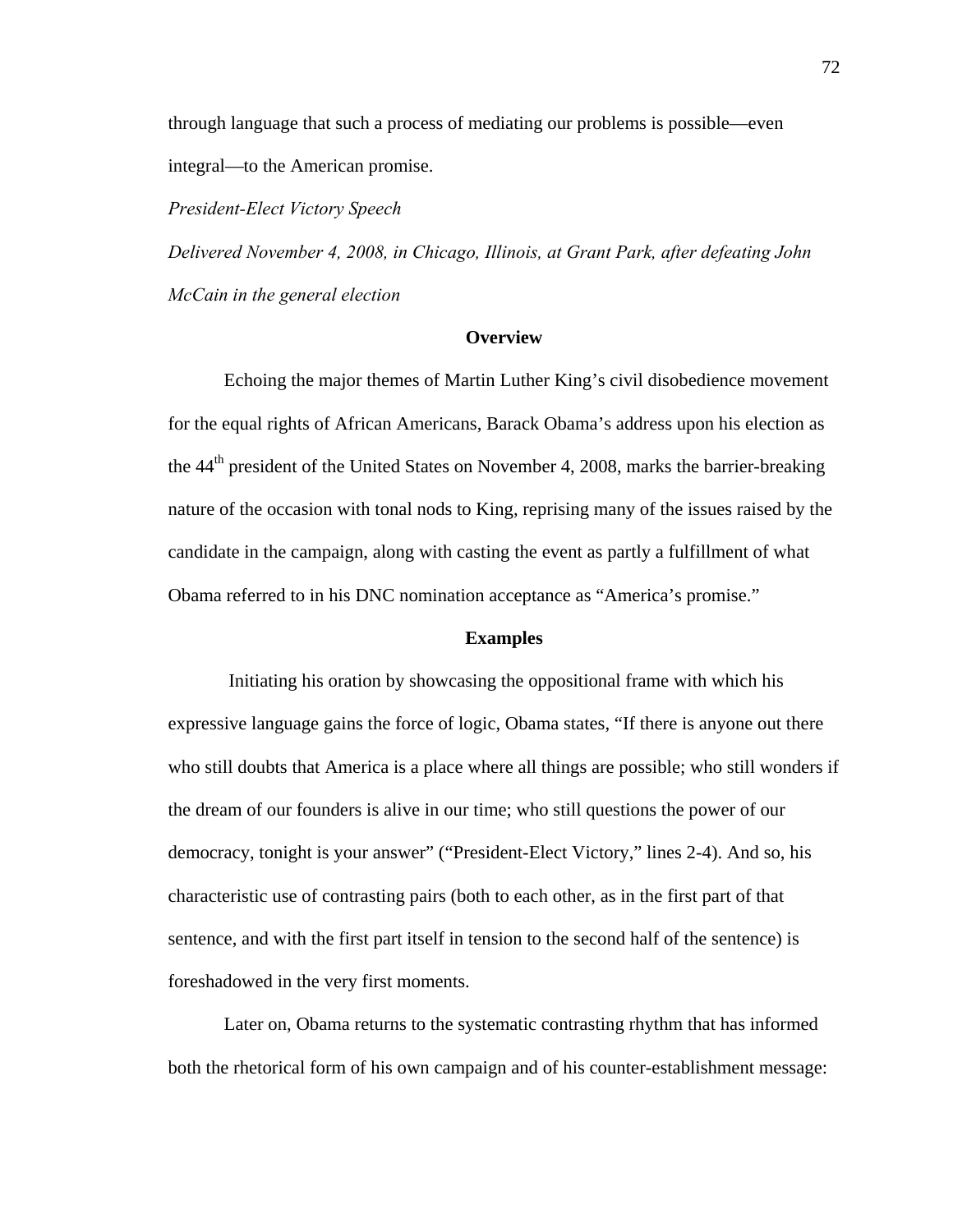I will never forget who this victory truly belongs to. It belongs to you. … I know you didn't do this just to win an election. And I know you didn't do it for me. You did it because you understand the enormity of the task that lies ahead. … The road ahead will be long. Our climb will be steep. We may not get there in one year or even in one term. But, America, I have never been more hopeful than I am tonight that we will get there. ("President-Elect Victory," lines 50-77)

 Here, Obama has made three sets of juxtapositions—transferring the success and causes of his election onto that of his supporters, and stressing the overwhelming difficulties that need overcoming, before, in his last pivot, declaring that we will prevail.

 As if to reinforce the hard work that will take, he goes on in this methodical assertion of negative points before positive ones:

There will be setbacks and false starts. There are many who won't agree with every decision or policy I make as President. And we know that government can't solve every problem. But I will always be honest with you about the challenges we face. I will listen to you, especially when we disagree. … What began 21 months ago in the depths of winter cannot end on this autumn night. This victory alone is not the change we seek. It is only the chance for us to make that change. And that cannot happen if we go back to the way things were. It can't happen without you. ("President-Elect Victory," lines 78-88)

This echoes the description of Lincoln's tribulations that he provided in announcing his candidacy.

The newly elected President then goes on to elucidate some of that mental framework that needs adjusting, using oppositional constructions to remind us to "look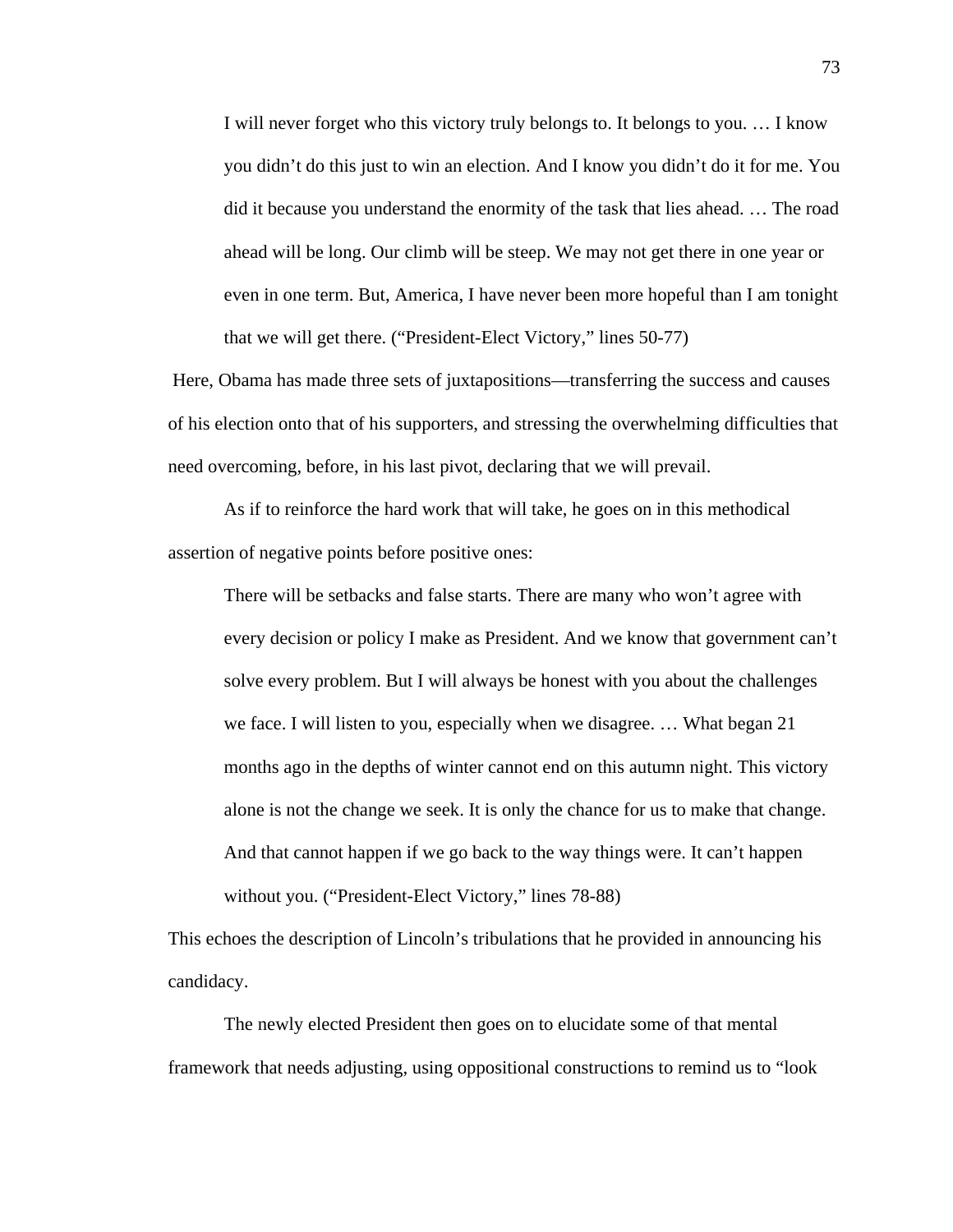after not only ourselves but each other" ("President-Elect Victory," lines 90-91), and "that, if this financial crisis taught us anything, it's that we cannot have a thriving Wall Street while Main Street suffers. In this country, we rise or fall as one nation, as one people" ("President-Elect Victory," lines 91-93). The latter, positive points have the pride of place that comes with being in a sentence's stress position.

### **Summary**

Obama's victory speech is most notable for the perspective it provides on the evolution of, and variations on, Obama's major points of interest and their articulation throughout the campaign. Some of it plays like a compilation of his most famous lines, such as his expounding on the response to the cynics that his election comprises:

It's the answer told by lines that stretched around schools and churches in numbers this nation has never seen; by people who waited three hours and four hours, many for the very first time in their lives, because they believed that this time must be different; that their voices could be that difference. It's the answer spoken by young and old, rich and poor, Democrat and Republican, black, white, Hispanic, Asian, Native American, gay, straight, disabled and not disabled—Americans who sent a message to the world that we have never been just a collection of individuals or a collection of Red States and Blue States: we are, and always will be, the United States of America!

("President-Elect Victory," lines 6-15)

Here, he weaves into his address the themes of consensus arrived at by people from across the social spectrum that is consistent with both his message and its juxtaposing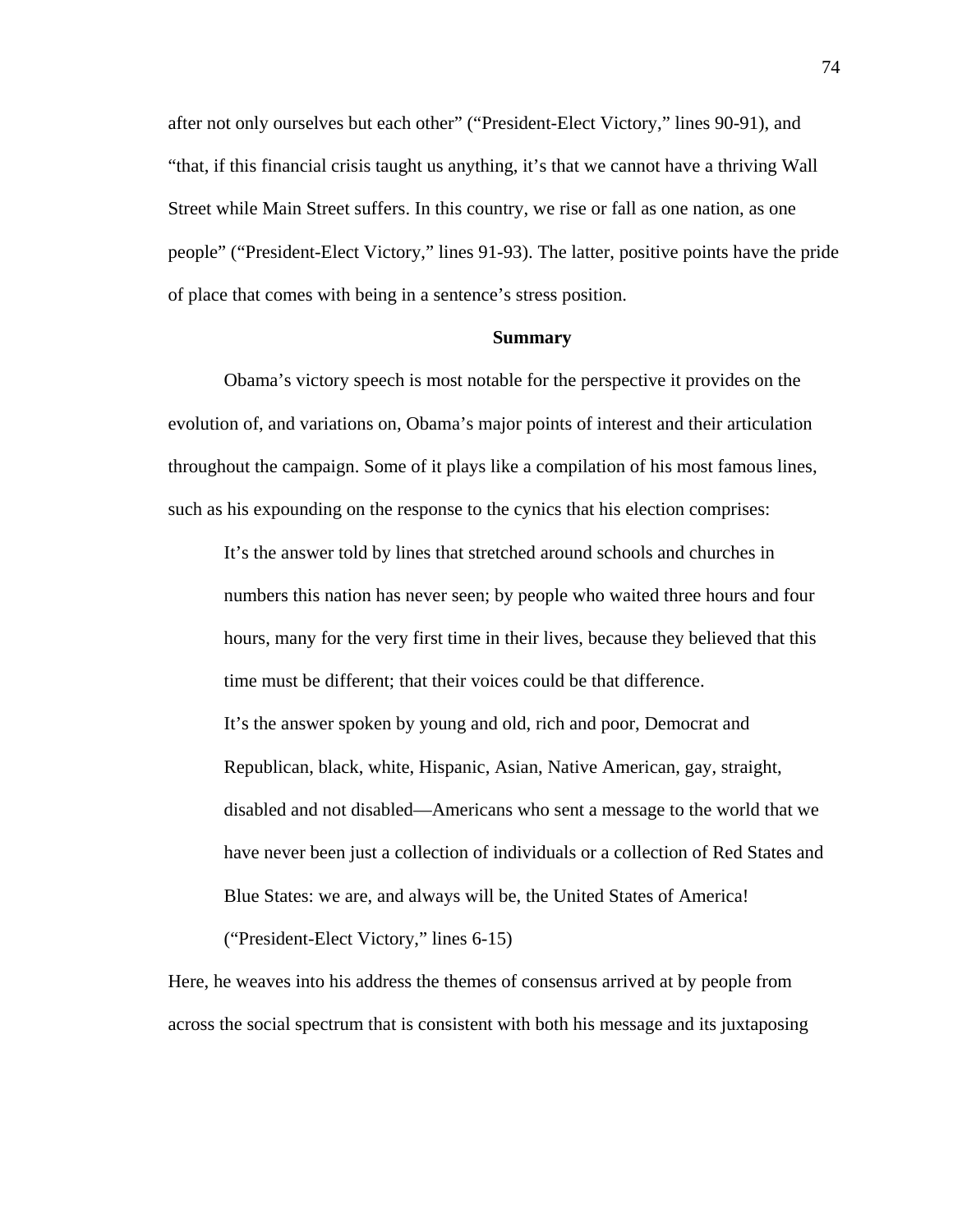construction, in such speeches as the announcement of his candidacy and his concession speech in New Hampshire, and even going back to his 2004 DNC keynote address.

Seeking to instill fortitude in his constituents, Obama requests they join together in common cause: "I will ask you to join in the work of remaking this nation, the only way it's been done in America for 221 years–block by block, brick by brick, calloused hand by calloused hand ... [while] summon[ing] a new spirit of patriotism" ("President-Elect Victory," lines 81-89). Doing so, he applies the reality of their present win in an oppositional way to the task of governing.

Echoing the "More Perfect Union" speech, Obama also later states: "That's the true genius of America: that America can change. Our union can be perfected. What we've already achieved gives us hope for what we can and must achieve tomorrow" ("President-Elect Victory," lines 117-119). In listing other numerous trials that Americans have endured in order to build up to a closing reprise of the "Yes we can" motto, he positions his election as one of those moments, expanding on his earlier veiled reference to MLK's "I've Been to the Mountaintop" that "we will get there" ("President-Elect Victory," line 77), all by force of placing his victory, and the long road ahead, alongside them, with the penultimate one being as follows: "She [Ann Nixon Cooper, an African American who voted for him] was there for the buses in Montgomery, the hoses in Birmingham, a bridge in Selma, and a preacher from Atlanta who told a people that 'we shall overcome': Yes we can" ("President-Elect Victory," lines 139-141). Finally, he says, "And this year, in this election, she touched her finger to a screen, and cast her vote, because after 106 years in America, through the best of times and the darkest of hours, she knows how America can change: Yes we can" ("President-Elect Victory," lines 144-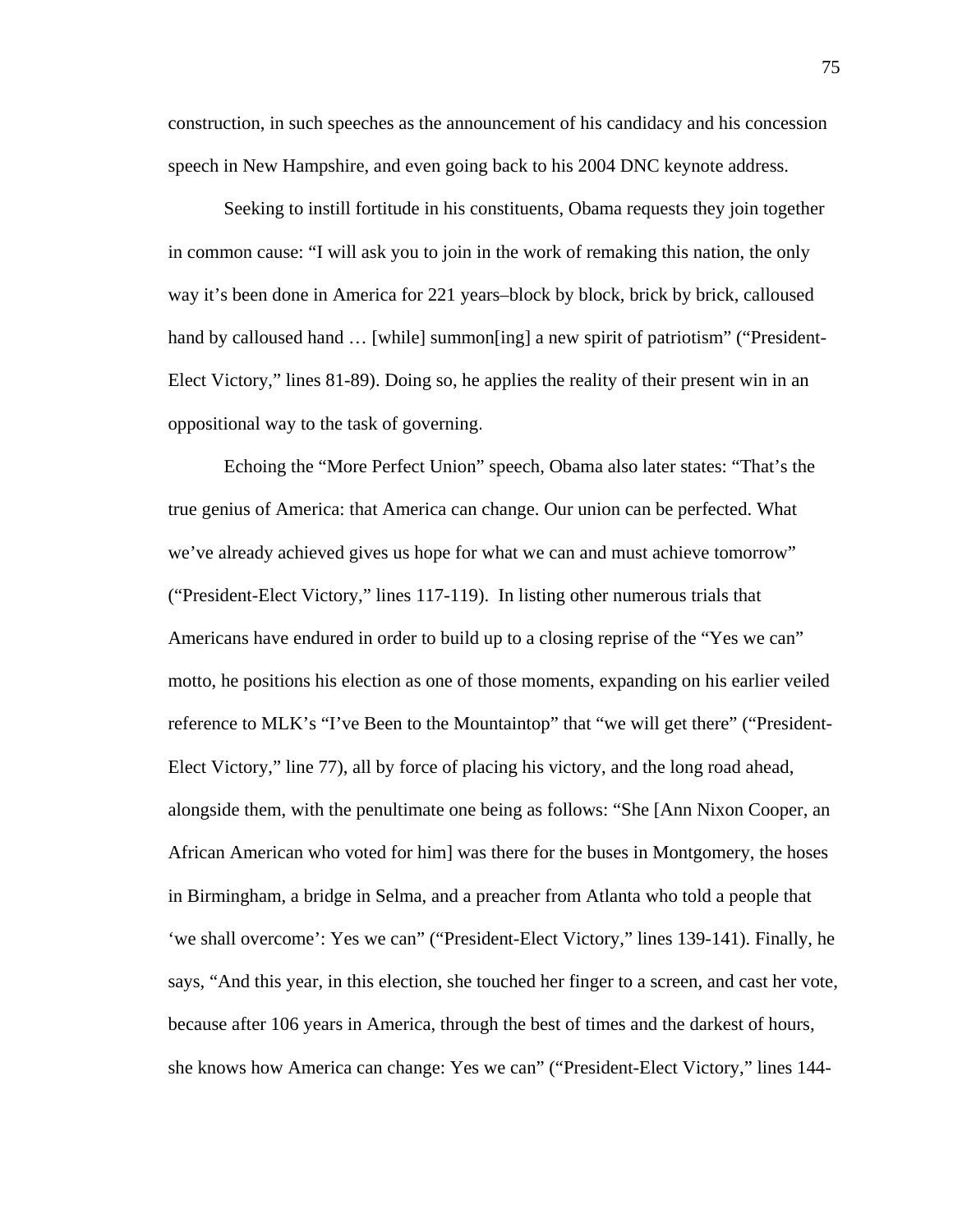146). Obama's victory is thus subtly cast as one in a long line of singular historical accomplishments that includes the civil rights movement.

In his closing statements, then, on his campaign's success, Obama's election emerges as akin to King's call for action not only in rhetorical form ("we shall overcome" is analogous to "yes we can"), but also due to the grassroots nature of the forces that fueled both endeavors. As Obama states, "America, we have come so far. We have seen so much. *But* there is so much more to do. … This is our chance to answer that call. This is our moment. This is our time" ("President-Elect Victory," lines 147-151, italics added to emphasize contrast). His is a sentiment layered with the additional impact of the more obvious contrast that, whereas King advocated for civil disobedience, Obama's electoral win came as the result of the civil process of transition in an orderly democracy. This is a win the nature of which Obama indicates as emanating from the synthesis between the history of our country's struggles and the recognition of the need to address its contemporary difficulties, culminating in this being "our moment … our time"—the fact of his election itself thus representing a historic achievement in juxtaposition to past hardships.

As this study has illustrated through specific examples, much of the force of Obama's rhetoric emerged from his propensity for contrast—including through such specific methods as division, opposition, and contrarieties—that managed to convey to the electorate the complexities of situations in ways that were simultaneously logically and aesthetically inflected. In general, Obama employed contrast the objective of which was to depict variety before characterizing consensus as being possible, through a verbal synthesis of antithetical statements. He frequently uses the division intrinsic to contrast to

\*\*\*

76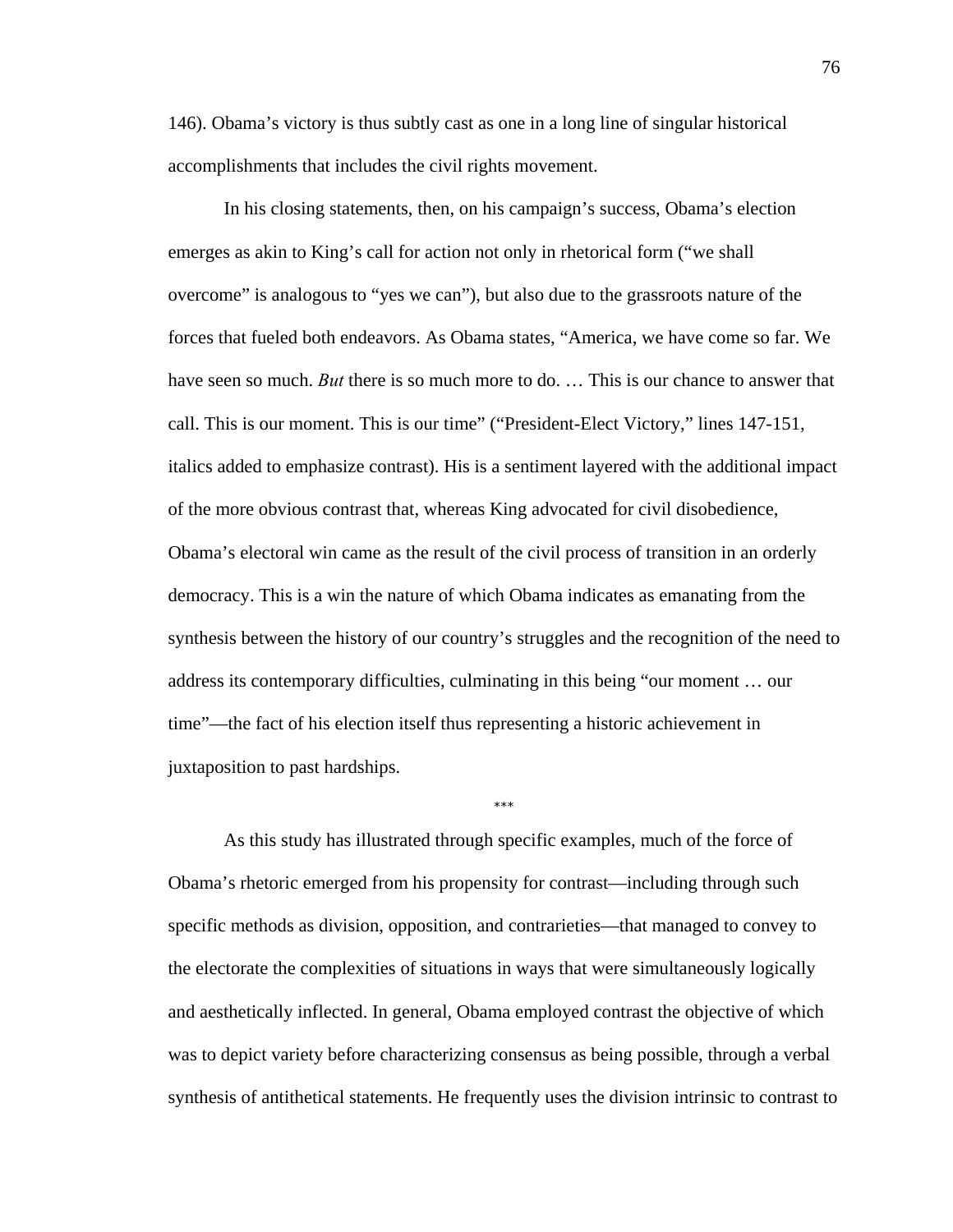break down an initially proffered synthesizing statement into its constituent parts, thereby inverting the pattern.

Most significantly, there is a rhetorical—if not necessarily moral—equivalence engendered by Obama's consistent pitting of contrarieties that reaches its apex, as described previously, in his "A More Perfect Union." During its key passage explaining his relationship with Jeremiah Wright, Obama distinguishes his pastor from the larger African American community, as well as from Obama's own grandmother, to make the point that he cannot disown either, before suggestively coalescing both with himself, and then with the country. He thereby synthesizes not only them, but himself—through a process of logical transference and inferred unity—as "part of America, this country that I love" (Appendix 3, lines 150-151).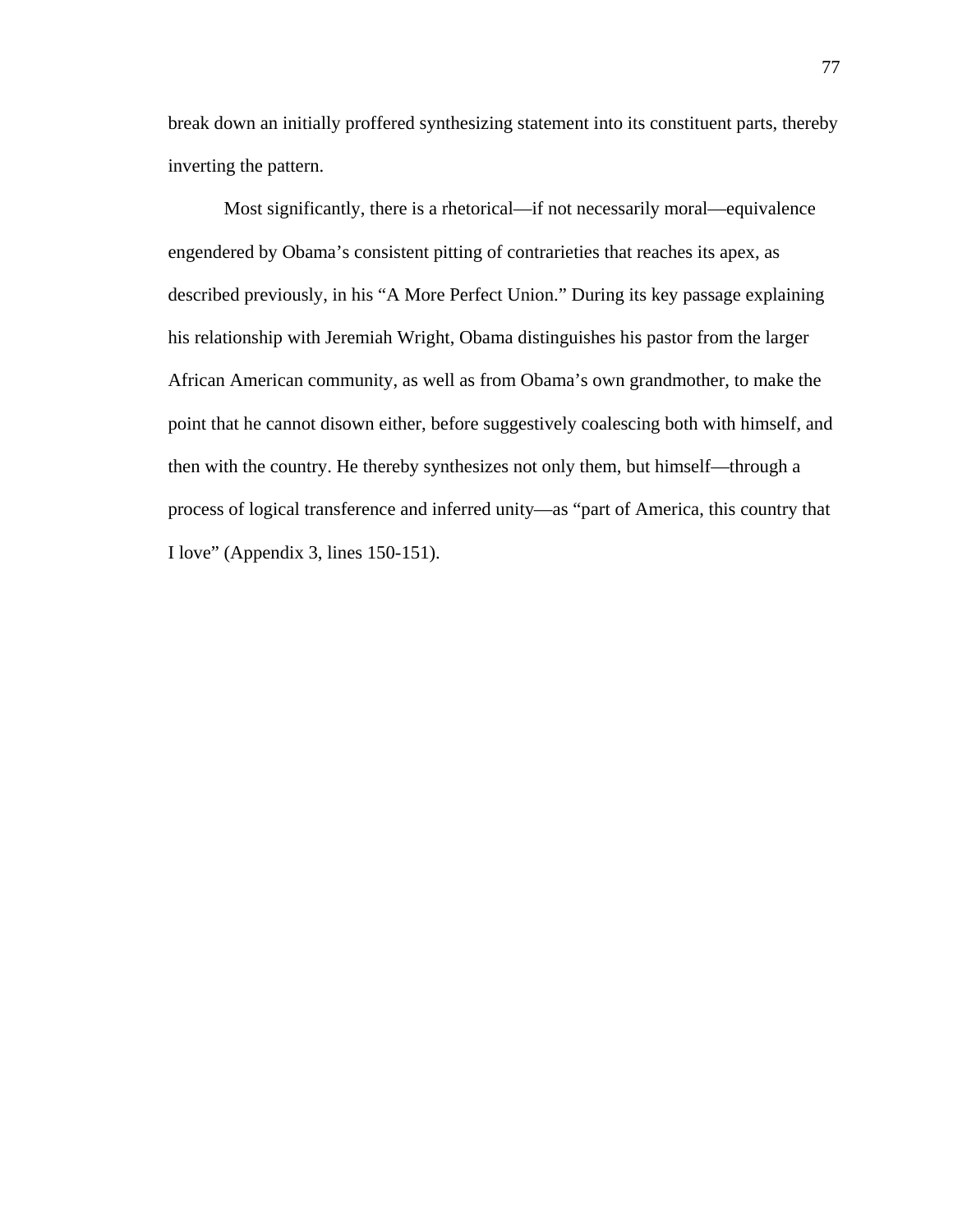#### Chapter IV

### Conclusion

Ultimately, Obama's success owes much to his verbalizing the reasons for why he should be elected in a manner that resulted in a majority of the electorate wanting to do more than just vote for him: people worked on his behalf, canvassing and organizing to make sure others voted for him as well, attesting to the presence of a stimulation borne out of a factor beyond sheer charisma. Presenting the casting of a vote for him in the guise of a unity that could only be achieved, paradoxically, by recognizing our differences—or at least by accepting his interpretation, characterizations, and categorizations of them—and by electing him to help us overcome them, he used contrast rhetorically to demonstrate he knew what he was talking about, persuading the electorate of the same.

A potential avenue for further research, then, might be to study how common this technique is for politicians in general. Contrast, division and unity are endemic in campaign discourse precisely because political races involve running against someone else, but as I have shown, Obama's take on these devices applies to complex issues that have to be distilled to their essence for a mass audience, while maintaining the integrity of the subject matter and being adequately explicated. Issues are often divisive and so must be presented as such, yet care is taken to instill a consensus in the audience that the speaker's viewpoint is the correct one, and should be adopted—the result of this being, in the present case, throwing support behind a candidate. This consensus is achieved, then, on a linguistic level, so as to be perceived by and responded to in kind by the listener.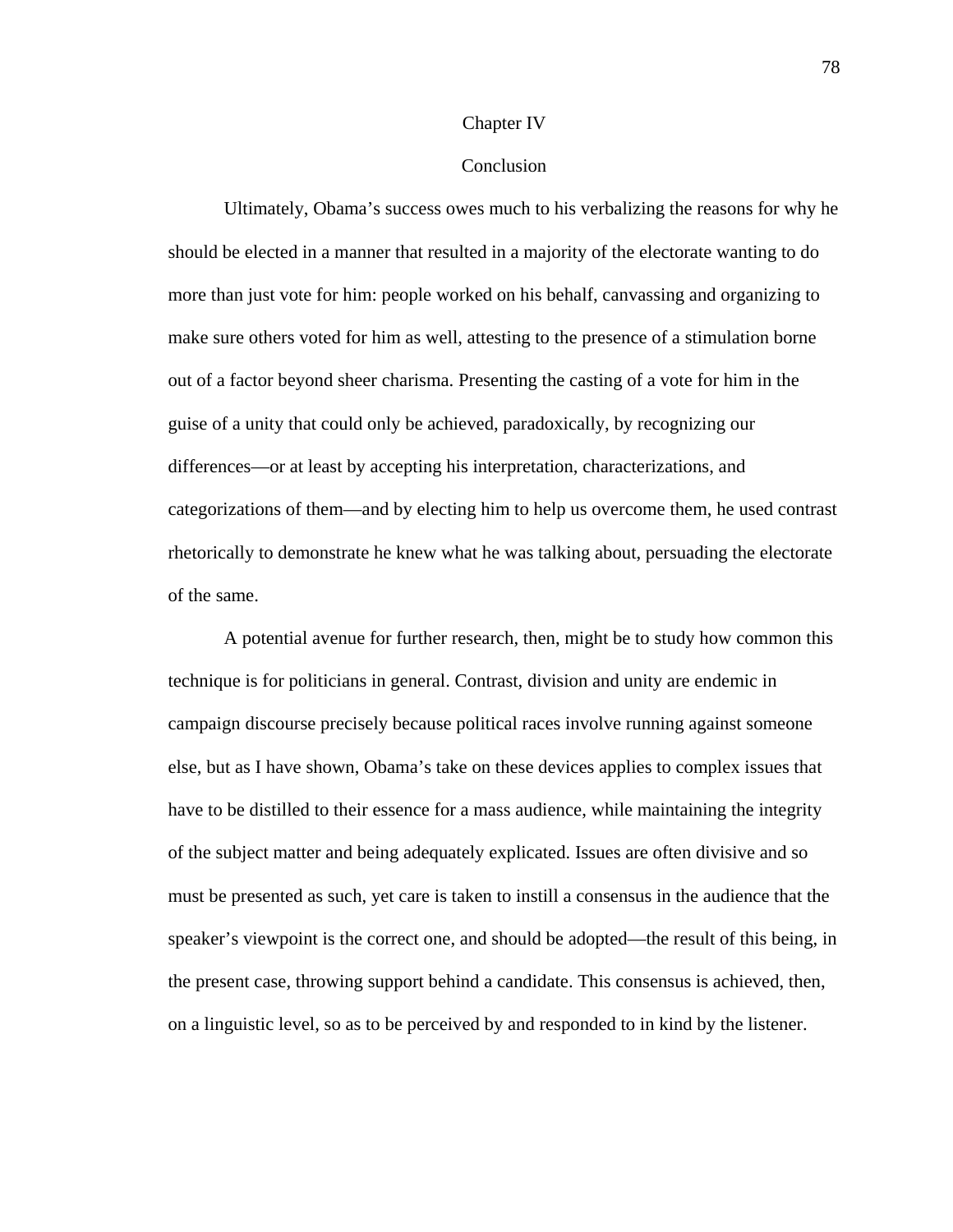As an illustrative comparison, there is Hillary Clinton, another politician, who most notably employed antithetical structure at a crucial moment in the 2008 campaign. Though her oratory was not as pronounced, and therefore not as remarked-upon, a feature of her campaign discourse as that of her principal rival for the Democratic nomination, the fact remains that in the time between her loss in the Iowa caucus and her win in the New Hampshire primary, a critical point for Clinton's image in the media came by way of a stop at a café at which she was asked how she handled the stress of being in the public eye.

Her response—commenting on the difficulty of constant scrutiny and on her willingness to undergo it because of her dedication to doing right by the nation that had given her so many opportunities—was followed up with the following remarks:

You know, *this is* very personal for me. *It's not* just political … *it's not* just public. I see *what's happening*, and we have to *reverse it*. … Some people think elections are *a game*, they think it's like who's up or who's down, *[shaking her head]* it's *about our country*, it's about our kids' futures, and it's really about all of us together … You know, some of us put ourselves out there and do this against some pretty difficult odds, and we do it, each one of us, because we care about our country, *but* some of us are *right* and some of us are *wrong*, some of us *are ready* and some of us *are not*, some of us *know what we will do* on day one and some of us *haven't really thought that through enough*. ("Teary Hillary," italics added)

While most of the press attention centered on her emotional affect (Snow), I have italicized above what I find intriguing about the way she outlines her thoughts, which are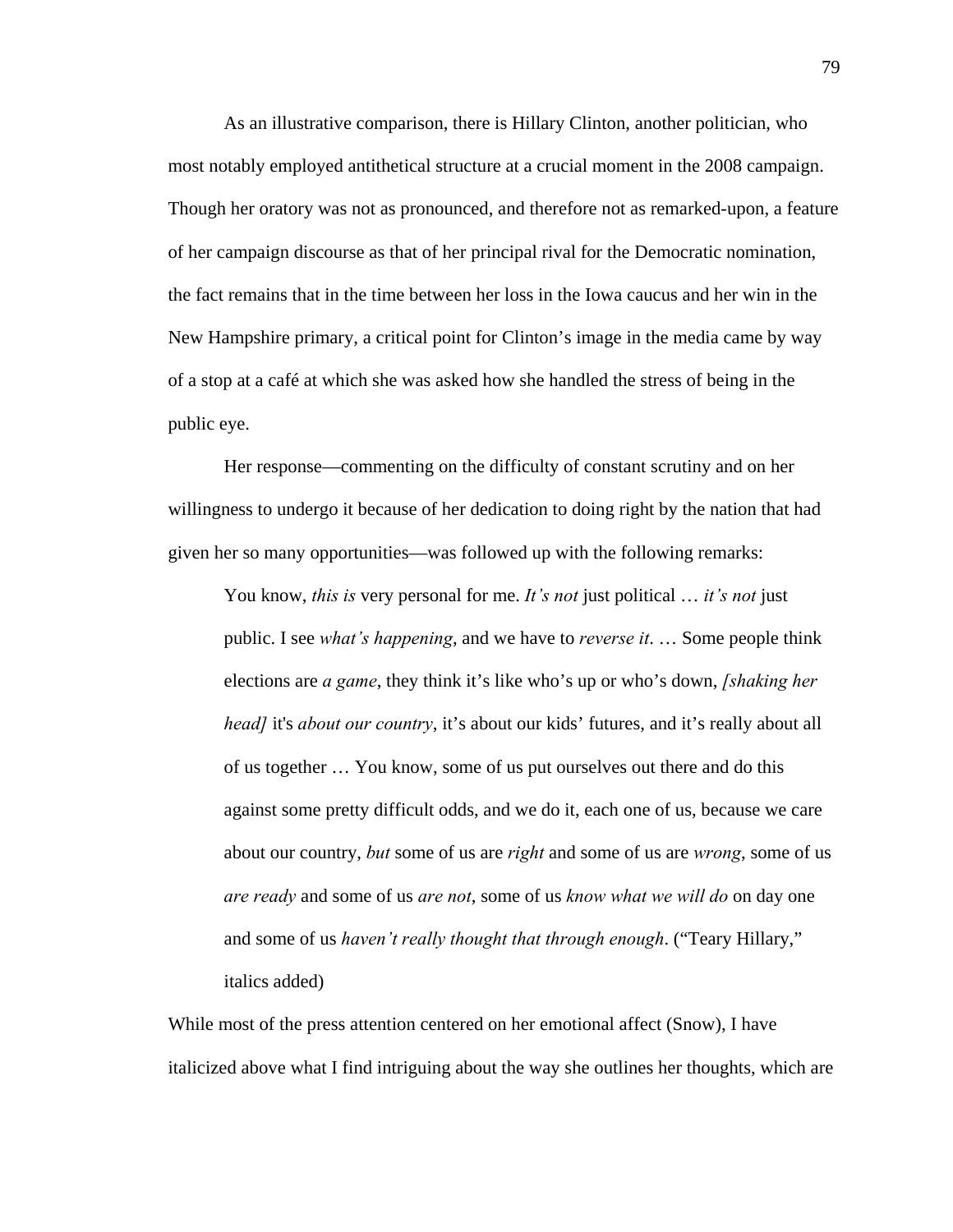structural variations on the antithetical technique that I have looked at in Obama's rhetoric—such as assertion followed by contradiction and another assertion, choices between extremes, lists of disparate characteristics followed by their synthesis, implied contrasts, or detailed parallels. Most significant, from my perspective: she won the primary.

Thus, the strategy of negative comparison could in this way be expanded to include rhetoric that expressly displays deliberative purpose. In Obama's case, such examples from his presidency include that of his first press conference, where he stated, "I'm happy to get good ideas from across the political spectrum, from Democrats and Republicans. *What I won't do* is return to the failed theories of the last eight years that got us into this fix in the first place" (Sweet, italics added). Also, in his first official State of the Union address to Congress, the following passage stands out:

We've already identified 20 billion dollars in savings for next year. To help working families, *we'll extend* our middle-class tax cuts. *But* at a time of record deficits, *we will not continue* tax cuts for oil companies, for investment fund managers, and for those making over 250,000 dollars a year. We just can't afford it. (Obama, "First Presidential State of the Union," italics added)

In both of these examples, Obama's proclaiming his actions in the negative—"won't do"; "will not continue"—as opposed to the positive— with "will avoid" and "will stop" as respective ways he could do so—might also point to larger issues of how even when the antithesis is not prolonged, but consists of a key phrase, that is sufficient for persuasive force. Determining how people in general adapt this technique in shorthand into everyday conversation might shed even more light on its communication-enhancing qualities.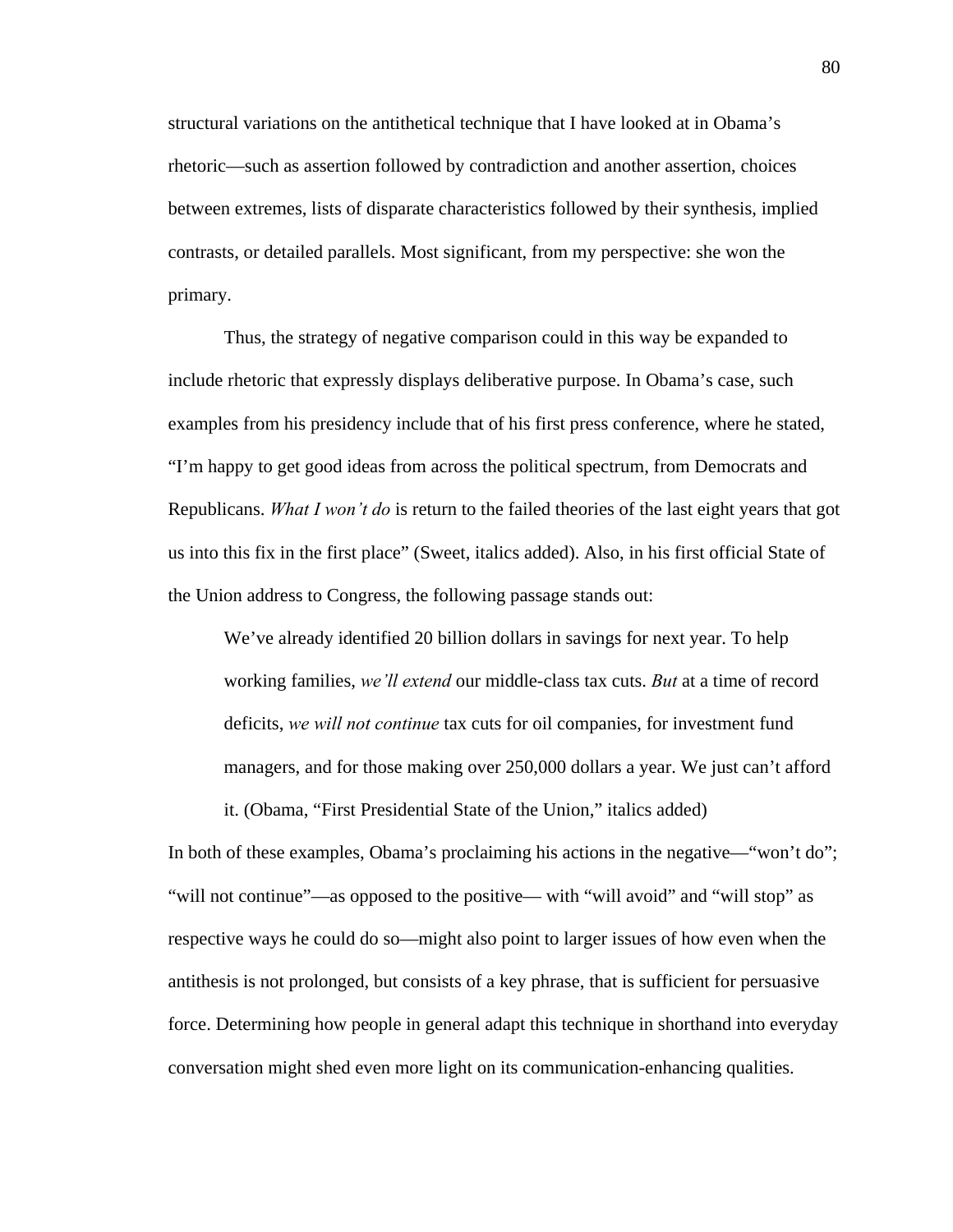There are also a couple of types of antitheses, the further understanding of which would be helpful to a more comprehensive analysis of political rhetoric. Rhetorician Edward P.J. Corbett points out the explanation in *Rhetorica ad Alexendrum* that, according to Corbett, antithesis "can reside either in the words or in the ideas or in both" (430), with the first category contrasting terms like "rich" and "poor"; the second contrasting actions such as "I tended him when he was sick, but he has been the cause of very great misfortune to me"; and the third contrasting both words and actions, such as in "It is not fair that my opponent should become rich by possessing what belongs to me, while I sacrifice my property and become a mere beggar" (qtd. in Corbett 430). The listing of the differing aims of antithesis could be commensurate with the many overarching theories, as my survey of other scholars' analyses of Obama's rhetoric indicates, as to the power behind his antithetically constructed discourse.

Whether it be Frank and McPhail's emphasis on its force of coherence and its explication of the prophetic tradition; Rowland and Jones' interpretation of it as a way to recast the American Dream; Terrill's examination of the double-consciousness-raising accomplished by its verbal and structural dualities; or Darsey's study of Obama's application of it to the American journey metaphor, there has been much work done by those who have tried to put the discursively antithetical technique in its proper context. Combining any one of these with a more sustained investigation into Obama's consistently deliberative discursive pattern might yield wider understanding as to its intrinsically appealing characteristics.

 Perhaps it is no coincidence that the Associated Press has identified the now-President's most-oft used expression as "let me be clear" (Feller). Juxtaposed against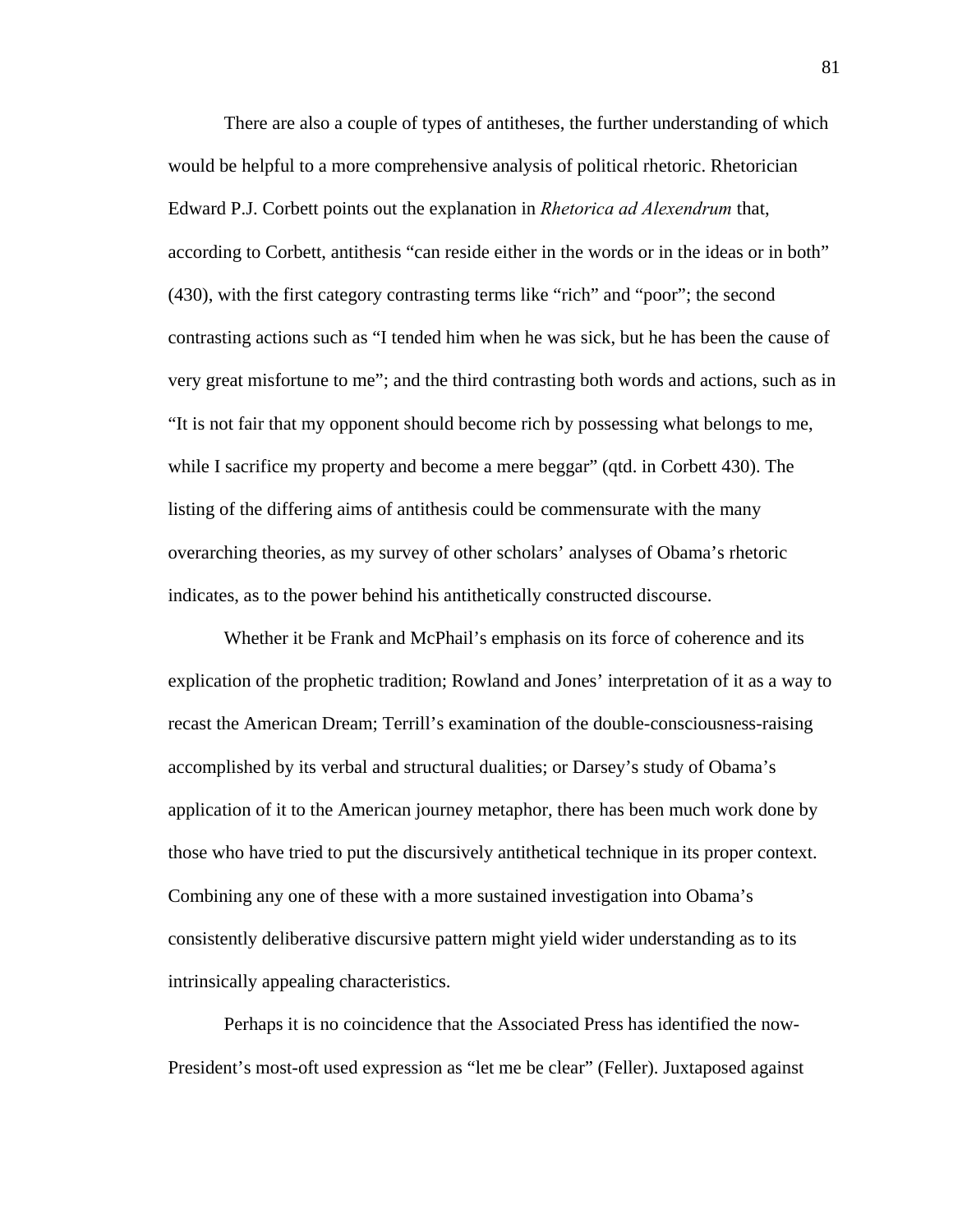Obama's propensity toward antithesis, the premium he places on clarity might be due his awareness of the extent to which the effectiveness of conveying his message to the American people has contributed to his success. White House spokesman Josh Earnest describes it thusly: "While some in Washington seek political advantage by hiding behind ambiguity … the president regularly seeks to make it clear where he stands and what he intends to do" (Feller). However, the expression of wanting clarity does not in itself just help along this professedly sought-after straightforwardness, but it supplements Obama's antithetical style, considering that his contrariety-laden remarks frequently follow them.

Obama is definitely attempting to make complicated issues more digestible, for instance, with such statements as "Let me be clear … I do not view it [winning the Nobel Prize] as a recognition of my own accomplishments, but rather as an affirmation of American leadership on behalf of aspirations held by people in all nations" (Feller) or "Let me be clear: Iran's nuclear and ballistic missile activity poses a real threat, not just to the United States, but to Iran's neighbors and our allies" (Feller). Underlying these examples is an implicit logic that he displays at the rhetorical level by a direct rendering of the facts at hand in a deliberative manner.

 As cited previously, Obama's deliberative, antithetical mode of articulation is likewise present in his election-night victory speech, in which, illustrating the meaning of his campaign slogan by way of analogy, he points to the problems that one specific black, female 106-year-old voter lived through as a case study in American history: "I think about all that she's seen throughout her century in America—*the heartache* and *the hope*; *the struggle* and *the progress*; the times we were told that *we can't*, and the people who pressed on with that American creed: *Yes we can*" (Obama, "President-Elect," lines 127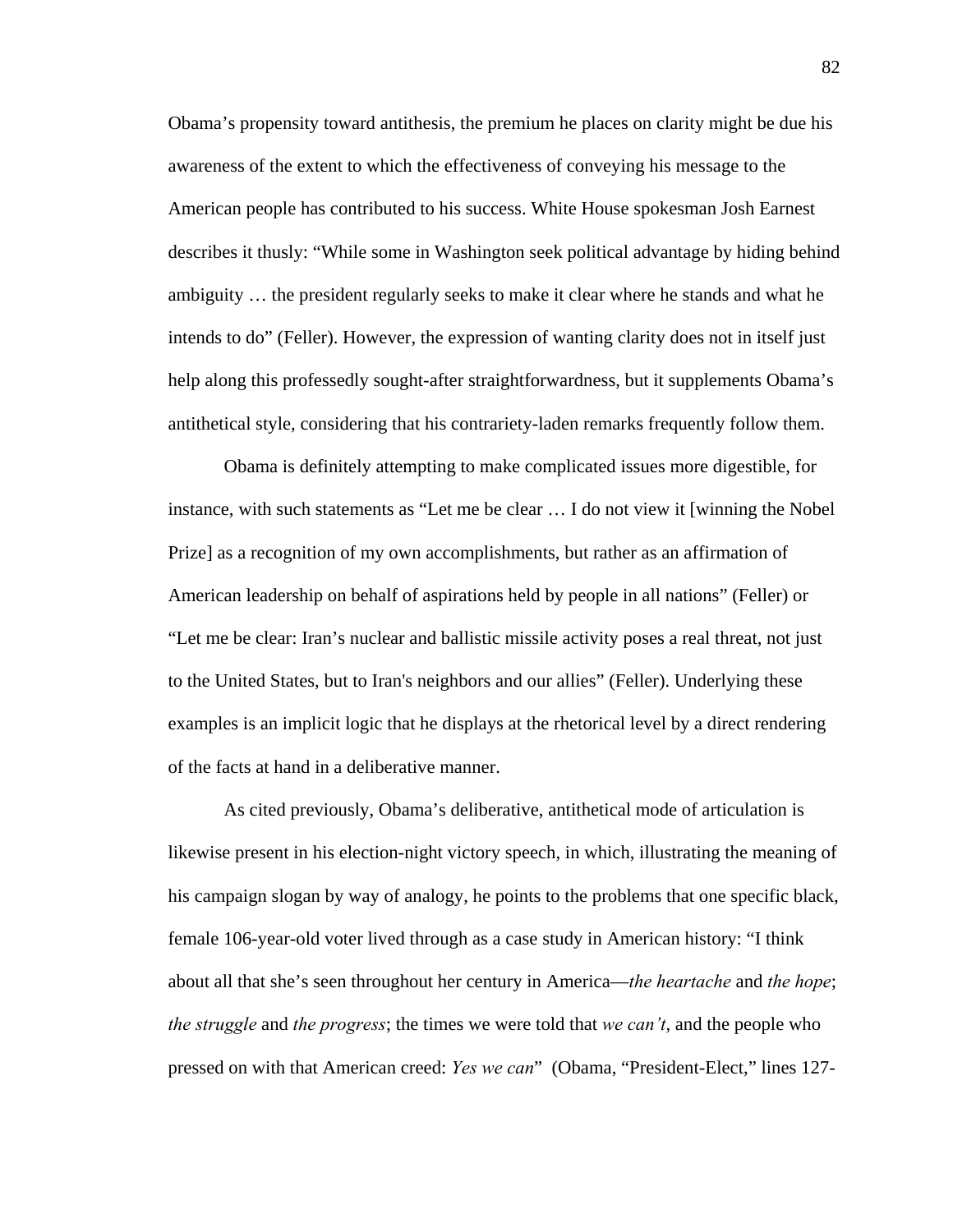130—italics added). Continuing by putting a range of obstacles—from women's suffrage, to the Great Depression, to World War II—in direct coupling with their solutions—such as "When the bombs fell on our harbor and tyranny threatened the world, she was there to witness a generation rise to greatness and a democracy was saved" ("President-Elect Victory," lines 136-137), and following them each with "Yes we can" ("President-Elect Victory," lines 137-138—see Appendix 5 for more detail)—Obama gives form to the paradoxical idea that there is no progress without challenge. When, in his closing section, Obama reiterates that "where we are met with cynicism and doubt and those who tell us that we can't, we will respond with that timeless creed that sums up the spirit of a people: Yes, we can" ("President-Elect Victory," lines 155-157), the slogan yet again becomes the ultimate synthesis of all the facets of his message to voters.

 And it is at this point that Obama's implication becomes clearer, and as reasonable-sounding as his many verbalized juxtapositions, if not directly causal. This time, the synthesis of antithetical statements is borne out of more recent historical precedent: Obama instills in the listener the dawning realization that the expression "yes we can" is now more plausible than ever because of the slightly different, if not exactly diametrically opposed, assertion that "yes we did." His election therefore resonates not only as the culmination of his persuasively framed message of hope and change, but through its deliberatively presented wording as the demonstration of the achievement of a huge accomplishment in contrast with its unlikely odds—as the indicative, even logical, product of that message.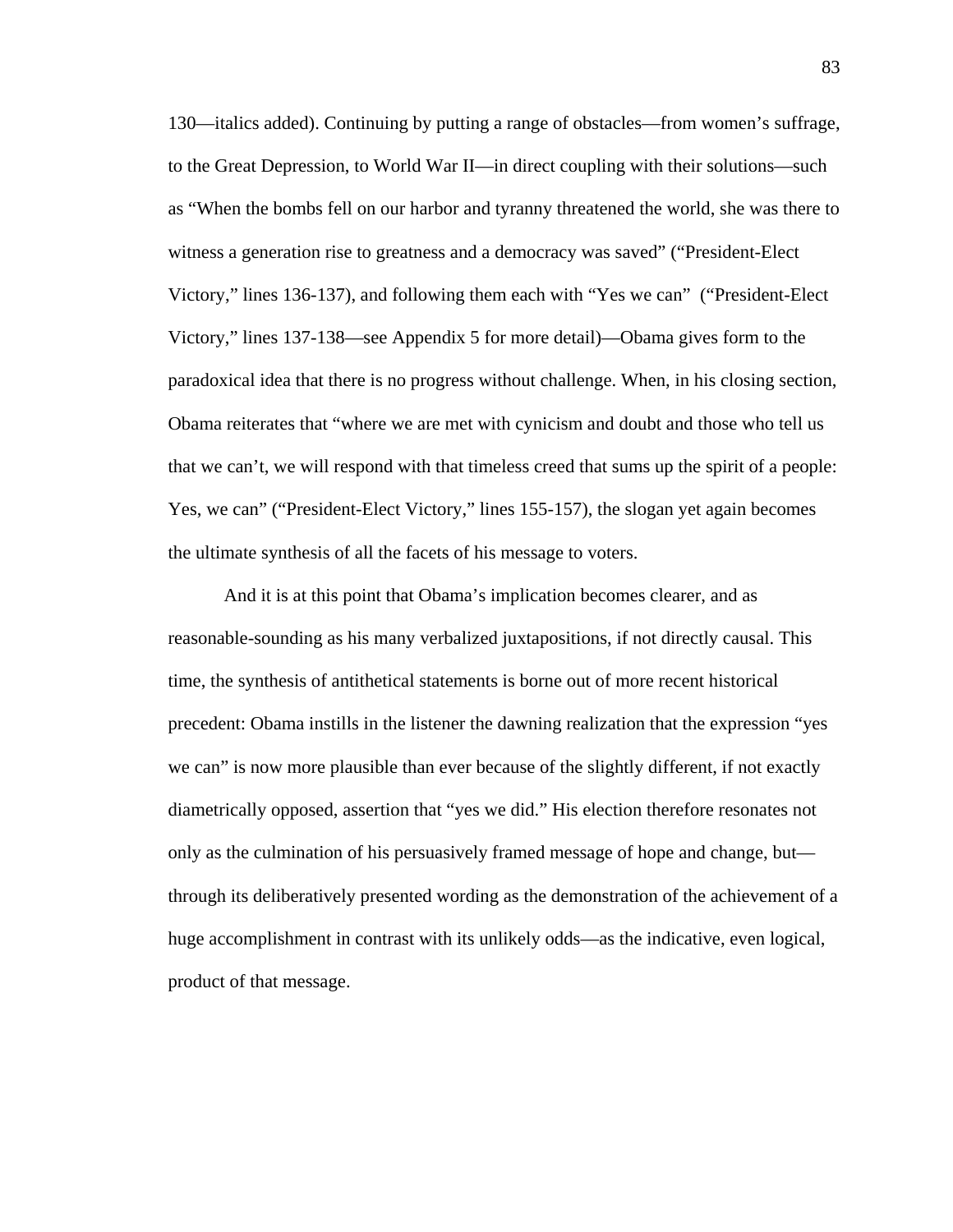### Works Cited

- Aristotle. *Rhetoric.* Trans. Lane Cooper in *The Rhetoric of Aristotle.* 1932. Englewood: Prentice-Hall, 1988. Print.
- Balz, Dan and Anne E. Kornblut. "Obama Joins Race with Goals Set High." *Washington Post*. 11 Feb. 2007. Web. 17 March 2010. < http://www.washingtonpost.com/wpdyn/content/article/2007/02/10/AR2007021001544.html>.
- "Barack Obama's Caucus Speech." Transcript: speech. *New York Times.* 3 Jan. 2008. Web. 16 Dec. 2009. <http://www.nytimes.com/2008/01/03/us/politics/03obamatranscript.html>.
- Bizzell, Patricia and Bruce Herzberg, ed. *The Rhetorical Tradition: Readings from Classical Times to the Present.* 2nd ed. Boston: Bedford/St. Martin's, 2001. Print.
- Black, Edwin. "Plato's View of Rhetoric." *Quarterly Journal of Speech* 44.4 (1958): 361- 74. Print.
- Brownstein, Oscar L. "Plato's *Phaedrus:* Dialectic as the Genuine Art of Speaking." *Quarterly Journal of Speech* 51.4 (1965): 392-98. Print.
- Broyles, James E. "The Fallacies of Composition and Division." *Philosophy & Rhetoric* 8.2 (Spring 1975): 108-13. Print.

"Bush says it is time for action." *CNN*. 6 Nov. 2001. Web. 16 Dec. 2009.

< http://archives.cnn.com/2001/US/11/06/ret.bush.coalition/index.html>.

Cicero. "De Oratore." Bizzell and Herzberg 289-339. Print.

*CNN Insight.* "U.S. Campaign 2000: Shifting Focus." Transcript. *CNN.* 9 March 2000.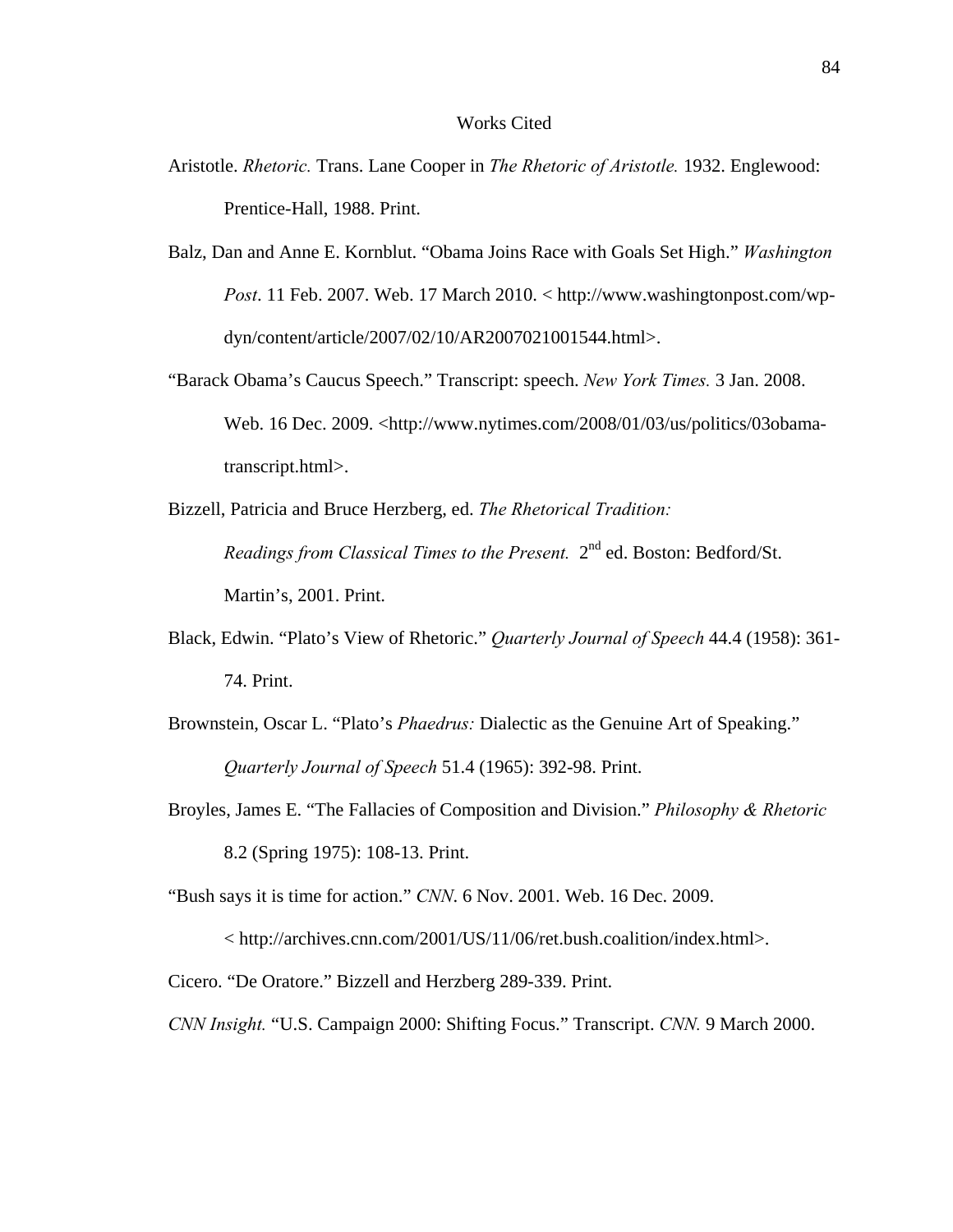Web. 17 March 2010.

<http://transcripts.cnn.com/TRANSCRIPTS/0003/09/i\_ins.00.html>.

- Consigny, Scott. "Dialectical, Rhetorical and Aristotelian Rhetoric." *Philosophy & Rhetoric* 22.4 (1989): 281-87. Print.
- Corbett, Edward P.J. *Classical Rhetoric for the Modern Student.* New York: Oxford University Press, 1965. Print.

CQ Transcripts Wire. "Obama on Super Tuesday: 'Our Time Has Come.'" Transcript: speech. *Washington Post*. 6 Feb. 2008. Web. 16 Dec. 2009. <http://www.washingtonpost.com/wp-

dyn/content/article/2008/02/06/AR2008020600199.html>.

- Crusius, Timothy W. "A Case for Kenneth Burke's Dialectic and Rhetoric." *Philosophy & Rhetoric* 19.1 (1986): 23-37. Print.
- Darsey, James. "Barack Obama and America's Journey." *Southern Communication Journal* 74.1 (January-March 2009): 88-103. Print.
- Dorsey, Leroy G. "Introduction: The President as a Rhetorical Leader." *The Presidency and Rhetorical Leadership.* Ed. Leroy G. Dorsey. Presidential Rhetoric Ser. 6. Ed. Martin J. Medhurst. College Station: Texas A&M University Press, 2002. 3-19. Print.
- Douglass, Rodney B. "An Aristotelian Orientation to Rhetorical Communication." *Philosophy & Rhetoric* 7.2 (Spring 1974): 80-88. Print.
- Farrell, Thomas J. "The Female and Male Modes of Rhetoric." *College English* 40.8 (April 1979): 909-21.

Feller, Ben. "President Obama's Favorite Words: 'Let Me Be Clear.'" *ABC News*.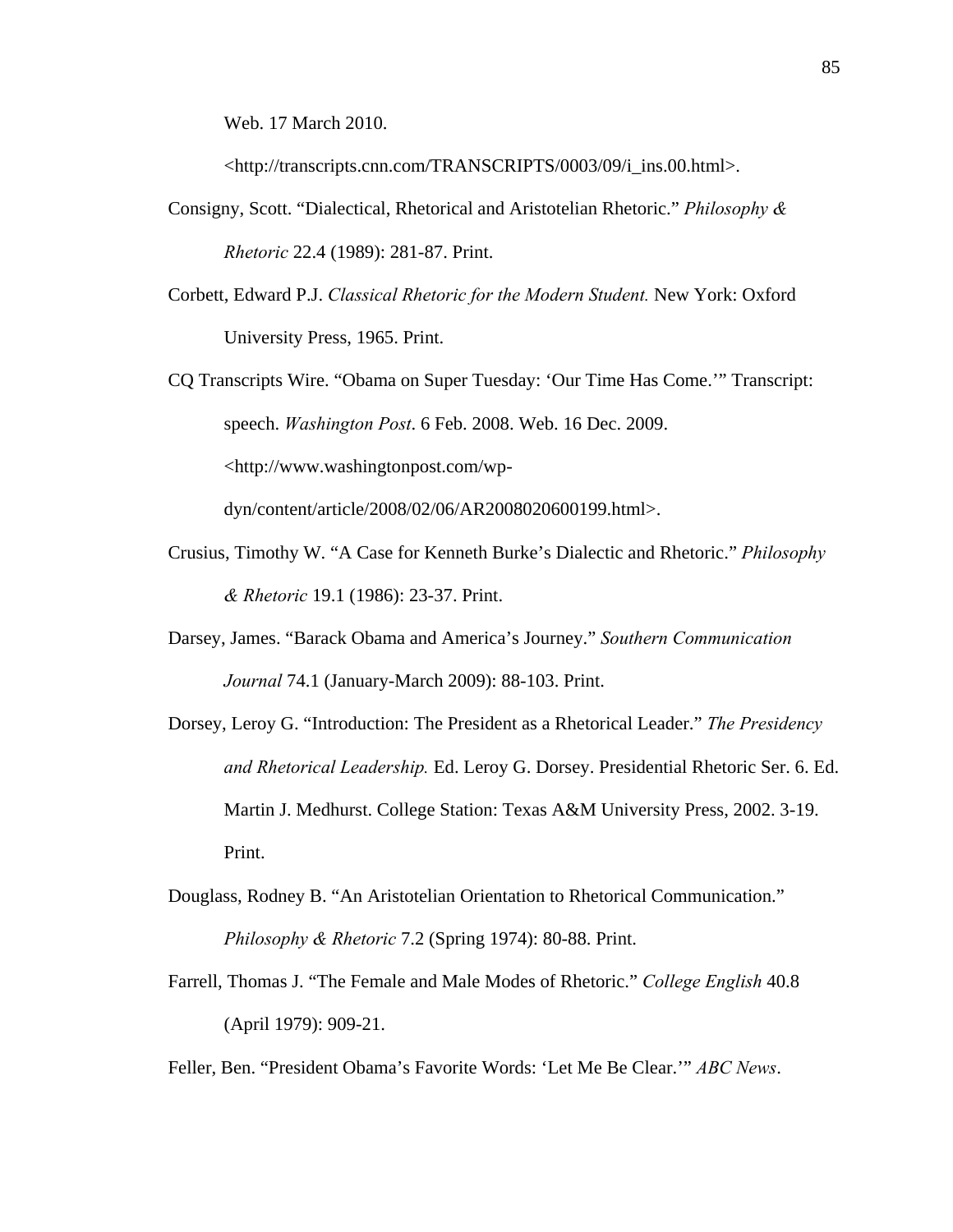Associated Press, 13 Oct. 2009. Web. 28 Feb. 2010.

<http://abcnews.go.com/Politics/president-obamas-favorite-words clear/story?id=8813104&page=1>.

Fish, Stanley. "Rhetoric." Bizzell and Herzberg 1609-27. Print.

- Frank, David A. and Mark Lawrence McPhail. "Barack Obama's Address to the 2004 Democratic National Convention: Trauma, Compromise, Consilience, and the (Im)possibility of Racial Reconciliation." *Rhetoric & Public Affairs* 8.4 (2005): 571-94. Print.
- Frank, David A. "The Prophetic Voice and the Face of the Other in Barack Obama's 'A More Perfect Union' Address, March 18, 2008." *Rhetoric & Public Affairs* 12.2 (2009): 167-194. Print.
- Fritch, John E. and Karla K. Leeper. "Poetic Logic: The Metaphoric form as a Foundation for a Theory of Tropological Argument." *Argumentation and Advocacy* 9 (1993). *Communications and Mass Media Collection.* Web. 15 Feb. 2010.
- Guiliani, Alessandro. "The Aristotelian Theory of the Dialectical Definition." *Philosophy & Rhetoric* 5.3 (Summer 1972): 129-42. Print.
- Herrick, James A. *The History and Theory of Rhetoric: An Introduction*. 3<sup>rd</sup> ed. Boston: Pearson/Allyn & Bacon, 2005. Print.
- Holmberg, Carl B. "Dialectical Rhetoric and Rhetorical Rhetoric." *Philosophy & Rhetoric* 10.4 (Fall 2007): 232-43. Print.

Hughes, David, et al. "Comment; Telegraph View: Barack Obama's eloquence may not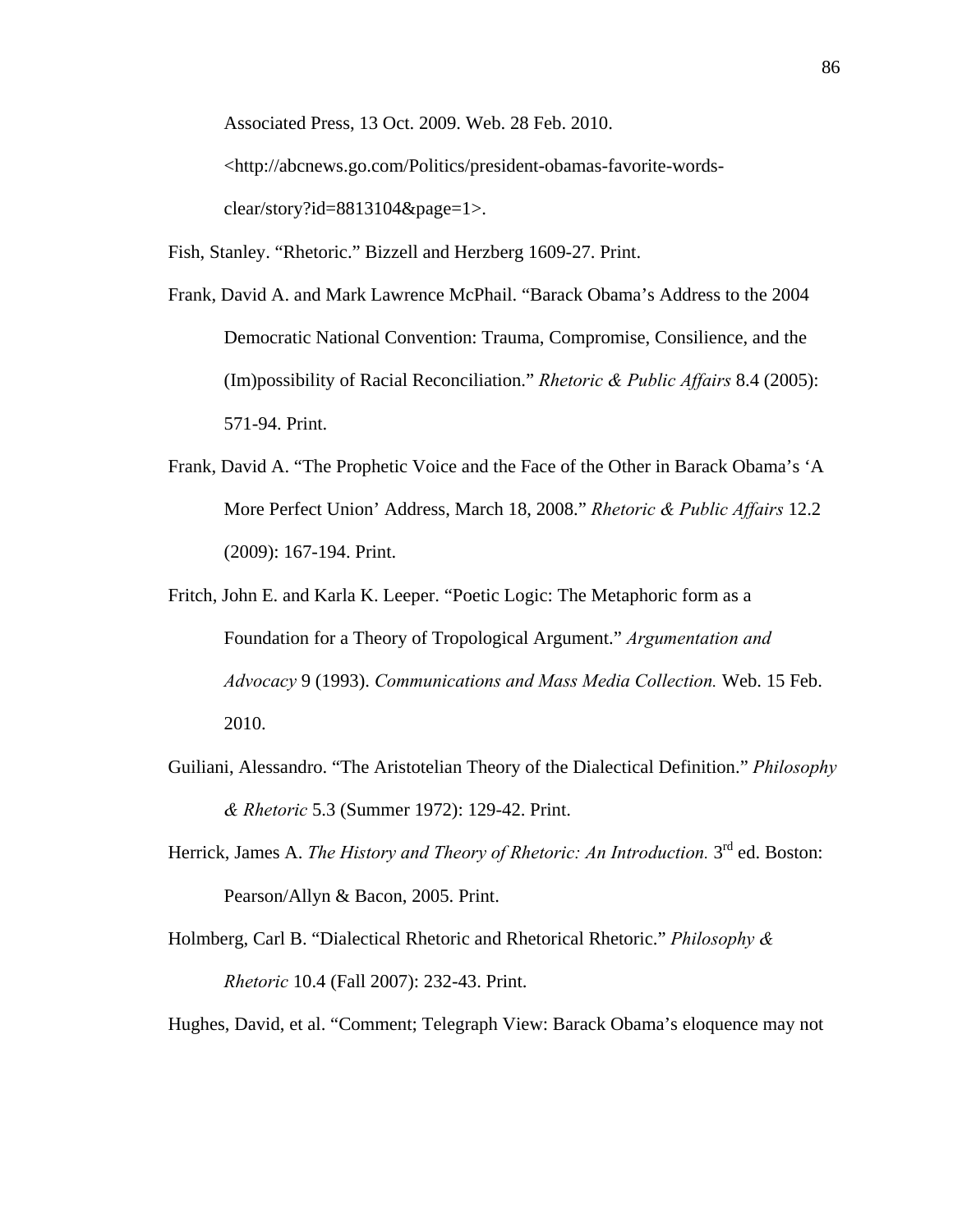be enough." *The Daily Telegraph.* 4 June 2008. Web. 30 March 2010. <http://www.telegraph.co.uk/comment/telegraph-view/3559077/Barack-Obamaseloquence-may-not-be-enough.html>.

King, Martin Luther. "I've Been to the Mountaintop." Memphis, TN. 3 April 1968. Transcript: speech. *American Rhetoric*. Web. 17 March 2010.

< http://www.americanrhetoric.com/speeches/mlkivebeentothemountaintop.htm>.

- Kolln, Martha. "Rhetorical Grammar: A Modification Lesson." *The English Journal* 85. 7 (November 1996): 25-31. Print.
- Kornblut, Anne E. and Shailagh Murray. "Clinton, Romney on Offensive as Pivotal Contest Draws Near." *Washington Post*. 7 Jan. 2008. Web. 16 Dec. 2009. <http://www.washingtonpost.com/wp-

dyn/content/article/2008/01/06/AR2008010602534.html>.

- Murray, James S. "Disputation, Deception, and Dialectic: Plato on the True Rhetoric ('Phaedrus' 261-266)." *Philosophy & Rhetoric* 21.4 (1988): 279-89. Print.
- Obama, Barack. "Democratic National Convention Presidential Nomination Acceptance." Denver, CO. 28 Aug. 2008. Transcript: speech. *American Rhetoric.*  Web. 16 Dec. 2009. <http://www.americanrhetoric.com/speeches/convention2008/barackobama2008d nc.htm>.
- ---. "First Presidential State of the Union Address." Washington, D.C. 27 Jan. 2010. Transcript: speech. *American Rhetoric*. Web. 28 Feb. 2010. <http://www.americanrhetoric.com/speeches/barackobama/barackobamastateofth eunion2010.htm>.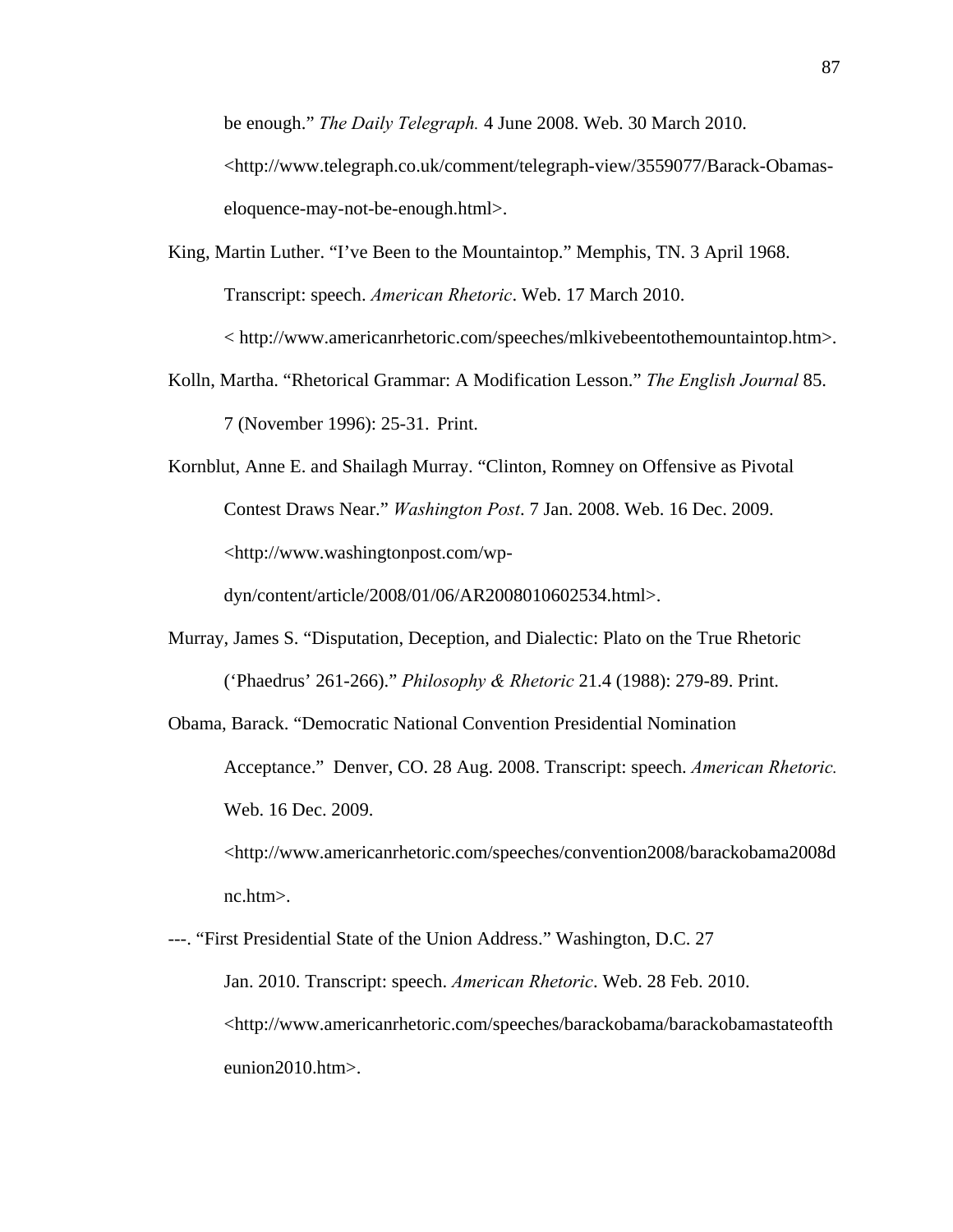- ---. "A More Perfect Union." Philadelphia, PA. 18 March 2008. Transcript: speech. *American Rhetoric*. Web. 16 Dec. 2009. <http://www.americanrhetoric.com/speeches/barackobamaperfectunion.htm>.
- ---. "New Hampshire Primary Concession Speech." 8 Jan. 2008. Transcript: speech. *American Rhetoric*. Web. 23 March 2010. <http://www.americanrhetoric.com/speeches/barackobama/barackobamanewham pshireconcessionspeech.htm>.
- ---. "Nobel Prize for Peace Acceptance Speech and Lecture." Oslo City Hall.

Oslo, Norway. 10 Dec. 2009. Transcript: speech. *American Rhetoric*. Web. 16 Dec. 2009.

<http://www.americanrhetoric.com/speeches/barackobama/barackobamanobelpriz espeech.htm>.

---. "Official Announcement of Candidacy for President of the United States." Springfield, Illinois. 10 Feb. 2007. Transcript: speech. *American Rhetoric.* Web. 16 Dec. 2009.

<http://www.americanrhetoric.com/speeches/barackobamacandidacyforpresident. htm>.

- ---. "President-Elect Victory Speech." Chicago, Illinois. 4 Nov. 2008. Transcript: speech. *American Rhetoric.* Web. 16 Dec. 2009. <http://www.americanrhetoric.com/speeches/convention2008/barackobamavictor yspeech.htm>.
- ---. "Presidential Inaugural Address; 'What is Required: The Price and the Promise of Citizenship." Washington, D.C. 20 Jan. 2009. Transcript: speech.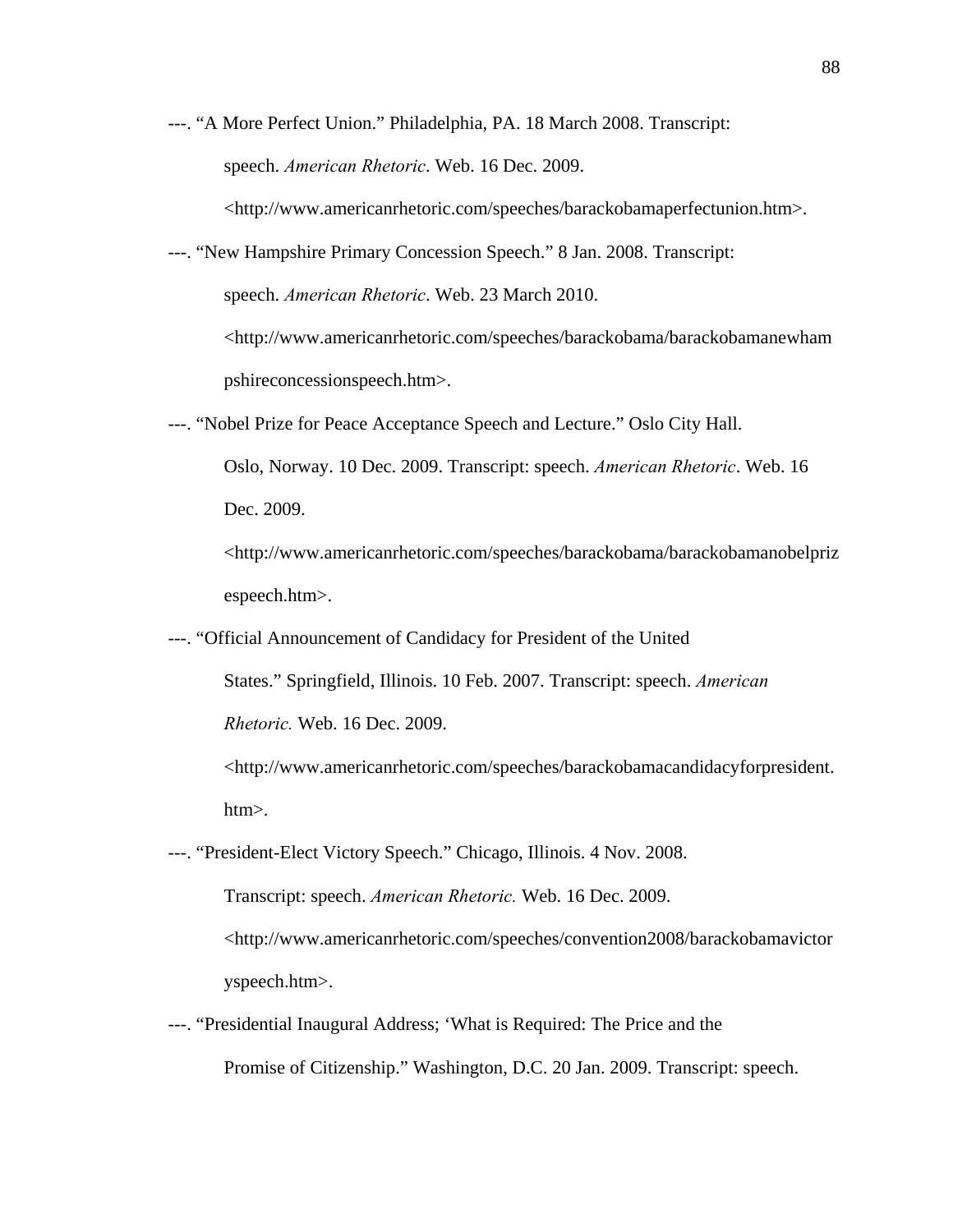*American Rhetoric*. Web. 17 March 2010.

<http://www.americanrhetoric.com/speeches/barackobama/barackobamainaugural address.htm>.

- ---. "2004 Democratic National Convention Address." Boston, MA. 27 July 2004. Transcript: speech. *American Rhetoric*. Web. 17 March 2010. <http://www.americanrhetoric.com/speeches/convention2004/barackobama2004d nc.htm>.
- Plato. "Phaedrus." Bizzell and Herzberg 138-68. Print.
- Quimby, Rollin W. "The Growth of Plato's Perception of Rhetoric." *Philosophy & Rhetoric* 7.2 (Spring 1974): 71-79. Print.
- "Rhetorica ad Herennium." Bizzell and Herzberg 243-82. Print.
- Ricoeur, Paul. *The Rule of Metaphor: Multi-disciplinary studies of the creation of meaning in language.* 1975. Trans. Robert Czerny, Kathleen McLaughlin and John Costello, SJ. Toronto and Buffalo: University of Toronto Press, 1977. Print.
- Rowland, Robert C. and John M. Jones. "Recasting the American Dream and American Politics: Barack Obama's Keynote Address to the 2004 Democratic National Convention." *Quarterly Journal of Speech* 93.4 (2007): 425-48. Print.
- Snow, Kate. "Clinton Gets Emotional on Campaign Trail." *Political Radar* blog. *ABC News*, 7 Jan. 2008. Web. 28 Feb. 2010.

<http://blogs.abcnews.com/politicalradar/2008/01/clinton-gets-em.html>.

Sweet, Lynn. "Obama's first White House press conference. Transcript." Lynn Sweet's blog. *Chicago Sun-Times*, 9 Feb. 2009. Web. 28 Feb. 2010.

<http://blogs.suntimes.com/sweet/2009/02/obamas\_first\_white\_house\_press.html>.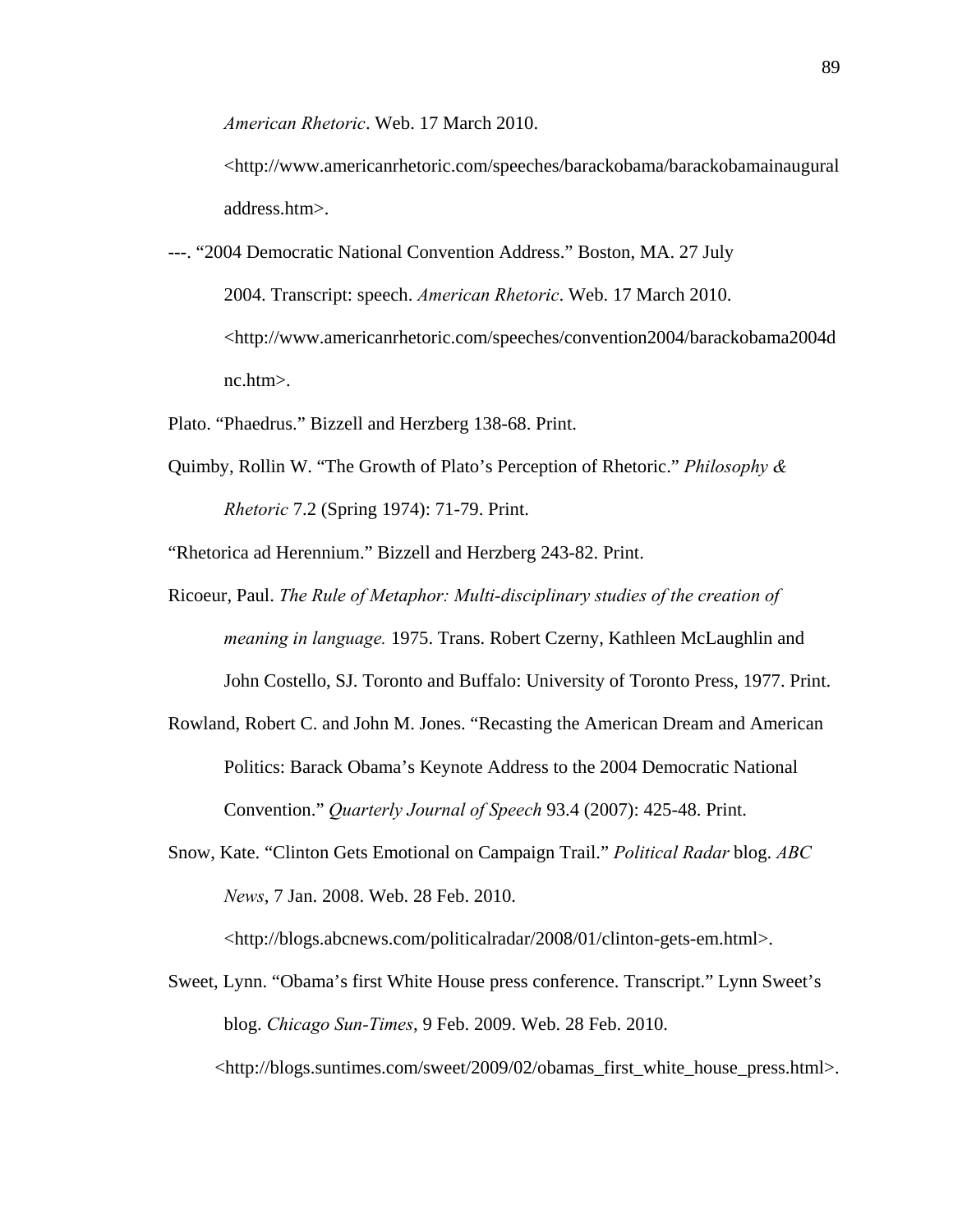- "Teary Hillary: 'Very Personal For Me.'" Video clip. *ABC News,* 7 Jan. 2008. Web. 28 Feb. 2010. <http://abcnews.go.com/Video/playerIndex?id=4097366>.
- Terrill, Robert E. "Unity and Duality in Barack Obama's 'A More Perfect Union.'" *Quarterly Journal of Speech* 95.4 (2009): 363-386. Print.
- "Two Campaign Speeches, One JFK Moment?" *Journalism.org.* Pew Research Center's Project for Excellence in Journalism, 10 July 2008. Web. 17 March 2010. <http://www.journalism.org/node/11860>.
- Weaver, Richard. "The *Phaedrus* and the Nature of Rhetoric." Bizzell and Herzberg 1361-71. Print.
- Weisman, Jonathan and Shailagh Murray. "Obama, Accepting Nomination, Draws Sharp Contrast With McCain." *Washington Post.* 29 Aug. 2008. Web. 17 March 2010. <http://www.washingtonpost.com/wp-dyn/content/article/

2008/08/28/AR2008082804029.html?sid=ST2008082804221>.

Wood, James. "The Talk of the Town; Close Reading: Victory Speech." *The New Yorker*. 17 Nov. 2008. Web. 17 March 2010.

<http://www.newyorker.com/talk/2008/11/17/081117ta\_talk\_wood>.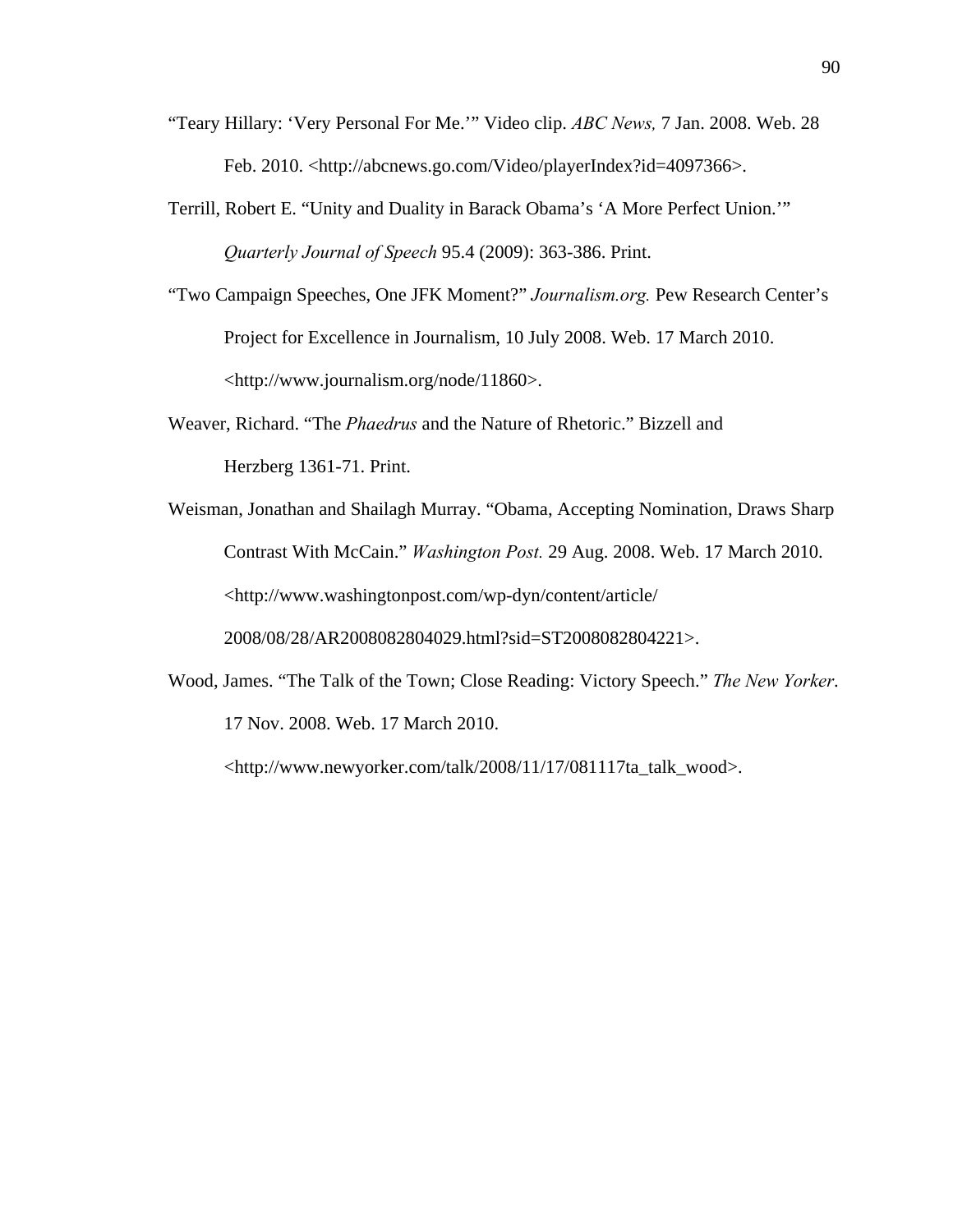## Appendix 1

# Official Announcement of Candidacy for President of the United States

# [AUTHENTICITY CERTIFIED: Text version below transcribed directly from

audio]

1 Hello Springfield! ...Look at all of you. Look at all of you. Goodness. Thank you 2 so much. Thank you so much. Giving all praise and honor to God for bringing us 3 here today. Thank you so much. I am -- I am so grateful to see all of you. You

4 guys are still cheering back there? [to audience on left.]

5 Let me -- Let me begin by saying thanks to all you who've traveled, from far and 6 wide, to brave the cold today. I know it's a little chilly -- but I'm fired up. 7

8 You know, we all made this journey for a reason. It's humbling to see a crowd 9 like this, but in my heart I know you didn't just come here for me. You...came

10 here because you believe in what this country can be. In the face of war, you

11 believe there can be peace. In the face of despair, you believe there can be hope.

12 In the face of a politics that shut you out, that's told you to settle, that's divided us

13 for too long, you believe that we can be one people, reaching for what's possible,

14 building that more perfect union.

15 That's the journey we're on today. But let me tell you how I came to be here. As 16 most of you know, I'm not a native of this great state. I -- I moved to Illinois over 17 two decades ago. I was a young man then, just a year out of college. I knew no 18 one in Chicago when I arrived, was without money or family connections. But a 19 group of churches had offered me a job as a community organizer for the grand 20 sum of 13,000 dollars a year. And I accepted the job, sight unseen, motivated then 21 by a single, simple, powerful idea: that I might play a small part in building a 22 better America.

23 My work took me to some of Chicago's poorest neighborhoods. I joined with 24 pastors and lay-people to deal with communities that had been ravaged by plant 25 closings. I saw that the problems people faced weren't simply local in nature, that 26 the decisions to close a steel mill was made by distant executives, that the lack of 27 textbooks and computers in a school could be traced to skewed priorities of 28 politicians a thousand miles away, and that when a child turns to violence -- I 29 came to realize that -- there's a hole in that boy's heart that no government alone 30 can fill.

31 It was in these neighborhoods that I received the best education that I ever had,

32 and where I learned the meaning of my Christian faith.

33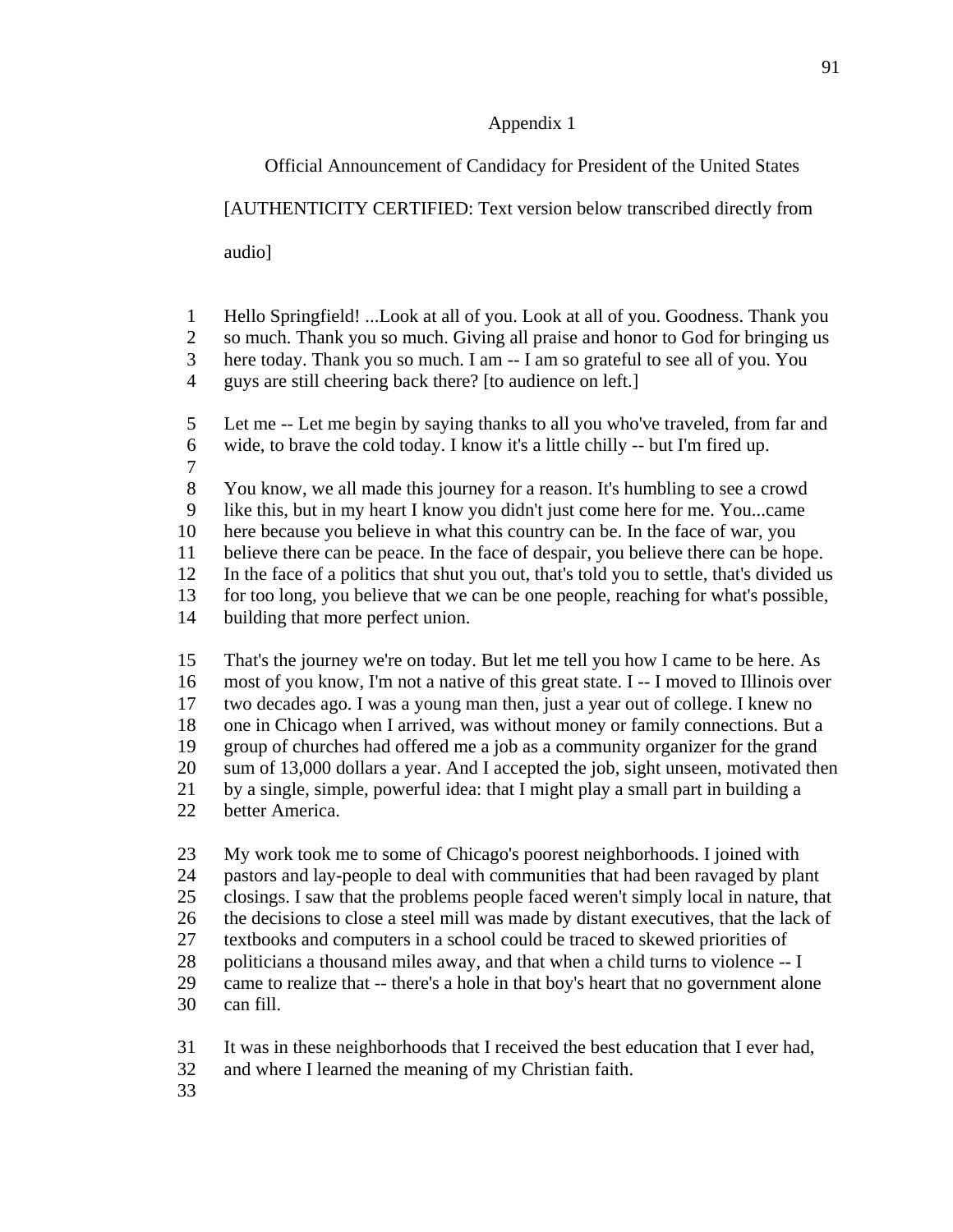34 After three years of this work, I went to law school, because I wanted to 35 understand how the law should work for those in need. I became a civil rights 36 lawyer, and taught constitutional law, and after a time, I came to understand that 37 our cherished rights of liberty and equality depend on the active participation of 38 an awakened electorate. It was with these ideas in mind that I arrived in this 39 capital city as a state Senator. 40 41 It -- It was here, in Springfield, where I saw all that is America converge -- 42 farmers and teachers, businessmen and laborers, all of them with a story to tell, all 43 of them seeking a seat at the table, all of them clamoring to be heard. I made 44 lasting friendships here, friends that I see here in the audience today. It was here - 45 - It was here where we learned to disagree without being disagreeable; that it's 46 possible to compromise so long as you know those principles that can never be 47 compromised; and that so long as we're willing to listen to each other, we can 48 assume the best in people instead of the worst. 49 50 That's why we were able to reform a death penalty system that was broken; that's 51 why we were able to give health insurance to children in need; that's why we 52 made the tax system right here in Springfield more fair and just for working 53 families; and that's why we passed ethics reform that the cynics said could never, 54 ever be passed. 55 56 It was here, in Springfield, where North, South, East, and West come together that 57 I was reminded of the essential decency of the American people -- where I came 58 to believe that through this decency, we can build a more hopeful America. And 59 that is why, in the shadow of the Old State Capitol, where Lincoln once called on 60 a house divided to stand together, where common hopes and common dreams still 61 live, I stand before you today to announce my candidacy for President of the 62 United States of America. 63 Now -- Now, listen, I -- I... -- thank you, thank you, thank you, thank you. [to 64 audience chanting "Obama"] 65 Look, I -- I...recognize that there is a certain presumptuousness in this, a certain 66 audacity, to this announcement. I know that I haven't spent a lot of time learning 67 the ways of Washington. But I've been there long enough to know that the ways 68 of Washington must change. 69 70 The genius of our Founders is that they designed a system of government that can 71 be changed. And we should take heart, because we've changed this country 72 before. In the face of tyranny, a band of patriots brought an empire to its knees. In 73 the face of secession, we unified a nation and set the captives free. In the face of 74 Depression, we put people back to work and lifted millions out of poverty. We 75 welcomed immigrants to our shores. We opened railroads to the west. We landed 76 a man on the moon. And we heard a King's call to let "justice roll down like 77 waters, and righteousness like a mighty stream."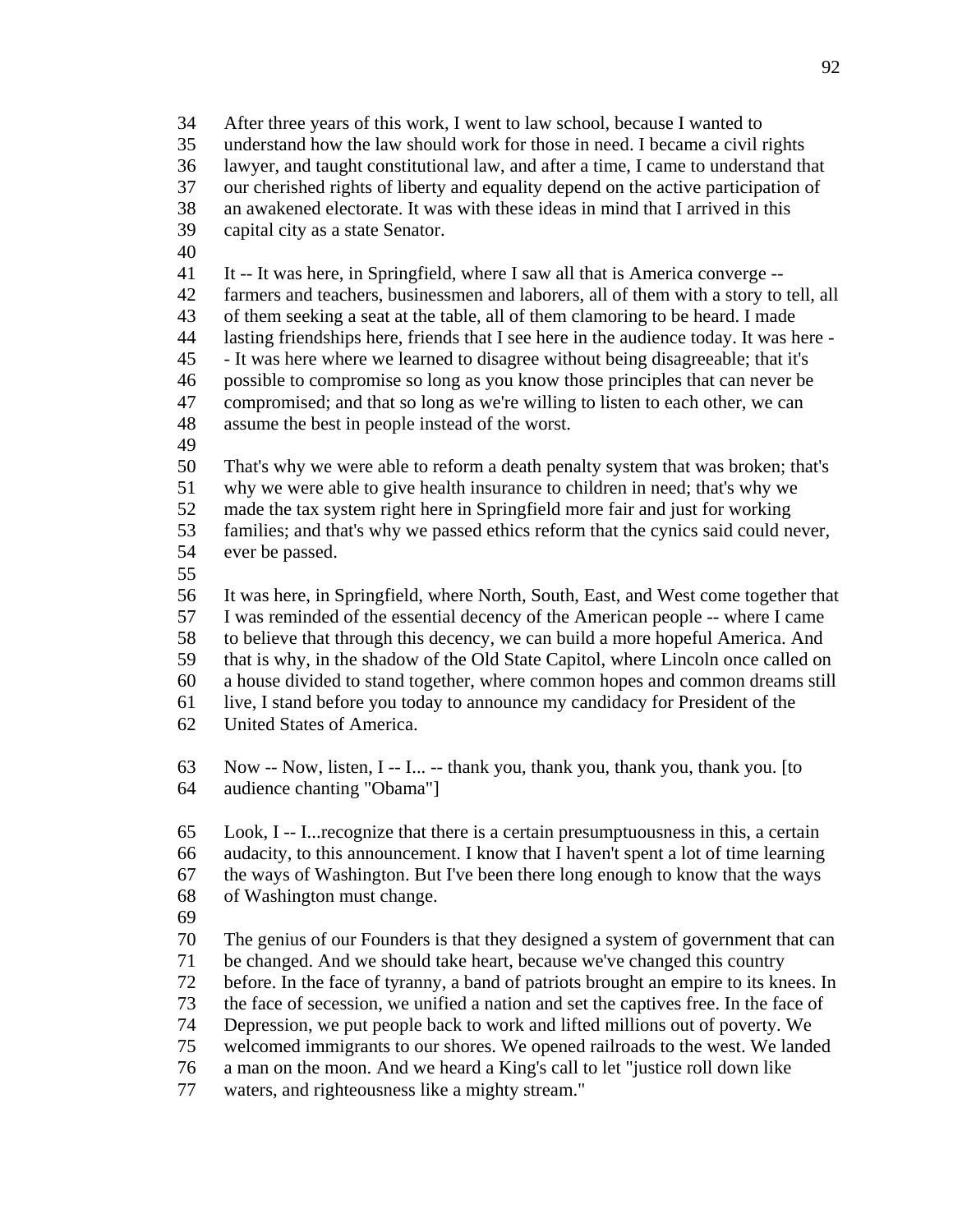78 We've done this before: Each and every time, a new generation has risen up and 79 done what's needed to be done. Today we are called once more, and it is time for 80 our generation to answer that call. For that is our unyielding faith -- that in -- in 81 the face of impossible odds, people who love their country can change it. 82 That's what Abraham Lincoln understood. He had his doubts. He had his defeats. 83 He had his skeptics. He had his setbacks. But through his will and his words, he 84 moved a nation and helped free a people. It's because of the millions who rallied 85 to his cause that we're no longer divided, North and South, slave and free. It's 86 because men and women of every race, from every walk of life, continued to 87 march for freedom long after Lincoln was laid to rest, that today we have the 88 chance to face the challenges of this millennium together, as one people -- as 89 Americans. 90 91 All of us know what those challenges are today: a war with no end, a dependence 92 on oil that threatens our future, schools where too many children aren't learning, 93 and families struggling paycheck to paycheck despite working as hard as they 94 can. We know the challenges. We've heard them. We've talked about them for 95 years. 96 97 What's stopped us from meeting these challenges is not the absence of sound 98 policies and sensible plans. What's stopped us is the failure of leadership, the 99 smallness -- the smallness of our politics -- the ease with which we're distracted 100 by the petty and trivial, our chronic avoidance of tough decisions, our preference 101 for scoring cheap political points instead of rolling up our sleeves and building a 102 working consensus to tackle the big problems of America. 103 For the past six years we've been told that our mounting debts don't matter. We've 104 been told that the anxiety Americans feel about rising health care costs and 105 stagnant wages are an illusion. We've been told that climate change is a hoax. 106 We've been told that tough talk and an ill-conceived war can replace diplomacy, 107 and strategy, and foresight. And when all else fails, when Katrina happens, or the 108 death toll in Iraq mounts, we've been told that our crises are somebody else's fault. 109 We're distracted from our real failures, and told to blame the other Party, or gay 110 people, or immigrants. 111 112 And as people have looked away in disillusionment and frustration, we know 113 what's filled the void: the cynics, the lobbyists, the special interests -- who've 114 turned our government into a game only they can afford to play. They write the 115 checks and you get stuck with the bill. They get the access while you get to write 116 a letter. They think they own this government, but we're here today to take it 117 back. The time for that kind of politics is over. It is through. It's time to turn the 118 page -- right here and right now.

119 Now look --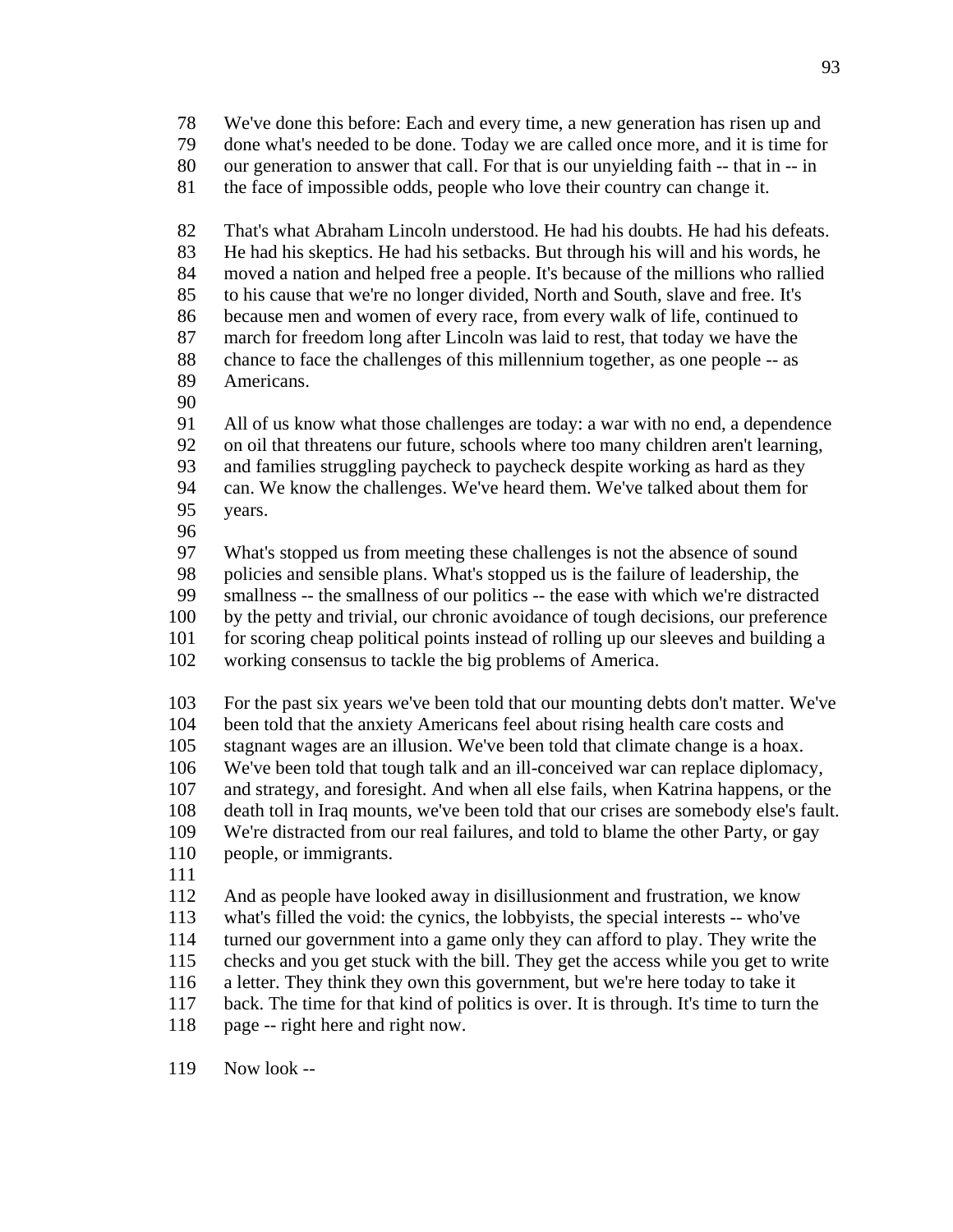- 120 [Audience chants "Obama...Obama...Obama"]
- 121 Okay. Alright. Thank you. Thank you. Thank you.
- 122

123 Look, look, we have made some progress already. I was proud to help lead the 124 fight in Congress that led to the most sweeping ethics reforms since Watergate. 125 But Washington has a long way to go, and it won't be easy. That's why we'll have 126 to set priorities. We'll have to make hard choices. And although government will 127 play a crucial role in bringing about the changes that we need, more money and 128 programs alone will not get us to where we need to go. Each of us, in our own 129 lives, will have to accept responsibility -- for instilling an ethic of achievement in 130 our children, for adapting to a more competitive economy, for strengthening our 131 communities, and sharing some measure of sacrifice. 132 So let us begin. Let us begin this hard work together. Let us transform this nation. 133 Let us be the generation that reshapes our economy to compete in the digital age. 134 Let's set high standards for our schools and give them the resources they need to 135 succeed. Let's recruit a new army of teachers, and give them better pay and more 136 support in exchange for more accountability. Let's make college more affordable, 137 and let's invest in scientific research, and let's lay down broadband lines through 138 the heart of inner cities and rural towns all across America. We can do that. 139 And as our economy changes, let's be the generation that ensures our nation's 140 workers are sharing in our prosperity. Let's protect the hard-earned benefits their 141 companies have promised. Let's make it possible for hardworking Americans to 142 save for retirement. Let's allow our unions and their organizers to lift up this 143 country's middle-class again. We can do that. 144 145 Let's be the generation that ends poverty in America. Every single person willing 146 to work should be able to get job training that leads to a job, and earn a living 147 wage that can pay the bills, and afford child care so their kids can have a safe 148 place to go when they work. We can do this. 149 150 And let's be the generation that finally, after all these years, tackles our health care 151 crisis. We can control costs by focusing on prevention, by providing better 152 treatment to the chronically ill, and using technology to cut the bureaucracy. Let's 153 be the generation that says right here, right now: We will have universal health 154 care in America by the end of the next President's first term. We can do that. 155 Let's be the generation that finally frees America from the tyranny of oil. We can 156 harness homegrown, alternative fuels like ethanol and spur the production of more 157 fuel-efficient cars. We can set up a system for capping greenhouse gases. We can 158 turn this crisis of global warming into a moment of opportunity for innovation, 159 and job creation, and an incentive for businesses that will serve as a model for the 160 world. Let's be the generation that makes future generations proud of what we did 161 here.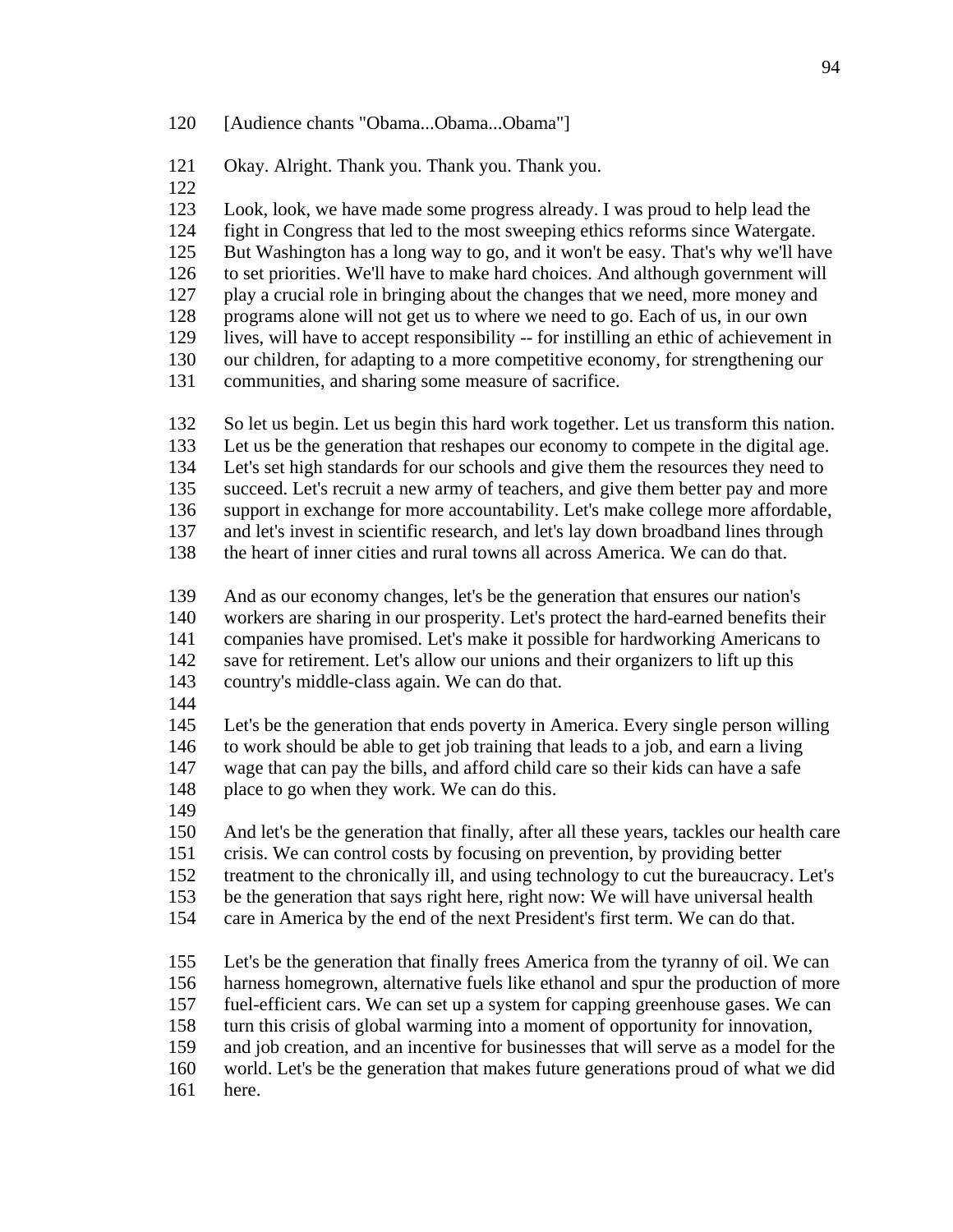162 Most of all, let's be the generation that never forgets what happened on that 163 September day and confront the terrorists with everything we've got. Politics 164 doesn't have to divide us on this anymore; we can work together to keep our 165 country safe. I've worked with the Republican Senator Dick Lugar to pass a law 166 that will secure and destroy some of the world's deadliest weapons. We can work 167 together to track down terrorists with a stronger military. We can tighten the net 168 around their finances. We can improve our intelligence capabilities and finally get 169 homeland security right. But let's also understand that ultimate victory against our 170 enemies will only come by rebuilding our alliances and exporting those ideals that 171 bring hope and opportunity to millions of people around the globe.

172 We can do those things.

173 But all of this cannot come to pass until we bring an end to this war in Iraq. Most 174 of you know -- Most of you know that I opposed this war from the start. I thought 175 it was a tragic mistake. Today we grieve for the families who have lost loved 176 ones, the hearts that have been broken, and the young lives that could have been. 177 America, it is time to start bringing our troops home. It's time -- It's time to admit 178 that no amount of American lives can resolve the political disagreement that lies 179 at the heart of someone else's civil war. That's why I have a plan that will bring 180 our combat troops home by March of 2008. Let the Iraqis know -- Letting the 181 Iraqis know that we will not be there forever is our last, best hope to pressure the 182 Sunni and Shia to come to the table and find peace. 183

- 184 And there's one other thing that it's not too late to get right about this war, and that 185 is the homecoming of the men and women, our veterans, who have sacrificed the
- 186 most. Let us honor their courage by providing the care they need and rebuilding
- 187 the military they love. Let us be the generation that begins that work.

188 I know there are those who don't believe we can do all these things. I understand 189 the skepticism. After all, every four years, candidates from both Parties make 190 similar promises, and I expect this year will be no different. All of us running for 191 President will travel around the country offering ten-point plans and making 192 grand speeches; all of us will trumpet those qualities we believe make us uniquely 193 qualified to lead this country. But too many times, after the election is over, and 194 the confetti is swept away, all those promises fade from memory, and the 195 lobbyists and special interests move in, and people turn away, disappointed as 196 before, left to struggle on their own. 197 198 That's why this campaign can't only be about me. It must be about us. It must be 199 about what we can do together. This campaign must be the occasion, the vehicle, 200 of your hopes, and your dreams. It will take your time, your energy, and your 201 advice to push us forward when we're doing right, and let us know when we're 202 not. This campaign has to be about reclaiming the meaning of citizenship, 203 restoring our sense of common purpose, and realizing that few obstacles can 204 withstand the power of millions of voices calling for change.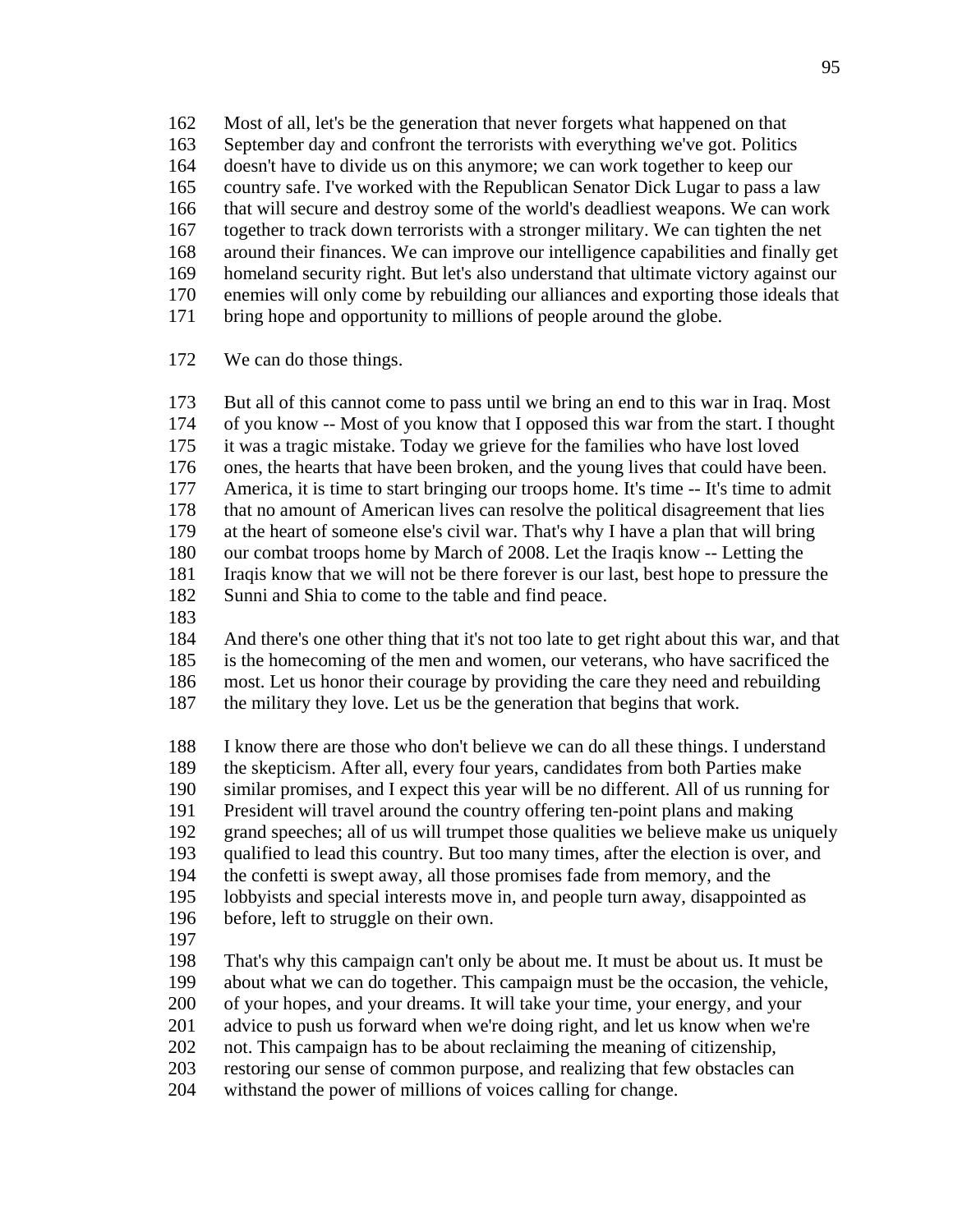205

206 By ourselves, this change will not happen. Divided, we are bound to fail. But the

207 life of a tall, gangly, self-made Springfield lawyer tells us that a different future is 208 possible.

- 209 He tells us that there is power in words.
- 210 He tells us that there's power in conviction.
- 211

212 That beneath all the differences of race and region, faith and station, we are one 213 people.

214

215 He tells us that there's power in hope.

216

217 As Lincoln organized the forces arrayed against slavery, he was heard to say this:

218 "Of strange, discordant, and even hostile elements, we gathered from the four

219 winds, and formed and fought to battle through. $1$ 

 $\frac{220}{221}$ 

That is our purpose here today. That is why I am in this race -- not just to hold an 222 office, but to gather with you to transform a nation. I want -- I want to win that 223 next battle -- for justice and opportunity. I want to win that next battle -- for better 224 schools, and better jobs, and better health care for all. I want us to take up the

225 unfinished business of perfecting our union, and building a better America.

226

227 And if you will join with me in this improbable quest, if you feel destiny calling, 228 and see as I see, the future of endless possibility stretching out before us; if you

229 sense, as I sense, that the time is now to shake off our slumber, and slough off our

230 fears, and make good on the debt we owe past and future generations, then I am

231 ready to take up the cause, and march with you, and work with you -- today.

232 Together we can finish the work that needs to be done, and usher in a new birth of 233 freedom on this Earth.

234 Thank you very much everybody -- let's get to work! I love you. Thank you.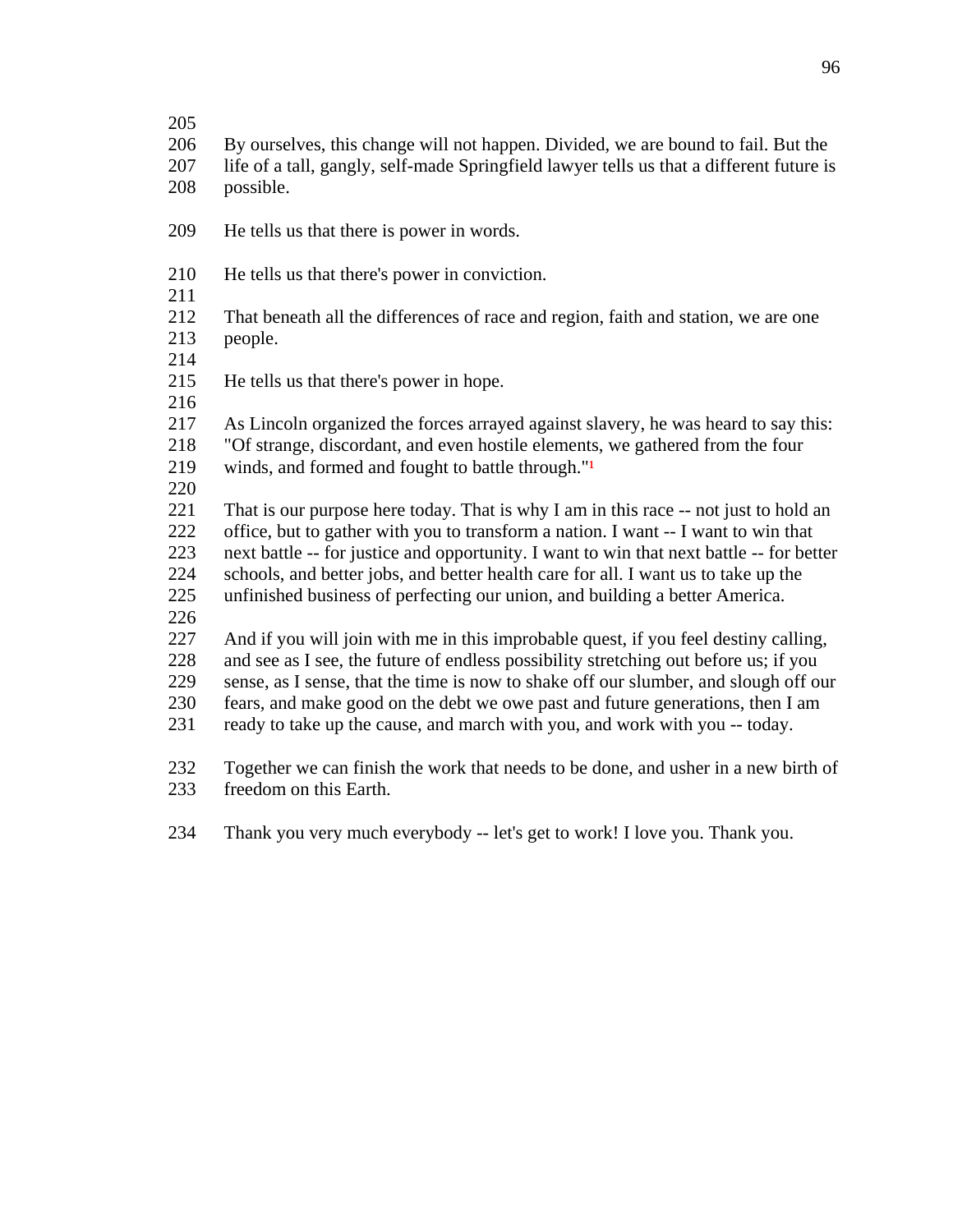## Appendix 2

# New Hampshire Primary Concession Speech

[AUTHENTICITY CERTIFIED: Text version below transcribed directly from audio]

- 1 Thank you, New Hampshire. I love you back. Thank you. Thank you. Well, thank
- 2 you so much. I am still fired up and ready to go.

3 Well, first of all, I want to congratulate Senator Clinton on a hard-fought victory

- 4 here in New Hampshire. She did an outstanding job. Give her a big round of
- 5 applause.
- 6 You know, a few weeks ago, no one imagined that we'd have accomplished what 7 we did here tonight in New Hampshire. No one could have imagined it. For most 8 of this campaign, we were far behind. We always knew our climb would be steep.

9 But in record numbers, you came out, and you spoke up for change. And with

10 your voices and your votes, you made it clear that at this moment, in this election,

11 there is something happening in America.

- 12 There is something happening when men and women in Des Moines and
- 13 Davenport, in Lebanon and Concord, come out in the snows of January to wait in
- 14 lines that stretch block after block because they believe in what this country can
- 15 be.
- 16 There is something happening. There's something happening when Americans
- 17 who are young in age and in spirit, who've never participated in politics before,
- 18 turn out in numbers we have never seen because they know in their hearts that this
- 19 time must be different.

20 There's something happening when people vote not just for the party that they 21 belong to, but the hopes that they hold in common.

- 
- 22 And whether we are rich or poor, black or white, Latino or Asian, whether we hail
- 23 from Iowa or New Hampshire, Nevada or South Carolina, we are ready to take
- 24 this country in a fundamentally new direction. That's what's happening in
- 25 America right now; change is what's happening in America.
- 26 Our new American majority can end the outrage of unaffordable, unavailable
- 27 health care in our time. We can bring doctors and patients, workers and
- 28 businesses, Democrats and Republicans together, and we can tell the drug and
- 29 insurance industry that, while they get a seat at the table, they don't get to buy
- 30 every chair, not this time, not now.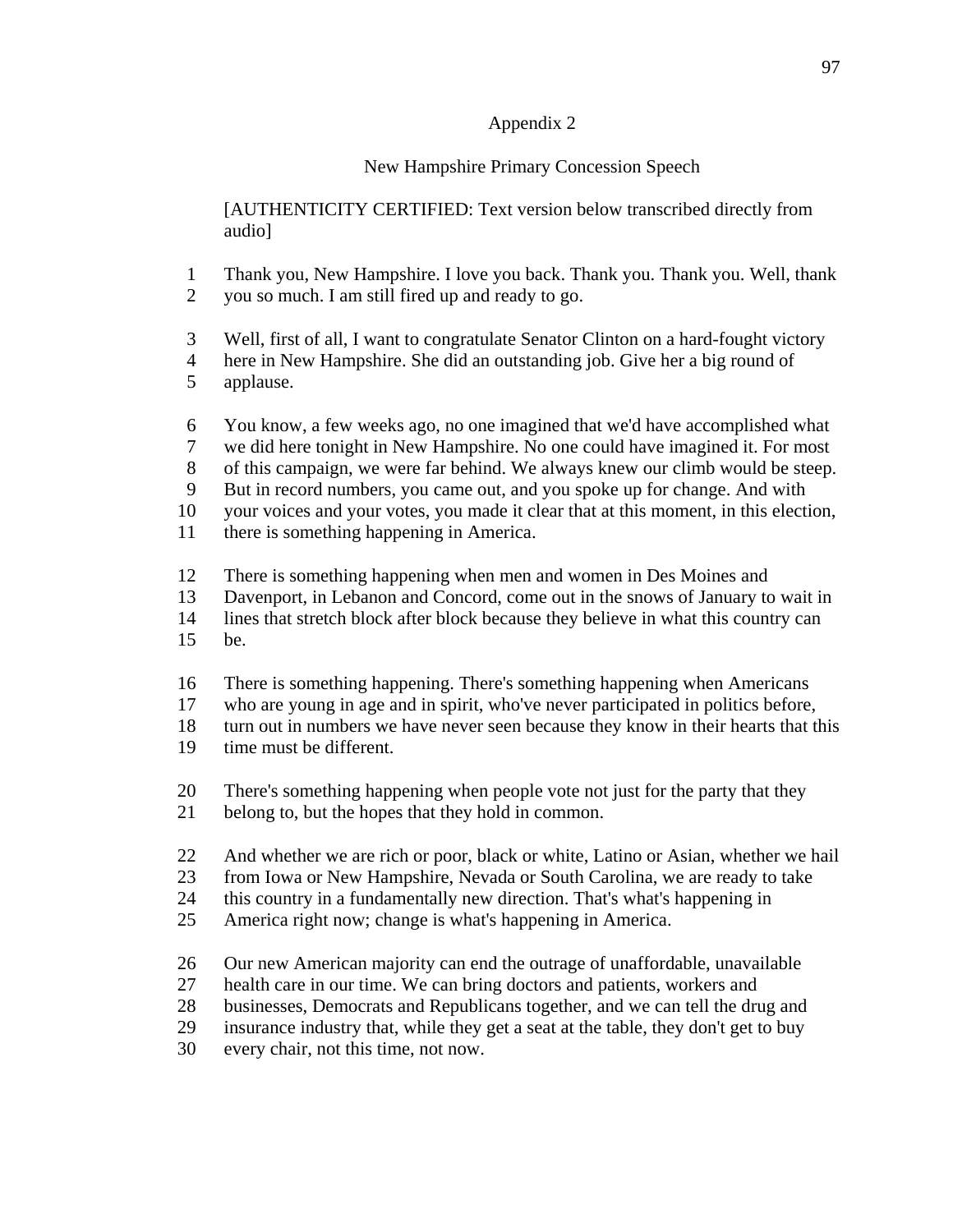31 Our new majority can end the tax breaks for corporations that ship our jobs

- 32 overseas and put a middle-class tax cut in the pockets of working Americans who
- 33 deserve it. We can stop sending our children to schools with corridors of shame
- 34 and start putting them on a pathway to success. We can stop talking about how
- 35 great teachers are and start rewarding them for their greatness by giving them
- 36 more pay and more support. We can do this with our new majority. We can
- 37 harness the ingenuity of farmers and scientists, citizens and entrepreneurs to free 38 this nation from the tyranny of oil and save our planet from a point of no return.
- 39 And when I am President of the United States, we will end this war in Iraq and
- 40 bring our troops home. We will end this war in Iraq. We will bring our troops
- 41 home. We will finish the job -- We will finish the job against al-Qaida in
- 42 Afghanistan. We will care for our veterans. We will restore our moral standing in
- 43 the world. And we will never use 9/11 as a way to scare up votes, because it is not
- 44 a tactic to win an election. It is a challenge that should unite America and the
- 45 world against the common threats of the 21st century: terrorism and nuclear
- 46 weapons, climate change and poverty, genocide and disease.

47 We know the battle ahead will be long. But always remember that, no matter what 48 obstacles stand in our way, nothing can stand in the way of the power of millions 49 of voices calling for change.

50 We have been told we cannot do this by a chorus of cynics. And they will only 51 grow louder and more dissonant in the weeks and months to come. We've been 52 asked to pause for a reality check. We've been warned against offering the people 53 of this nation false hope. But in the unlikely story that is America, there has never 54 been anything false about hope. For when we have faced down impossible odds, 55 when we've been told we're not ready or that we shouldn't try or that we can't, 56 generations of Americans have responded with a simple creed that sums up the 57 spirit of a people:

- 58 Yes, we can.
- 59 Yes, we can.
- 60 Yes, we can.
- 61 It was a creed written into the founding documents that declared the destiny of a 62 nation -- yes, we can.
- 63 It was whispered by slaves and abolitionists as they blazed a trail towards
- 64 freedom through the darkest of nights -- yes, we can.
- 65 It was sung by immigrants as they struck out from distant shores and pioneers
- 66 who pushed westward against an unforgiving wilderness -- yes, we can.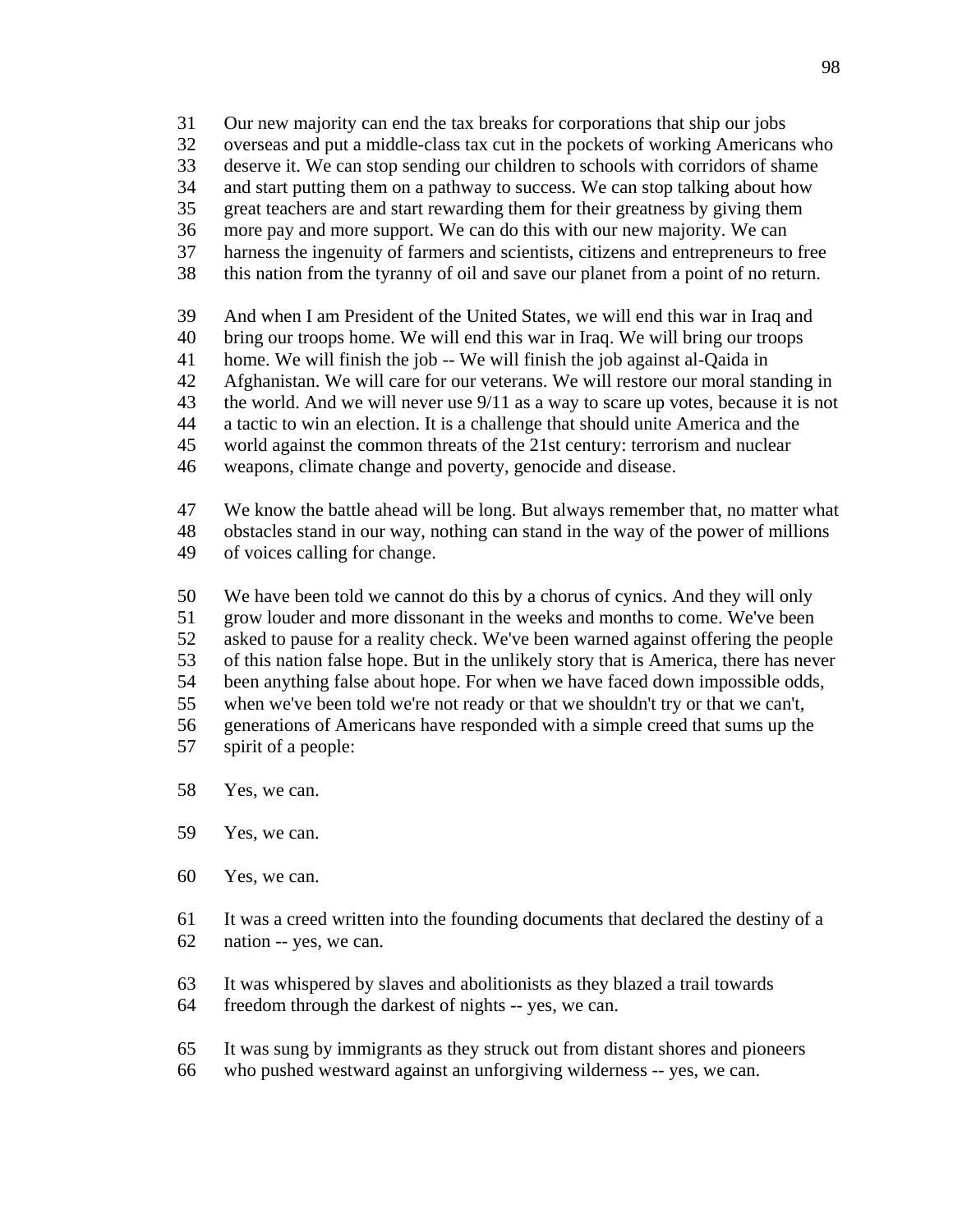- 67 It was the call of workers who organized, women who reached for the ballot, a
- 68 President who chose the moon as our new frontier, and a king who took us to the
- 69 mountaintop and pointed the way to the promised land -- yes, we can, to justice
- 70 and equality.
- 71 Yes, we can, to opportunity and prosperity.
- 72 Yes, we can heal this nation.
- 73 Yes, we can repair this world.
- 74 Yes, we can.
- 75 Together, we will begin the next great chapter in the American story, with three
- 76 words that will ring from coast to coast, from sea to shining sea: Yes, we can.
- 77 Thank you, New Hampshire.
- 78 Thank you. Thank you.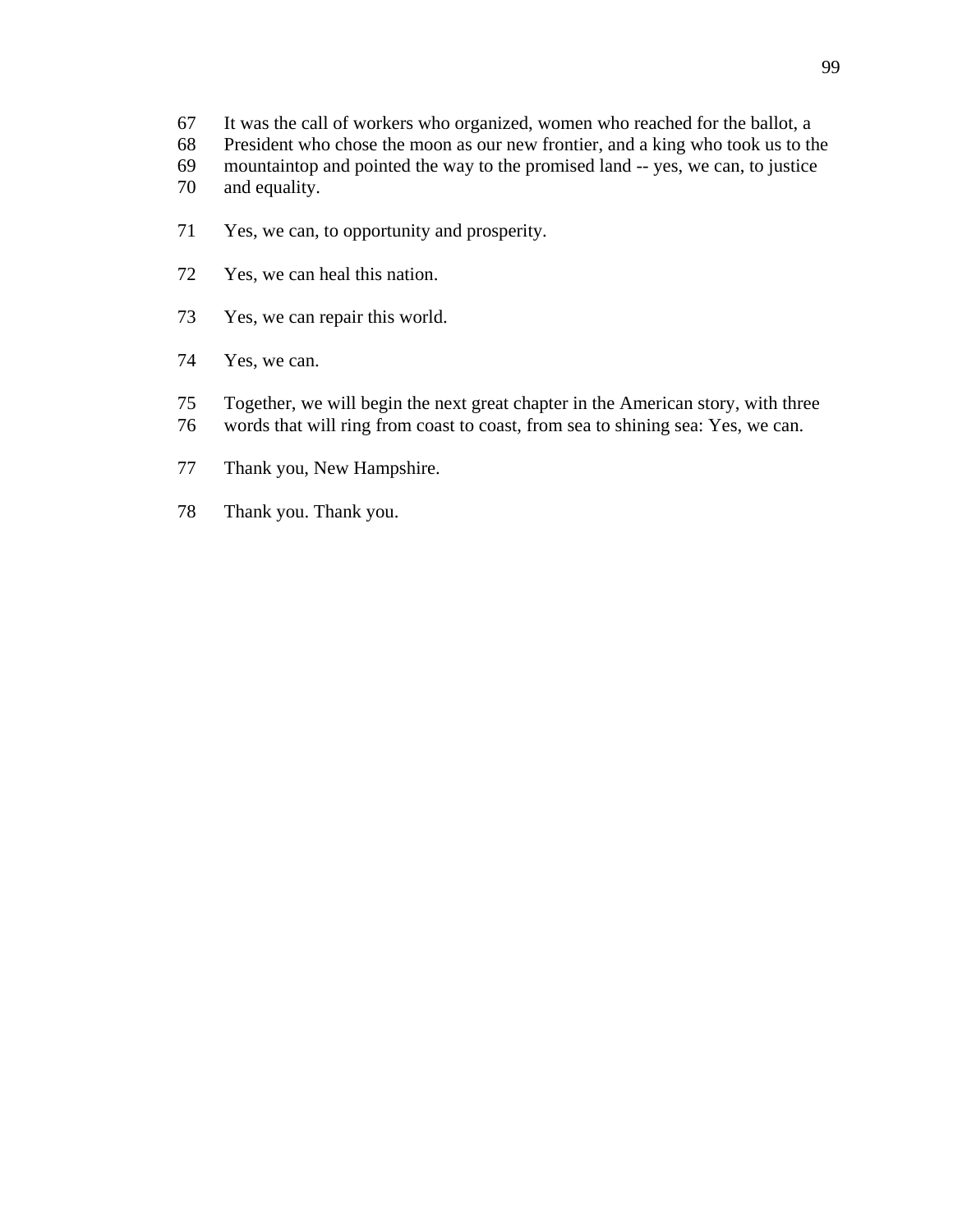## Appendix 3

# A More Perfect Union

[AUTHENTICITY CERTIFIED: Text version below transcribed directly from audio]

1 Thank you so much. Thank you. Thank you. Thank you so much. Thank you.

2 Thank you. Let me begin by thanking Harris Wofford for his contributions to this

3 country. In so many different ways, he exemplifies what we mean by the word

4 "citizen." And so we are very grateful to him for all the work he has done; and

5 I'm thankful for the gracious and thoughtful introduction.

6 "We the people, in order to form a more perfect union." Two hundred and twenty 7 one years ago, in a hall that still stands across the street, a group of men gathered 8 and, with these simple words, launched America's improbable experiment in 9 democracy. Farmers and scholars, statesmen and patriots who had traveled across 10 the ocean to escape tyranny and persecution finally made real their Declaration of

11 Independence at a Philadelphia convention that lasted through the spring of 1787.

12 The document they produced was eventually signed, but ultimately unfinished. It 13 was stained by this nation's original sin of slavery, a question that divided the 14 colonies and brought the convention to a stalemate until the founders chose to 15 allow the slave trade to continue for at least 20 more years, and to leave any final 16 resolution to future generations. Of course, the answer to the slavery question was 17 already embedded within our Constitution – a Constitution that had at is very core 18 the ideal of equal citizenship under the law; a Constitution that promised its

- 19 people liberty and justice, and a union that could be and should be perfected over
- 20 time.

21 And yet words on a parchment would not be enough to deliver slaves from

22 bondage, or provide men and women of every color and creed their full rights and

- 23 obligations as citizens of the United States. What would be needed were
- 24 Americans in successive generations who were willing to do their part through
- 25 protests and struggles, on the streets and in the courts, through a civil war and
- 26 civil disobedience, and always at great risk to narrow that gap between the
- 27 promise of our ideals and the reality of their time.

28 This was one of the tasks we set forth at the beginning of this presidential 29 campaign: to continue the long march of those who came before us, a march for a 30 more just, more equal, more free, more caring, and more prosperous America. I 31 chose to run for President at this moment in history because I believe deeply that 32 we cannot solve the challenges of our time unless we solve them together, unless 33 we perfect our union by understanding that we may have different stories, but we 34 hold common hopes; that we may not look the same and may not have come from 35 the same place, but we all want to move in the same direction: towards a better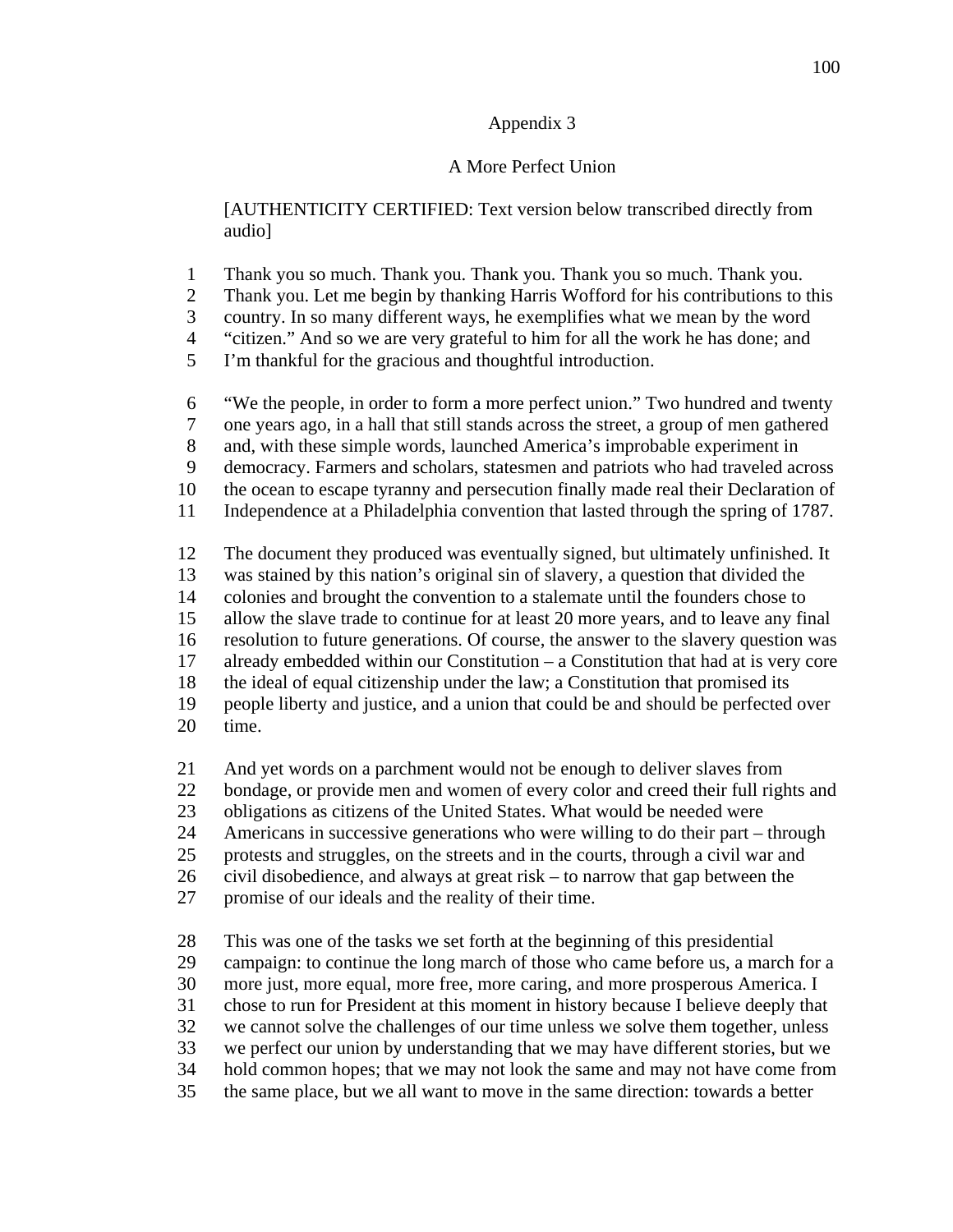- 36 future for our children and our grandchildren. And this belief comes from my
- 37 unyielding faith in the decency and generosity of the American people. But it also
- 38 comes from my own story.

39 I'm the son of a black man from Kenya and a white woman from Kansas. I was 40 raised with the help of a white grandfather who survived a Depression to serve in 41 Patton's army during World War II, and a white grandmother who worked on a 42 bomber assembly line at Fort Leavenworth while he was overseas. I've gone to 43 some of the best schools in America and I've lived in one of the world's poorest 44 nations. I am married to a black American who carries within her the blood of 45 slaves and slave owners, an inheritance we pass on to our two precious daughters. 46 I have brothers, sisters, nieces, nephews, uncles, and cousins of every race and 47 every hue scattered across three continents. And for as long as I live, I will never 48 forget that in no other country on earth is my story even possible. It's a story that 49 hasn't made me the most conventional of candidates. But it is a story that has 50 seared into my genetic makeup the idea that this nation is more than the sum of its 51 parts – that out of many, we are truly one.

52 Now throughout the first year of this campaign, against all predictions to the 53 contrary, we saw how hungry the American people were for this message of 54 unity. Despite the temptation to view my candidacy through a purely racial lens, 55 we won commanding victories in states with some of the whitest populations in 56 the country. In South Carolina, where the Confederate flag still flies, we built a 57 powerful coalition of African Americans and white Americans. This is not to say 58 that race has not been an issue in this campaign. At various stages in the 59 campaign, some commentators have deemed me either "too black" or "not black 60 enough." We saw racial tensions bubble to the surface during the week before the 61 South Carolina primary. The press has scoured every single exit poll for the latest 62 evidence of racial polarization, not just in terms of white and black, but black and 63 brown as well.

- 64 And yet, it's only been in the last couple of weeks that the discussion of race in 65 this campaign has taken a particularly divisive turn. On one end of the spectrum, 66 we've heard the implication that my candidacy is somehow an exercise in 67 affirmative action; that it's based solely on the desire of wild and wide-eyed 68 liberals to purchase racial reconciliation on the cheap. On the other end, we've 69 heard my former pastor, Jeremiah Wright, use incendiary language to express 70 views that have the potential not only to widen the racial divide, but views that 71 denigrate both the greatness and the goodness of our nation and that rightly offend 72 white and black alike. 73 Now I've already condemned, in unequivocal terms, the statements of Reverend
- 
- 74 Wright that have caused such controversy, and in some cases, pain. For some,
- 75 nagging questions remain: Did I know him to be an occasionally fierce critic of
- 76 American domestic and foreign policy? Of course. Did I ever hear him make
- 77 remarks that could be considered controversial while I sat in the church? Yes. Did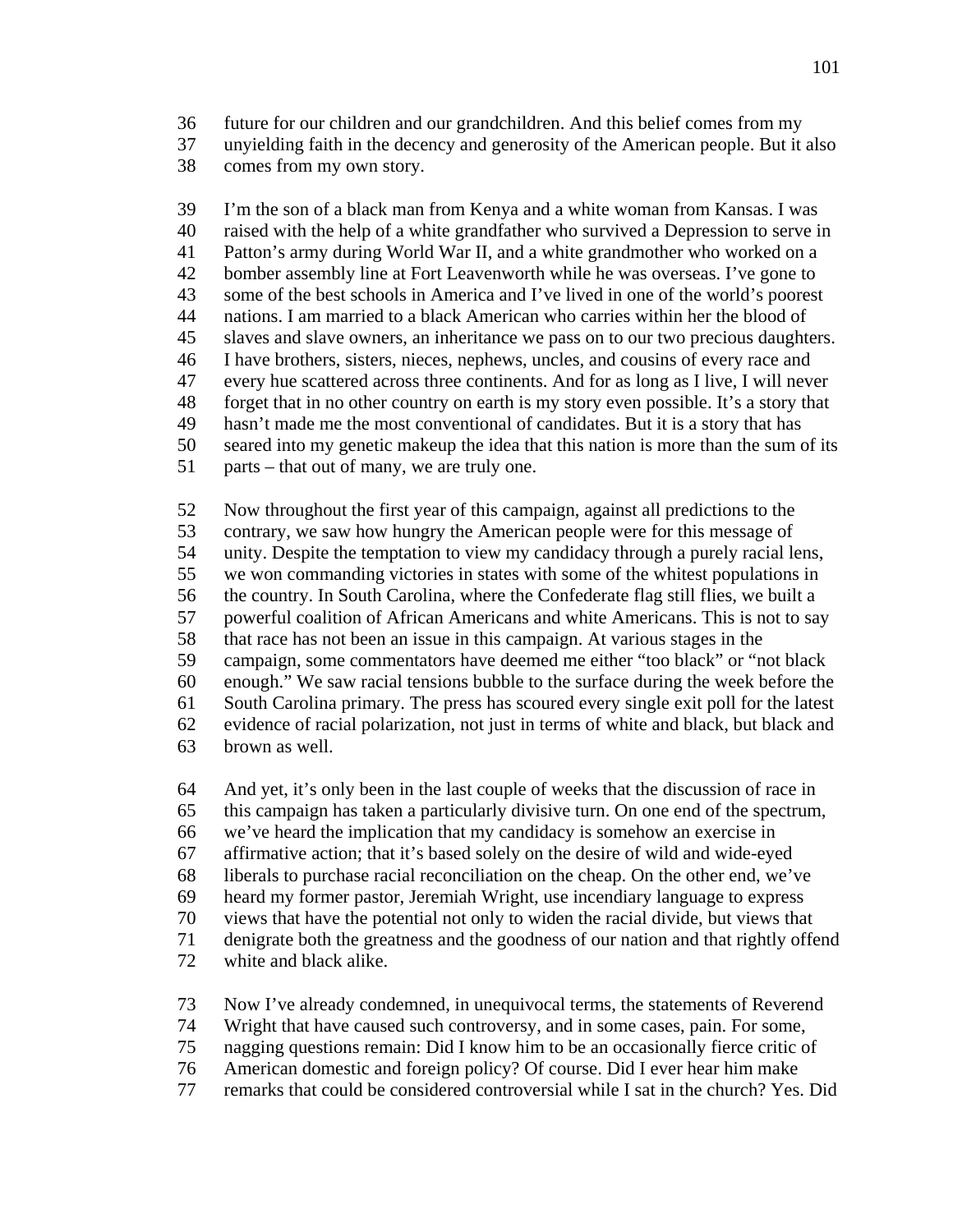78 I strongly disagree with many of his political views? Absolutely, just as I'm sure

79 many of you have heard remarks from your pastors, priests, or rabbis with which

80 you strongly disagree.

81 But the remarks that have caused this recent firestorm weren't simply 82 controversial. They weren't simply a religious leader's efforts to speak out against 83 perceived injustice. Instead, they expressed a profoundly distorted view of this 84 country, a view that sees white racism as endemic and that elevates what is wrong 85 with America above all that we know is right with America; a view that sees the 86 conflicts in the Middle East as rooted primarily in the actions of stalwart allies 87 like Israel instead of emanating from the perverse and hateful ideologies of radical 88 Islam.

89 As such, Reverend Wright's comments were not only wrong but divisive, divisive

90 at a time when we need unity; racially charged at a time when we need to come

91 together to solve a set of monumental problems: two wars, a terrorist threat, a

92 falling economy, a chronic health care crisis, and potentially devastating climate

93 change – problems that are neither black or white or Latino or Asian, but rather

94 problems that confront us all.

95 Given my background, my politics, and my professed values and ideals, there will

96 no doubt be those for whom my statements of condemnation are not enough. Why

97 associate myself with Reverend Wright in the first place, they may ask? Why not

98 join another church? And I confess that if all that I knew of Reverend Wright

99 were the snippets of those sermons that have run in an endless loop on the

100 television sets and YouTube, if Trinity United Church of Christ conformed to the

101 caricatures being peddled by some commentators, there is no doubt that I would<br>102 react in much the same way.

react in much the same way.

103 But the truth is, that isn't all that I know of the man. The man I met more than

104 twenty years ago is a man who helped introduce me to my Christian faith, a man

- 105 who spoke to me about our obligations to love one another, to care for the sick
- 106 and lift up the poor. He is a man who served his country as a United States

107 Marine, and who has studied and lectured at some of the finest universities and

108 seminaries in the country, and who over 30 years has led a church that serves the

109 community by doing God's work here on Earth – by housing the homeless,

110 ministering to the needy, providing day care services and scholarships and prison

111 ministries, and reaching out to those suffering from HIV/AIDS.

112 In my first book, *Dreams From My Father*, I described the experience of my first 113 service at Trinity, and it goes as follows:

114 *People began to shout, to rise from their seats and clap and cry out, a forceful* 

115 *wind carrying the reverend's voice up to the rafters.*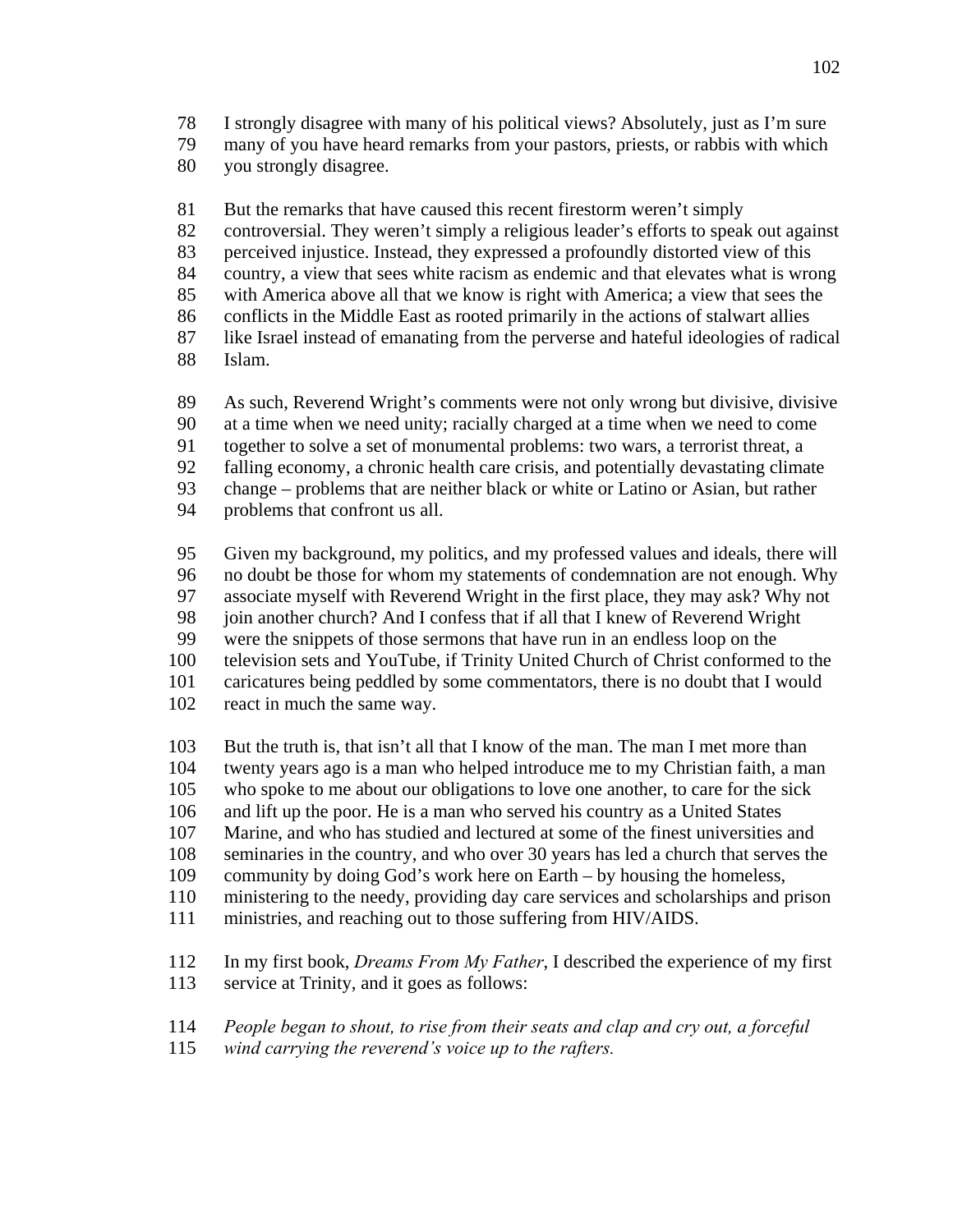- 116 *And in that single note hope I heard something else; at the foot of that cross,*
- 117 *inside the thousands of churches across the city, I imagined the stories of*
- 118 *ordinary black people merging with the stories of David and Goliath, Moses and*
- 119 *Pharaoh, the Christians in the lion's den, Ezekiel's field of dry bones.*
- 120 *Those stories of survival and freedom and hope became our stories, my story. The*
- 121 *blood that spilled was our blood; the tears our tears; until this black church, on*
- 122 *this bright day, seemed once more a vessel carrying the story of a people into*
- 123 *future generations and into a larger world. Our trials and triumphs became at*
- 124 *once unique and universal, black and more than black. In chronicling our*
- 125 *journey, the stories and songs gave us a meaning to reclaim memories that we*
- 126 *didn't need to feel shame about memories that all people might study and*
- 127 *cherish and with which we could start to rebuild.*
- 128 That has been my experience at Trinity. Like other predominantly black churches
- 129 across the country, Trinity embodies the black community in its entirety the
- 130 doctor and the welfare mom, the model student and the former gang-banger. Like
- 131 other black churches, Trinity's services are full of raucous laughter and
- 132 sometimes bawdy humor. They are full of dancing and clapping and screaming
- 133 and shouting that may seem jarring to the untrained ear. The church contains in
- 134 full the kindness and cruelty, the fierce intelligence and the shocking ignorance,
- 135 the struggles and successes, the love and, yes, the bitterness and biases that make
- 136 up the black experience in America.
- 137 And this helps explain, perhaps, my relationship with Reverend Wright. As
- 138 imperfect as he may be, he has been like family to me. He strengthens my faith,
- 139 officiated my wedding, and baptized my children. Not once in my conversations
- 140 with him have I heard him talk about any ethnic group in derogatory terms or treat
- 141 whites with whom he interacted with anything but courtesy and respect. He
- 142 contains within him the contradictions the good and the bad of the community
- 143 that he has served diligently for so many years.
- 144 I can no more disown him than I can disown the black community. I can no more 145 disown him than I can disown my white grandmother, a woman who helped raise 146 me, a woman who sacrificed again and again for me, a woman who loves me as 147 much as she loves anything in this world, but a woman who once confessed her 148 fear of black men who passed her by on the street, and who on more than one
- 149 occasion has uttered racial or ethnic stereotypes that made me cringe.

150 These people are part of me. And they are part of America, this country that I 151 love.

- 152 Now, some will see this as an attempt to justify or excuse comments that are
- 153 simply inexcusable. I can assure you it is not. And I suppose the politically safe
- 154 thing to do would be to move on from this episode and just hope that it fades into
- 155 the woodwork. We can dismiss Reverend Wright as a crank or a demagogue, just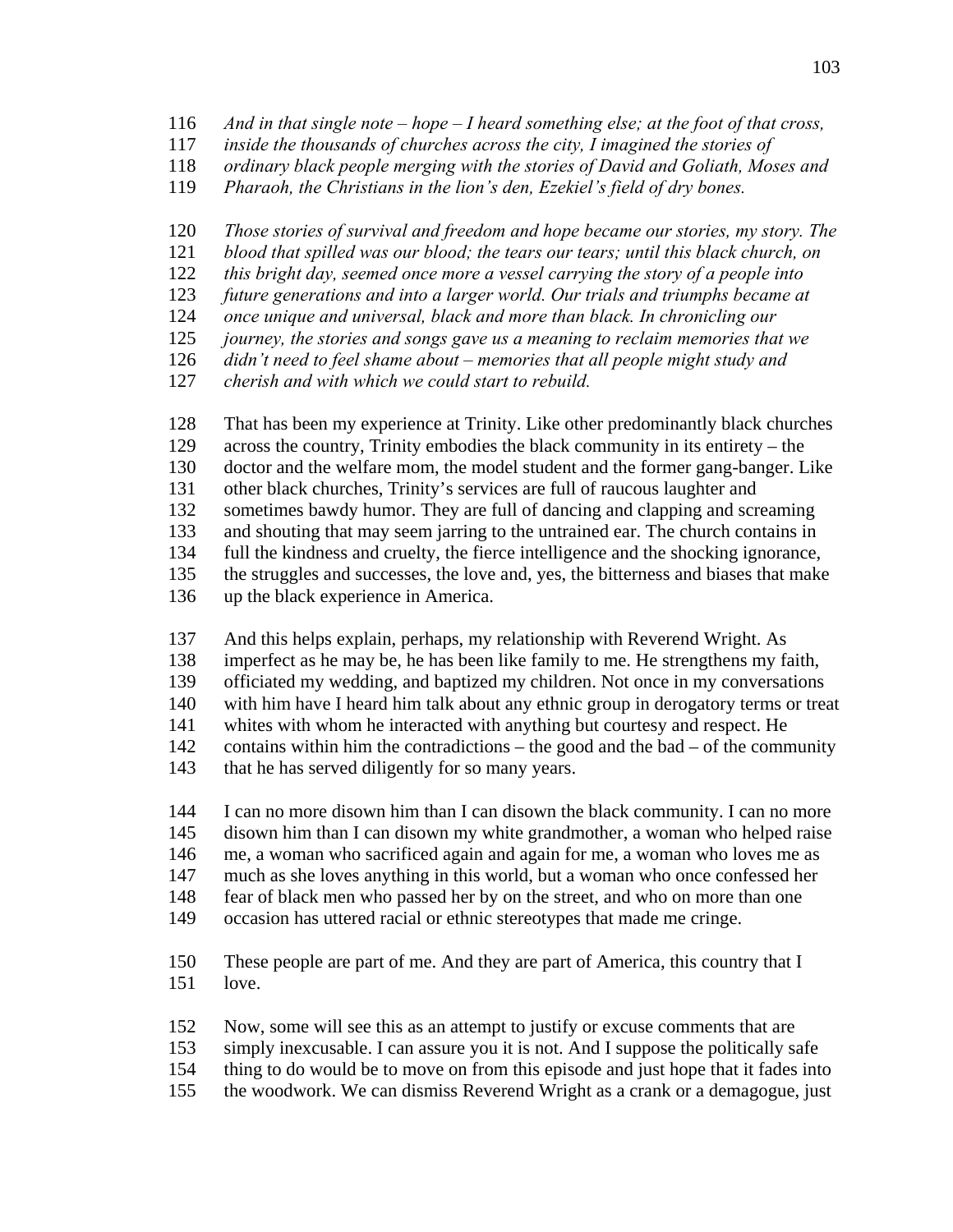- 156 as some have dismissed Geraldine Ferraro in the aftermath of her recent
- 157 statements as harboring some deep deep-seated bias.

158 But race is an issue that I believe this nation cannot afford to ignore right now. 159 We would be making the same mistake that Reverend Wright made in his 160 offending sermons about America: to simplify and stereotype and amplify the 161 negative to the point that it distorts reality. The fact is that the comments that have 162 been made and the issues that have surfaced over the last few weeks reflect the 163 complexities of race in this country that we've never really worked through, a part 164 of our union that we have not yet made perfect. And if we walk away now, if we 165 simply retreat into our respective corners, we will never be able to come together 166 and solve challenges like health care or education or the need to find good jobs 167 for every American.

168 Understanding – Understanding this reality requires a reminder of how we arrived 169 at this point. As William Faulkner once wrote, "The past isn't dead and buried. In 170 fact, it isn't even past." We do not need to recite here the history of racial injustice 171 in this country. But we do need to remind ourselves that so many of the disparities 172 that exist between the African-American community and the larger American 173 community today can be traced directly to inequalities passed on from an earlier 174 generation that suffered under the brutal legacy of slavery and Jim Crow. 175 Segregated schools were, and are, inferior schools. We still haven't fixed them, 50 176 years after *Brown versus Board of Education*. And the inferior education they 177 provided, then and now, helps explain the pervasive achievement gap between 178 today's black and white students. 179 Legalized discrimination, where blacks were prevented, often through violence,

180 from owning property, or loans were not granted to African-American business 181 owners, or black homeowners could not access FHA mortgages, or blacks were 182 excluded from unions, or the police force, or the fire department meant that black 183 families could not amass any meaningful wealth to bequeath to future generations. 184 That history helps explain the wealth and income gap between blacks and whites 185 and the concentrated pockets of poverty that persist in so many of today's urban 186 and rural communities. A lack of economic opportunity among black men and the 187 shame and frustration that came from not being able to provide for one's family 188 contributed to the erosion of black families, a problem that welfare policies for 189 many years may have worsened. And the lack of basic services in so many urban 190 black neighborhoods – parks for kids to play in, police walking the beat, regular 191 garbage pick-up, building code enforcement – all helped create a cycle of 192 violence, blight, and neglect that continues to haunt us.

193 This is the reality in which Reverend Wright and other African-Americans of his 194 generation grew up. They came of age in the late '50s and early '60s, a time when

195 segregation was still the law of the land and opportunity was systematically

- 196 constricted. What's remarkable is not how many failed in the face of
- 197 discrimination, but how many men and women overcame the odds, how many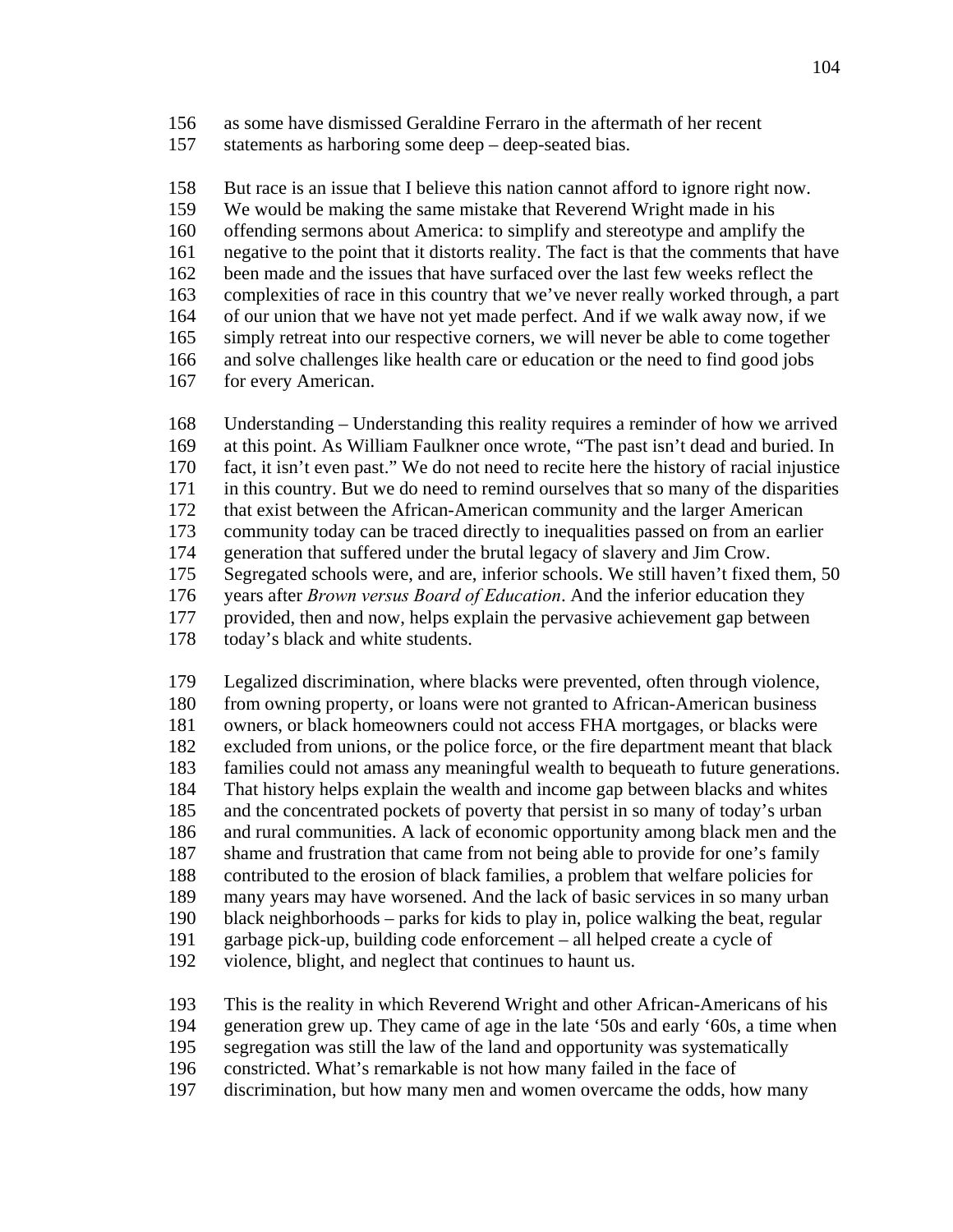198 were able to make a way out of no way for those like me who would come after 199 them.

200 But for all those who scratched and clawed their way to get a piece of the 201 American Dream, there were many who didn't make it – those who were 202 ultimately defeated, in one way or another, by discrimination. That legacy of 203 defeat was passed on to future generations – those young men and increasingly 204 young women who we see standing on street corners or languishing in our 205 prisons, without hope or prospects for the future. Even for those blacks who did 206 make it, questions of race, and racism, continue to define their world view in 207 fundamental ways. For the men and women of Reverend Wright's generation, the 208 memories of humiliation and doubt and fear have not gone away, nor has the 209 anger and the bitterness of those years.

210 That anger may not get expressed in public, in front of white co-workers or white 211 friends, but it does find voice in the barbershop or the beauty shop or around the 212 kitchen table. At times, that anger is exploited by politicians to gin up votes along 213 racial lines or to make up for a politician's own failings. And occasionally it finds 214 voice in the church on Sunday morning, in the pulpit and in the pews. The fact 215 that so many people are surprised to hear that anger in some of Reverend Wright's 216 sermons simply reminds us of that old truism that the most segregated hour of 217 American life occurs on Sunday morning.

- 218 That That anger is not always productive. Indeed, all too often it distracts
- 219 attention from solving real problems. It keeps us from squarely facing our own
- 220 complicity within the African-American community in our own condition. It
- 221 prevents the African-American community from forging the alliances it needs to
- 222 bring about real change. But the anger is real; it is powerful, and to simply wish it
- 223 away, to condemn it without understanding its roots only serves to widen the
- 224 chasm of misunderstanding that exists between the races.

225 In fact, a similar anger exists within segments of the white community. Most 226 working and middle-class white Americans don't feel that they've been 227 particularly privileged by their race. Their experience is the immigrant 228 experience. As far as they're concerned, no one handed them anything; they built 229 it from scratch. They've worked hard all their lives, many times only to see their 230 jobs shipped overseas or their pensions dumped after a lifetime of labor. They are 231 anxious about their futures, and they feel their dreams slipping away. And in an 232 era of stagnant wages and global competition, opportunity comes to be seen as a 233 zero sum game, in which your dreams come at my expense. So when they are told 234 to bus their children to a school across town, when they hear that an African 235 American is getting an advantage in landing a good job or a spot in a good college 236 because of an injustice that they themselves never committed, when they're told 237 that their fears about crime in urban neighborhoods are somehow prejudice, 238 resentment builds over time.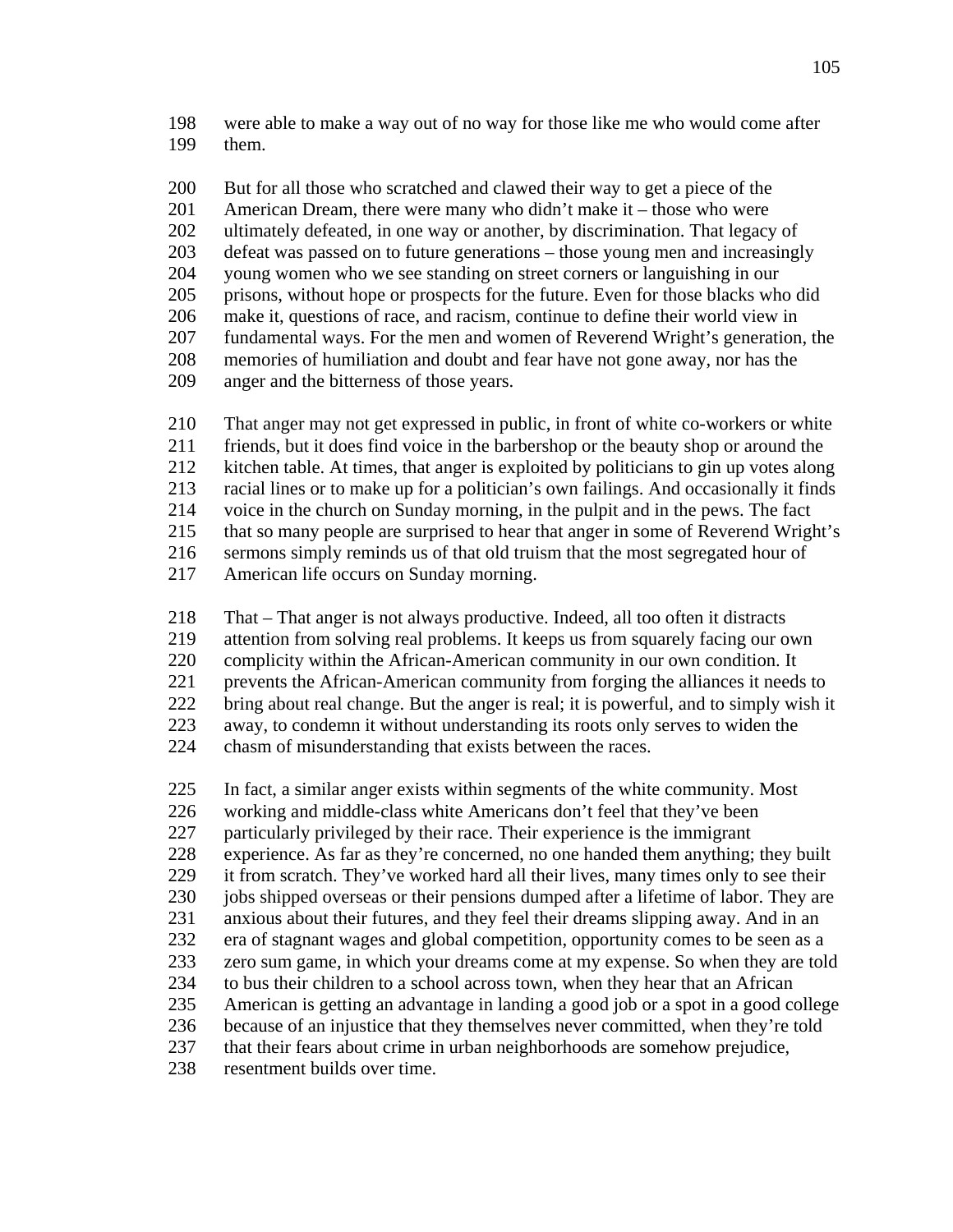239 Like the anger within the black community, these resentments aren't always 240 expressed in polite company. But they have helped shape the political landscape 241 for at least a generation. Anger over welfare and affirmative action helped forge 242 the Reagan Coalition. Politicians routinely exploited fears of crime for their own 243 electoral ends. Talk show hosts and conservative commentators built entire 244 careers unmasking bogus claims of racism while dismissing legitimate 245 discussions of racial injustice and inequality as mere political correctness or 246 reverse racism. And just as black anger often proved counterproductive, so have 247 these white resentments distracted attention from the real culprits of the middle 248 class squeeze: a corporate culture rife with inside dealing, questionable 249 accounting practices, and short-term greed; a Washington dominated by lobbyists 250 and special interests; economic policies that favor the few over the many. And 251 yet, to wish away the resentments of white Americans, to label them as misguided 252 or even racist without recognizing they are grounded in legitimate concerns, this, 253 too, widens the racial divide and blocks the path to understanding.

254 This is where we are right now.

255 It's a racial stalemate we've been stuck in for years. And contrary to the claims of 256 some of my critics, black and white, I have never been so naive as to believe that 257 we can get beyond our racial divisions in a single election cycle or with a single 258 candidate, particularly – particularly a candidacy as imperfect as my own. But I 259 have asserted a firm conviction, a conviction rooted in my faith in God and my 260 faith in the American people, that, working together, we can move beyond some 261 of our old racial wounds and that, in fact, we have no choice – we have no choice 262 if we are to continue on the path of a more perfect union.

263 For the African-American community, that path means embracing the burdens of 264 our past without becoming victims of our past. It means continuing to insist on a 265 full measure of justice in every aspect of American life. But it also means binding 266 our particular grievances, for better health care and better schools and better jobs, 267 to the larger aspirations of all Americans – the white woman struggling to break 268 the glass ceiling, the white man who's been laid off, the immigrant trying to feed 269 his family. And it means also taking full responsibility for our own lives – by 270 demanding more from our fathers, and spending more time with our children, and 271 reading to them, and teaching them that while they may face challenges and 272 discrimination in their own lives, they must never succumb to despair or 273 cynicism. They must always believe – They must always believe that they can 274 write their own destiny.

275 Ironically, this quintessentially American – and, yes, conservative – notion of 276 self-help found frequent expression in Reverend Wright's sermons. But what my 277 former pastor too often failed to understand is that embarking on a program of 278 self-help also requires a belief that society can change. The profound mistake of 279 Reverend Wright's sermons is not that he spoke about racism in our society. It's 280 that he spoke as if our society was static, as if no progress had been made, as if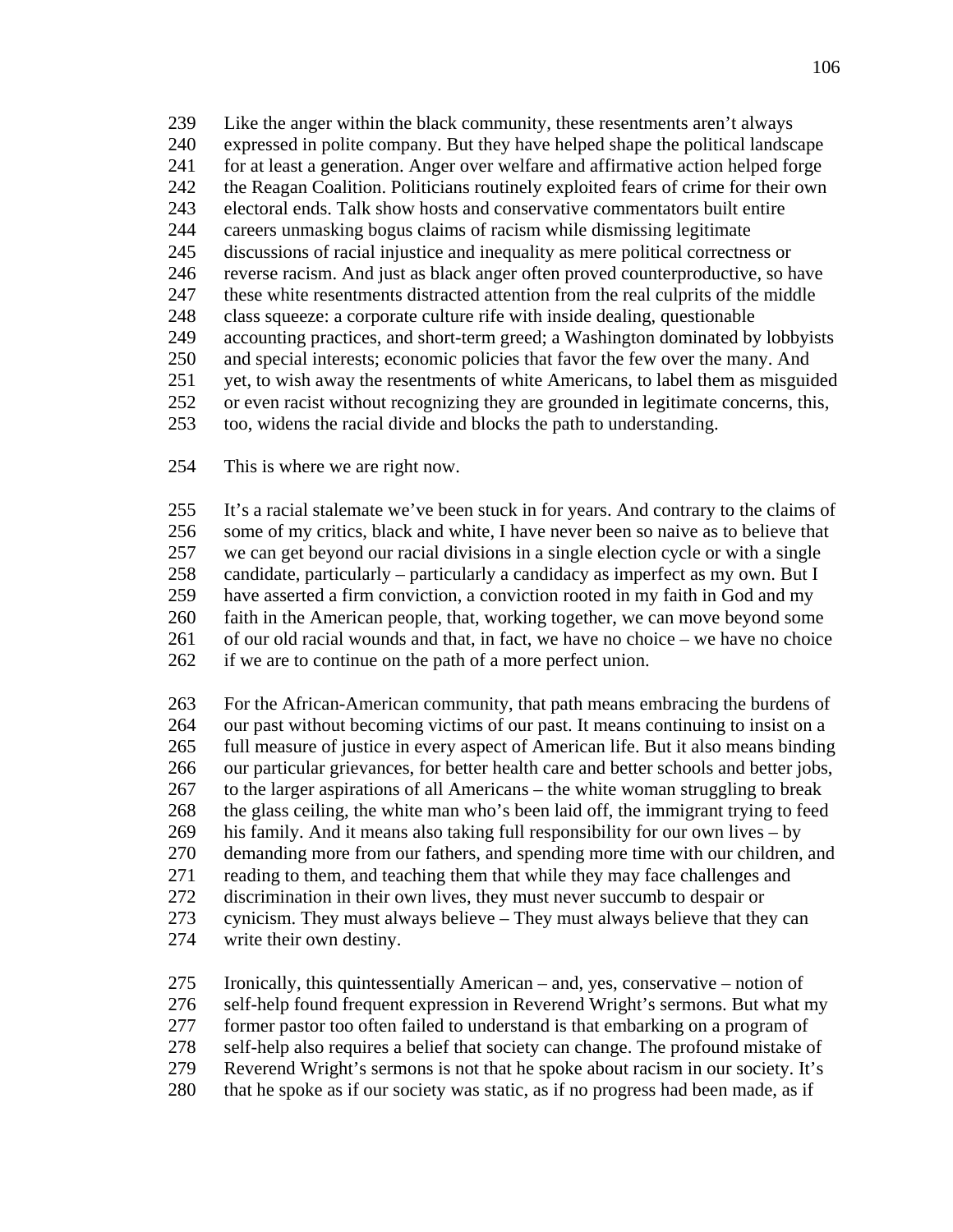281 this country – a country that has made it possible for one of his own members to 282 run for the highest office in the land and build a coalition of white and black,

283 Latino, Asian, rich, poor, young and old – is still irrevocably bound to a tragic

284 past. What we know, what we have seen, is that America can change. That is true

285 genius of this nation. What we have already achieved gives us hope – the audacity

286 to hope – for what we can and must achieve tomorrow.

287 Now, in the white community, the path to a more perfect union means 288 acknowledging that what ails the African-American community does not just exist 289 in the minds of black people; that the legacy of discrimination – and current 290 incidents of discrimination, while less overt than in the past – that these things are 291 real and must be addressed. Not just with words, but with deeds – by investing in 292 our schools and our communities; by enforcing our civil rights laws and ensuring 293 fairness in our criminal justice system; by providing this generation with ladders 294 of opportunity that were unavailable for previous generations. It requires all 295 Americans to realize that your dreams do not have to come at the expense of my 296 dreams, that investing in the health, welfare, and education of black and brown 297 and white children will ultimately help all of America prosper.

298 In the end, then, what is called for is nothing more and nothing less than what all 299 the world's great religions demand: that we do unto others as we would have them 300 do unto us. Let us be our brother's keeper, Scripture tells us. Let us be our sister's 301 keeper. Let us find that common stake we all have in one another, and let our 302 politics reflect that spirit as well.

303 For we have a choice in this country. We can accept a politics that breeds division 304 and conflict and cynicism. We can tackle race only as spectacle, as we did in the 305 O.J. trial; or in the wake of tragedy, as we did in the aftermath of Katrina; or as 306 fodder for the nightly news. We can play Reverend Wright's sermons on every 307 channel every day and talk about them from now until the election, and make the 308 only question in this campaign whether or not the American people think that I 309 somehow believe or sympathize with his most offensive words. We can pounce 310 on some gaffe by a Hillary supporter as evidence that she's playing the race card; 311 or we can speculate on whether white men will all flock to John McCain in the 312 general election regardless of his policies. We can do that. But if we do, I can tell 313 you that in the next election, we'll be talking about some other distraction, and 314 then another one, and then another one. And nothing will change.

315 That is one option.

316 Or, at this moment, in this election, we can come together and say, "Not this 317 time." This time we want to talk about the crumbling schools that are stealing the 318 future of black children and white children and Asian children and Hispanic 319 children and Native-American children. This time we want to reject the cynicism 320 that tells us that these kids can't learn; that those kids who don't look like us are 321 somebody else's problem. The children of America are not "those kids," – they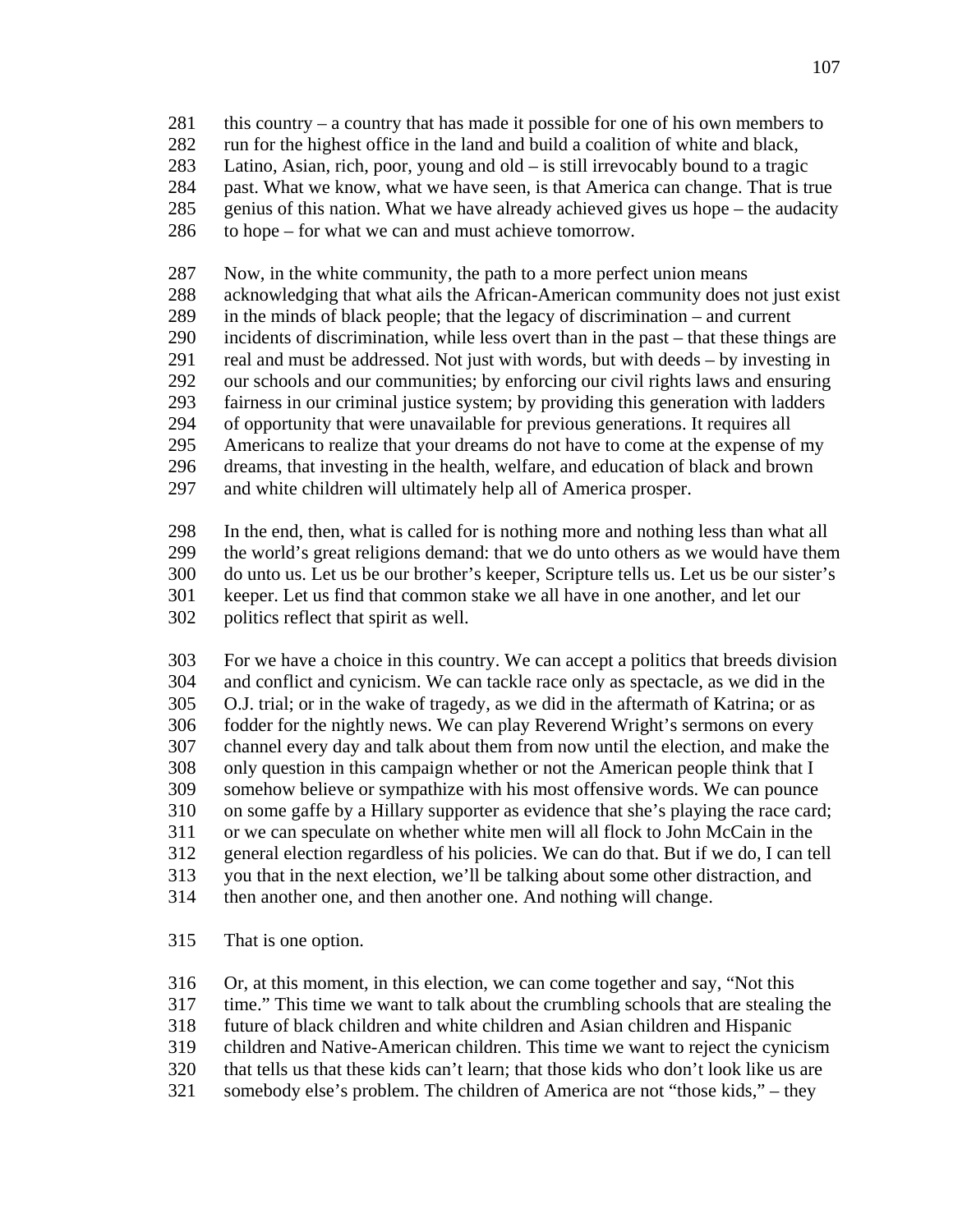$322$  are our kids, and we will not let them fall behind in a  $21<sup>st</sup>$ -century economy. Not

323 this time. This time we want to talk about how the lines in the emergency room

324 are filled with whites and blacks and Hispanics who do not have health care, who

325 don't have the power on their own to overcome the special interests in

326 Washington, but who can take them on if we do it together.

327 This time we want to talk about the shuttered mills that once provided a decent 328 life for men and women of every race, and the homes for sale that once belonged 329 to Americans from every religion, every region, every walk of life. This time we 330 want to talk about the fact that the real problem is not that someone who doesn't 331 look like you might take your job; it's that the corporation you work for will ship 332 it overseas for nothing more than a profit. This time – This time we want to talk 333 about the men and women of every color and creed who serve together, and fight 334 together, and bleed together under the same proud flag. We want to talk about 335 how to bring them home from a war that should've never been authorized and 336 should've never been waged. And we want to talk about how we'll show our 337 patriotism by caring for them, and their families, and giving them the benefits that 338 they have earned.

339 I would not be running for President if I didn't believe with all my heart that this 340 is what the vast majority of Americans want for this country. This union may 341 never be perfect, but generation after generation has shown that it can always be 342 perfected. And today, whenever I find myself feeling doubtful or cynical about 343 this possibility, what gives me the most hope is the next generation – the young 344 people whose attitudes and beliefs and openness to change have already made 345 history in this election.

346 There's one story in particular that I'd like to leave you with today, a story I told 347 when I had the great honor of speaking on Dr. King's birthday at his home 348 church, Ebenezer Baptist, in Atlanta. There's a young, 23-year-old woman, a 349 white woman named Ashley Baia, who organized for our campaign in Florence, 350 South Carolina. She'd been working to organize a mostly African-American 351 community since the beginning of this campaign, and one day she was at a 352 roundtable discussion where everyone went around telling their story and why 353 they were there. And Ashley said that when she was 9 years old, her mother got 354 cancer. And because she had to miss days of work, she was let go and lost her 355 health care. They had to file for bankruptcy, and that's when Ashley decided that 356 she had to do something to help her mom. 357 She knew that food was one of their most expensive costs, and so Ashley 358 convinced her mother that what she really liked and really wanted to eat more 359 than anything else was mustard and relish sandwiches – because that was the

360 cheapest way to eat. That's the mind of a 9 year old. She did this for a year until

361 her mom got better. And so Ashley told everyone at the roundtable that the reason

362 she had joined our campaign was so that she could help the millions of other

363 children in the country who want and need to help their parents too.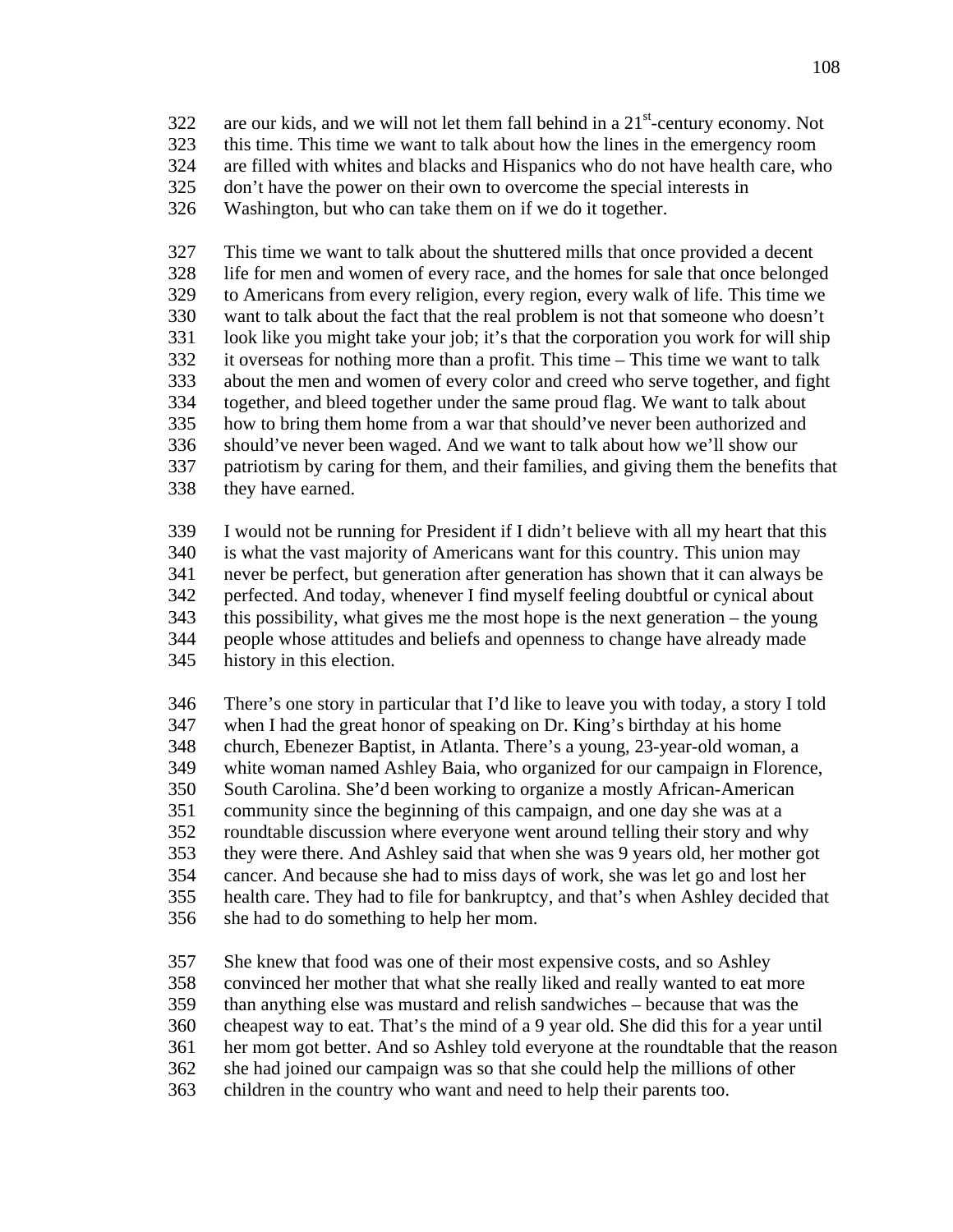364 Now, Ashley might have made a different choice. Perhaps somebody told her 365 along the way that the source of her mother's problems were blacks who were on

366 welfare and too lazy to work, or Hispanics who were coming into the country

367 illegally. But she didn't. She sought out allies in her fight against injustice.

368 Anyway, Ashley finishes her story and then goes around the room and asks 369 everyone else why they're supporting the campaign. They all have different 370 stories and different reasons. Many bring up a specific issue. And finally they 371 come to this elderly black man who's been sitting there quietly the entire time. 372 And Ashley asks him why he's there. And he doesn't bring up a specific issue. He 373 does not say *health care* or *the economy*. He does not say *education* or *the war*. 374 He does not say that he was there because of Barack Obama. He simply says to 375 everyone in the room, "I am here because of Ashley." "I'm here because of 376 Ashley."

377 Now, by itself, that single moment of recognition between that young white girl

378 and that old black man is not enough. It is not enough to give health care to the

379 sick, or jobs to the jobless, or education to our children. But it is where we start. It

380 is where our union grows stronger. And as so many generations have come to

381 realize over the course of the 221 years since a band of patriots signed that

382 document right here in Philadelphia, that is where perfection begins.

383 Thank you very much, everyone. Thank you.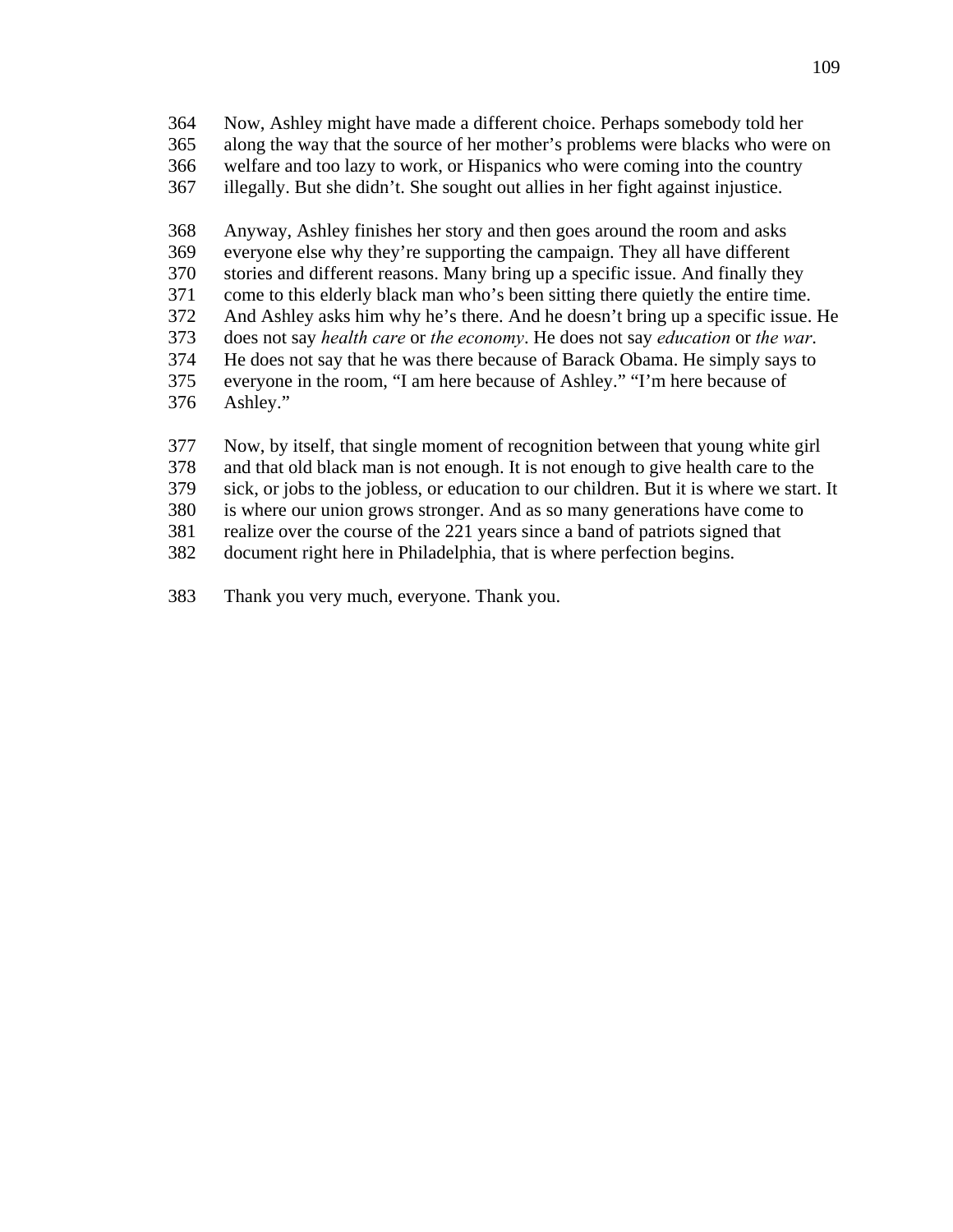#### Appendix 4

# Democratic National Convention Presidential Nomination Acceptance

[AUTHENTICITY CERTIFIED: Text version below transcribed directly from audio]

- 1 Thank you so much. Thank you very much. Thank you everybody.
- 2 To -- To Chairman Dean, and my great friend, Dick Durbin, and to all my fellow
- 3 citizens of this great nation, with profound gratitude and great humility -- I accept
- 4 your nomination for the presidency of the United States.
- 5 Let me -- Let me express -- Let me express my thanks to the historic slate of
- 6 candidates who accompanied on this journey, and especially the one who traveled
- 7 the farthest, a champion for working Americans and an inspiration to my
- 8 daughters and yours: Hillary Rodham Clinton.

9 To President Clinton -- To President Bill Clinton, who made last night the case 10 for change as only he can make it, to Ted Kennedy, who embodies the spirit of 11 service, and to the next Vice President of the United States, Joe Biden, I thank 12 you. I am grateful to finish this journey with one of the finest statesmen of our 13 time, a man at ease with everyone from world leaders to the conductors on the 14 Amtrak train he still takes home every night, to the love of my life -- the next First 15 Lady, Michelle Obama; and to Mahlia and Sasha, I love you so much and I am so 16 proud of you. 17 Four years ago, I stood before you and told you my story of the brief union 18 between a young man from Kenya and a young woman from Kansas who weren't 19 well-off or well-known, but shared a belief that in America, their son could 20 achieve whatever he put his mind to. 21 22 It is that promise that's always set this country apart -- that through hard work and 23 sacrifice each of us can pursue our individual dreams but still come together as 24 one American family, to ensure that the next generation can pursue their dreams 25 as well. 26 27 It's why I stand here tonight. Because for two hundred and thirty two years, at 28 each moment when that promise was in jeopardy, ordinary men and women, 29 students and soldiers, farmers and teachers, nurses and janitors -- found the 30 courage to keep it alive. 31

- 32 We meet at one of those defining moments -- a moment when our nation is at war,
- 33 our economy is in turmoil, and the American promise has been threatened once
- 34 more.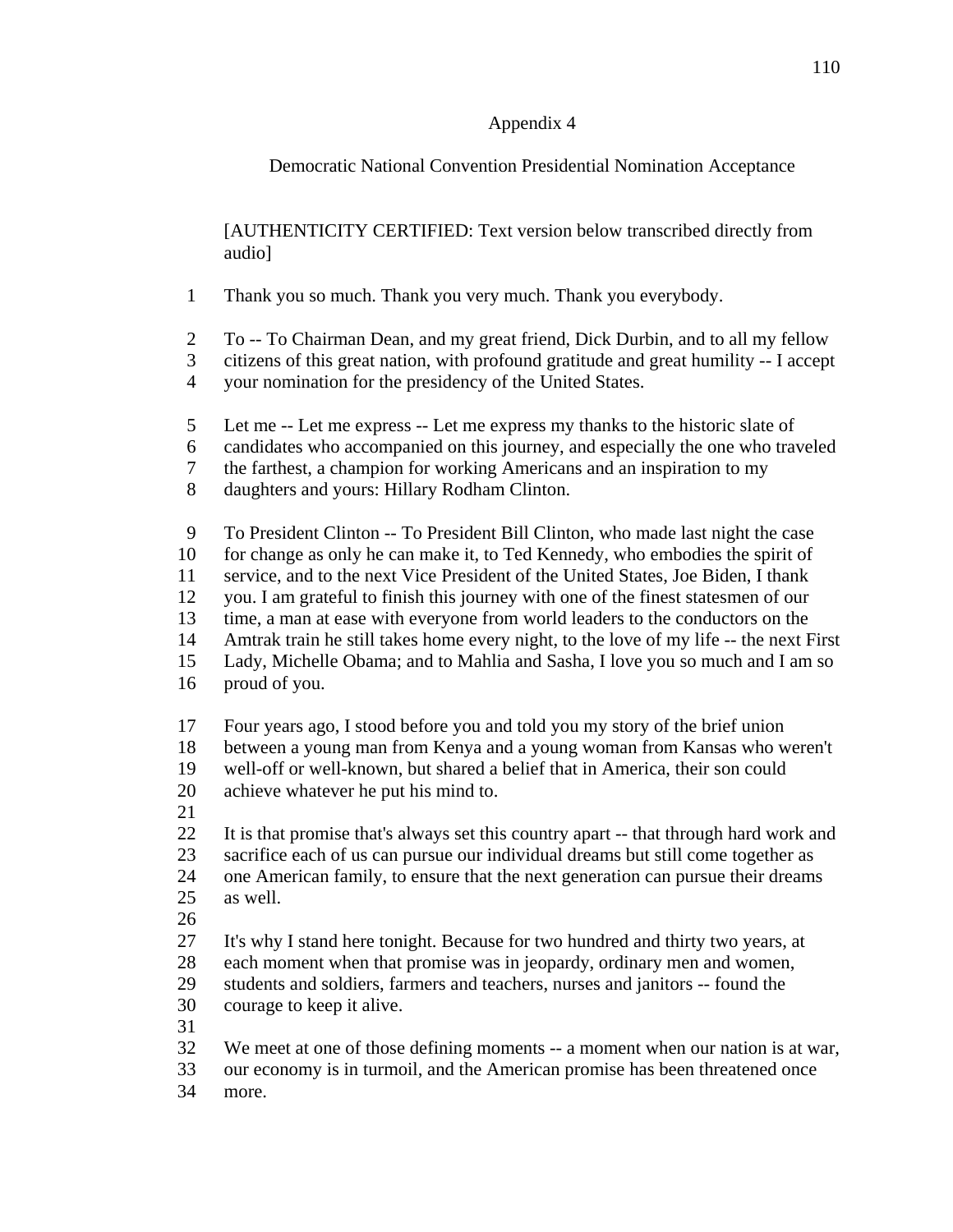35 36 Tonight, more Americans are out of work and more are working harder for less. 37 More of you have lost your homes and even more are watching your home values 38 plummet. More of you have cars you can't afford to drive, credit cards bills [sic] 39 you can't afford to pay and tuition that's beyond your reach. 40 41 These challenges are not all of government's making. But the failure to respond is 42 a direct result of a broken politics in Washington and the failed policies of George 43 W. Bush. 44 45 America, we are better than these last eight years. We are a better country than 46 this. This country's more decent than one woman in Ohio on the brink of 47 retirement finds herself one disaster after a lifetime of hard work. 48 We're a better country than one where a man in Indiana has to pack up the 49 equipment that's he's worked on for twenty years and watch as its shipped off to 50 China, and then chokes up as he explains how he felt like a failure when he went 51 home to tell his family the news. 52 We are more compassionate than a government that lets veterans sleep on our 53 streets, and families slide into poverty; that sits -- that sits on its hands while a 54 major American city drowns before our eyes. 55 Tonight -- Tonight I say to the people of America, to Democrats and Republicans 56 and Independents across this great land: Enough! 57 58 This moment -- This moment -- this election is our chance to keep, in the 21st 59 century, the American promise alive. Because next week, in Minnesota, the same 60 Party that brought you two terms of George Bush and Dick Cheney will ask this 61 country for a third. And we are here -- we are here because we love this country 62 too much to let the next four years look just like the last eight. On November 4th - 63 - On November 4th, we must stand up and say: "Eight is enough." 64 65 Now -- Now let me -- let -- let there be no doubt: The Republican nominee, John 66 McCain, has worn the uniform of our country with bravery and distinction, and 67 for that we owe him our gratitude and our respect. And next week, we'll also hear 68 about those occasions when he's broken with his Party as evidence that he can 69 deliver the change that we need. 70 71 But the record's clear: John McCain has voted with George Bush ninety percent of 72 the time. Senator McCain likes to talk about judgment, but really, what does it say 73 about your judgment when you think George Bush has been right more than 74 ninety percent of the time? I -- I don't know about you, but I'm not ready to take a 75 ten percent chance on change.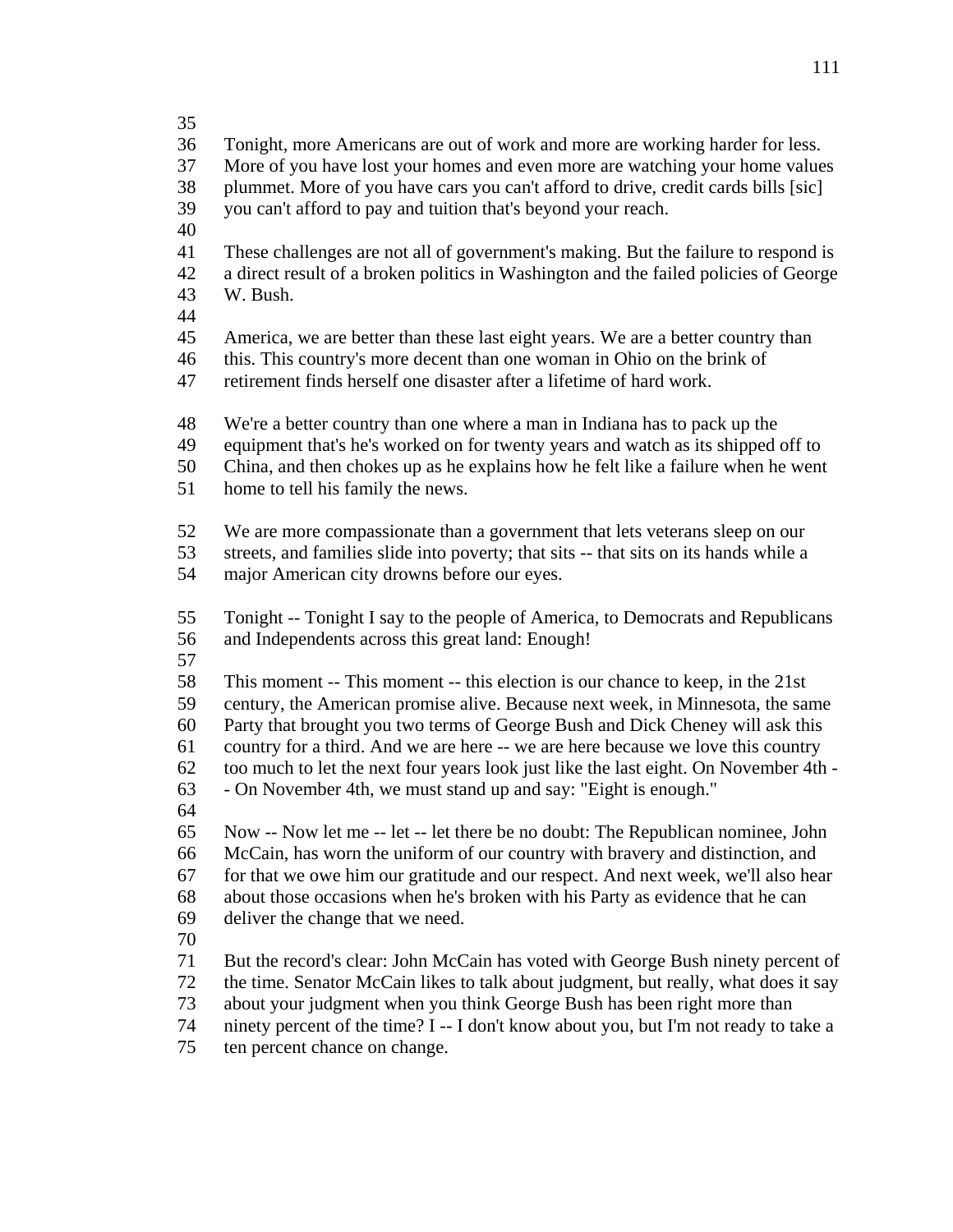76 The truth is on issue after issue that would make a difference in your lives -- on 77 health care and education and the economy, Senator McCain has been anything 78 but independent. He says that our economy has made great progress under this 79 President. He said that the fundamentals of the economy are strong. And when 80 one of his chief advisors -- the man who wrote his economic plan -- was talking 81 about the anxieties that Americans are feeling, he said that we were just suffering 82 from a mental recession, and that we've become -- and I quote -- "a nation of 83 whiners."

84 A nation of whiners.

85 Tell that to the proud autoworkers at a Michigan plant who, after they found out it

86 was closing, kept showing up everyday and working as hard as ever because they

87 knew there were people who counted on the brakes that they made. Tell that to the

88 military families who shoulder their burden silently as they watch their loved ones

89 leave for there third or fourth or fifth tour of duty.

90 These are not whiners. They work hard and they give back and they keep going 91 without complaint. These are the Americans I know.

92 Now, I don't believe that Senator McCain doesn't care what's going on in the lives

93 of Americans. I just think he doesn't know. Why else would he define "middle-

94 class" as someone making under five million dollars a year? How else could he

95 propose hundreds of billions in tax breaks for big corporations and oil companies

96 but not one penny of tax relief to more than one hundred million Americans?

97 How else could he offer a health care plan that would actually tax people's

98 benefits, or an education plan that would do nothing to help families pay for

99 college, or a plan that would privatize Social Security and gamble your

100 retirement?

101 It's not because John McCain doesn't care; it's because John McCain doesn't get it.

102 For over two decades -- For over two decades, he's subscribed to that old,

103 discredited Republican philosophy: Give more and more to those with the most

104 and hope that prosperity trickles down to everyone else.

105 In Washington, they call this the "Ownership Society," but what it really means is

106 that you're on your own. Out of work? Tough luck, you're on your own. No health

107 care? The market will fix it. You're on your own. Born into poverty? Pull yourself

108 up by your own bootstraps, even if you don't have boots. You are on your own.

109 Well, it's time for them to own their failure. It's time for us to change America.

110 And that's why I'm running for President of the United States.

111 You see -- You see, we Democrats have a very different measure of what

112 constitutes progress in this country. We measure progress by how many people

113 can find a job that pays the mortgage, whether you can put a little extra money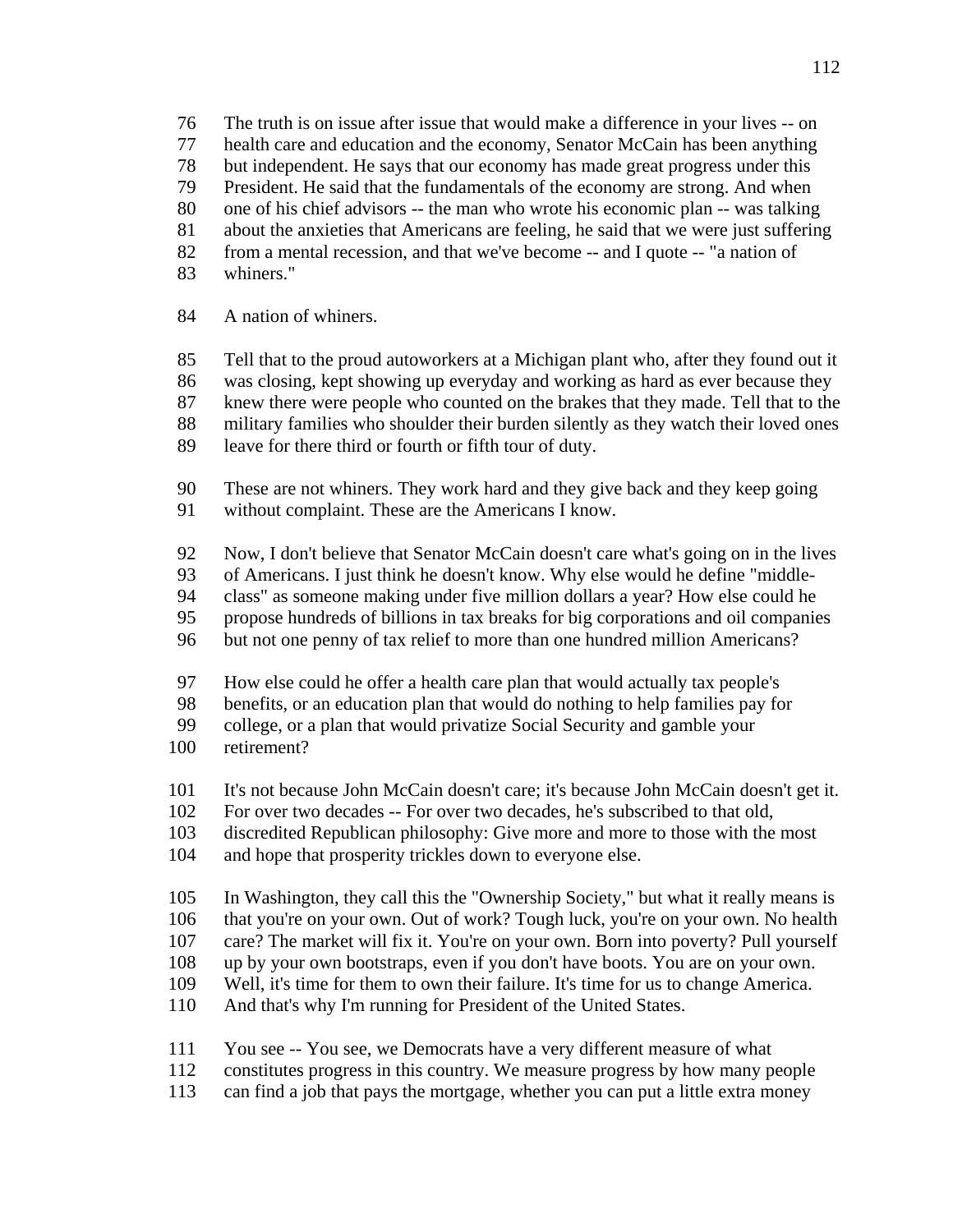114 away at the end of each month so you can someday watch your child receive her

115 college diploma. We measure progress in the 23 million new jobs that were

- 116 created when Bill Clinton was President, when the average American family saw
- 117 its income go up 7,500 dollars instead of go down 2,000 dollars, like it has under
- 118 George Bush.
- 119 We measure the strength of our economy not by the number of billionaires we
- 120 have or the profits of the Fortune 500, but by whether someone with a good idea
- 121 can take a risk and start a new business, or whether the waitress who lives on tips
- 122 can take a day off and look after a sick kid without losing her job, an economy
- 123 that honors the dignity of work.
- 124 The fundamentals we use to measure economic strength are whether we are living
- 125 up to that fundamental promise that has made this country great, a promise that is
- 126 the only reason I am standing here tonight.
- 127 Because, in the faces of those young veterans who come back from Iraq and
- 128 Afghanistan, I see my grandfather, who signed up after Pearl Harbor, marched in
- 129 Patton's army, and was rewarded by a grateful nation with the chance to go to
- 130 college on the G.I. Bill.
- 131 In the face of that young student, who sleeps just three hours before working the
- 132 night shift, I think about my mom, who raised my sister and me on her own while
- 133 she worked and earned her degree, who once turned to food stamps, but was still
- 134 able to send us to the best schools in the country with the help of student loans
- 135 and scholarships.
- 136 When I -- When I listen to another worker tell me that his factory has shut down, I
- 137 remember all those men and women on the South Side of Chicago who I stood by
- 138 and fought for two decades ago after the local steel plant closed.
- 139 And when I hear a woman talk about the difficulties of starting her own business 140 or making her way in the world, I think about my grandmother, who worked her
- 141 way up from the secretarial pool to middle management, despite years of being
- 142 passed over for promotions because she was a woman. She's the one who taught
- 143 me about hard work. She's the one who put off buying a new car or a new dress
- 144 for herself so that I could have a better life. She poured everything she had into
- 145 me. And although she can no longer travel, I know that she's watching tonight and
- 
- 146 that tonight is her night, as well.
- 147 Now -- Now , I don't know what kind of lives John McCain thinks that celebrities
- 148 lead, but this has been mine. These are my heroes; theirs are the stories that
- 149 shaped my life. And it is on behalf of them that I intend to win this election and
- 150 keep our promise alive as President of the United States.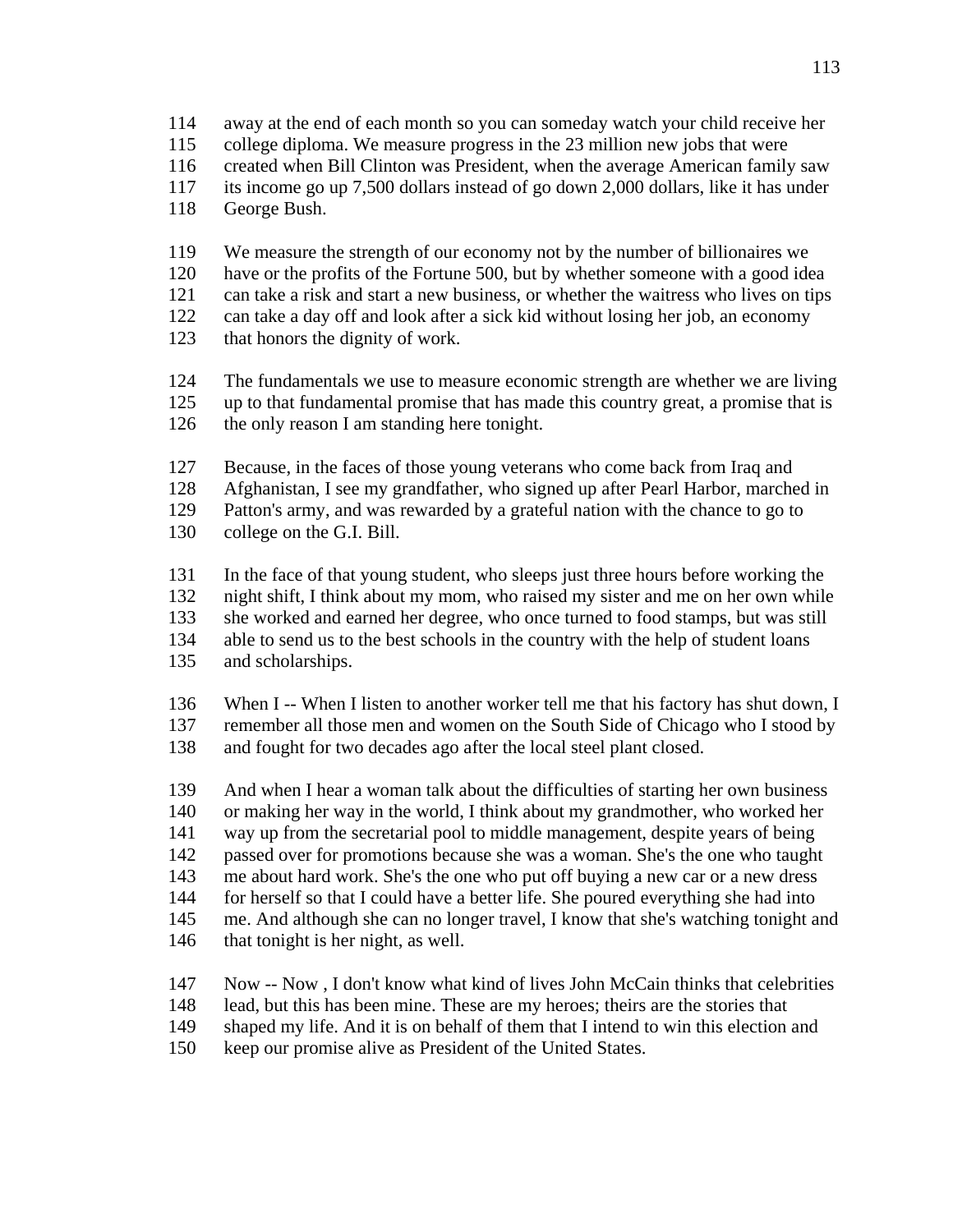- 151 What -- What is that American promise? It's a promise that says each of us has the
- 152 freedom to make of our own lives what we will, but that we also have obligations
- 153 to treat each other with dignity and respect.
- 154 It's a promise that says the market should reward drive and innovation and
- 155 generate growth, but that businesses should live up to their responsibilities to
- 156 create American jobs, to look out for American workers, and play by the rules of
- 157 the road.
- 158 Ours -- Ours is a promise that says government cannot solve all our problems, but
- 159 what it should do is that which we cannot do for ourselves: protect us from harm
- 160 and provide every child a decent education; keep our water clean and our toys
- 161 safe; invest in new schools, and new roads, and science, and technology.
- 162 Our government should work for us, not against us. It should help us, not hurt us.
- 163 It should ensure opportunity not just for those with the most money and influence,
- 164 but for every American who's willing to work.
- 165 That's the promise of America, the idea that we are responsible for ourselves, but
- 166 that we also rise or fall as one nation, the fundamental belief that I am my
- 167 brother's keeper, I am my sister's keeper.
- 168 That's the promise we need to keep. That's the change we need right now.

169 So -- So let me -- let me spell out exactly what that change would mean if I am 170 President. Change means a tax code that doesn't reward the lobbyists who wrote 171 it, but the American workers and small businesses who deserve it. You know, 172 unlike John McCain, I will stop giving tax breaks to companies that ship jobs 173 overseas, and I will start giving them to companies that create good jobs right 174 here in America. I'll eliminate capital gains taxes for the small businesses and 175 start-ups that will create the high-wage, high-tech jobs of tomorrow. I will -- 176 listen now -- I will cut taxes -- cut taxes -- for 95 percent of all working families, 177 because, in an economy like this, the last thing we should do is raise taxes on the 178 middle class. And for the sake of our economy, our security, and the future of our 179 planet, I will set a clear goal as President: In 10 years, we will finally end our 180 dependence on oil from the Middle East.

181 We will do this.

182 Washington -- Washington has been talking about our oil addiction for the last 30 183 years. And, by the way, John McCain has been there for 26 of them. And in that 184 time, he has said no to higher fuel-efficiency standards for cars, no to investment 185 in renewable energy, no to renewable fuels. And today, we import triple the 186 amount of oil than we had on the day that Senator McCain took office. Now is the 187 time to end this addiction and to understand that drilling is a stop-gap measure, 188 not a long-term solution, not even close.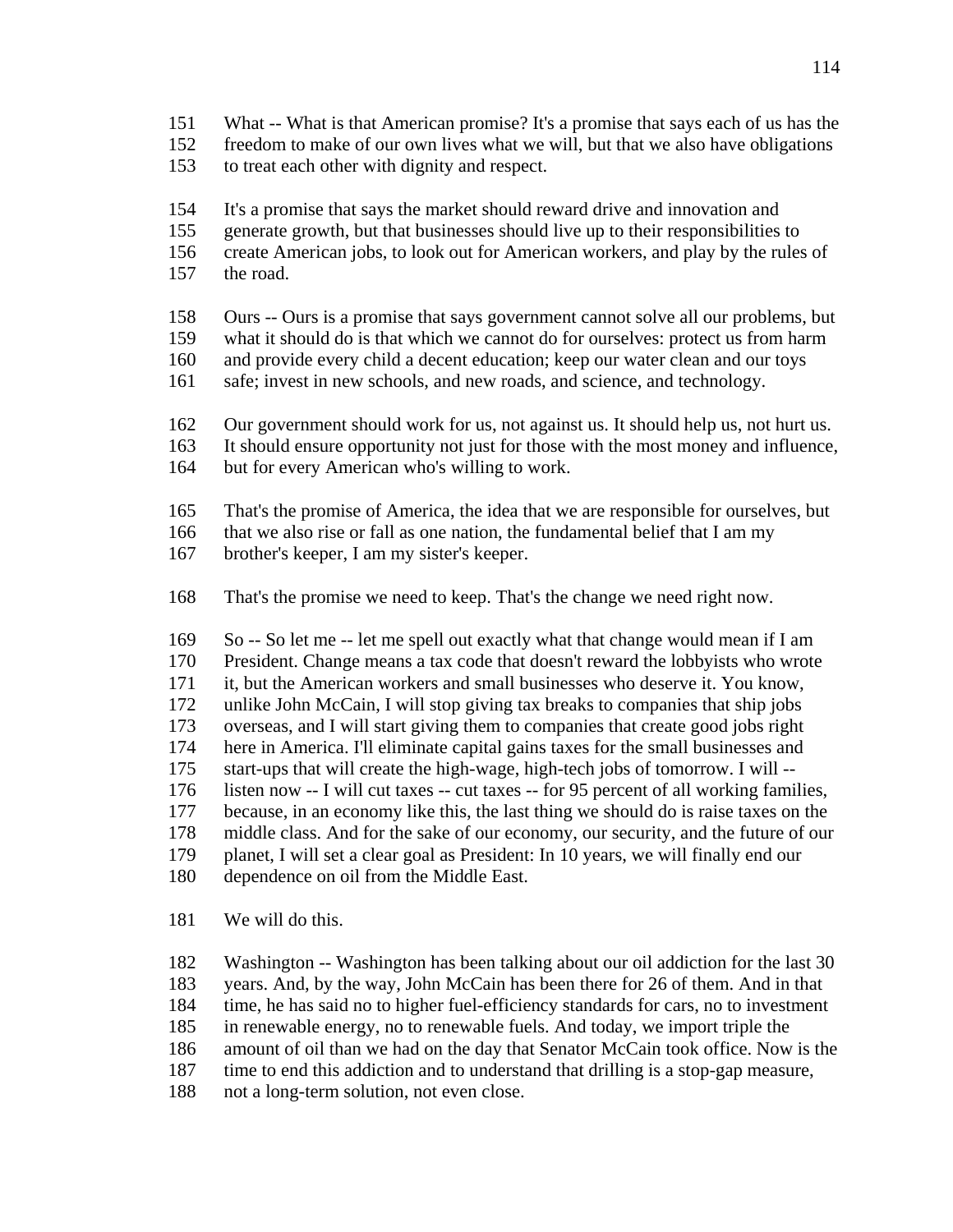- 190 coal technology, and find ways to safely harness nuclear power. I'll help our auto
- 191 companies re-tool, so that the fuel-efficient cars of the future are built right here
- 192 in America. I'll make it easier for the American people to afford these new cars.
- 193 And I'll invest 150 billion dollars over the next decade in affordable, renewable
- 194 sources of energy -- wind power, and solar power, and the next generation of
- 195 biofuels -- an investment that will lead to new industries and five million new jobs
- 196 that pay well and can't be outsourced.
- 197 America, now is not the time for small plans. Now is the time to finally meet our
- 198 moral obligation to provide every child a world-class education, because it will
- 199 take nothing less to compete in the global economy.
- 200 You know, Michelle and I are only here tonight because we were given a chance
- 201 at an education. And I will not settle for an America where some kids don't have
- 202 that chance. I'll invest in early childhood education. I'll recruit an army of new
- 203 teachers, and pay them higher salaries, and give them more support. And in
- 204 exchange, I'll ask for higher standards and more accountability. And we will keep
- 205 our promise to every young American: If you commit to serving your community
- 206 or our country, we will make sure you can afford a college education.
- 207 Now -- Now is the time to finally keep the promise of affordable, accessible
- 208 health care for every single American. If you have health care -- If you have
- 209 health care, my plan will lower your premiums. If you don't, you'll be able to get
- 210 the same kind of coverage that members of Congress give themselves. And -- And
- 211 as someone who watched my mother argue with insurance companies while she
- 212 lay in bed dying of cancer, I will make certain those companies stop
- 213 discriminating against those who are sick and need care the most.
- 214 Now is the time to help families with paid sick days and better family leave,
- 215 because nobody in America should have to choose between keeping their job and
- 216 caring for a sick child or an ailing parent.
- 217 Now is the time to change our bankruptcy laws, so that your pensions are
- 218 protected ahead of CEO bonuses, and the time to protect Social Security for future
- 219 generations.
- 220 And now is the time to keep the promise of equal pay for an equal day's work,
- 221 because I want my daughters to have the exact same opportunities as your sons.
- 222 Now, many of these plans will cost money, which is why I've laid out how I'll pay
- 223 for every dime: by closing corporate loopholes and tax havens that don't help
- 224 America grow. But I will also go through the federal budget line by line,
- 225 eliminating programs that no longer work and making the ones we do need work
- 226 better and cost less, because we cannot meet 21st-century challenges with a 20th-
- 227 century bureaucracy.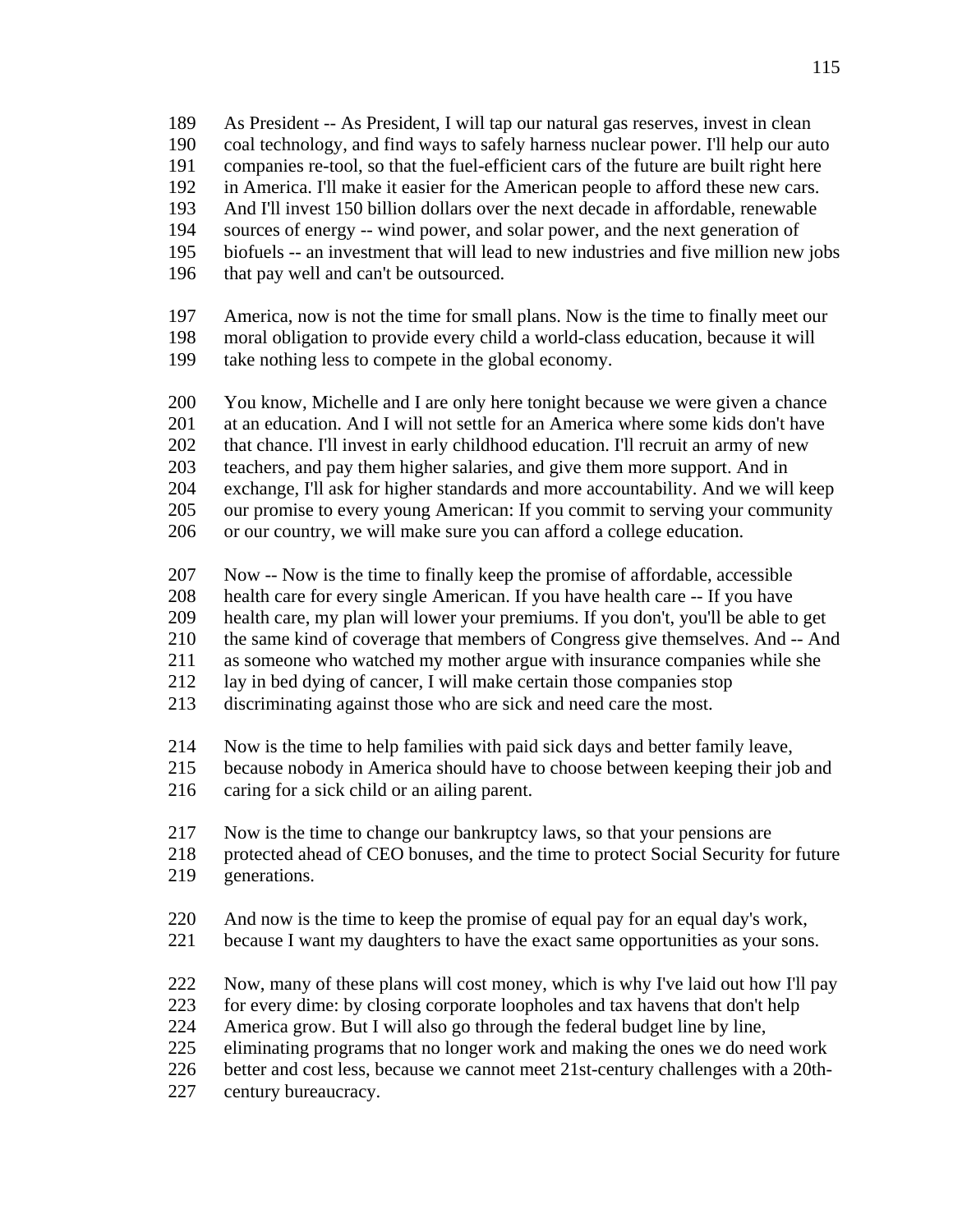229 promise will require more than just money. It will require a renewed sense of 230 responsibility from each of us to recover what John F. Kennedy called our 231 intellectual and moral strength. Yes, government must lead on energy 232 independence, but each of us must do our part to make our homes and businesses 233 more efficient. Yes, we must provide more ladders to success for young men who 234 fall into lives of crime and despair. But we must also admit that programs alone 235 can't replace parents, that government can't turn off the television and make a 236 child do her homework, that fathers must take more responsibility to provide love 237 and guidance to their children. Individual responsibility and mutual responsibility, 238 that's the essence of America's promise. And just as we keep our promise to the 239 next generation here at home, so must we keep America's promise abroad. 240 If John McCain wants to have a debate about who has the temperament and 241 judgment to serve as the next Commander-in-Chief, that's a debate I'm ready to

228 And, Democrats -- Democrats, we must also admit that fulfilling America's

242 have.

243 For -- For while -- while Senator McCain was turning his sights to Iraq just days 244 after 9/11, I stood up and opposed this war, knowing that it would distract us from 245 the real threats that we face. When John McCain said we could just muddle 246 through in Afghanistan, I argued for more resources and more troops to finish the 247 fight against the terrorists who actually attacked us on 9/11, and made clear that 248 we must take out Osama bin Laden and his lieutenants if we have them in our 249 sights. You know, John McCain likes to say that he'll follow bin Laden to the 250 gates of Hell, but he won't even follow him to the cave where he lives. And today 251 -- today, as my call for a timeframe to remove our troops from Iraq has been 252 echoed by the Iraqi government and even the Bush Administration, even after we 253 learned that Iraq has 79 billion dollars in surplus while we are wallowing in 254 deficit, John McCain stands alone in his stubborn refusal to end a misguided war.

255 That's not the judgment we need; that won't keep America safe. We need a 256 President who can face the threats of the future, not keep grasping at the ideas of 257 the past. You don't defeat -- You don't defeat a terrorist network that operates in 258 80 countries by occupying Iraq. You don't protect Israel and deter Iran just by 259 talking tough in Washington. You can't truly stand up for Georgia when you've 260 strained our oldest alliances. If John McCain wants to follow George Bush with 261 more tough talk and bad strategy, that is his choice, but that is not the change that 262 America needs.

263 We are the Party of Roosevelt. We are the Party of Kennedy. So don't tell me that 264 Democrats won't defend this country. Don't tell me that Democrats won't keep us 265 safe.

266 The Bush-McCain foreign policy has squandered the legacy that generations of

267 Americans, Democrats and Republicans, have built, and we are here to restore

268 that legacy.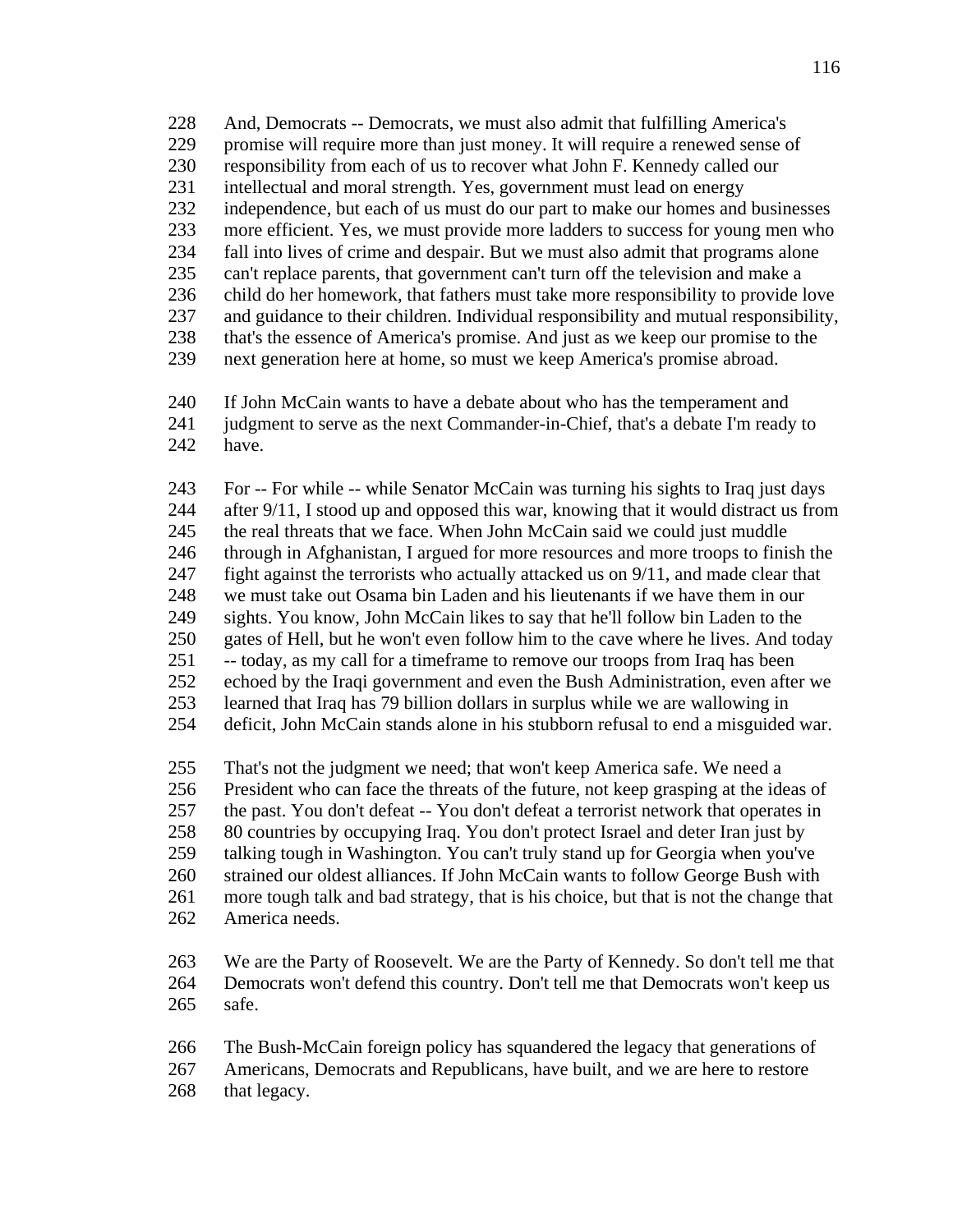269 As Commander-in-Chief, I will never hesitate to defend this nation, but I will 270 only send our troops into harm's way with a clear mission and a sacred 271 commitment to give them the equipment they need in battle and the care and 272 benefits they deserve when they come home. I will end this war in Iraq 273 responsibly and finish the fight against Al Qaida and the Taliban in Afghanistan. I 274 will rebuild our military to meet future conflicts, but I will also renew the tough, 275 direct diplomacy that can prevent Iran from obtaining nuclear weapons and curb 276 Russian aggression. I will build new partnerships to defeat the threats of the 21st 277 century: terrorism and nuclear proliferation, poverty and genocide, climate change 278 and disease. And I will restore our moral standing so that America is once again 279 that last, best hope for all who are called to the cause of freedom, who long for 280 lives of peace, and who yearn for a better future.

281 These -- These are the policies I will pursue. And in the weeks ahead, I look 282 forward to debating them with John McCain.

283 But what I will not do is suggest that the senator takes his positions for political 284 purposes, because one of the things that we have to change in our politics is the 285 idea that people cannot disagree without challenging each other's character and 286 each other's patriotism. The times are too serious; the stakes are too high for this 287 same partisan playbook. So let us agree that patriotism has no Party. I love this 288 country, and so do you, and so does John McCain. The men and women who 289 serve in our battlefields may be Democrats and Republicans and independents, 290 but they have fought together, and bled together, and some died together under 291 the same proud flag. They have not served a red America or a blue America; they 292 have served the United States of America. So I've got news for you, John 293 McCain: We all put our country first.

294 America, our work will not be easy. The challenges we face require tough 295 choices. And Democrats, as well as Republicans, will need to cast off the worn-296 out ideas and politics of the past, for part of what has been lost these past eight 297 years can't just be measured by lost wages or bigger trade deficits. What has also 298 been lost is our sense of common purpose, and that's what we have to restore.

299 We may not agree on abortion, but surely we can agree on reducing the number of 300 unwanted pregnancies in this country.

301 The -- The reality of gun ownership may be different for hunters in rural Ohio

302 than they are for those plagued by gang violence in Cleveland, but don't tell me

303 we can't uphold the Second Amendment while keeping AK-47s out of the hands

304 of criminals.

305 I know there are differences on same-sex marriage, but surely we can agree that

306 our gay and lesbian brothers and sisters deserve to visit the person they love in a

307 hospital and to live lives free of discrimination.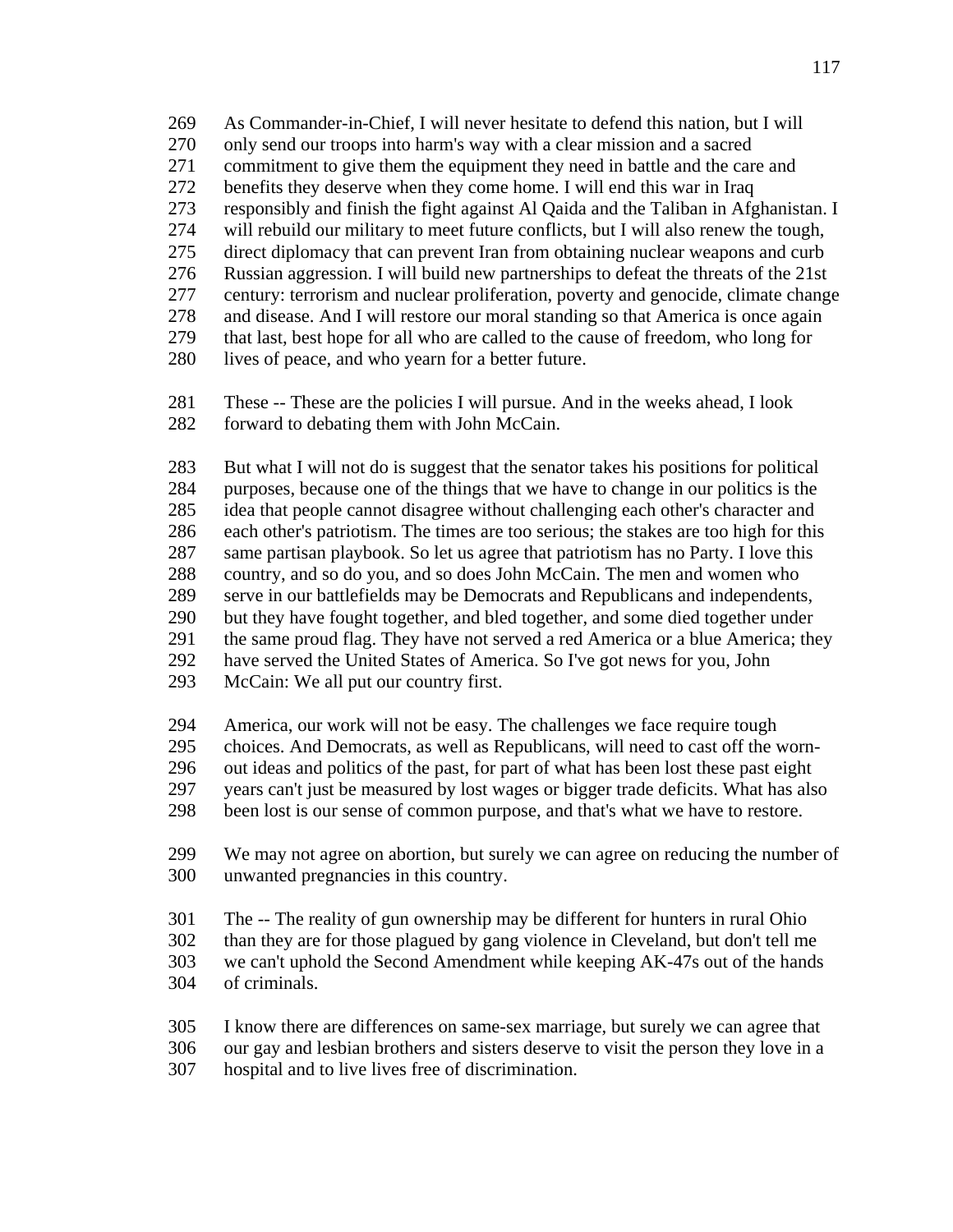308 You know, passions may fly on immigration, but I don't know anyone who

309 benefits when a mother is separated from her infant child or an employer

310 undercuts American wages by hiring illegal workers.

311 But this, too, is part of America's promise, the promise of a democracy where we 312 can find the strength and grace to bridge divides and unite in common effort.

313 I know there are those who dismiss such beliefs as happy talk. They claim that our 314 insistence on something larger, something firmer, and more honest in our public 315 life is just a Trojan Horse for higher taxes and the abandonment of traditional 316 values. And that's to be expected, because if you don't have any fresh ideas, then 317 you use stale tactics to scare voters. If you don't have a record to run on, then you 318 paint your opponent as someone people should run from. You make a big election 319 about small things. And you know what? It's worked before, because it feeds into 320 the cynicism we all have about government. When Washington doesn't work, all 321 its promises seem empty. If your hopes have been dashed again and again, then 322 it's best to stop hoping and settle for what you already know.

323 I get it. I realize that I am not the likeliest candidate for this office. I don't fit the 324 typical pedigree, and I haven't spent my career in the halls of Washington. But I 325 stand before you tonight because all across America something is stirring. What 326 the naysayers don't understand is that this election has never been about me; it's 327 about you.

328 It's about you. For 18 long months, you have stood up, one by one, and said,

329 "Enough," to the politics of the past. You understand that, in this election, the

330 greatest risk we can take is to try the same, old politics with the same, old players

331 and expect a different result. You have shown what history teaches us, that at

332 defining moments like this one, the change we need doesn't come from 333 Washington. Change comes to Washington. Change happens -- Change happens

334 because the American people demand it, because they rise up and insist on new

335 ideas and new leadership, a new politics for a new time.

336 America, this is one of those moments.

337 I believe that, as hard as it will be, the change we need is coming, because I've

338 seen it, because I've lived it. Because I've seen it in Illinois, when we provided

339 health care to more children and moved more families from welfare to work. I've

340 seen it in Washington, where we worked across party lines to open up government

341 and hold lobbyists more accountable, to give better care for our veterans, and

342 keep nuclear weapons out of the hands of terrorists.

343 And I've seen it in this campaign, in the young people who voted for the first time

344 and the young at heart, those who got involved again after a very long time; in the

345 Republicans who never thought they'd pick up a Democratic ballot, but did.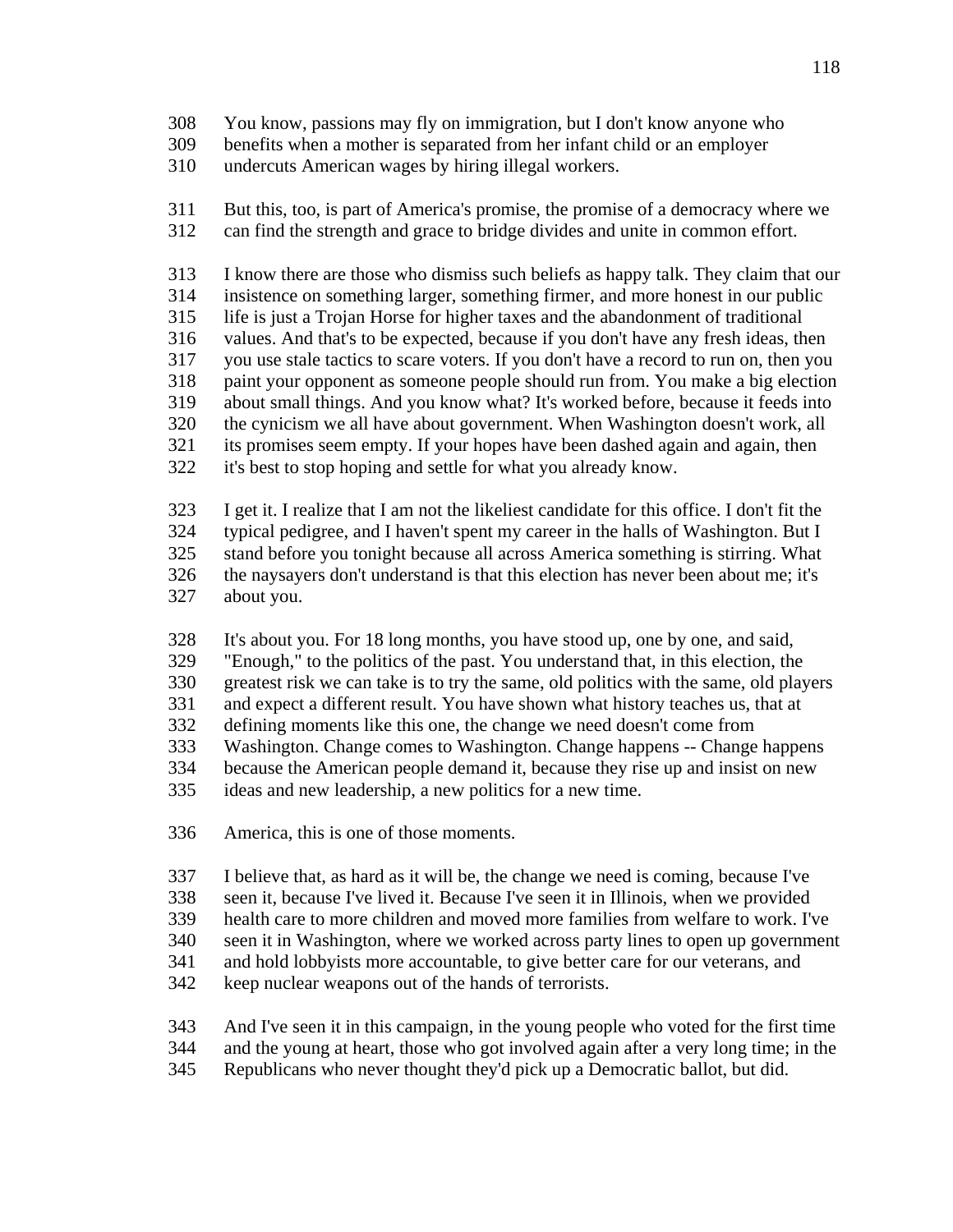346 I've seen it -- I've seen it in the workers who would rather cut their hours back a

347 day, even though they can't afford it, than see their friends lose their jobs; in the

348 soldiers who re-enlist after losing a limb; in the good neighbors who take a

349 stranger in when a hurricane strikes and the floodwaters rise.

350 You know, this country of ours has more wealth than any nation, but that's not

- 351 what makes us rich. We have the most powerful military on Earth, but that's not
- 352 what makes us strong. Our universities and our culture are the envy of the world,
- 353 but that's not what keeps the world coming to our shores.

354 Instead, it is that American spirit, that American promise, that pushes us forward 355 even when the path is uncertain; that binds us together in spite of our differences; 356 that makes us fix our eye not on what is seen, but what is unseen, that better place 357 around the bend.

- 358 That promise is our greatest inheritance. It's a promise I make to my daughters
- 359 when I tuck them in at night and a promise that you make to yours, a promise that
- 360 has led immigrants to cross oceans and pioneers to travel west, a promise that led
- 361 workers to picket lines and women to reach for the ballot.
- 362 And it is that promise that, 45 years ago today, brought Americans from every
- 363 corner of this land to stand together on a Mall in Washington, before Lincoln's
- 364 Memorial, and hear a young preacher from Georgia speak of his Dream.
- 365 The men and women who gathered there could've heard many things. They
- 366 could've heard words of anger and discord. They could've been told to succumb to
- 367 the fear and frustrations of so many dreams deferred. But what the people heard
- 368 instead -- people of every creed and color, from every walk of life -- is that, in
- 369 America, our destiny is inextricably linked, that together our dreams can be one.
- 370 "We cannot walk alone," the preacher cried. "And as we walk, we must make the
- 371 pledge that we shall always march ahead. We cannot turn back."
- 372 America, we cannot turn back, not with so much work to be done; not with so
- 373 many children to educate, and so many veterans to care for; not with an economy
- 374 to fix, and cities to rebuild, and farms to save; not with so many families to
- 375 protect and so many lives to mend.
- 376 America, we cannot turn back. We cannot walk alone.
- 377 At this moment, in this election, we must pledge once more to march into the
- 378 future. Let us keep that promise, that American promise, and in the words of
- 379 Scripture hold firmly, without wavering, to the hope that we confess.
- 380 Thank you. God bless you. And God bless the United States of America.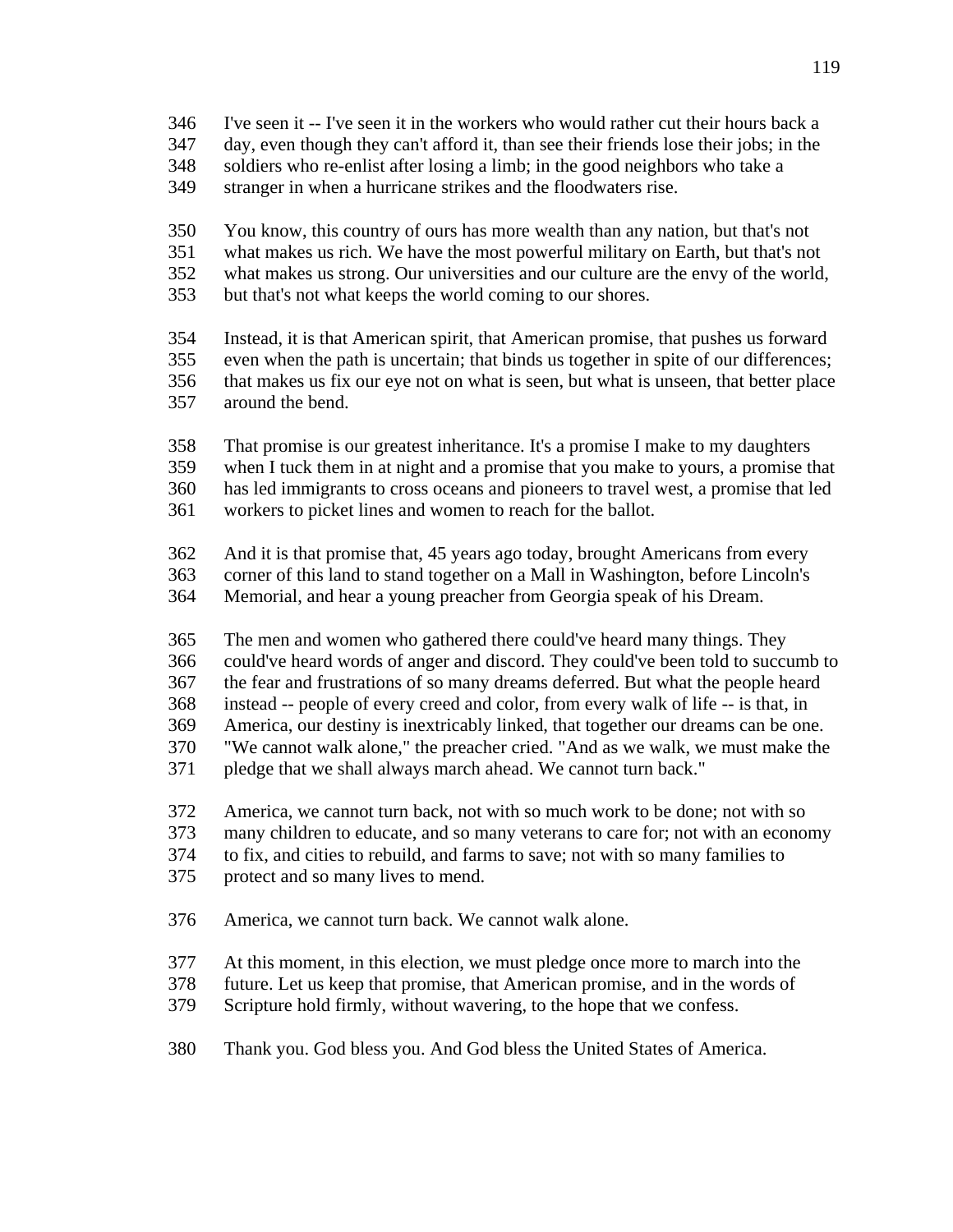#### Appendix 5

## President-Elect Victory Speech

[AUTHENTICITY CERTIFIED: Text version below transcribed directly from audio]

1 Hello, Chicago.

2 If there is anyone out there who still doubts that America is a place where all 3 things are possible; who still wonders if the dream of our founders is alive in our 4 time; who still questions the power of our democracy, tonight is your answer. 5 6 It's the answer told by lines that stretched around schools and churches in 7 numbers this nation has never seen; by people who waited three hours and four 8 hours, many for the very first time in their lives, because they believed that this 9 time must be different; that their voices could be that difference. 10 11 It's the answer spoken by young and old, rich and poor, Democrat and 12 Republican, black, white, Hispanic, Asian, Native American, gay, straight, 13 disabled and not disabled -- Americans who sent a message to the world that we 14 have never been just a collection of individuals or a collection of Red States and 15 Blue States: we are, and always will be, the United States of America! 16 17 It's the answer that -- that led those who have been told for so long by so many to 18 be cynical, and fearful, and doubtful about what we can achieve to put their hands 19 on the arc of history and bend it once more toward the hope of a better day. 20 It's been a long time coming, but tonight, because of what we did on this day, in 21 this election, at this defining moment, change has come to America. 22 A little bit earlier this evening, I received an extraordinarily gracious call from 23 Senator McCain. Senator McCain fought long and hard in this campaign, and he's 24 fought even longer and harder for the country that he loves. He has endured 25 sacrifices for America that most of us cannot begin to imagine. We are better off 26 for the service rendered by this brave and selfless leader. I congratulate him; I 27 congratulate Governor Palin for all that they've achieved, and I look forward to 28 working with them to renew this nation's promise in the months ahead. 29 30 I want to thank my partner in this journey, a man who campaigned from his heart 31 and spoke for the men and women he grew up with on the streets of Scranton and 32 rode with on the train home to Delaware, the Vice President-elect of the United 33 States, Joe Biden. 34 35 And I would not be standing here tonight without the unyielding support of my 36 best friend for the last 16 years, the rock of our family, the love of my life, the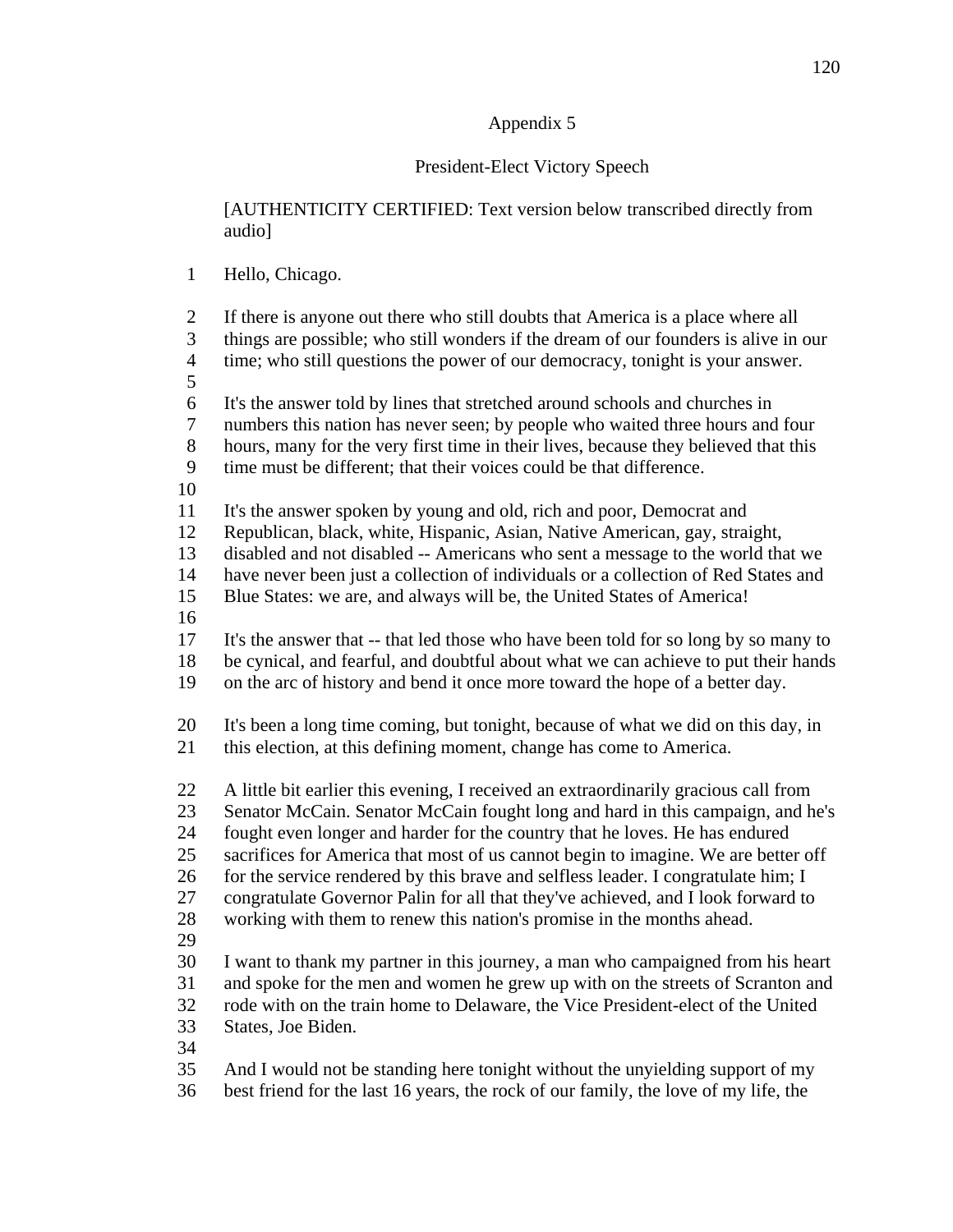37 nation's next First Lady: Michelle Obama. Sasha and Malia, I love you both more 38 than you can imagine, and you have earned the new puppy that's coming with us

39 to the White House. And while she's no longer with us, I know my grandmother's

40 watching, along with the family that made me who I am. I miss them tonight, and 41 I know that my debt to them is beyond measure. To my sister Maya, my sister

- 42 Alma, all my other brothers and sisters -- thank you so much for the support that
- 43 you've given me. I am grateful to them.

44 And to my campaign manager, David Plouffe -- the unsung hero of this campaign, 45 who built the best -- the best political campaign, I think, in the history of the 46 United States of America. To my chief strategist David Axelrod -- who's been a 47 partner with me every step of the way. To the best campaign team ever assembled 48 in the history of politics -- you made this happen, and I am forever grateful for

49 what you've sacrificed to get it done.

50 But above all, I will never forget who this victory truly belongs to. It belongs to 51 you. It belongs to you. I was never the likeliest candidate for this office. We didn't 52 start with much money or many endorsements. Our campaign was not hatched in 53 the halls of Washington. It began in the backyards of Des Moines and the living 54 rooms of Concord and the front porches of Charleston. It was built by working 55 men and women who dug into what little savings they had to give 5 dollars and 10 56 dollars and 20 dollars to the cause. It grew strength from the young people who 57 rejected the myth of their generation's apathy, who left their homes and their 58 families for jobs that offered little pay and less sleep. It drew strength from the 59 not-so-young people who braved the bitter cold and scorching heat to knock on 60 doors of perfect strangers, and from the millions of Americans who volunteered 61 and organized and proved that more than two centuries later a government of the 62 people, by the people, and for the people has not perished from the Earth. This is 63 your victory.

64 And I know you didn't do this just to win an election. And I know you didn't do it 65 for me. You did it because you understand the enormity of the task that lies ahead. 66 For even as we celebrate tonight, we know the challenges that tomorrow will 67 bring are the greatest of our lifetime: two wars, a planet in peril, the worst 68 financial crisis in a century. Even as we stand here tonight, we know there are 69 brave Americans waking up in the deserts of Iraq and the mountains of 70 Afghanistan to risk their lives for us. There are mothers and fathers who will lie 71 awake after the children fall asleep and wonder how they'll make the mortgage or 72 pay their doctors' bills or save enough for their child's college education. There's 73 new energy to harness, new jobs to be created, new schools to build, and threats to 74 meet, alliances to repair.

75 The road ahead will be long. Our climb will be steep. We may not get there in one

76 year or even in one term. But, America, I have never been more hopeful than I am

77 tonight that we will get there. I promise you, we as a people will get there.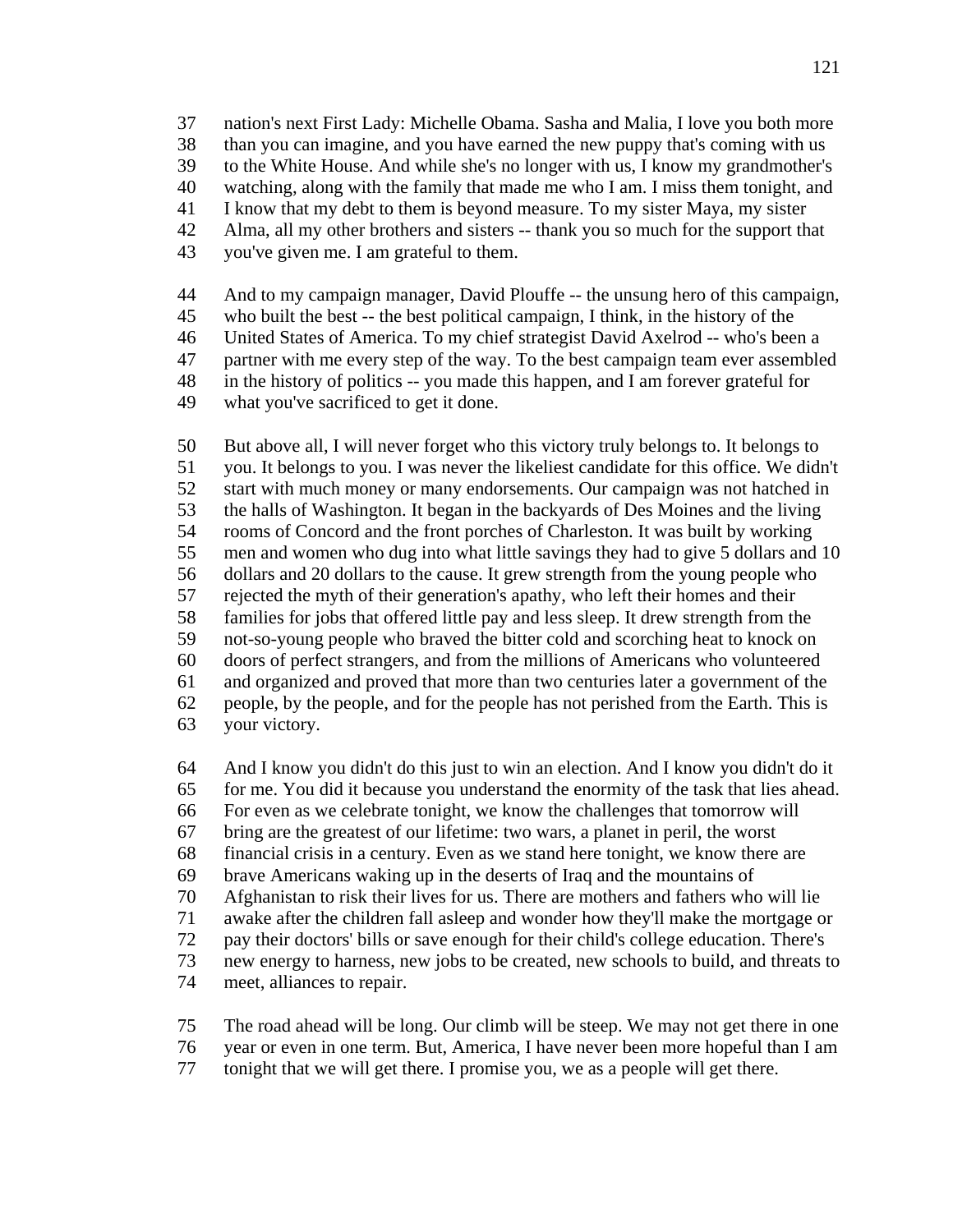78 There will be setbacks and false starts. There are many who won't agree with

79 every decision or policy I make as President. And we know the government can't

80 solve every problem. But I will always be honest with you about the challenges

81 we face. I will listen to you, especially when we disagree. And, above all, I will

- 82 ask you to join in the work of remaking this nation, the only way it's been done in
- 83 America for 221 years -- block by block, brick by brick, calloused hand by
- 84 calloused hand. What began 21 months ago in the depths of winter cannot end on
- 85 this autumn night.

86 This victory alone is not the change we seek. It is only the chance for us to make 87 that change. And that cannot happen if we go back to the way things were. It can't 88 happen without you, without a new spirit of service, a new spirit of sacrifice. So 89 let us summon a new spirit of patriotism, of responsibility, where each of us 90 resolves to pitch in and work harder and look after not only ourselves but each 91 other. Let us remember that, if this financial crisis taught us anything, it's that we 92 cannot have a thriving Wall Street while Main Street suffers. In this country, we 93 rise or fall as one nation, as one people. Let's resist the temptation to fall back on 94 the same partisanship and pettiness and immaturity that has poisoned our politics 95 for so long.

96 Let's remember that it was a man from this state who first carried the banner of 97 the Republican Party to the White House, a Party founded on the values of self-98 reliance and individual liberty and national unity. Those are values that we all<br>99 share. And while the Democratic Party has won a great victory tonight, we do share. And while the Democratic Party has won a great victory tonight, we do so

- 100 with a measure of humility and determination to heal the divides that have held 101 back our progress. As Lincoln said to a nation far more divided than ours: "We
- 102 are not enemies but friends...." "Though passion may have strained, it must not
- 103 break our bonds of affection."

104 And to those Americans who -- whose support I have yet to earn, I may not have

105 won your vote tonight, but I hear your voices. I need your help. And I will be your 106 President, too.

- 107 And to all those watching tonight from beyond our shores, from parliaments and
- 108 palaces, to those who are huddled around radios in the forgotten corners of the
- 109 world, our stories are singular, but our destiny is shared, and a new dawn of
- 110 American leadership is at hand.
- 111 To those -- To those who would tear the world down: We will defeat you. To
- 112 those who seek peace and security: We support you. And to all those who have
- 113 wondered if America's beacon still burns as bright: Tonight we've proved once
- 114 more that the true strength of our nation comes not from the might of our arms or
- 115 the scale of our wealth, but from the enduring power of our ideals: democracy,
- 116 liberty, opportunity, and unyielding hope.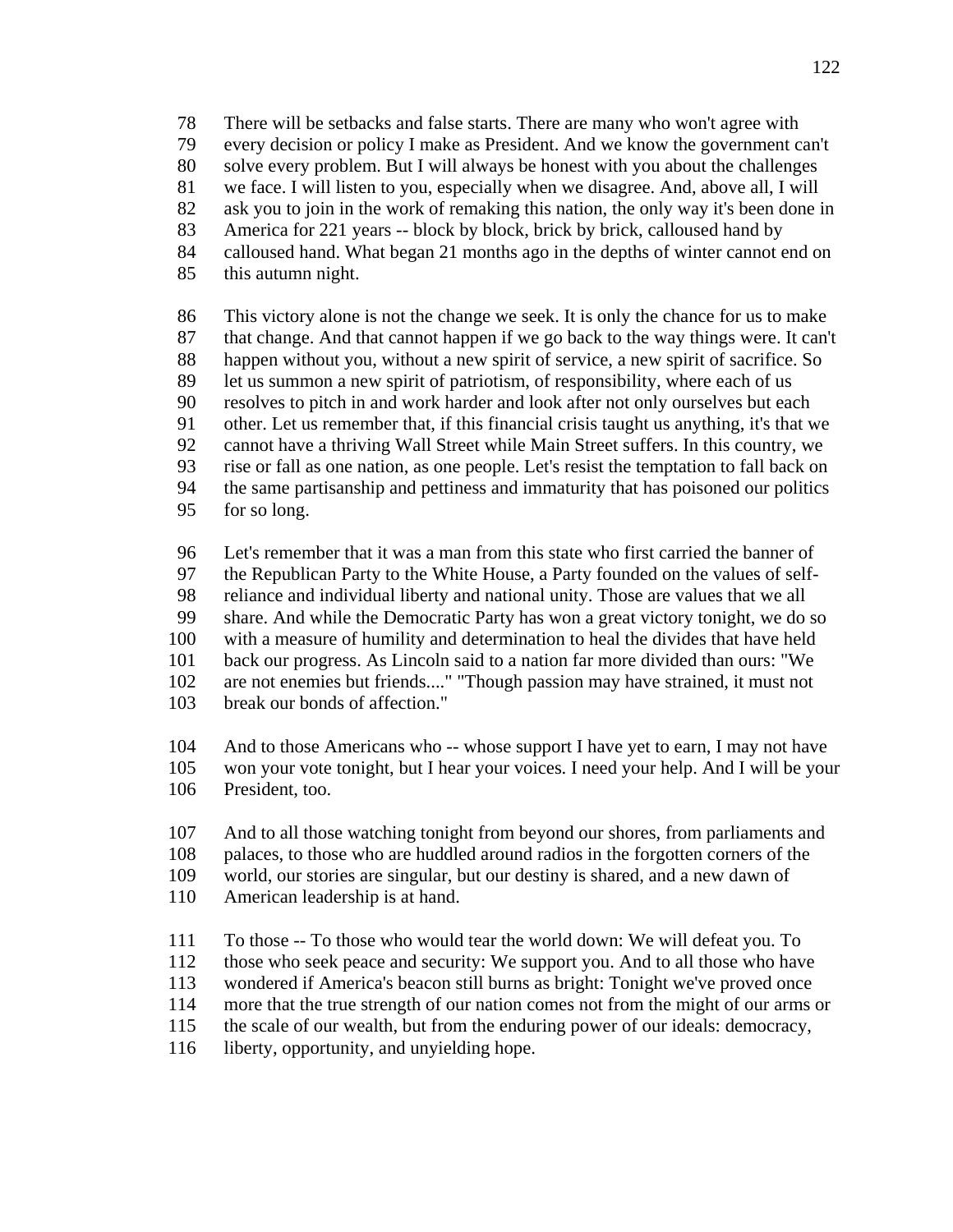- 117 That's the true genius of America: that America can change. Our union can be
- 118 perfected. What we've already achieved gives us hope for what we can and must
- 119 achieve tomorrow.
- 120 This election had many firsts and many stories that will be told for generations.
- 121 But one that's on my mind tonight's about a woman who cast her ballot in Atlanta.
- 122 She's a lot like the millions of others who stood in line to make their voice heard
- 123 in this election except for one thing: Ann Nixon Cooper is 106 years old.
- 124 She was born just a generation past slavery; a time when there were no cars on the
- 125 road or planes in the sky; when someone like her couldn't vote for two reasons:
- 126 because she was a woman and because of the color of her skin.
- 127 And tonight, I think about all that she's seen throughout her century in America --
- 128 the heartache and the hope; the struggle and the progress; the times we were told
- 129 that we can't, and the people who pressed on with that American creed: Yes we
- 130 can.
- 131 At a time when women's voices were silenced and their hopes dismissed, she
- 132 lived to see them stand up and speak out and reach for the ballot: Yes we can.
- 133 When there was despair in the dust bowl and depression across the land, she saw a 134 nation conquer fear itself with a New Deal, new jobs, a new sense of common 135 purpose: Yes we can.
- 
- 136 When the bombs fell on our harbor and tyranny threatened the world, she was
- 137 there to witness a generation rise to greatness and a democracy was saved: Yes we 138 can.
- 139 She was there for the buses in Montgomery, the hoses in Birmingham, a bridge in
- 140 Selma, and a preacher from Atlanta who told a people that "we shall overcome":
- 141 Yes we can.
- 142 A man touched down on the moon, a wall came down in Berlin, a world was 143 connected by our own science and imagination.
- 144 And this year, in this election, she touched her finger to a screen, and cast her
- 145 vote, because after 106 years in America, through the best of times and the
- 146 darkest of hours, she knows how America can change: Yes we can.
- 147 America, we have come so far. We have seen so much. But there is so much more
- 148 to do. So tonight, let us ask ourselves -- if our children should live to see the next
- 149 century; if my daughters should be so lucky to live as long as Ann Nixon Cooper,
- 150 what change will they see? What progress will we have made?